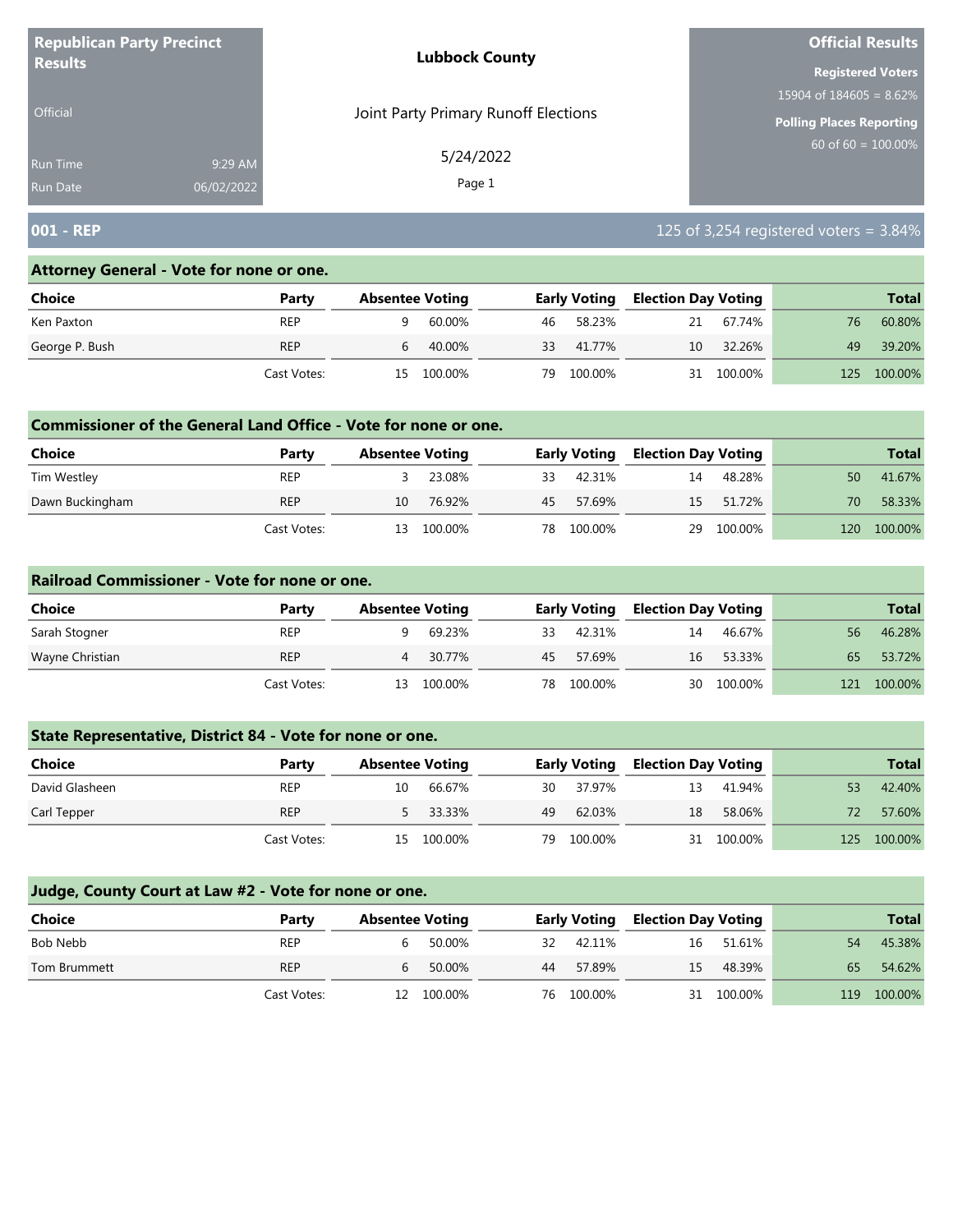| <b>Republican Party Precinct</b> |            | <b>Lubbock County</b>                | <b>Official Results</b>         |
|----------------------------------|------------|--------------------------------------|---------------------------------|
| <b>Results</b>                   |            |                                      | <b>Registered Voters</b>        |
|                                  |            |                                      | 15904 of $184605 = 8.62\%$      |
| <b>Official</b>                  |            | Joint Party Primary Runoff Elections | <b>Polling Places Reporting</b> |
| Run Time                         | 9:29 AM    | 5/24/2022<br>Page 2                  | 60 of 60 = $100.00\%$           |
| <b>Run Date</b>                  | 06/02/2022 |                                      |                                 |

## **002 - REP** 103 of 2,018 registered voters = 5.10%

#### **Attorney General - Vote for none or one.**

| Choice         | Party       | <b>Absentee Voting</b> |           |    | <b>Early Voting</b> |    | <b>Election Day Voting</b> |     | <b>Total</b> |
|----------------|-------------|------------------------|-----------|----|---------------------|----|----------------------------|-----|--------------|
| Ken Paxton     | <b>REP</b>  |                        | 50.00%    | 47 | 82.46%              | 27 | 71.05%                     |     | 76.24%       |
| George P. Bush | <b>REP</b>  |                        | 50.00%    | 10 | 17.54%              | 11 | 28.95%                     | 24  | 23.76%       |
|                | Cast Votes: |                        | 6 100.00% | 57 | 100.00%             |    | 38 100.00%                 | 101 | 100.00%      |

#### **Commissioner of the General Land Office - Vote for none or one.**

| <b>Choice</b>   | Party       | <b>Absentee Voting</b> |          |    | <b>Early Voting</b> |    | Election Day Voting |    | <b>Total</b> |
|-----------------|-------------|------------------------|----------|----|---------------------|----|---------------------|----|--------------|
| Tim Westley     | REP         |                        | 16.67%   |    | 18 33.33%           | 11 | 31.43%              | 30 | 31.58%       |
| Dawn Buckingham | <b>REP</b>  |                        | 5 83.33% | 36 | 66.67%              | 24 | 68.57%              | 65 | 68.42%       |
|                 | Cast Votes: |                        | 100.00%  | 54 | 100.00%             |    | 35 100.00%          | 95 | 100.00%      |

#### **Railroad Commissioner - Vote for none or one.**

| Choice          | Party       | <b>Absentee Voting</b> |          | <b>Early Voting</b> |            | <b>Election Day Voting</b> |            |    | <b>Total</b> |
|-----------------|-------------|------------------------|----------|---------------------|------------|----------------------------|------------|----|--------------|
| Sarah Stogner   | <b>REP</b>  |                        | 2 33.33% | 13                  | 23.21%     | 20                         | 55.56%     | 35 | 35.71%       |
| Wayne Christian | <b>REP</b>  | 4                      | 66.67%   | 43                  | 76.79%     | 16                         | 44.44%     | 63 | 64.29%       |
|                 | Cast Votes: | <sub>b</sub>           | 100.00%  |                     | 56 100.00% |                            | 36 100.00% | 98 | 100.00%      |

## **Judge, County Court at Law #2 - Vote for none or one.**

| <b>Choice</b> | Party       | <b>Absentee Voting</b> |         | <b>Early Voting</b> |         | <b>Election Day Voting</b> |            |    | <b>Total</b> |
|---------------|-------------|------------------------|---------|---------------------|---------|----------------------------|------------|----|--------------|
| Bob Nebb      | <b>REP</b>  |                        | 83.33%  | 26                  | 48.15%  | 18                         | 50.00%     | 49 | 51.04%       |
| Tom Brummett  | <b>REP</b>  |                        | 16.67%  | 28                  | 51.85%  | 18                         | 50.00%     | 47 | 48.96%       |
|               | Cast Votes: | h                      | 100.00% | 54                  | 100.00% |                            | 36 100.00% |    | 96 100.00%   |

## **Precinct Chair, Precinct 2 - Vote for none or one.**

| Choice        | Party       | <b>Absentee Voting</b> |           |    | <b>Early Voting</b> |    | <b>Election Day Voting</b> |    | <b>Total</b> |
|---------------|-------------|------------------------|-----------|----|---------------------|----|----------------------------|----|--------------|
| Jim Baxa      | <b>REP</b>  |                        | $0.00\%$  | 10 | 18.52%              |    | 9 25.71%                   | 19 | 20.00%       |
| Patrick Kelly | <b>REP</b>  |                        | 6 100.00% | 44 | 81.48%              | 26 | 74.29%                     | 76 | 80.00%       |
|               | Cast Votes: | <sub>6</sub>           | 100.00%   |    | 54 100.00%          |    | 35 100.00%                 |    | 95 100.00%   |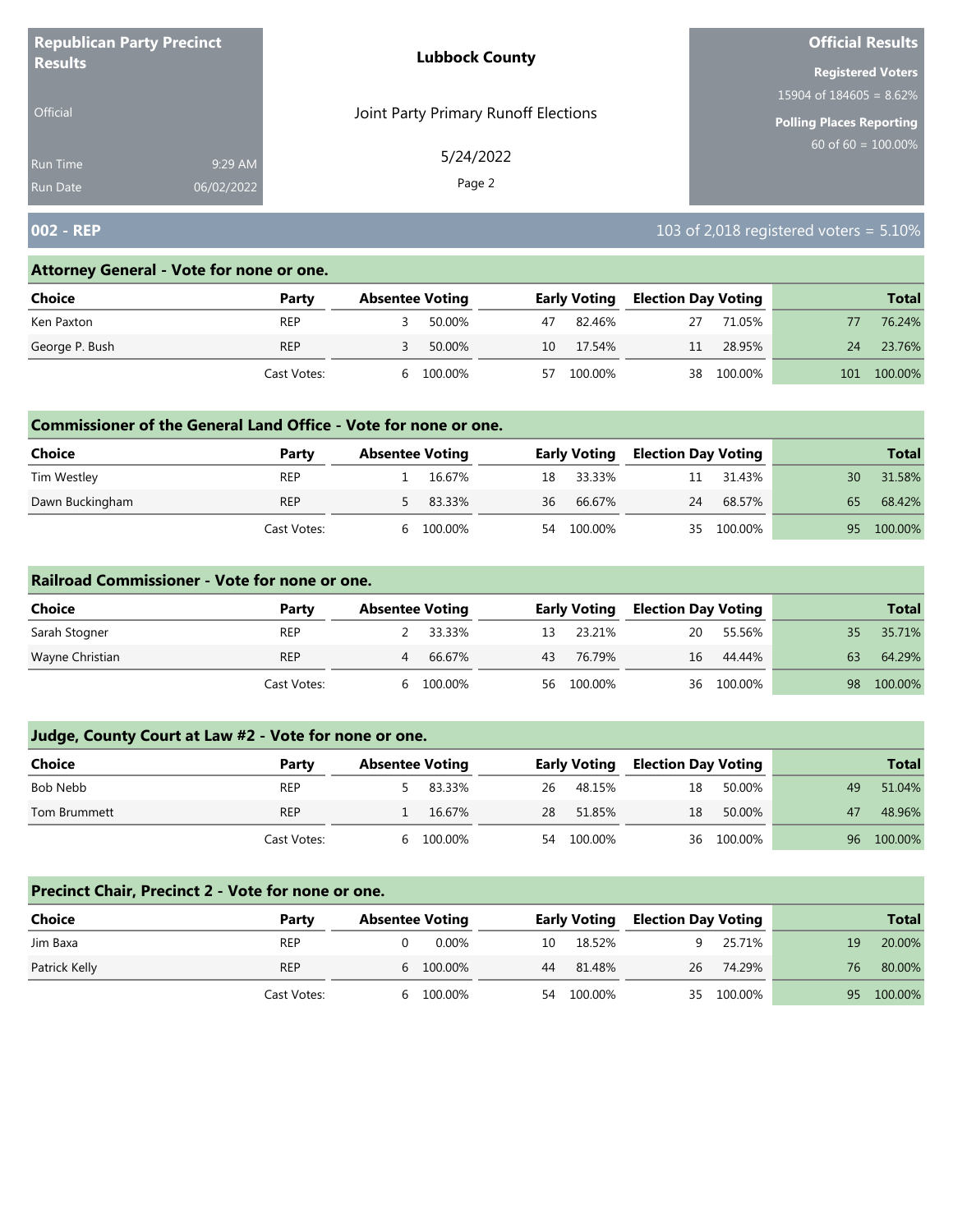| <b>Republican Party Precinct</b>                        | <b>Lubbock County</b><br><b>Results</b> |                                 |
|---------------------------------------------------------|-----------------------------------------|---------------------------------|
|                                                         |                                         | <b>Registered Voters</b>        |
|                                                         |                                         | 15904 of $184605 = 8.62\%$      |
| Joint Party Primary Runoff Elections<br><b>Official</b> |                                         | <b>Polling Places Reporting</b> |
| 9:29 AM<br>Run Time<br>06/02/2022<br><b>Run Date</b>    | 5/24/2022<br>Page 3                     | 60 of 60 = $100.00\%$           |

## **003 - REP** 35 of 2,603 registered voters = 1.34%

#### **Attorney General - Vote for none or one.**

| Choice         | Party       | <b>Absentee Voting</b> |          | <b>Early Voting</b> |            | <b>Election Day Voting</b> |         |    | <b>Total</b> |
|----------------|-------------|------------------------|----------|---------------------|------------|----------------------------|---------|----|--------------|
| Ken Paxton     | <b>REP</b>  |                        | 100.00%  |                     | 6 37.50%   | R.                         | 50.00%  |    | 48.57%       |
| George P. Bush | <b>REP</b>  |                        | $0.00\%$ | 10                  | 62.50%     | 8                          | 50.00%  | 18 | 51.43%       |
|                | Cast Votes: |                        | 100.00%  |                     | 16 100.00% | 16                         | 100.00% | 35 | 100.00%      |

#### **Commissioner of the General Land Office - Vote for none or one.**

| Choice          | Party       | <b>Absentee Voting</b> |         |    | <b>Early Voting</b> |    | <b>Election Day Voting</b> |    | <b>Total</b> |
|-----------------|-------------|------------------------|---------|----|---------------------|----|----------------------------|----|--------------|
| Tim Westley     | <b>REP</b>  |                        | 33.33%  |    | 6 37.50%            |    | 38.46%                     |    | 37.50%       |
| Dawn Buckingham | <b>REP</b>  |                        | 66.67%  | 10 | 62.50%              | 8  | 61.54%                     | 20 | 62.50%       |
|                 | Cast Votes: |                        | 100.00% | 16 | 100.00%             | 13 | 100.00%                    | 32 | 100.00%      |

#### **Railroad Commissioner - Vote for none or one.**

| Choice          | Party       | <b>Absentee Voting</b> |         |    | <b>Early Voting</b> | <b>Election Day Voting</b> |         |    | <b>Total</b> |
|-----------------|-------------|------------------------|---------|----|---------------------|----------------------------|---------|----|--------------|
| Sarah Stogner   | <b>REP</b>  |                        | 33.33%  |    | 50.00%              |                            | 50.00%  | 16 | 48.48%       |
| Wayne Christian | <b>REP</b>  |                        | 66.67%  | 8  | 50.00%              |                            | 50.00%  |    | 51.52%       |
|                 | Cast Votes: |                        | 100.00% | 16 | 100.00%             | 14                         | 100.00% | 33 | 100.00%      |

## **State Representative, District 84 - Vote for none or one.**

| Choice         | Party       | <b>Absentee Voting</b> |         |    | <b>Early Voting</b> | <b>Election Day Voting</b> |            |    | <b>Total</b> |
|----------------|-------------|------------------------|---------|----|---------------------|----------------------------|------------|----|--------------|
| David Glasheen | <b>REP</b>  |                        | 33.33%  |    | 6 37.50%            |                            | 60.00%     | 16 | 47.06%       |
| Carl Tepper    | <b>REP</b>  |                        | 66.67%  | 10 | 62.50%              |                            | 40.00%     | 18 | 52.94%       |
|                | Cast Votes: |                        | 100.00% | 16 | 100.00%             |                            | 15 100.00% | 34 | 100.00%      |

| Choice       | Party       | <b>Absentee Voting</b> |           |   | <b>Early Voting</b> |    | <b>Election Day Voting</b> |              | <b>Total</b> |
|--------------|-------------|------------------------|-----------|---|---------------------|----|----------------------------|--------------|--------------|
| Bob Nebb     | <b>REP</b>  |                        | 0.00%     |   | 50.00%              |    | 38.46%                     | 13           | 40.63%       |
| Tom Brummett | <b>REP</b>  |                        | 3 100.00% | 8 | 50.00%              | 8  | 61.54%                     | 19           | 59.38%       |
|              | Cast Votes: |                        | 100.00%   |   | 16 100.00%          | 13 | 100.00%                    | $32^{\circ}$ | 100.00%      |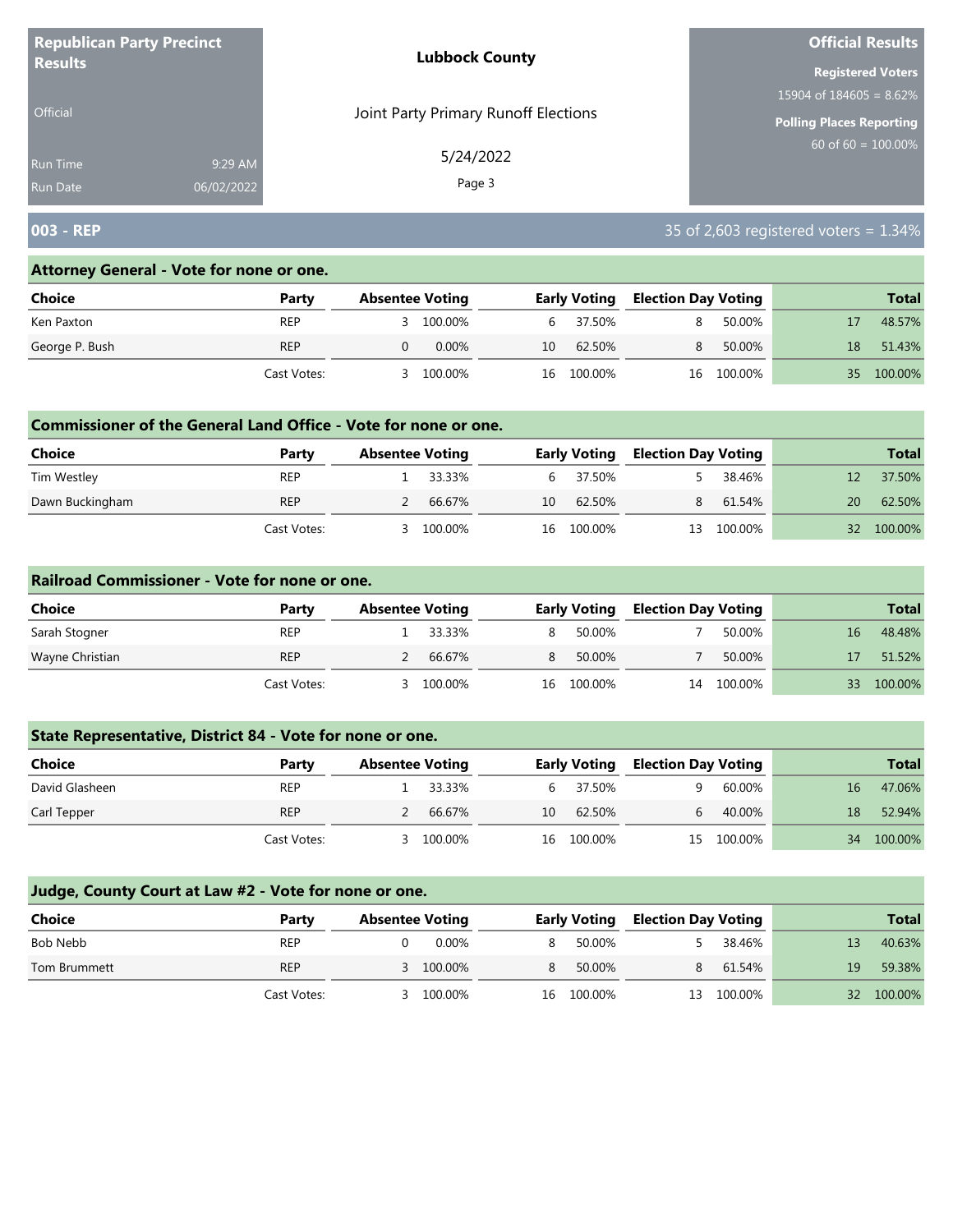| <b>Republican Party Precinct</b><br><b>Lubbock County</b><br><b>Results</b> |            |                                      | <b>Official Results</b>    |
|-----------------------------------------------------------------------------|------------|--------------------------------------|----------------------------|
|                                                                             |            |                                      | <b>Registered Voters</b>   |
|                                                                             |            |                                      | 15904 of $184605 = 8.62\%$ |
| Official                                                                    |            | Joint Party Primary Runoff Elections | Polling Places Reporting   |
| <b>Run Time</b>                                                             | 9:29 AM    | 5/24/2022                            | $60$ of 60 = 100.00%       |
| <b>Run Date</b>                                                             | 06/02/2022 | Page 4                               |                            |

# **004 - REP** 24 of 1,134 registered voters = 2.12%

#### **Attorney General - Vote for none or one.**

| <b>Choice</b>  | Party       | <b>Absentee Voting</b> |                | <b>Early Voting</b> | <b>Election Day Voting</b> |            |    | <b>Total</b> |
|----------------|-------------|------------------------|----------------|---------------------|----------------------------|------------|----|--------------|
| Ken Paxton     | <b>REP</b>  | 80.00%                 |                | 33.33%              |                            | 90.00%     | 16 | 66.67%       |
| George P. Bush | <b>REP</b>  | 20.00%                 | 6 <sup>1</sup> | 66.67%              |                            | 10.00%     | 8  | 33.33%       |
|                | Cast Votes: | 5 100.00%              |                | 9 100.00%           |                            | 10 100.00% | 24 | 100.00%      |

#### **Commissioner of the General Land Office - Vote for none or one.**

| Choice          | Party       | <b>Absentee Voting</b> | <b>Early Voting</b> | <b>Election Day Voting</b> |         |    | <b>Total</b> |
|-----------------|-------------|------------------------|---------------------|----------------------------|---------|----|--------------|
| Tim Westley     | <b>REP</b>  | 0.00%                  | 37.50%              |                            | 66.67%  |    | 40.91%       |
| Dawn Buckingham | <b>REP</b>  | 5 100.00%              | 62.50%              |                            | 33.33%  |    | 59.09%       |
|                 | Cast Votes: | 100.00%                | 8 100.00%           |                            | 100.00% | 22 | 100.00%      |

#### **Railroad Commissioner - Vote for none or one.**

| <b>Choice</b>   | Party       | <b>Absentee Voting</b> |          |    | <b>Early Voting</b> |   | <b>Election Day Voting</b> |    | <b>Total</b> |
|-----------------|-------------|------------------------|----------|----|---------------------|---|----------------------------|----|--------------|
| Sarah Stogner   | <b>REP</b>  |                        | 100.00%  |    | 33.33%              |   | 66.67%                     | 14 | 60.87%       |
| Wayne Christian | <b>REP</b>  |                        | $0.00\%$ | h. | 66.67%              |   | 33.33%                     |    | 39.13%       |
|                 | Cast Votes: |                        | 100.00%  |    | 9 100.00%           | a | 100.00%                    | 23 | 100.00%      |

## **State Representative, District 84 - Vote for none or one.**

| Choice         | Party       | <b>Absentee Voting</b> |        | <b>Early Voting</b> | <b>Election Day Voting</b> |            |    | <b>Total</b> |
|----------------|-------------|------------------------|--------|---------------------|----------------------------|------------|----|--------------|
| David Glasheen | <b>REP</b>  |                        | 60.00% | 33.33%              |                            | 80.00%     | 14 | 58.33%       |
| Carl Tepper    | <b>REP</b>  | 40.00%                 |        | 66.67%              |                            | 20.00%     | 10 | 41.67%       |
|                | Cast Votes: | 100.00%                |        | 100.00%             |                            | 10 100.00% | 24 | 100.00%      |

| <b>Choice</b> | Party       | <b>Absentee Voting</b> |         |   | <b>Early Voting</b> |    | <b>Election Day Voting</b> |    | <b>Total</b> |
|---------------|-------------|------------------------|---------|---|---------------------|----|----------------------------|----|--------------|
| Bob Nebb      | <b>REP</b>  |                        | 80.00%  | 6 | 66.67%              | h. | 60.00%                     | 16 | 66.67%       |
| Tom Brummett  | <b>REP</b>  |                        | 20.00%  |   | 33.33%              | 4  | 40.00%                     |    | 33.33%       |
|               | Cast Votes: |                        | 100.00% | a | 100.00%             | 10 | 100.00%                    | 24 | 100.00%      |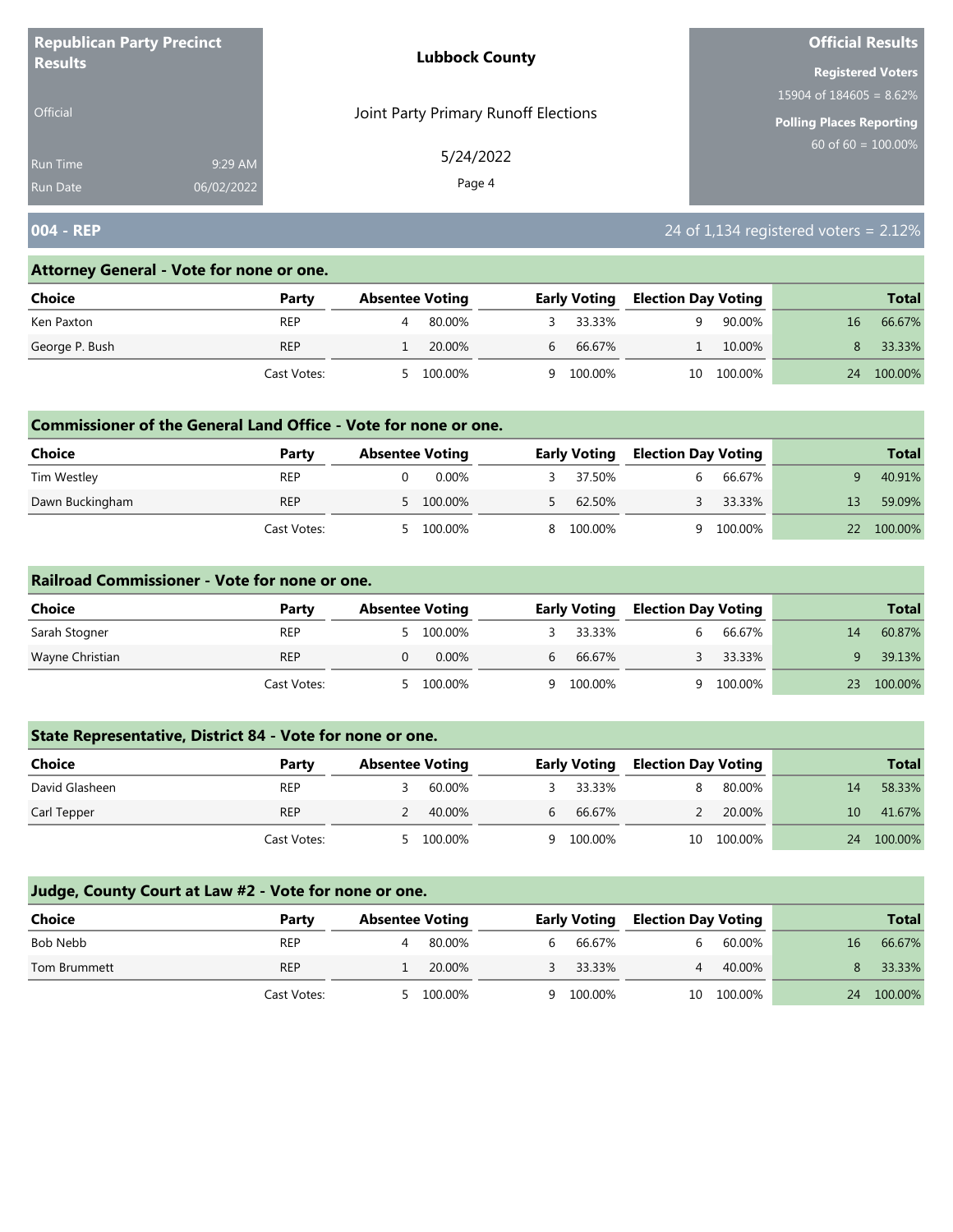| <b>Republican Party Precinct</b>   |                       | <b>Lubbock County</b>                | <b>Official Results</b>         |
|------------------------------------|-----------------------|--------------------------------------|---------------------------------|
| <b>Results</b>                     |                       |                                      | <b>Registered Voters</b>        |
|                                    |                       |                                      | 15904 of $184605 = 8.62\%$      |
| <b>Official</b>                    |                       | Joint Party Primary Runoff Elections | <b>Polling Places Reporting</b> |
| <b>Run Time</b><br><b>Run Date</b> | 9:29 AM<br>06/02/2022 | 5/24/2022<br>Page 5                  | 60 of 60 = $100.00\%$           |

## **005 - REP** 20 of 717 registered voters = 2.79%

## **Attorney General - Vote for none or one.**

| Choice         | Party       | <b>Absentee Voting</b> |       | <b>Early Voting</b> |         | <b>Election Day Voting</b> |         |    | <b>Total</b> |
|----------------|-------------|------------------------|-------|---------------------|---------|----------------------------|---------|----|--------------|
| Ken Paxton     | <b>REP</b>  |                        | 0.00% |                     | 50.00%  |                            | 30.00%  |    | 40.00%       |
| George P. Bush | <b>REP</b>  |                        | 0.00% |                     | 50.00%  |                            | 70.00%  |    | 60.00%       |
|                | Cast Votes: |                        | 0.00% | 10                  | 100.00% | 10                         | 100.00% | 20 | 100.00%      |

#### **Commissioner of the General Land Office - Vote for none or one.**

| Choice          | Party       | <b>Absentee Voting</b> |          |   | <b>Early Voting</b> |    | <b>Election Day Voting</b> |    | <b>Total</b> |
|-----------------|-------------|------------------------|----------|---|---------------------|----|----------------------------|----|--------------|
| Tim Westley     | REP         |                        | $0.00\%$ |   | 33.33%              |    | 60.00%                     |    | 47.37%       |
| Dawn Buckingham | <b>REP</b>  |                        | $0.00\%$ | b | 66.67%              |    | 40.00%                     | 10 | 52.63%       |
|                 | Cast Votes: |                        | 0.00%    | a | 100.00%             | 10 | 100.00%                    | 19 | 100.00%      |

#### **Railroad Commissioner - Vote for none or one.**

| Choice          | Party       | <b>Absentee Voting</b> |          | <b>Early Voting</b> |           | <b>Election Day Voting</b> |         |    | <b>Total</b> |
|-----------------|-------------|------------------------|----------|---------------------|-----------|----------------------------|---------|----|--------------|
| Sarah Stogner   | <b>REP</b>  |                        | 0.00%    |                     | 33.33%    |                            | 80.00%  |    | 57.89%       |
| Wayne Christian | <b>REP</b>  |                        | $0.00\%$ | b                   | 66.67%    |                            | 20.00%  |    | 42.11%       |
|                 | Cast Votes: |                        | $0.00\%$ |                     | 9 100.00% | 10                         | 100.00% | 19 | 100.00%      |

## **State Representative, District 84 - Vote for none or one.**

| Choice         | Party       | <b>Absentee Voting</b> |          |    | <b>Early Voting</b> |  | <b>Election Day Voting</b> |    | <b>Total</b> |
|----------------|-------------|------------------------|----------|----|---------------------|--|----------------------------|----|--------------|
| David Glasheen | <b>REP</b>  |                        | $0.00\%$ |    | 50.00%              |  | 44.44%                     |    | 47.37%       |
| Carl Tepper    | <b>REP</b>  |                        | 0.00%    |    | 50.00%              |  | 55.56%                     | 10 | 52.63%       |
|                | Cast Votes: |                        | $0.00\%$ | 10 | 100.00%             |  | 9 100.00%                  | 19 | 100.00%      |

| <b>Choice</b> | Party       | <b>Absentee Voting</b> |          |    | <b>Early Voting</b> |   | <b>Election Day Voting</b> |    | <b>Total</b> |
|---------------|-------------|------------------------|----------|----|---------------------|---|----------------------------|----|--------------|
| Bob Nebb      | <b>REP</b>  |                        | 0.00%    |    | 10.00%              |   | 55.56%                     |    | 31.58%       |
| Tom Brummett  | <b>REP</b>  |                        | $0.00\%$ | a  | 90.00%              | 4 | 44.44%                     | 13 | 68.42%       |
|               | Cast Votes: |                        | $0.00\%$ | 10 | 100.00%             |   | 9 100.00%                  | 19 | 100.00%      |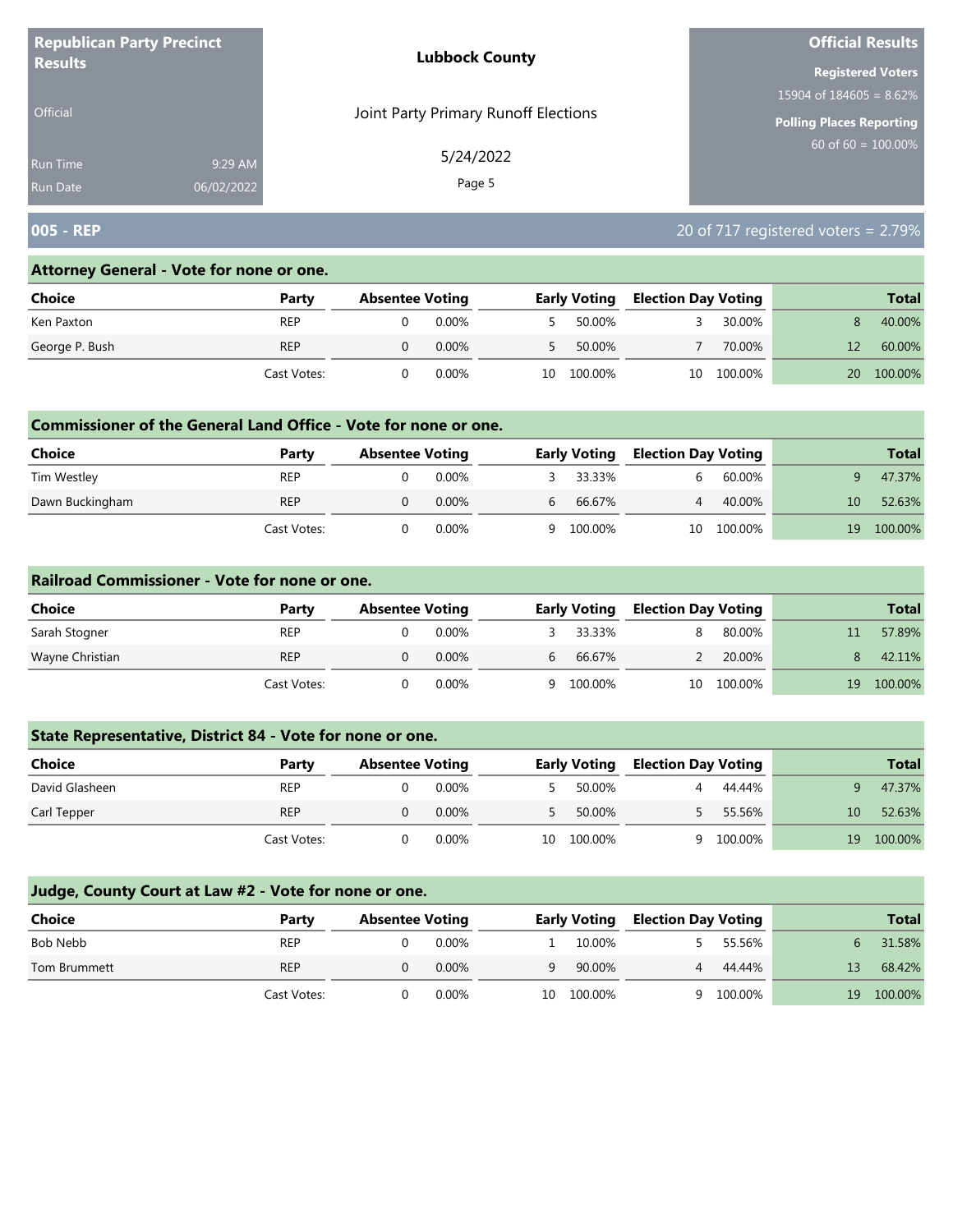| <b>Republican Party Precinct</b> |            | <b>Lubbock County</b>                | <b>Official Results</b>    |
|----------------------------------|------------|--------------------------------------|----------------------------|
| <b>Results</b>                   |            |                                      | <b>Registered Voters</b>   |
|                                  |            |                                      | 15904 of $184605 = 8.62\%$ |
| <b>Official</b>                  |            | Joint Party Primary Runoff Elections | Polling Places Reporting   |
| <b>Run Time</b>                  | 9:29 AM    | 5/24/2022                            | $60$ of 60 = 100.00%       |
| <b>Run Date</b>                  | 06/02/2022 | Page 6                               |                            |

## **006 - REP** 8 of 1,470 registered voters = 0.54%

#### **Attorney General - Vote for none or one.**

| <b>Choice</b>  | Party       | <b>Absentee Voting</b> |          |   | <b>Early Voting</b> |  | <b>Election Day Voting</b> |  | <b>Total</b> |
|----------------|-------------|------------------------|----------|---|---------------------|--|----------------------------|--|--------------|
| Ken Paxton     | <b>REP</b>  |                        | $0.00\%$ |   | 42.86%              |  | $0.00\%$                   |  | 42.86%       |
| George P. Bush | <b>REP</b>  |                        | $0.00\%$ | 4 | 57.14%              |  | $0.00\%$                   |  | 57.14%       |
|                | Cast Votes: |                        | 0.00%    |   | 100.00%             |  | $0.00\%$                   |  | 100.00%      |

#### **Commissioner of the General Land Office - Vote for none or one.**

| <b>Choice</b>   | Party       | <b>Absentee Voting</b> |          |    | <b>Early Voting</b> |  | <b>Election Day Voting</b> | <b>Total</b> |
|-----------------|-------------|------------------------|----------|----|---------------------|--|----------------------------|--------------|
| Tim Westley     | <b>REP</b>  |                        | 0.00%    |    | 14.29%              |  | $0.00\%$                   | 14.29%       |
| Dawn Buckingham | <b>REP</b>  |                        | $0.00\%$ | b. | 85.71%              |  | $0.00\%$                   | 85.71%       |
|                 | Cast Votes: |                        | 0.00%    |    | 100.00%             |  | $0.00\%$                   | 100.00%      |

#### **Railroad Commissioner - Vote for none or one.**

| <b>Choice</b>   | Party       | <b>Absentee Voting</b> |          |            | <b>Early Voting</b> |  | <b>Election Day Voting</b> | <b>Total</b> |
|-----------------|-------------|------------------------|----------|------------|---------------------|--|----------------------------|--------------|
| Sarah Stogner   | <b>REP</b>  |                        | $0.00\%$ |            | 25.00%              |  | $0.00\%$                   | 25.00%       |
| Wayne Christian | <b>REP</b>  |                        | $0.00\%$ | $\sqrt{6}$ | 75.00%              |  | $0.00\%$                   | 75.00%       |
|                 | Cast Votes: |                        | $0.00\%$ |            | 8 100.00%           |  | $0.00\%$                   | 100.00%      |

## **State Representative, District 84 - Vote for none or one.**

| Choice         | Party       | <b>Absentee Voting</b> |          |   | <b>Early Voting</b> |  | <b>Election Day Voting</b> | <b>Total</b> |
|----------------|-------------|------------------------|----------|---|---------------------|--|----------------------------|--------------|
| David Glasheen | <b>REP</b>  |                        | $0.00\%$ | 4 | 66.67%              |  | 0.00%                      | 66.67%       |
| Carl Tepper    | <b>REP</b>  |                        | 0.00%    |   | 33.33%              |  | $0.00\%$                   | 33.33%       |
|                | Cast Votes: |                        | $0.00\%$ |   | 100.00%             |  | $0.00\%$                   | 100.00%      |

| <b>Choice</b> | Party       | <b>Absentee Voting</b> |          | <b>Early Voting</b> |          | <b>Election Day Voting</b> |   | <b>Total</b> |
|---------------|-------------|------------------------|----------|---------------------|----------|----------------------------|---|--------------|
| Bob Nebb      | <b>REP</b>  |                        | $0.00\%$ | 6 100.00%           | 0        | 0.00%                      |   | 6 100.00%    |
| Tom Brummett  | <b>REP</b>  |                        | 0.00%    | $0.00\%$            | $\Omega$ | $0.00\%$                   |   | $0.00\%$     |
|               | Cast Votes: |                        | 0.00%    | 6 100.00%           |          | 0.00%                      | h | 100.00%      |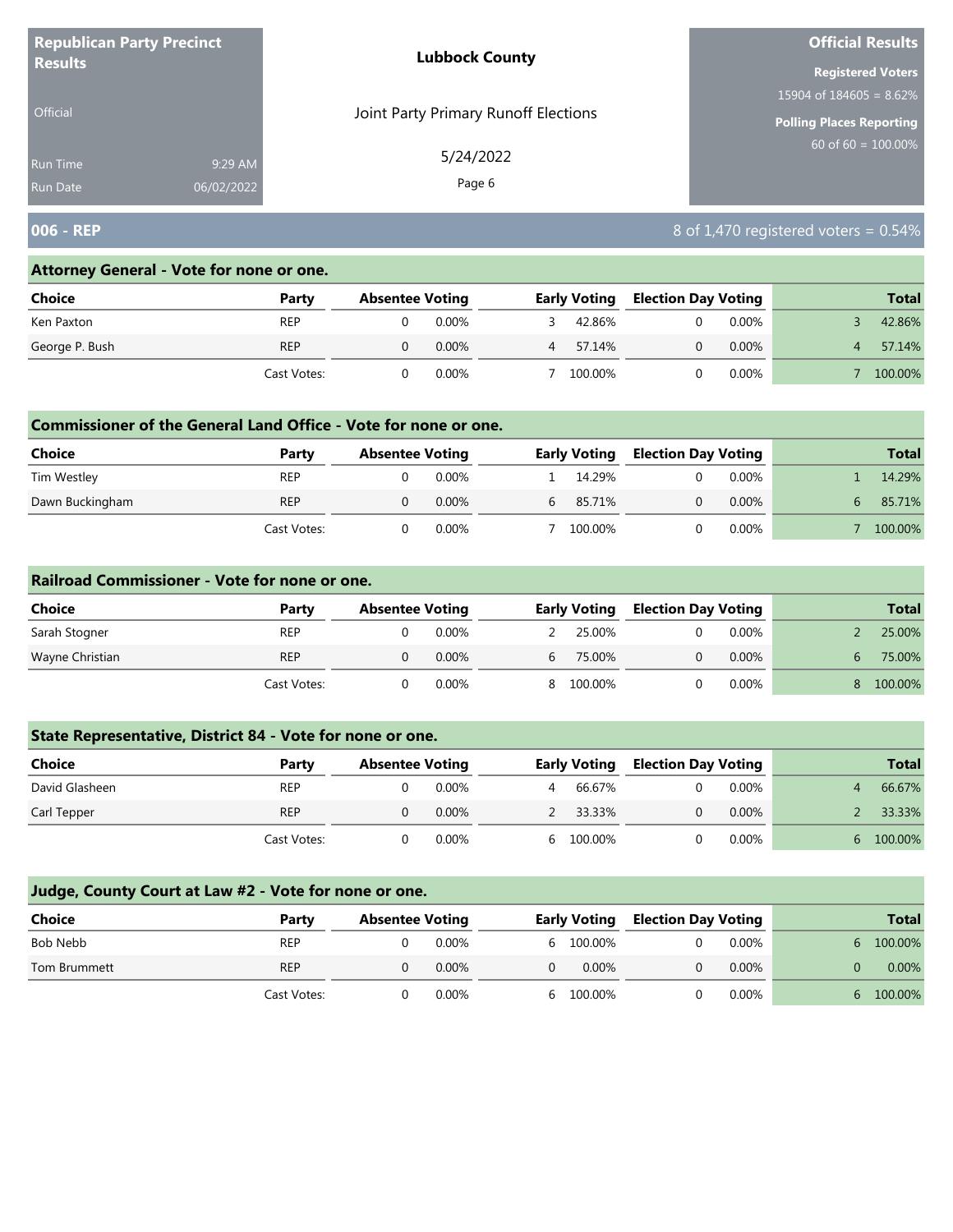| <b>Republican Party Precinct</b> |            | <b>Lubbock County</b>                | <b>Official Results</b>         |  |  |
|----------------------------------|------------|--------------------------------------|---------------------------------|--|--|
| <b>Results</b>                   |            |                                      | <b>Registered Voters</b>        |  |  |
|                                  |            |                                      | 15904 of $184605 = 8.62\%$      |  |  |
| <b>Official</b>                  |            | Joint Party Primary Runoff Elections | <b>Polling Places Reporting</b> |  |  |
| Run Time                         | 9:29 AM    | 5/24/2022                            | 60 of 60 = $100.00\%$           |  |  |
| <b>Run Date</b>                  | 06/02/2022 | Page 7                               |                                 |  |  |

## **007 - REP 1007 - REP 1007 - REP 1008 - And 1008 and 1008 and 1008 and 1008 and 1008 and 1008 and 1008 and 1008 and 1008 and 1008 and 1008 and 1008 and 1008 and 1008 and 1008 and 1008 and 1008 and 1008 and 1008 and 1**

#### **Attorney General - Vote for none or one.**

| Choice         | Party       | <b>Absentee Voting</b> |         |     | <b>Early Voting</b> |     | <b>Election Day Voting</b> |     | <b>Total</b> |
|----------------|-------------|------------------------|---------|-----|---------------------|-----|----------------------------|-----|--------------|
| Ken Paxton     | <b>REP</b>  |                        | 58.62%  | 159 | 62.85%              | 102 | 64.15%                     | 278 | 63.04%       |
| George P. Bush | <b>REP</b>  | 12                     | 41.38%  | 94  | 37.15%              | 57  | 35.85%                     | 163 | 36.96%       |
|                | Cast Votes: | 29                     | 100.00% | 253 | 100.00%             | 159 | 100.00%                    | 441 | 100.00%      |

#### **Commissioner of the General Land Office - Vote for none or one.**

| <b>Choice</b>   | Party       | <b>Absentee Voting</b> |         |     | Early Voting |     | <b>Election Day Voting</b> |     | <b>Total</b> |
|-----------------|-------------|------------------------|---------|-----|--------------|-----|----------------------------|-----|--------------|
| Tim Westley     | <b>REP</b>  |                        | 52.00%  | 93  | 41.89%       | 51  | 35.66%                     | 157 | 40.26%       |
| Dawn Buckingham | <b>REP</b>  | 12                     | 48.00%  | 129 | 58.11%       | 92  | 64.34%                     | 233 | 59.74%       |
|                 | Cast Votes: | 25                     | 100.00% | 222 | 100.00%      | 143 | 100.00%                    | 390 | 100.00%      |

#### **Railroad Commissioner - Vote for none or one.**

| Choice          | Party       | <b>Absentee Voting</b> |            |     | <b>Early Voting</b> |    | <b>Election Day Voting</b> |     | <b>Total</b> |
|-----------------|-------------|------------------------|------------|-----|---------------------|----|----------------------------|-----|--------------|
| Sarah Stogner   | REP         |                        | 26.92%     | 103 | 43.28%              | 56 | 37.33%                     | 166 | 40.10%       |
| Wayne Christian | <b>REP</b>  | 19                     | 73.08%     | 135 | 56.72%              | 94 | 62.67%                     | 248 | 59.90%       |
|                 | Cast Votes: |                        | 26 100.00% | 238 | 100.00%             |    | 150 100.00%                | 414 | 100.00%      |

## **State Representative, District 84 - Vote for none or one.**

| <b>Choice</b>  | Party       | <b>Absentee Voting</b> |         |     | <b>Early Voting</b> |     | <b>Election Day Voting</b> |     | <b>Total</b> |
|----------------|-------------|------------------------|---------|-----|---------------------|-----|----------------------------|-----|--------------|
| David Glasheen | <b>REP</b>  | 16                     | 57.14%  | 100 | 38.91%              | 61  | 38.85%                     | 177 | 40.05%       |
| Carl Tepper    | <b>REP</b>  | 12                     | 42.86%  | 157 | 61.09%              | 96  | 61.15%                     | 265 | 59.95%       |
|                | Cast Votes: | 28.                    | 100.00% | 257 | 100.00%             | 157 | 100.00%                    |     | 442 100.00%  |

| Choice       | Party       | <b>Absentee Voting</b> |            |     | <b>Early Voting</b> |     | <b>Election Day Voting</b> |     | <b>Total</b> |
|--------------|-------------|------------------------|------------|-----|---------------------|-----|----------------------------|-----|--------------|
| Bob Nebb     | <b>REP</b>  | 12                     | 50.00%     | 109 | 45.80%              | 63  | 44.06%                     | 184 | 45.43%       |
| Tom Brummett | <b>REP</b>  | 12                     | 50.00%     | 129 | 54.20%              | 80  | 55.94%                     | 221 | 54.57%       |
|              | Cast Votes: |                        | 24 100.00% | 238 | 100.00%             | 143 | 100.00%                    |     | 405 100.00%  |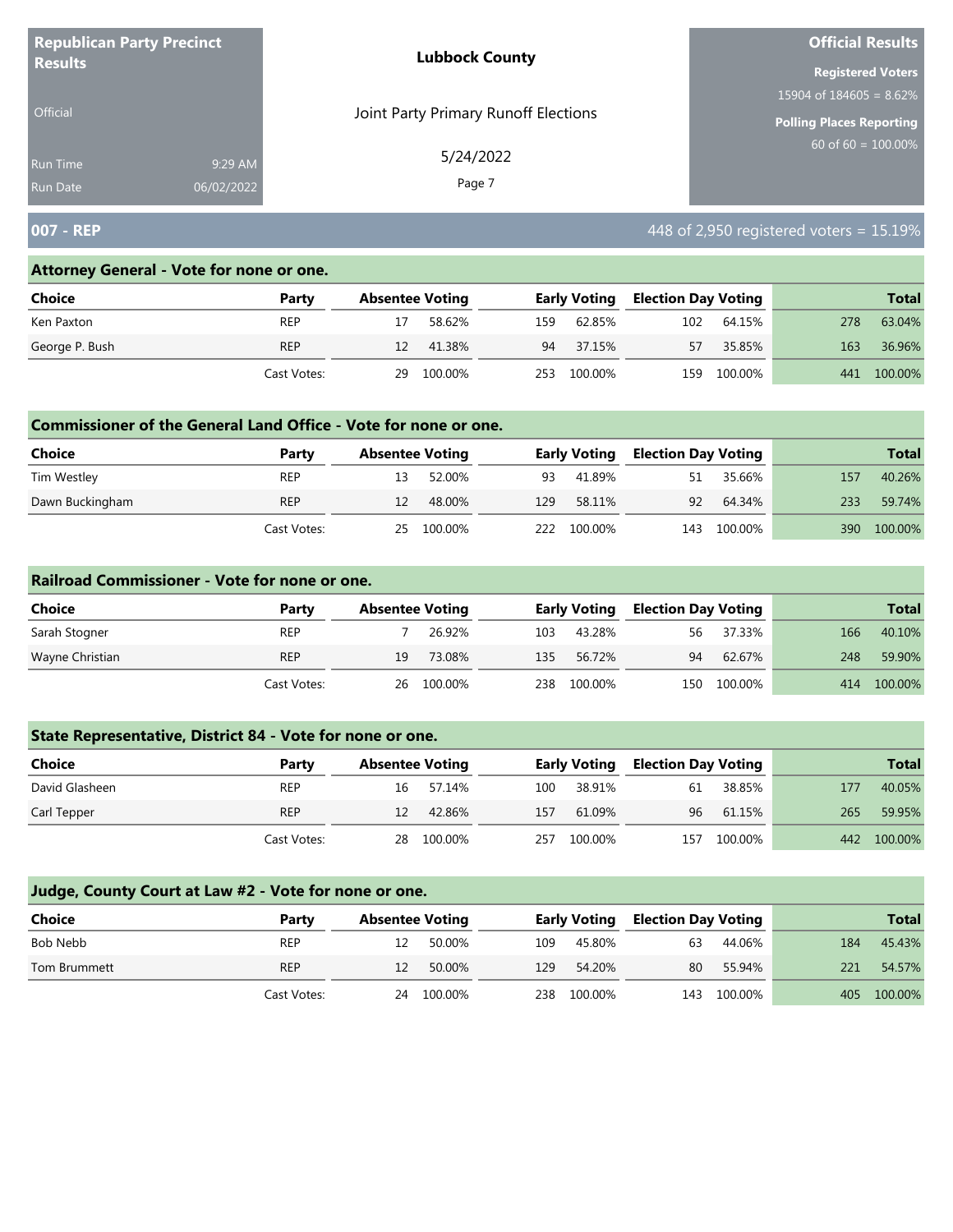| <b>Republican Party Precinct</b> |            | <b>Lubbock County</b>                | <b>Official Results</b>    |  |  |
|----------------------------------|------------|--------------------------------------|----------------------------|--|--|
| <b>Results</b>                   |            |                                      | <b>Registered Voters</b>   |  |  |
|                                  |            |                                      | 15904 of $184605 = 8.62\%$ |  |  |
| <b>Official</b>                  |            | Joint Party Primary Runoff Elections | Polling Places Reporting   |  |  |
| <b>Run Time</b>                  | 9:29 AM    | 5/24/2022                            | $60$ of 60 = 100.00%       |  |  |
| <b>Run Date</b>                  | 06/02/2022 | Page 8                               |                            |  |  |

## **008 - REP** 14 of 2,689 registered voters = 0.52%

#### **Attorney General - Vote for none or one.**

| <b>Choice</b>  | Party       | <b>Absentee Voting</b> |          | <b>Early Voting</b> | <b>Election Day Voting</b> |          |    | <b>Total</b> |
|----------------|-------------|------------------------|----------|---------------------|----------------------------|----------|----|--------------|
| Ken Paxton     | <b>REP</b>  | 100.00%                |          | 28.57%              |                            | 100.00%  |    | 64.29%       |
| George P. Bush | <b>REP</b>  |                        | $0.00\%$ | 71.43%              |                            | $0.00\%$ |    | 35.71%       |
|                | Cast Votes: | 100.00%                |          | 100.00%             |                            | 100.00%  | 14 | 100.00%      |

#### **Commissioner of the General Land Office - Vote for none or one.**

| <b>Choice</b>   | Party       | <b>Absentee Voting</b> |       | <b>Early Voting</b> |  | <b>Election Day Voting</b> | <b>Total</b> |
|-----------------|-------------|------------------------|-------|---------------------|--|----------------------------|--------------|
| Tim Westley     | <b>REP</b>  |                        | 0.00% | 33.33%              |  | 20.00%                     | 25.00%       |
| Dawn Buckingham | <b>REP</b>  | 100.00%                |       | 66.67%              |  | 80.00%                     | 75.00%       |
|                 | Cast Votes: | 100.00%                |       | 100.00%             |  | 100.00%                    | 100.00%      |

#### **Railroad Commissioner - Vote for none or one.**

| Choice          | Party       | <b>Absentee Voting</b> |          | <b>Early Voting</b> |  | <b>Election Day Voting</b> |  | <b>Total</b> |
|-----------------|-------------|------------------------|----------|---------------------|--|----------------------------|--|--------------|
| Sarah Stogner   | <b>REP</b>  |                        | 100.00%  | 20.00%              |  | 60.00%                     |  | 45.45%       |
| Wayne Christian | <b>REP</b>  |                        | $0.00\%$ | 80.00%              |  | 40.00%                     |  | 54.55%       |
|                 | Cast Votes: |                        | 100.00%  | 5 100.00%           |  | 100.00%                    |  | 100.00%      |

## **State Representative, District 84 - Vote for none or one.**

| Choice         | Party       | <b>Absentee Voting</b> |         | <b>Early Voting</b> |  | <b>Election Day Voting</b> |    | <b>Total</b> |
|----------------|-------------|------------------------|---------|---------------------|--|----------------------------|----|--------------|
| David Glasheen | REP         |                        | 100.00% | 57.14%              |  | 83.33%                     | 10 | 71.43%       |
| Carl Tepper    | <b>REP</b>  |                        | 0.00%   | 42.86%              |  | 16.67%                     |    | 28.57%       |
|                | Cast Votes: |                        | 100.00% | 100.00%             |  | 6 100.00%                  | 14 | 100.00%      |

| Choice       | Party       | <b>Absentee Voting</b> |          |   | <b>Early Voting</b> |  | <b>Election Day Voting</b> |    | <b>Total</b> |
|--------------|-------------|------------------------|----------|---|---------------------|--|----------------------------|----|--------------|
| Bob Nebb     | <b>REP</b>  |                        | 100.00%  |   | 42.86%              |  | 50.00%                     |    | 50.00%       |
| Tom Brummett | <b>REP</b>  |                        | $0.00\%$ | 4 | 57.14%              |  | 50.00%                     |    | 50.00%       |
|              | Cast Votes: |                        | 100.00%  |   | 100.00%             |  | 6 100.00%                  | 14 | 100.00%      |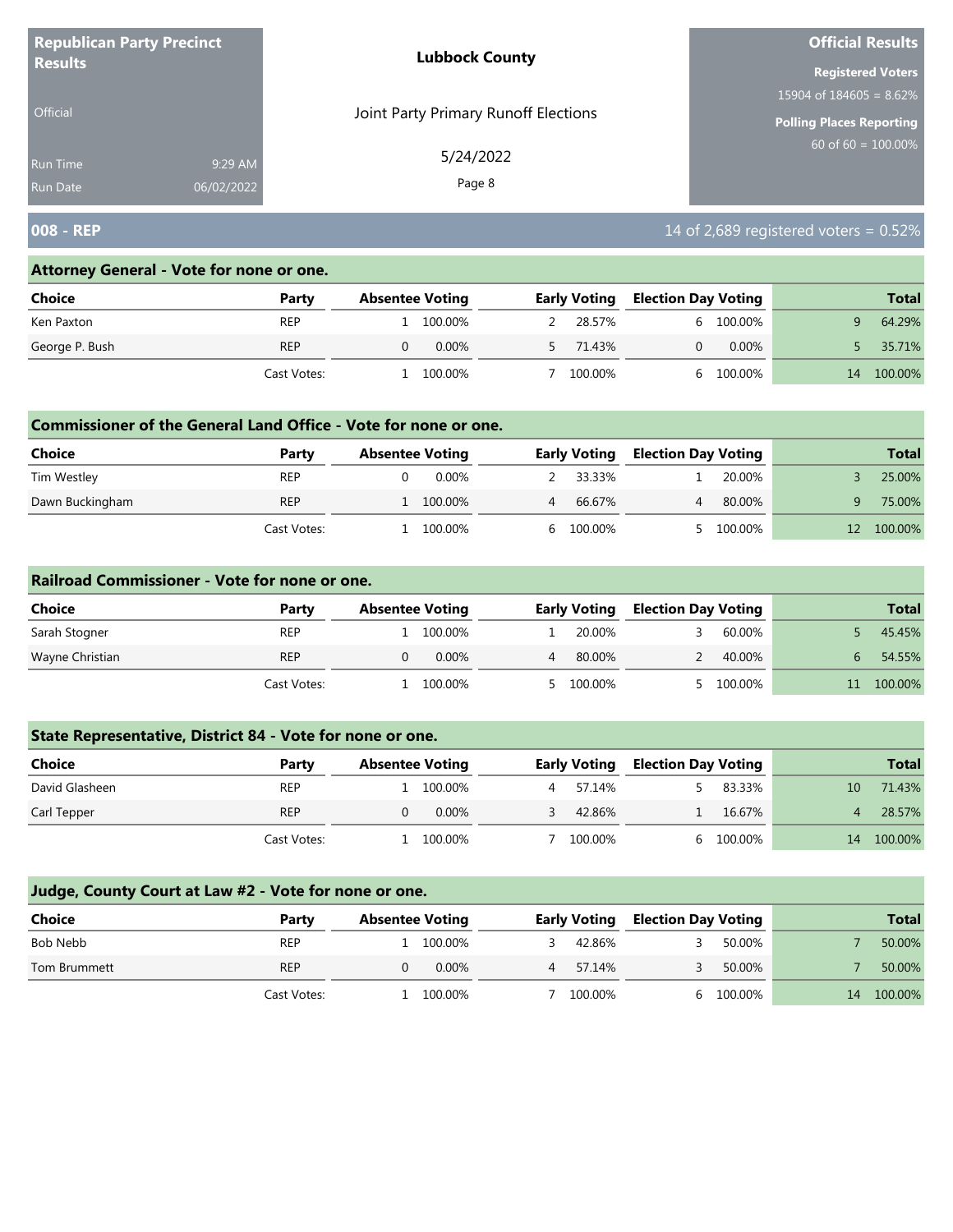| <b>Republican Party Precinct</b><br><b>Results</b> |            | <b>Lubbock County</b>                | <b>Official Results</b>    |  |  |
|----------------------------------------------------|------------|--------------------------------------|----------------------------|--|--|
|                                                    |            |                                      | <b>Registered Voters</b>   |  |  |
|                                                    |            | Joint Party Primary Runoff Elections | 15904 of $184605 = 8.62\%$ |  |  |
| Official                                           |            | <b>Polling Places Reporting</b>      |                            |  |  |
| Run Time                                           | 9:29 AM    | 5/24/2022                            | 60 of $60 = 100.00\%$      |  |  |
| <b>Run Date</b>                                    | 06/02/2022 | Page 9                               |                            |  |  |

## **009 - REP 17.79% 18.1 and 2009 - REP 429 of 2,411 registered voters = 17.79%**

#### **Attorney General - Vote for none or one.**

| Choice         | Party       | <b>Absentee Voting</b> |         |     | <b>Early Voting</b> |     | <b>Election Day Voting</b> |     | <b>Total</b> |
|----------------|-------------|------------------------|---------|-----|---------------------|-----|----------------------------|-----|--------------|
| Ken Paxton     | <b>REP</b>  | 21                     | 56.76%  | 133 | 49.81%              | 48  | 40.34%                     | 202 | 47.75%       |
| George P. Bush | <b>REP</b>  | 16                     | 43.24%  | 134 | 50.19%              | 71  | 59.66%                     | 221 | 52.25%       |
|                | Cast Votes: | 37                     | 100.00% | 267 | 100.00%             | 119 | 100.00%                    | 423 | 100.00%      |

#### **Commissioner of the General Land Office - Vote for none or one.**

| <b>Choice</b>   | Party       | <b>Absentee Voting</b> |         |    | <b>Early Voting</b> | <b>Election Day Voting</b> |             |     | <b>Total</b> |
|-----------------|-------------|------------------------|---------|----|---------------------|----------------------------|-------------|-----|--------------|
| Tim Westley     | <b>REP</b>  | 12                     | 42.86%  | 57 | 24.26%              | 39                         | 38.61%      | 108 | 29.67%       |
| Dawn Buckingham | <b>REP</b>  | 16                     | 57.14%  |    | 178 75.74%          | 62                         | 61.39%      | 256 | 70.33%       |
|                 | Cast Votes: | 28                     | 100.00% |    | 235 100.00%         |                            | 101 100.00% | 364 | 100.00%      |

#### **Railroad Commissioner - Vote for none or one.**

| Choice          | Party       | <b>Absentee Voting</b> |         |     | <b>Early Voting</b> |    | <b>Election Day Voting</b> |     | <b>Total</b> |
|-----------------|-------------|------------------------|---------|-----|---------------------|----|----------------------------|-----|--------------|
| Sarah Stogner   | <b>REP</b>  | 13                     | 43.33%  | 111 | 45.12%              | 56 | 50.91%                     | 180 | 46.63%       |
| Wayne Christian | <b>REP</b>  |                        | 56.67%  | 135 | 54.88%              | 54 | 49.09%                     | 206 | 53.37%       |
|                 | Cast Votes: | 30                     | 100.00% | 246 | 100.00%             |    | 110 100.00%                | 386 | 100.00%      |

## **State Representative, District 84 - Vote for none or one.**

| Choice         | Party       | <b>Absentee Voting</b> |         |     | <b>Early Voting</b> |    | <b>Election Day Voting</b> |     | <b>Total</b> |
|----------------|-------------|------------------------|---------|-----|---------------------|----|----------------------------|-----|--------------|
| David Glasheen | <b>REP</b>  | 18                     | 56.25%  | 107 | 41.31%              | 55 | 46.22%                     | 180 | 43.90%       |
| Carl Tepper    | <b>REP</b>  | 14                     | 43.75%  | 152 | 58.69%              | 64 | 53.78%                     | 230 | 56.10%       |
|                | Cast Votes: | 32                     | 100.00% | 259 | 100.00%             |    | 119 100.00%                | 410 | 100.00%      |

| Choice       | Party       | <b>Absentee Voting</b> |            |     | <b>Early Voting</b> |     | <b>Election Day Voting</b> |     | <b>Total</b> |
|--------------|-------------|------------------------|------------|-----|---------------------|-----|----------------------------|-----|--------------|
| Bob Nebb     | <b>REP</b>  | 19                     | 59.38%     | 82  | 34.60%              | 44  | 42.72%                     | 145 | 38.98%       |
| Tom Brummett | <b>REP</b>  | 13                     | 40.63%     | 155 | 65.40%              | 59  | 57.28%                     | 227 | 61.02%       |
|              | Cast Votes: |                        | 32 100.00% | 237 | 100.00%             | 103 | 100.00%                    |     | 372 100.00%  |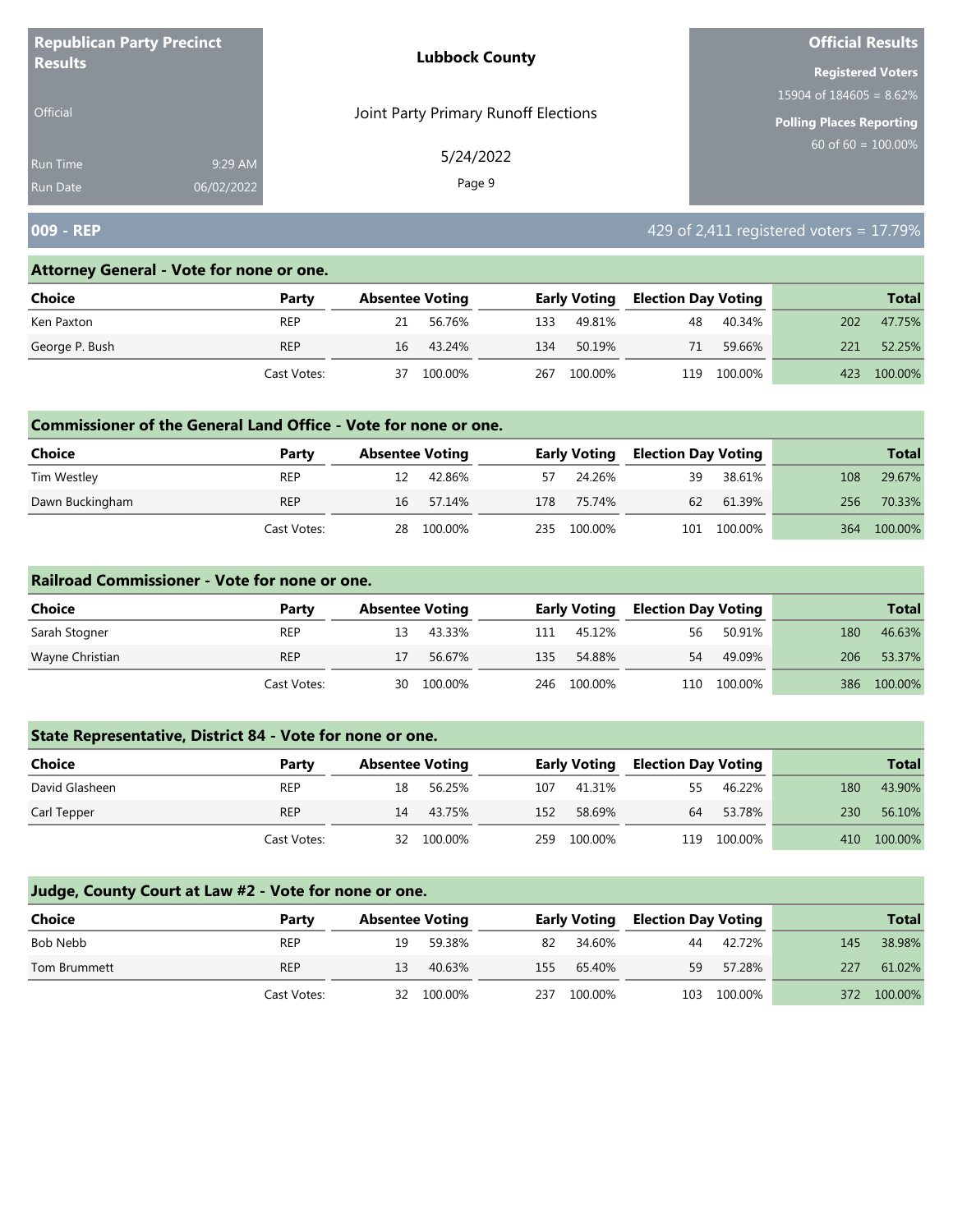| <b>Republican Party Precinct</b><br><b>Results</b> |            | <b>Lubbock County</b>                | <b>Official Results</b>    |  |  |
|----------------------------------------------------|------------|--------------------------------------|----------------------------|--|--|
|                                                    |            |                                      | <b>Registered Voters</b>   |  |  |
|                                                    |            | Joint Party Primary Runoff Elections | 15904 of $184605 = 8.62\%$ |  |  |
| <b>Official</b>                                    |            | Polling Places Reporting             |                            |  |  |
| <b>Run Time</b>                                    | 9:29 AM    | 5/24/2022                            | $60$ of 60 = 100.00%       |  |  |
| <b>Run Date</b>                                    | 06/02/2022 | Page 10                              |                            |  |  |

# **010 - REP** 42 of 1,261 registered voters = 3.33%

#### **Attorney General - Vote for none or one.**

| <b>Choice</b>  | Party       | <b>Absentee Voting</b> |    | <b>Early Voting</b> |    | <b>Election Day Voting</b> |    | <b>Total</b> |
|----------------|-------------|------------------------|----|---------------------|----|----------------------------|----|--------------|
| Ken Paxton     | <b>REP</b>  | 100.00%                | 17 | 62.96%              |    | 41.67%                     | 24 | 58.54%       |
| George P. Bush | <b>REP</b>  | $0.00\%$               | 10 | 37.04%              |    | 58.33%                     |    | 41.46%       |
|                | Cast Votes: | 100.00%                | 27 | 100.00%             | 12 | 100.00%                    |    | 41 100.00%   |

#### **Commissioner of the General Land Office - Vote for none or one.**

| <b>Choice</b>   | Party       | <b>Absentee Voting</b> |          |    | <b>Early Voting</b> | <b>Election Day Voting</b> |         |    | <b>Total</b> |
|-----------------|-------------|------------------------|----------|----|---------------------|----------------------------|---------|----|--------------|
| Tim Westley     | <b>REP</b>  |                        | $0.00\%$ | 10 | 38.46%              |                            | 18.18%  |    | 31.58%       |
| Dawn Buckingham | <b>REP</b>  | 100.00%                |          | 16 | 61.54%              |                            | 81.82%  | 26 | 68.42%       |
|                 | Cast Votes: | 100.00%                |          |    | 26 100.00%          |                            | 100.00% | 38 | 100.00%      |

#### **Railroad Commissioner - Vote for none or one.**

| <b>Choice</b>   | Party       | <b>Absentee Voting</b> |         |    | <b>Early Voting</b> |    | <b>Election Day Voting</b> |    | <b>Total</b> |
|-----------------|-------------|------------------------|---------|----|---------------------|----|----------------------------|----|--------------|
| Sarah Stogner   | <b>REP</b>  |                        | 50.00%  |    | 44.00%              |    | 66.67%                     | 20 | 51.28%       |
| Wayne Christian | <b>REP</b>  |                        | 50.00%  | 14 | 56.00%              |    | 33.33%                     | 19 | 48.72%       |
|                 | Cast Votes: |                        | 100.00% | 25 | 100.00%             | 12 | 100.00%                    | 39 | 100.00%      |

## **State Representative, District 84 - Vote for none or one.**

| <b>Choice</b>  | Party       | <b>Absentee Voting</b> |           |    | <b>Early Voting</b> |  | <b>Election Day Voting</b> |    | <b>Total</b> |
|----------------|-------------|------------------------|-----------|----|---------------------|--|----------------------------|----|--------------|
| David Glasheen | <b>REP</b>  |                        | 2 100.00% |    | 33.33%              |  | 41.67%                     | 16 | 39.02%       |
| Carl Tepper    | <b>REP</b>  |                        | 0.00%     | 18 | 66.67%              |  | 58.33%                     | 25 | 60.98%       |
|                | Cast Votes: |                        | 100.00%   | 27 | 100.00%             |  | 12 100.00%                 | 41 | 100.00%      |

| <b>Choice</b> | Party       | <b>Absentee Voting</b> |           |    | <b>Early Voting</b> |   | <b>Election Day Voting</b> |    | <b>Total</b> |
|---------------|-------------|------------------------|-----------|----|---------------------|---|----------------------------|----|--------------|
| Bob Nebb      | <b>REP</b>  |                        | 1 100,00% |    | 6 25.00%            | 4 | 33.33%                     | 11 | 29.73%       |
| Tom Brummett  | <b>REP</b>  |                        | $0.00\%$  | 18 | 75.00%              | 8 | 66.67%                     | 26 | 70.27%       |
|               | Cast Votes: |                        | 1 100,00% |    | 24 100.00%          |   | 12 100.00%                 | 37 | 100.00%      |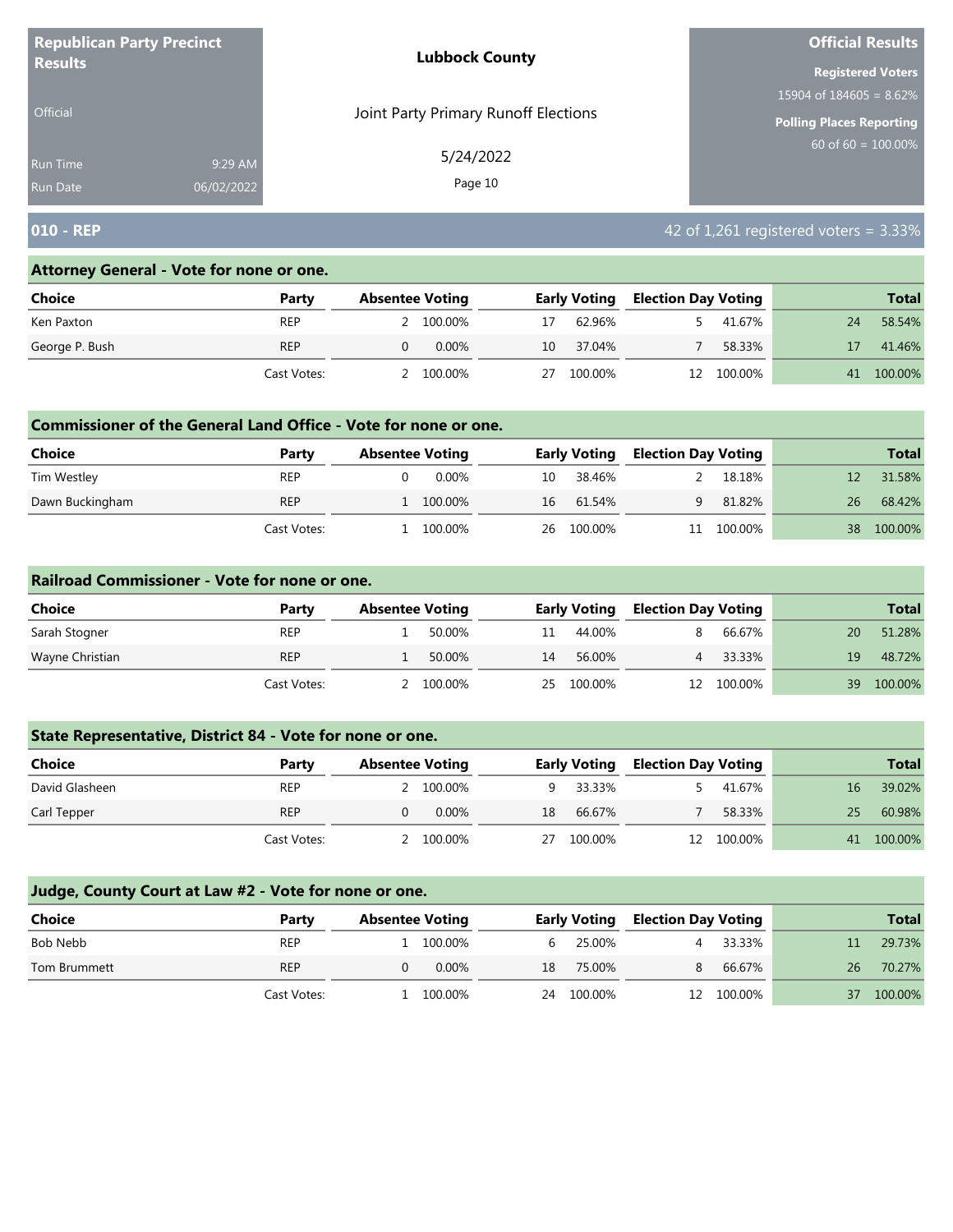| <b>Republican Party Precinct</b> |         | <b>Lubbock County</b>                | <b>Official Results</b>    |
|----------------------------------|---------|--------------------------------------|----------------------------|
| <b>Results</b>                   |         |                                      | <b>Registered Voters</b>   |
|                                  |         |                                      | 15904 of $184605 = 8.62\%$ |
| <b>Official</b>                  |         | Joint Party Primary Runoff Elections | Polling Places Reporting   |
| Run Time                         | 9:29 AM | 5/24/2022                            | $60$ of 60 = 100.00%       |
| 06/02/2022<br><b>Run Date</b>    |         | Page 11                              |                            |

# **011 - REP** 6 of 205 registered voters = 2.93%

## **Attorney General - Vote for none or one.**

| Choice         | Party       | <b>Absentee Voting</b> |       |   | <b>Early Voting</b> | <b>Election Day Voting</b> |           | <b>Total</b> |
|----------------|-------------|------------------------|-------|---|---------------------|----------------------------|-----------|--------------|
| Ken Paxton     | <b>REP</b>  |                        | 0.00% |   | 25.00%              |                            | 50.00%    | 33.33%       |
| George P. Bush | <b>REP</b>  |                        | 0.00% |   | 75.00%              |                            | 50.00%    | 66.67%       |
|                | Cast Votes: |                        | 0.00% | 4 | 100.00%             |                            | 2 100.00% | 100.00%      |

#### **Commissioner of the General Land Office - Vote for none or one.**

| Choice          | Party       | <b>Absentee Voting</b> |          |                | <b>Early Voting</b> | <b>Election Day Voting</b> |         |  | <b>Total</b> |
|-----------------|-------------|------------------------|----------|----------------|---------------------|----------------------------|---------|--|--------------|
| Tim Westley     | <b>REP</b>  |                        | $0.00\%$ |                | 50.00%              |                            | 50.00%  |  | 50.00%       |
| Dawn Buckingham | <b>REP</b>  |                        | $0.00\%$ |                | 50.00%              |                            | 50.00%  |  | 50.00%       |
|                 | Cast Votes: |                        | 0.00%    | $\overline{4}$ | 100.00%             |                            | 100.00% |  | 100.00%      |

#### **Railroad Commissioner - Vote for none or one.**

| Choice          | Party       | <b>Absentee Voting</b> |          | <b>Early Voting</b> | <b>Election Day Voting</b> |           | <b>Total</b> |
|-----------------|-------------|------------------------|----------|---------------------|----------------------------|-----------|--------------|
| Sarah Stogner   | <b>REP</b>  |                        | 0.00%    | 66.67%              |                            | 50.00%    | 60.00%       |
| Wayne Christian | <b>REP</b>  |                        | $0.00\%$ | 33.33%              |                            | 50.00%    | 40.00%       |
|                 | Cast Votes: |                        | $0.00\%$ | 3 100.00%           |                            | 2 100,00% | 100.00%      |

| <b>Choice</b> | Party       | <b>Absentee Voting</b> |          | <b>Early Voting</b> | <b>Election Day Voting</b> |           | <b>Total</b> |
|---------------|-------------|------------------------|----------|---------------------|----------------------------|-----------|--------------|
| Bob Nebb      | <b>REP</b>  |                        | $0.00\%$ | 50.00%              |                            | 2 100,00% | 66.67%       |
| Tom Brummett  | <b>REP</b>  |                        | $0.00\%$ | 50.00%              |                            | $0.00\%$  | 33.33%       |
|               | Cast Votes: |                        | 0.00%    | 100.00%             |                            | 2 100.00% | 6 100.00%    |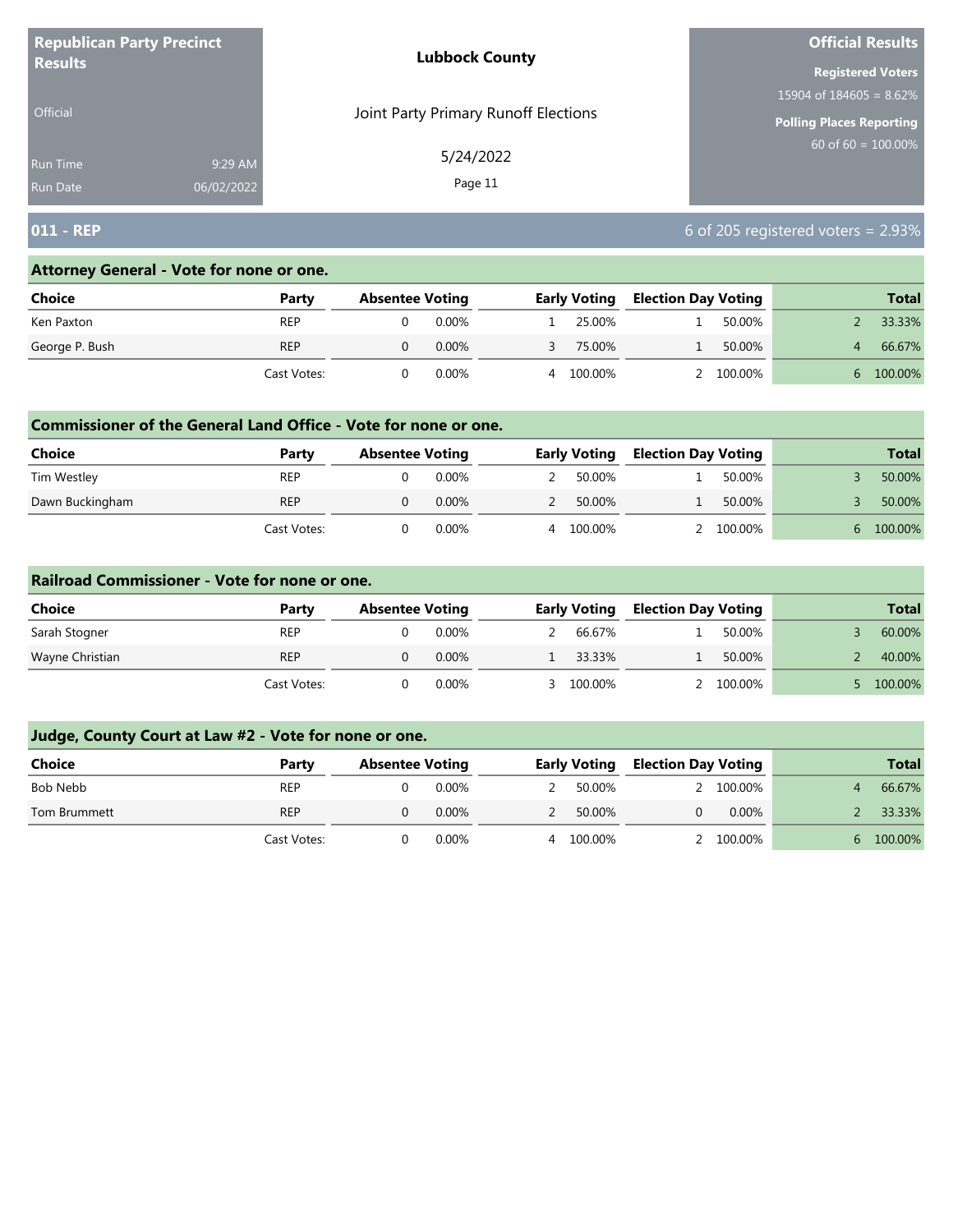| <b>Republican Party Precinct</b><br><b>Results</b> |         | <b>Lubbock County</b>                | <b>Official Results</b>                                       |  |  |  |
|----------------------------------------------------|---------|--------------------------------------|---------------------------------------------------------------|--|--|--|
|                                                    |         |                                      | 15904 of $184605 = 8.62\%$<br><b>Polling Places Reporting</b> |  |  |  |
|                                                    |         |                                      |                                                               |  |  |  |
| <b>Official</b>                                    |         | Joint Party Primary Runoff Elections | <b>Registered Voters</b>                                      |  |  |  |
| <b>Run Time</b>                                    | 9:29 AM | 5/24/2022                            | $60$ of 60 = 100.00%                                          |  |  |  |
| <b>Run Date</b><br>06/02/2022                      |         | Page 12                              |                                                               |  |  |  |

# **012 - REP** 291 of 1,834 registered voters = 15.87%

#### **Attorney General - Vote for none or one.**

| Choice         | Party       |    | <b>Absentee Voting</b> |     | <b>Early Voting</b> | <b>Election Day Voting</b> |         |     | <b>Total</b> |
|----------------|-------------|----|------------------------|-----|---------------------|----------------------------|---------|-----|--------------|
| Ken Paxton     | <b>REP</b>  | 10 | 58.82%                 | 101 | 59.76%              | 72                         | 69.90%  | 183 | 63.32%       |
| George P. Bush | <b>REP</b>  |    | 41.18%                 | 68  | 40.24%              | 31                         | 30.10%  | 106 | 36.68%       |
|                | Cast Votes: | 17 | 100.00%                | 169 | 100.00%             | 103                        | 100.00% | 289 | 100.00%      |

#### **Commissioner of the General Land Office - Vote for none or one.**

| <b>Choice</b>   | Party       | <b>Absentee Voting</b> |         |     | <b>Early Voting</b> | <b>Election Day Voting</b> |         |     | <b>Total</b> |
|-----------------|-------------|------------------------|---------|-----|---------------------|----------------------------|---------|-----|--------------|
| Tim Westley     | <b>REP</b>  |                        | 46.15%  | 53  | 34.42%              | 41                         | 43.62%  | 100 | 38.31%       |
| Dawn Buckingham | <b>REP</b>  |                        | 53.85%  | 101 | 65.58%              | 53                         | 56.38%  | 161 | 61.69%       |
|                 | Cast Votes: | 13                     | 100.00% | 154 | 100.00%             | 94                         | 100.00% | 261 | 100.00%      |

#### **Railroad Commissioner - Vote for none or one.**

| <b>Choice</b>   | Party       | <b>Absentee Voting</b> |         |    | <b>Early Voting</b> | <b>Election Day Voting</b> |            |     | <b>Total</b> |
|-----------------|-------------|------------------------|---------|----|---------------------|----------------------------|------------|-----|--------------|
| Sarah Stogner   | <b>REP</b>  |                        | 38.46%  | 66 | 41.25%              | 30                         | 31.58%     | 101 | 37.69%       |
| Wayne Christian | <b>REP</b>  | 8                      | 61.54%  | 94 | 58.75%              | 65                         | 68.42%     | 167 | 62.31%       |
|                 | Cast Votes: | 13                     | 100.00% |    | 160 100.00%         |                            | 95 100.00% | 268 | 100.00%      |

## **State Representative, District 84 - Vote for none or one.**

| Choice         | Party       | <b>Absentee Voting</b> |            |     | <b>Early Voting</b> | <b>Election Day Voting</b> |         |     | <b>Total</b> |
|----------------|-------------|------------------------|------------|-----|---------------------|----------------------------|---------|-----|--------------|
| David Glasheen | <b>REP</b>  |                        | 56.25%     | 55. | 32.74%              | 26                         | 25.24%  | 90  | 31.36%       |
| Carl Tepper    | <b>REP</b>  |                        | 43.75%     | 113 | 67.26%              | 77                         | 74.76%  | 197 | 68.64%       |
|                | Cast Votes: |                        | 16 100.00% | 168 | 100.00%             | 103                        | 100.00% | 287 | 100.00%      |

| Choice       | Party       | <b>Absentee Voting</b> |            |    | <b>Early Voting</b> | <b>Election Day Voting</b> |            |     | <b>Total</b> |
|--------------|-------------|------------------------|------------|----|---------------------|----------------------------|------------|-----|--------------|
| Bob Nebb     | <b>REP</b>  |                        | 7.14%      | 69 | 43.13%              | 45                         | 47.37%     | 115 | 42.75%       |
| Tom Brummett | <b>REP</b>  | 13                     | 92.86%     | 91 | 56.88%              | 50                         | 52.63%     | 154 | 57.25%       |
|              | Cast Votes: |                        | 14 100.00% |    | 160 100.00%         |                            | 95 100.00% | 269 | 100.00%      |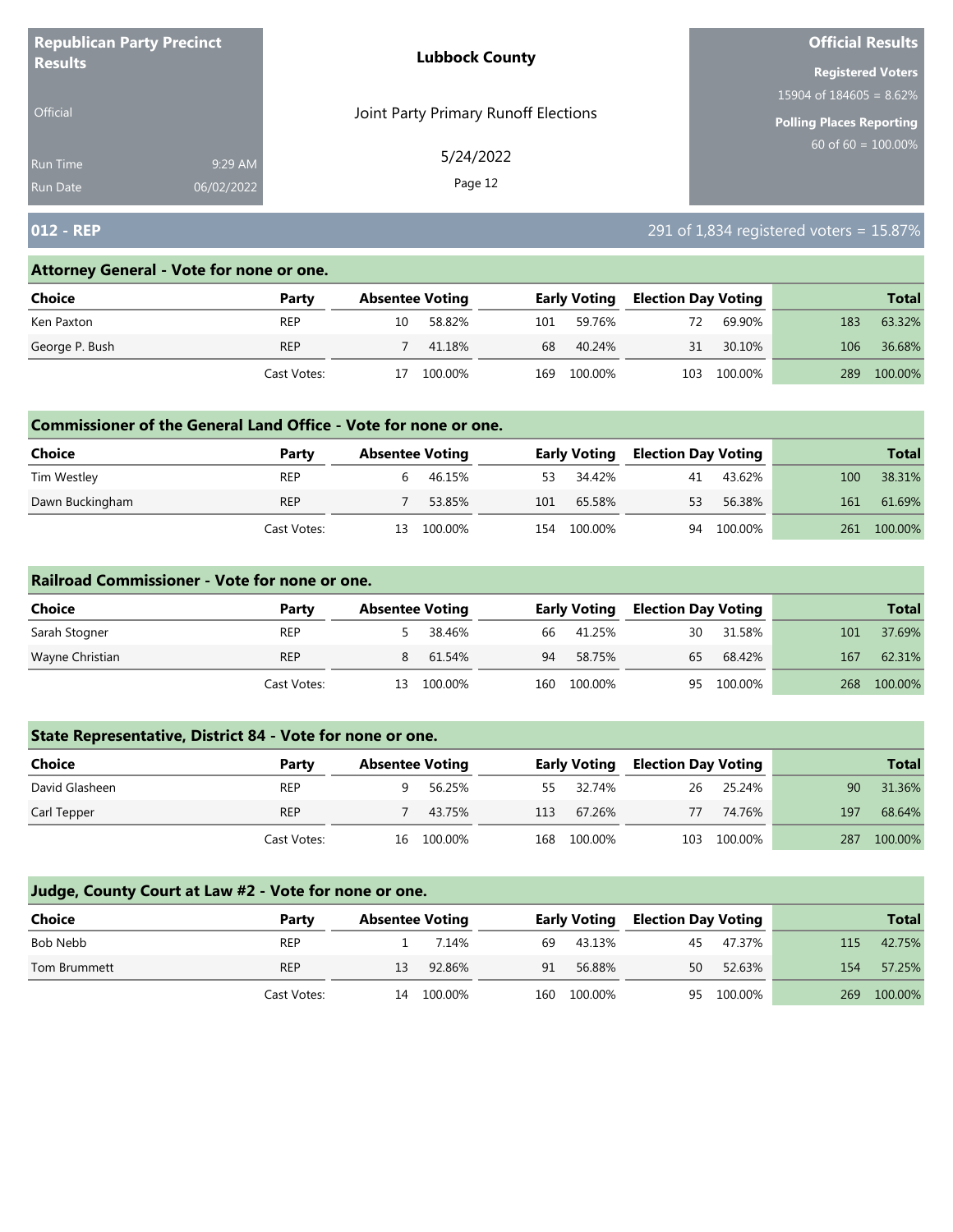| <b>Republican Party Precinct</b> |         | <b>Lubbock County</b>                | <b>Official Results</b>                          |
|----------------------------------|---------|--------------------------------------|--------------------------------------------------|
| <b>Results</b>                   |         |                                      | <b>Registered Voters</b>                         |
|                                  |         |                                      | 15904 of $184605 = 8.62\%$                       |
| <b>Official</b>                  |         | Joint Party Primary Runoff Elections | Polling Places Reporting<br>$60$ of 60 = 100.00% |
| Run Time                         | 9:29 AM | 5/24/2022                            |                                                  |
| 06/02/2022<br><b>Run Date</b>    |         | Page 13                              |                                                  |

# **013 - REP** 49 of 737 registered voters = 6.65%

#### **Attorney General - Vote for none or one.**

| Choice         | Party       | <b>Absentee Voting</b> |          |    | <b>Early Voting</b> | <b>Election Day Voting</b> |            |    | <b>Total</b> |
|----------------|-------------|------------------------|----------|----|---------------------|----------------------------|------------|----|--------------|
| Ken Paxton     | <b>REP</b>  |                        | 100.00%  | 24 | 75.00%              |                            | 50.00%     | 33 | 67.35%       |
| George P. Bush | <b>REP</b>  |                        | $0.00\%$ | 8  | 25.00%              | 8.                         | 50.00%     | 16 | 32.65%       |
|                | Cast Votes: |                        | 100.00%  | 32 | 100.00%             |                            | 16 100.00% | 49 | 100.00%      |

#### **Commissioner of the General Land Office - Vote for none or one.**

| <b>Choice</b>   | Party       | <b>Absentee Voting</b> |          |    | <b>Early Voting</b> | <b>Election Day Voting</b> |            |    | <b>Total</b> |
|-----------------|-------------|------------------------|----------|----|---------------------|----------------------------|------------|----|--------------|
| Tim Westley     | <b>REP</b>  |                        | 100.00%  |    | 30.00%              | 10                         | 62.50%     | 20 | 42.55%       |
| Dawn Buckingham | <b>REP</b>  |                        | $0.00\%$ | 21 | 70.00%              |                            | 37.50%     | 27 | 57.45%       |
|                 | Cast Votes: |                        | 100.00%  |    | 30 100.00%          |                            | 16 100.00% | 47 | 100.00%      |

#### **Railroad Commissioner - Vote for none or one.**

| Choice          | Party       | <b>Absentee Voting</b> |    | <b>Early Voting</b> | <b>Election Day Voting</b> |            |    | <b>Total</b> |
|-----------------|-------------|------------------------|----|---------------------|----------------------------|------------|----|--------------|
| Sarah Stogner   | <b>REP</b>  | $0.00\%$               | 12 | 40.00%              |                            | 43.75%     | 19 | 40.43%       |
| Wayne Christian | <b>REP</b>  | 1 100.00%              | 18 | 60.00%              |                            | 56.25%     | 28 | 59.57%       |
|                 | Cast Votes: | 100.00%                |    | 30 100.00%          |                            | 16 100.00% | 47 | 100.00%      |

## **State Representative, District 84 - Vote for none or one.**

| Choice         | Party       | <b>Absentee Voting</b> |         |    | <b>Early Voting</b> | <b>Election Day Voting</b> |            |    | <b>Total</b> |
|----------------|-------------|------------------------|---------|----|---------------------|----------------------------|------------|----|--------------|
| David Glasheen | <b>REP</b>  |                        | 0.00%   |    | 28.13%              |                            | 20.00%     |    | 25.00%       |
| Carl Tepper    | <b>REP</b>  |                        | 100.00% | 23 | 71.88%              | 12                         | 80.00%     | 36 | 75.00%       |
|                | Cast Votes: |                        | 100.00% | 32 | 100.00%             |                            | 15 100.00% | 48 | 100.00%      |

| <b>Choice</b> | Party       | <b>Absentee Voting</b> |     | <b>Early Voting</b> | <b>Election Day Voting</b> |            |    | <b>Total</b> |
|---------------|-------------|------------------------|-----|---------------------|----------------------------|------------|----|--------------|
| Bob Nebb      | <b>REP</b>  | 0.00%                  | 13. | 44.83%              |                            | 31.25%     | 18 | 39.13%       |
| Tom Brummett  | <b>REP</b>  | 1 100.00%              | 16  | 55.17%              | 11                         | 68.75%     | 28 | 60.87%       |
|               | Cast Votes: | 1 100,00%              | 29  | 100.00%             |                            | 16 100.00% |    | 46 100.00%   |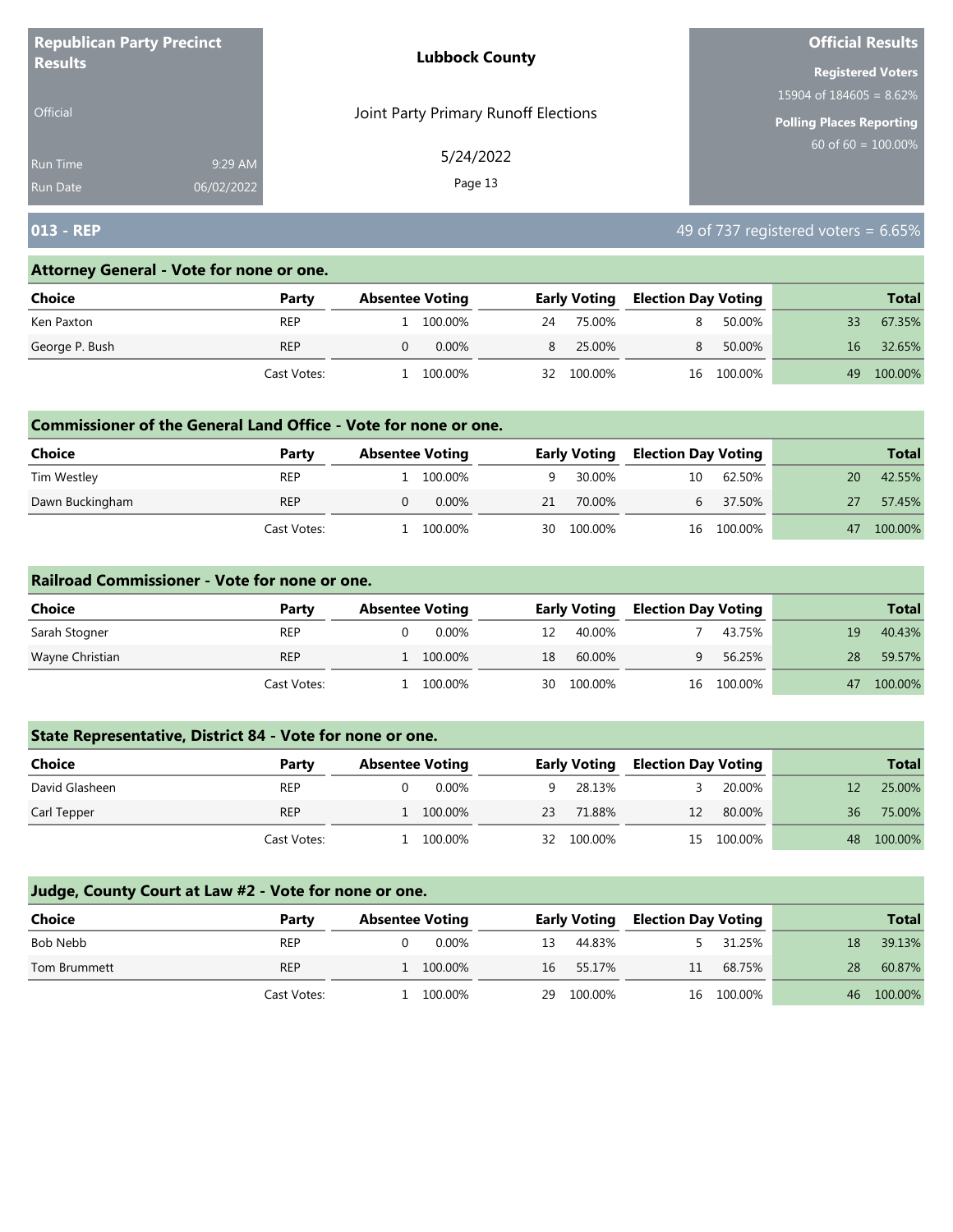| <b>Republican Party Precinct</b> |            | <b>Lubbock County</b>                | <b>Official Results</b>    |  |  |
|----------------------------------|------------|--------------------------------------|----------------------------|--|--|
| <b>Results</b>                   |            |                                      | <b>Registered Voters</b>   |  |  |
|                                  |            |                                      | 15904 of $184605 = 8.62\%$ |  |  |
| <b>Official</b>                  |            | Joint Party Primary Runoff Elections | Polling Places Reporting   |  |  |
| Run Time                         | 9:29 AM    | 5/24/2022                            | $60$ of 60 = 100.00%       |  |  |
| <b>Run Date</b>                  | 06/02/2022 | Page 14                              |                            |  |  |

## **014 - REP** 76 of 1,551 registered voters = 4.90%

#### **Attorney General - Vote for none or one.**

| Choice         | Party       | <b>Absentee Voting</b> |    | <b>Early Voting</b> | <b>Election Day Voting</b> |            |    | <b>Total</b> |
|----------------|-------------|------------------------|----|---------------------|----------------------------|------------|----|--------------|
| Ken Paxton     | <b>REP</b>  | 66.67%                 | 34 | 66.67%              | 16                         | 72.73%     | 52 | 68.42%       |
| George P. Bush | <b>REP</b>  | 33.33%                 | 17 | 33.33%              |                            | 27.27%     | 24 | 31.58%       |
|                | Cast Votes: | 100.00%                | 51 | 100.00%             |                            | 22 100.00% | 76 | 100.00%      |

#### **Commissioner of the General Land Office - Vote for none or one.**

| Choice          | Party       | <b>Absentee Voting</b> |           |    | <b>Early Voting</b> | <b>Election Day Voting</b> |         |     | <b>Total</b> |
|-----------------|-------------|------------------------|-----------|----|---------------------|----------------------------|---------|-----|--------------|
| Tim Westley     | <b>REP</b>  |                        | $0.00\%$  | 15 | 31.25%              | 12                         | 57.14%  |     | 37.50%       |
| Dawn Buckingham | <b>REP</b>  |                        | 3 100.00% | 33 | 68.75%              | q                          | 42.86%  | 45  | 62.50%       |
|                 | Cast Votes: |                        | 100.00%   | 48 | 100.00%             | 21                         | 100.00% | 72. | 100.00%      |

#### **Railroad Commissioner - Vote for none or one.**

| Choice          | Party       | <b>Absentee Voting</b> |    | <b>Early Voting</b> | <b>Election Day Voting</b> |            |    | <b>Total</b> |
|-----------------|-------------|------------------------|----|---------------------|----------------------------|------------|----|--------------|
| Sarah Stogner   | <b>REP</b>  | 0.00%                  | 23 | 48.94%              |                            | 31.82%     | 30 | 41.67%       |
| Wayne Christian | <b>REP</b>  | 3 100.00%              | 24 | 51.06%              | 15                         | 68.18%     | 42 | 58.33%       |
|                 | Cast Votes: | 100.00%                | 47 | 100.00%             |                            | 22 100.00% | 72 | 100.00%      |

## **State Representative, District 84 - Vote for none or one.**

| Choice         | Party       | <b>Absentee Voting</b> |         |    | <b>Early Voting</b> | <b>Election Day Voting</b> |            |    | <b>Total</b> |  |
|----------------|-------------|------------------------|---------|----|---------------------|----------------------------|------------|----|--------------|--|
| David Glasheen | <b>REP</b>  |                        | 33.33%  | 21 | 43.75%              | 12                         | 54.55%     | 34 | 46.58%       |  |
| Carl Tepper    | <b>REP</b>  |                        | 66.67%  | 27 | 56.25%              | 10                         | 45.45%     | 39 | 53.42%       |  |
|                | Cast Votes: |                        | 100.00% | 48 | 100.00%             |                            | 22 100.00% | 73 | 100.00%      |  |

| <b>Choice</b> | Party       | <b>Absentee Voting</b> |         |    | <b>Early Voting</b> | <b>Election Day Voting</b> |            |    | <b>Total</b> |
|---------------|-------------|------------------------|---------|----|---------------------|----------------------------|------------|----|--------------|
| Bob Nebb      | <b>REP</b>  | $\mathcal{L}$          | 66.67%  | 26 | 56.52%              | 11                         | 52.38%     | 39 | 55.71%       |
| Tom Brummett  | <b>REP</b>  |                        | 33.33%  | 20 | 43.48%              | 10                         | 47.62%     | 31 | 44.29%       |
|               | Cast Votes: |                        | 100.00% |    | 46 100.00%          |                            | 21 100.00% | 70 | 100.00%      |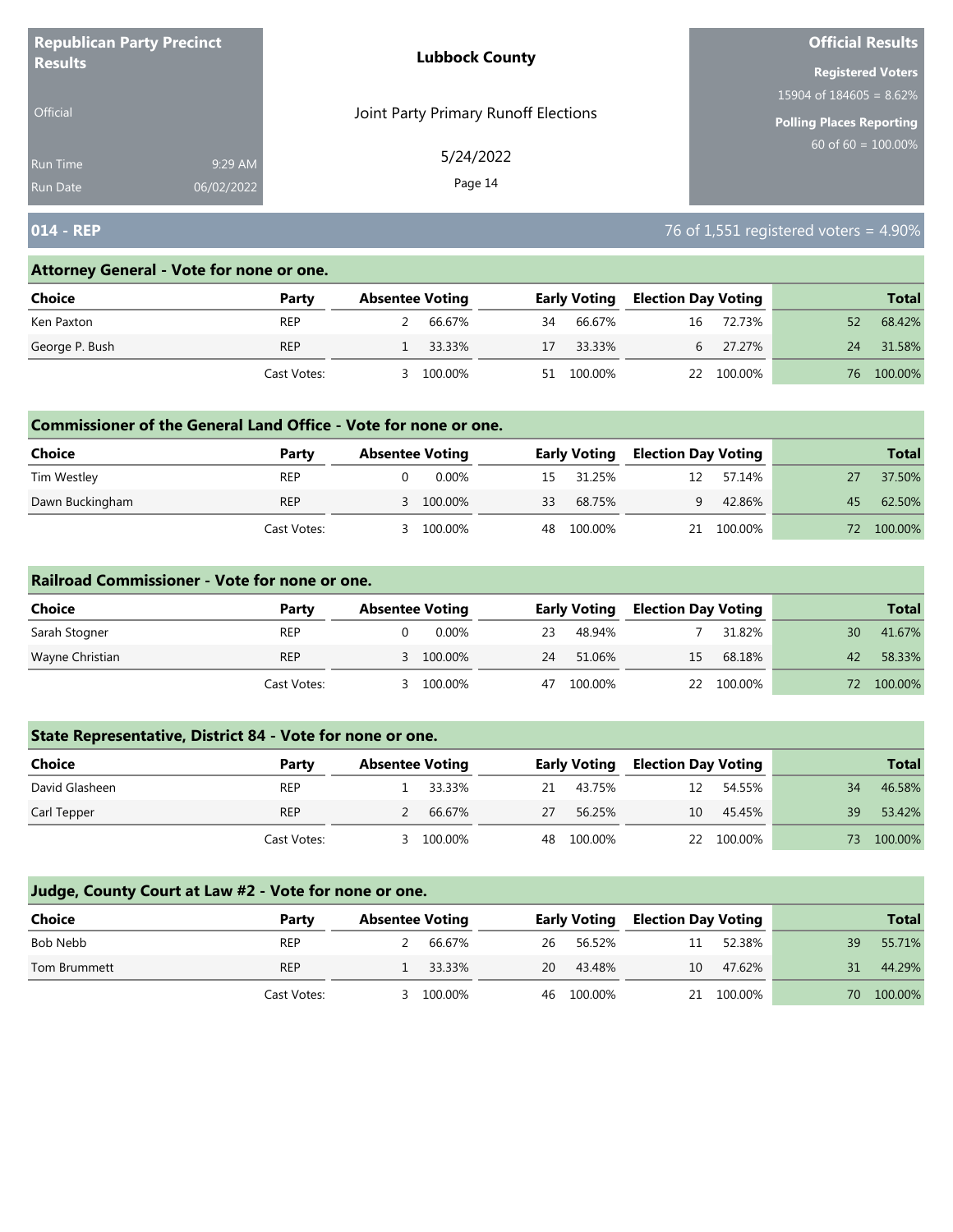| <b>Republican Party Precinct</b> |            | <b>Lubbock County</b>                | <b>Official Results</b>         |  |  |
|----------------------------------|------------|--------------------------------------|---------------------------------|--|--|
| <b>Results</b>                   |            |                                      | <b>Registered Voters</b>        |  |  |
|                                  |            |                                      | $15904$ of 184605 = 8.62%       |  |  |
| <b>Official</b>                  |            | Joint Party Primary Runoff Elections | <b>Polling Places Reporting</b> |  |  |
| Run Time                         | 9:29 AM    | 5/24/2022                            | $60 \text{ of } 60 = 100.00\%$  |  |  |
| <b>Run Date</b>                  | 06/02/2022 | Page 15                              |                                 |  |  |

# **015 - REP** 264 of 2,731 registered voters = 9.67%

#### **Attorney General - Vote for none or one.**

| Choice         | Party       |   | <b>Absentee Voting</b> |      | <b>Early Voting</b> | <b>Election Day Voting</b> |         |     | <b>Total</b> |
|----------------|-------------|---|------------------------|------|---------------------|----------------------------|---------|-----|--------------|
| Ken Paxton     | <b>REP</b>  |   | 50.00%                 | 68   | 50.37%              | 63                         | 52.50%  | 135 | 51.33%       |
| George P. Bush | <b>REP</b>  |   | 50.00%                 | 67   | 49.63%              | 57                         | 47.50%  | 128 | 48.67%       |
|                | Cast Votes: | 8 | 100.00%                | 135. | 100.00%             | 120                        | 100.00% | 263 | 100.00%      |

#### **Commissioner of the General Land Office - Vote for none or one.**

| <b>Choice</b>   | Party       | <b>Absentee Voting</b> |         |    | <b>Early Voting</b> | <b>Election Day Voting</b> |         |     | <b>Total</b> |
|-----------------|-------------|------------------------|---------|----|---------------------|----------------------------|---------|-----|--------------|
| Tim Westley     | <b>REP</b>  |                        | 33.33%  | 37 | 29.60%              | 32                         | 29.09%  |     | 29.46%       |
| Dawn Buckingham | <b>REP</b>  | 4                      | 66.67%  | 88 | 70.40%              | 78                         | 70.91%  | 170 | 70.54%       |
|                 | Cast Votes: | h                      | 100.00% |    | 125 100.00%         | 110                        | 100.00% | 241 | 100.00%      |

#### **Railroad Commissioner - Vote for none or one.**

| Choice          | Party       | <b>Absentee Voting</b> |         |      | <b>Early Voting</b> | <b>Election Day Voting</b> |         |     | <b>Total</b> |
|-----------------|-------------|------------------------|---------|------|---------------------|----------------------------|---------|-----|--------------|
| Sarah Stogner   | <b>REP</b>  |                        | 37.50%  |      | 66 51.16%           | 56                         | 48.70%  | 125 | 49.60%       |
| Wayne Christian | <b>REP</b>  |                        | 62.50%  | 63   | 48.84%              | 59                         | 51.30%  | 127 | 50.40%       |
|                 | Cast Votes: | 8                      | 100.00% | 129. | 100.00%             | 115                        | 100.00% | 252 | 100.00%      |

## **State Representative, District 84 - Vote for none or one.**

| Choice         | Party       | <b>Absentee Voting</b> |         |     | <b>Early Voting</b> | <b>Election Day Voting</b> |             |     | <b>Total</b> |
|----------------|-------------|------------------------|---------|-----|---------------------|----------------------------|-------------|-----|--------------|
| David Glasheen | <b>REP</b>  |                        | 71.43%  | 51  | 38.93%              | 43                         | 37.07%      | 99  | 38.98%       |
| Carl Tepper    | <b>REP</b>  |                        | 28.57%  | 80  | 61.07%              | 73                         | 62.93%      | 155 | 61.02%       |
|                | Cast Votes: |                        | 100.00% | 131 | 100.00%             |                            | 116 100.00% | 254 | 100.00%      |

| <b>Choice</b> | Party       | <b>Absentee Voting</b> |         |     | <b>Early Voting</b> | <b>Election Day Voting</b> |             |     | <b>Total</b> |
|---------------|-------------|------------------------|---------|-----|---------------------|----------------------------|-------------|-----|--------------|
| Bob Nebb      | <b>REP</b>  |                        | 87.50%  | 76  | 61.29%              | 66                         | 57.39%      | 149 | 60.32%       |
| Tom Brummett  | <b>REP</b>  |                        | 12.50%  | 48  | 38.71%              | 49                         | 42.61%      | 98  | 39.68%       |
|               | Cast Votes: | 8.                     | 100.00% | 124 | 100.00%             |                            | 115 100.00% | 247 | 100.00%      |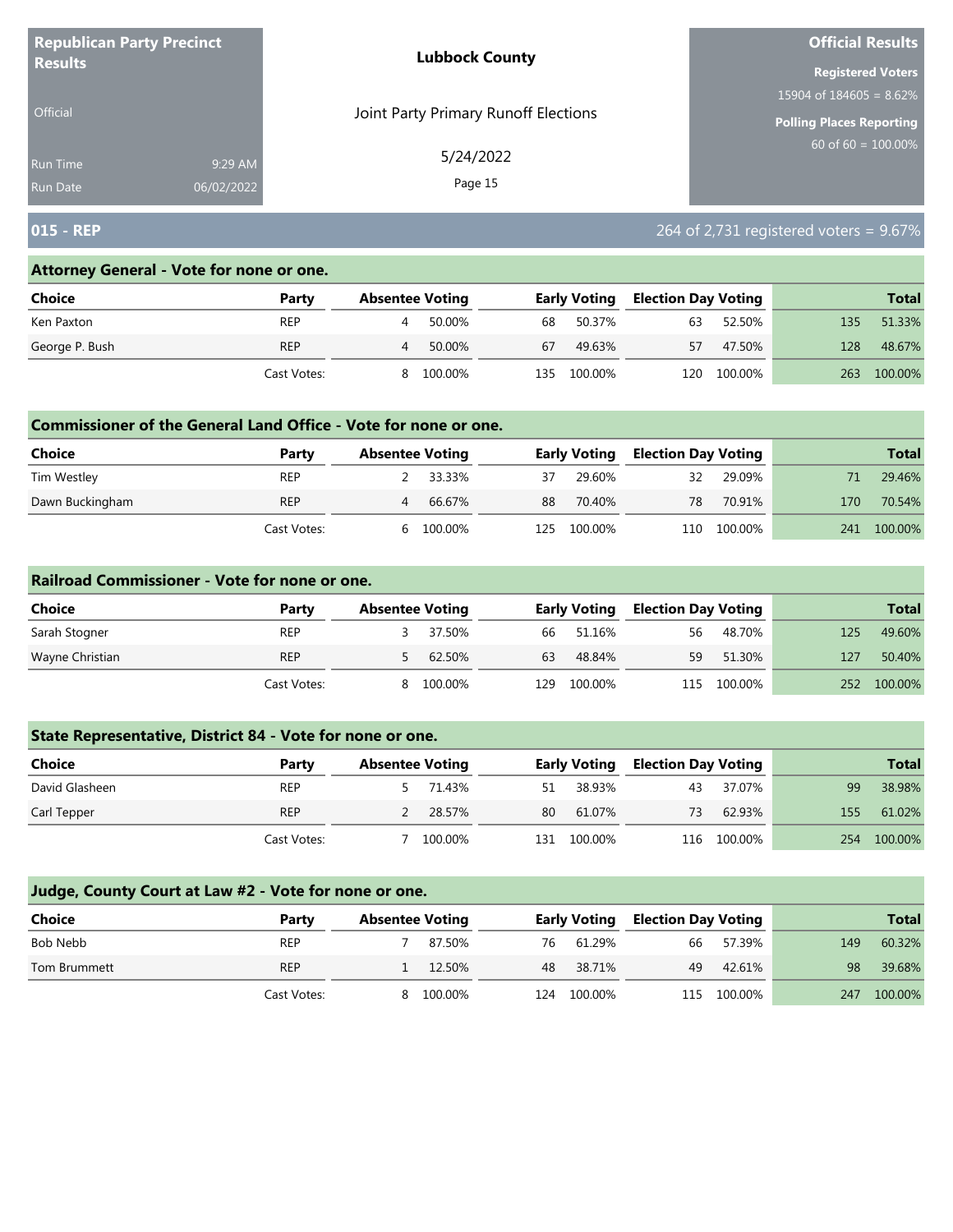| <b>Republican Party Precinct</b> |            | <b>Lubbock County</b>                | <b>Official Results</b>         |  |  |
|----------------------------------|------------|--------------------------------------|---------------------------------|--|--|
| <b>Results</b>                   |            |                                      | <b>Registered Voters</b>        |  |  |
|                                  |            |                                      | 15904 of $184605 = 8.62\%$      |  |  |
| <b>Official</b>                  |            | Joint Party Primary Runoff Elections | <b>Polling Places Reporting</b> |  |  |
| <b>Run Time</b>                  | 9:29 AM    | 5/24/2022                            | $60$ of 60 = $100.00\%$         |  |  |
| <b>Run Date</b>                  | 06/02/2022 | Page 16                              |                                 |  |  |

# **017 - REP** 119 of 3,138 registered voters = 3.79%

#### **Attorney General - Vote for none or one.**

| Choice         | Party       |   | <b>Absentee Voting</b> |    | <b>Early Voting</b> | <b>Election Day Voting</b> |           |     | <b>Total</b> |
|----------------|-------------|---|------------------------|----|---------------------|----------------------------|-----------|-----|--------------|
| Ken Paxton     | <b>REP</b>  |   | 50.00%                 | 28 | 48.28%              | 31                         | 58.49%    | 62  | 52.99%       |
| George P. Bush | <b>REP</b>  |   | 50.00%                 | 30 | 51.72%              |                            | 22 41.51% | 55  | 47.01%       |
|                | Cast Votes: | h | 100.00%                | 58 | 100.00%             | 53                         | 100.00%   | 117 | 100.00%      |

#### **Commissioner of the General Land Office - Vote for none or one.**

| Choice          | Party       | <b>Absentee Voting</b> |           |    | <b>Early Voting</b> | <b>Election Day Voting</b> |            |     | <b>Total</b> |
|-----------------|-------------|------------------------|-----------|----|---------------------|----------------------------|------------|-----|--------------|
| Tim Westley     | <b>REP</b>  |                        | 6 100.00% |    | 16 31.37%           | 16                         | 33.33%     | 38  | 36.19%       |
| Dawn Buckingham | <b>REP</b>  |                        | 0.00%     | 35 | 68.63%              | 32                         | 66.67%     | 67  | 63.81%       |
|                 | Cast Votes: |                        | 6 100.00% |    | 51 100.00%          |                            | 48 100.00% | 105 | 100.00%      |

#### **Railroad Commissioner - Vote for none or one.**

| Choice          | Party       | <b>Absentee Voting</b> |         |     | <b>Early Voting</b> | <b>Election Day Voting</b> |         |     | <b>Total</b> |
|-----------------|-------------|------------------------|---------|-----|---------------------|----------------------------|---------|-----|--------------|
| Sarah Stogner   | <b>REP</b>  |                        | 50.00%  | 25  | 47.17%              | 29                         | 59.18%  |     | 52.78%       |
| Wayne Christian | <b>REP</b>  |                        | 50.00%  | 28  | 52.83%              | 20                         | 40.82%  | 51  | 47.22%       |
|                 | Cast Votes: | <sub>h</sub>           | 100.00% | 53. | 100.00%             | 49                         | 100.00% | 108 | 100.00%      |

## **State Representative, District 84 - Vote for none or one.**

| Choice         | Party       | <b>Absentee Voting</b> |    | <b>Early Voting</b> | <b>Election Day Voting</b> |            |     | <b>Total</b> |
|----------------|-------------|------------------------|----|---------------------|----------------------------|------------|-----|--------------|
| David Glasheen | <b>REP</b>  | 33.33%                 | 26 | 46.43%              | 33                         | 64.71%     | 61  | 53.98%       |
| Carl Tepper    | <b>REP</b>  | 66.67%<br>4            | 30 | 53.57%              | 18                         | 35.29%     | 52  | 46.02%       |
|                | Cast Votes: | 100.00%<br>h           |    | 56 100.00%          |                            | 51 100.00% | 113 | 100.00%      |

| <b>Choice</b> | Party       | <b>Absentee Voting</b> |          |    | <b>Early Voting</b> | <b>Election Day Voting</b> |            |    | <b>Total</b> |
|---------------|-------------|------------------------|----------|----|---------------------|----------------------------|------------|----|--------------|
| Bob Nebb      | <b>REP</b>  |                        | 2 33.33% | 19 | 36.54%              | 29                         | 60.42%     | 50 | 47.17%       |
| Tom Brummett  | <b>REP</b>  | 4                      | 66.67%   | 33 | 63.46%              | 19                         | 39.58%     | 56 | 52.83%       |
|               | Cast Votes: | h                      | 100.00%  |    | 52 100.00%          |                            | 48 100.00% |    | 106 100.00%  |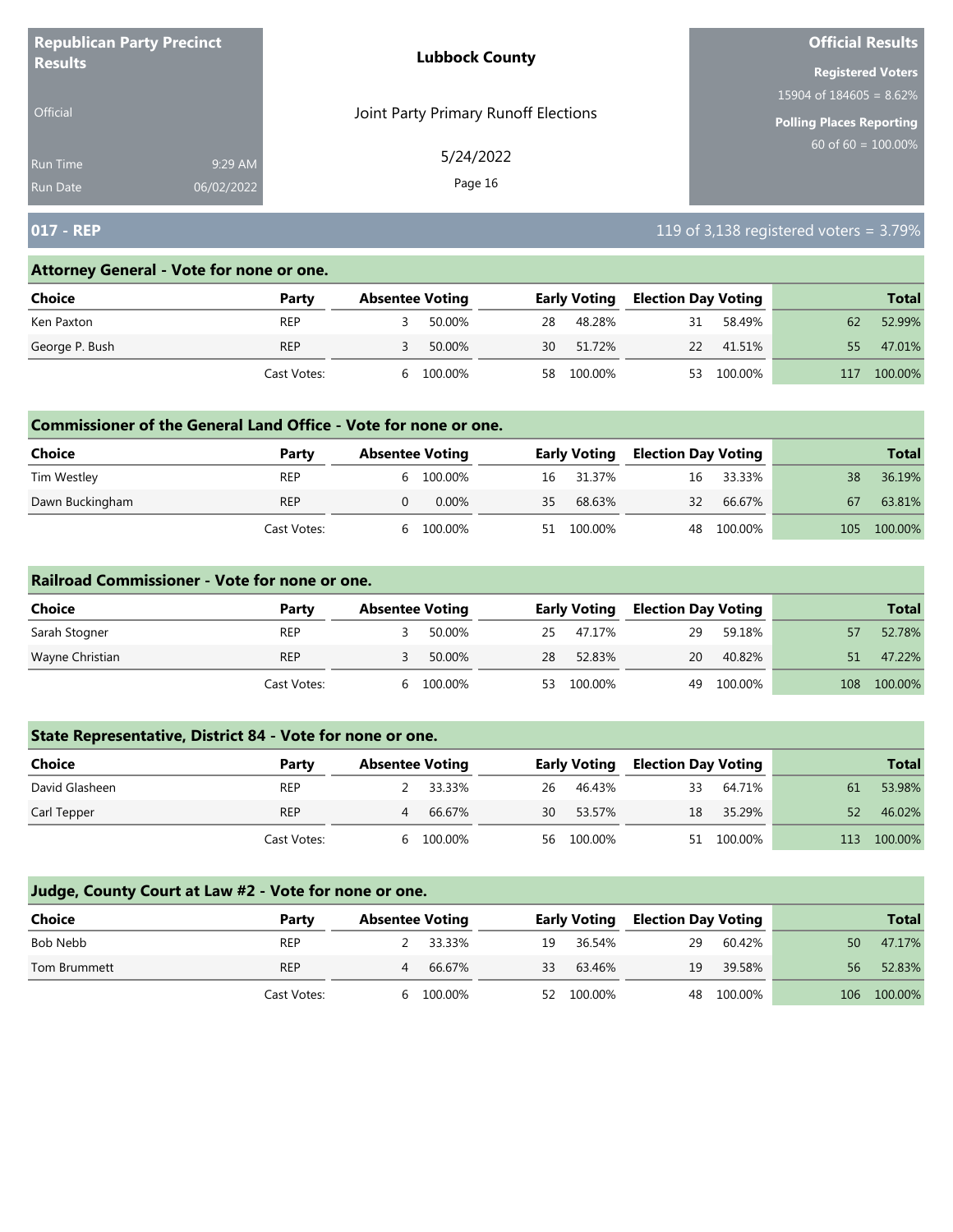| <b>Republican Party Precinct</b> |            | <b>Lubbock County</b>                | <b>Official Results</b>         |  |  |
|----------------------------------|------------|--------------------------------------|---------------------------------|--|--|
| <b>Results</b>                   |            |                                      | <b>Registered Voters</b>        |  |  |
|                                  |            |                                      | 15904 of $184605 = 8.62\%$      |  |  |
| Official                         |            | Joint Party Primary Runoff Elections | <b>Polling Places Reporting</b> |  |  |
| Run Time                         | 9:29 AM    | 5/24/2022                            | $60 \text{ of } 60 = 100.00\%$  |  |  |
| <b>Run Date</b>                  | 06/02/2022 | Page 17                              |                                 |  |  |

# **019 - REP** 22 of 1,240 registered voters = 1.77%

#### **Attorney General - Vote for none or one.**

| Choice         | Party       | <b>Absentee Voting</b> |     | <b>Early Voting</b> | <b>Election Day Voting</b> |           |    | <b>Total</b> |
|----------------|-------------|------------------------|-----|---------------------|----------------------------|-----------|----|--------------|
| Ken Paxton     | <b>REP</b>  | 50.00%                 | a   | 69.23%              |                            | 6 100.00% | 16 | 76.19%       |
| George P. Bush | <b>REP</b>  | 50.00%                 |     | 30.77%              |                            | $0.00\%$  |    | 23.81%       |
|                | Cast Votes: | 100.00%                | 13. | 100.00%             |                            | 100.00%   |    | 100.00%      |

#### **Commissioner of the General Land Office - Vote for none or one.**

| <b>Choice</b>   | Party       | <b>Absentee Voting</b> |         |     | <b>Early Voting</b> | <b>Election Day Voting</b> |         |     | <b>Total</b> |
|-----------------|-------------|------------------------|---------|-----|---------------------|----------------------------|---------|-----|--------------|
| Tim Westley     | <b>REP</b>  |                        | 0.00%   |     | 25.00%              |                            | 16.67%  |     | 21.05%       |
| Dawn Buckingham | <b>REP</b>  |                        | 100.00% | Q   | 75.00%              |                            | 83.33%  | 15. | 78.95%       |
|                 | Cast Votes: |                        | 100.00% | 12. | 100.00%             |                            | 100.00% | 19  | 100.00%      |

#### **Railroad Commissioner - Vote for none or one.**

| Choice          | Party       | <b>Absentee Voting</b> |          |    | <b>Early Voting</b> | <b>Election Day Voting</b> |         |    | <b>Total</b> |
|-----------------|-------------|------------------------|----------|----|---------------------|----------------------------|---------|----|--------------|
| Sarah Stogner   | <b>REP</b>  |                        | $0.00\%$ |    | 84.62%              |                            | 40.00%  |    | 68.42%       |
| Wayne Christian | <b>REP</b>  |                        | 100.00%  |    | 15.38%              |                            | 60.00%  |    | 31.58%       |
|                 | Cast Votes: |                        | 100.00%  | 13 | 100.00%             |                            | 100.00% | 19 | 100.00%      |

## **State Representative, District 84 - Vote for none or one.**

| Choice         | Party       | <b>Absentee Voting</b> |           |    | <b>Early Voting</b> | <b>Election Day Voting</b> |           |    | <b>Total</b> |
|----------------|-------------|------------------------|-----------|----|---------------------|----------------------------|-----------|----|--------------|
| David Glasheen | <b>REP</b>  |                        | 2 100.00% |    | 64.29%              |                            | 50.00%    | 14 | 63.64%       |
| Carl Tepper    | <b>REP</b>  |                        | $0.00\%$  |    | 35.71%              |                            | 50.00%    |    | 36.36%       |
|                | Cast Votes: |                        | 100.00%   | 14 | 100.00%             |                            | 6 100.00% |    | 100.00%      |

| <b>Choice</b> | Party       | <b>Absentee Voting</b> |           |    | <b>Early Voting</b> | <b>Election Day Voting</b> |           |    | <b>Total</b> |
|---------------|-------------|------------------------|-----------|----|---------------------|----------------------------|-----------|----|--------------|
| Bob Nebb      | <b>REP</b>  |                        | 1 100.00% |    | 53.85%              | 4                          | 66.67%    |    | 60.00%       |
| Tom Brummett  | <b>REP</b>  |                        | 0.00%     | b  | 46.15%              |                            | 33.33%    |    | 40.00%       |
|               | Cast Votes: |                        | 100.00%   | 13 | 100.00%             |                            | 6 100.00% | 20 | 100.00%      |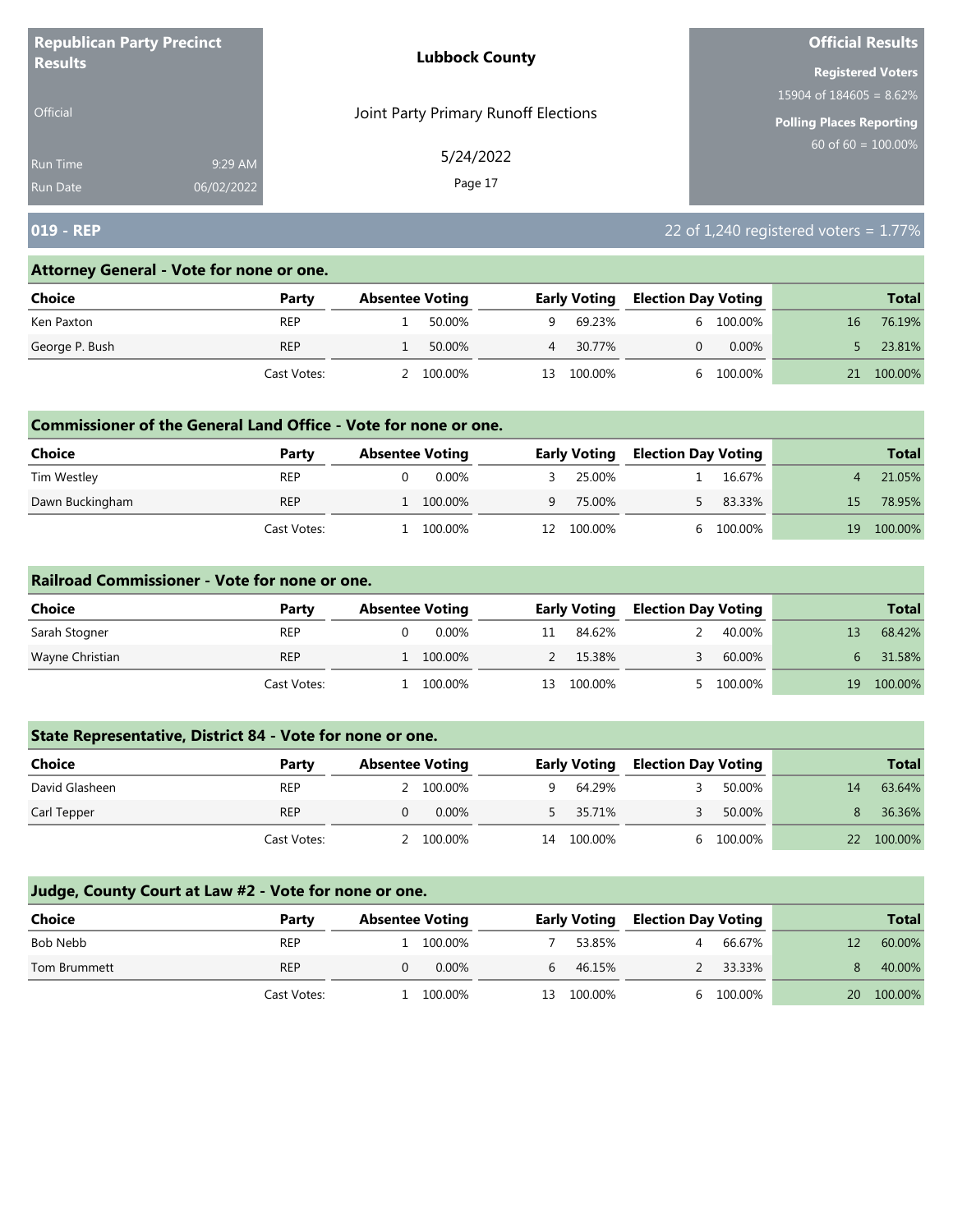| <b>Republican Party Precinct</b> |            | <b>Lubbock County</b>                | <b>Official Results</b>    |  |  |
|----------------------------------|------------|--------------------------------------|----------------------------|--|--|
| <b>Results</b>                   |            |                                      | <b>Registered Voters</b>   |  |  |
|                                  |            |                                      | 15904 of $184605 = 8.62\%$ |  |  |
| <b>Official</b>                  |            | Joint Party Primary Runoff Elections | Polling Places Reporting   |  |  |
| <b>Run Time</b>                  | 9:29 AM    | 5/24/2022                            | $60$ of 60 = 100.00%       |  |  |
| <b>Run Date</b>                  | 06/02/2022 | Page 18                              |                            |  |  |

## **020 - REP** 5 of 1,170 registered voters = 0.43%

#### **Attorney General - Vote for none or one.**

| Choice         | Party       | <b>Absentee Voting</b> |          |          | <b>Early Voting</b> | <b>Election Day Voting</b> |           | <b>Total</b> |
|----------------|-------------|------------------------|----------|----------|---------------------|----------------------------|-----------|--------------|
| Ken Paxton     | <b>REP</b>  |                        | 0.00%    |          | 3 100.00%           |                            | $0.00\%$  | 60.00%       |
| George P. Bush | <b>REP</b>  |                        | $0.00\%$ | $\Omega$ | $0.00\%$            |                            | 2 100.00% | 40.00%       |
|                | Cast Votes: |                        | 0.00%    |          | 100.00%             |                            | 2 100.00% | 100.00%      |

#### **Commissioner of the General Land Office - Vote for none or one.**

| <b>Choice</b>   | Party       | <b>Absentee Voting</b> |          |   | <b>Early Voting</b> | <b>Election Day Voting</b> |           | <b>Total</b> |
|-----------------|-------------|------------------------|----------|---|---------------------|----------------------------|-----------|--------------|
| Tim Westley     | <b>REP</b>  |                        | 0.00%    |   | 3 100.00%           |                            | $0.00\%$  | 60.00%       |
| Dawn Buckingham | <b>REP</b>  |                        | $0.00\%$ | 0 | $0.00\%$            |                            | 2 100,00% | 40.00%       |
|                 | Cast Votes: |                        | 0.00%    |   | 100.00%             |                            | 100.00%   | 100.00%      |

#### **Railroad Commissioner - Vote for none or one.**

| Choice          | Party       | <b>Absentee Voting</b> |          | <b>Early Voting</b> | <b>Election Day Voting</b> |           |  | <b>Total</b> |
|-----------------|-------------|------------------------|----------|---------------------|----------------------------|-----------|--|--------------|
| Sarah Stogner   | <b>REP</b>  |                        | 0.00%    | 33.33%              |                            | 2 100.00% |  | 60.00%       |
| Wayne Christian | <b>REP</b>  |                        | $0.00\%$ | 66.67%              |                            | $0.00\%$  |  | 40.00%       |
|                 | Cast Votes: |                        | $0.00\%$ | 3 100.00%           |                            | 2 100,00% |  | 100.00%      |

## **State Representative, District 84 - Vote for none or one.**

| Choice         | Party       | <b>Absentee Voting</b> |          | <b>Early Voting</b> | <b>Election Day Voting</b> |           | <b>Total</b> |
|----------------|-------------|------------------------|----------|---------------------|----------------------------|-----------|--------------|
| David Glasheen | <b>REP</b>  |                        | $0.00\%$ | 33.33%              |                            | 2 100,00% | 60.00%       |
| Carl Tepper    | <b>REP</b>  |                        | $0.00\%$ | 66.67%              |                            | 0.00%     | 40.00%       |
|                | Cast Votes: |                        | $0.00\%$ | 100.00%             |                            | 2 100.00% | 100.00%      |

| Choice       | Party       | <b>Absentee Voting</b> |          | <b>Early Voting</b> | <b>Election Day Voting</b> |           | <b>Total</b> |
|--------------|-------------|------------------------|----------|---------------------|----------------------------|-----------|--------------|
| Bob Nebb     | <b>REP</b>  |                        | 0.00%    | 50.00%              |                            | 50.00%    | 50.00%       |
| Tom Brummett | <b>REP</b>  |                        | 0.00%    | 50.00%              |                            | 50.00%    | 50.00%       |
|              | Cast Votes: |                        | $0.00\%$ | 100.00%             |                            | 2 100.00% | 4 100.00%    |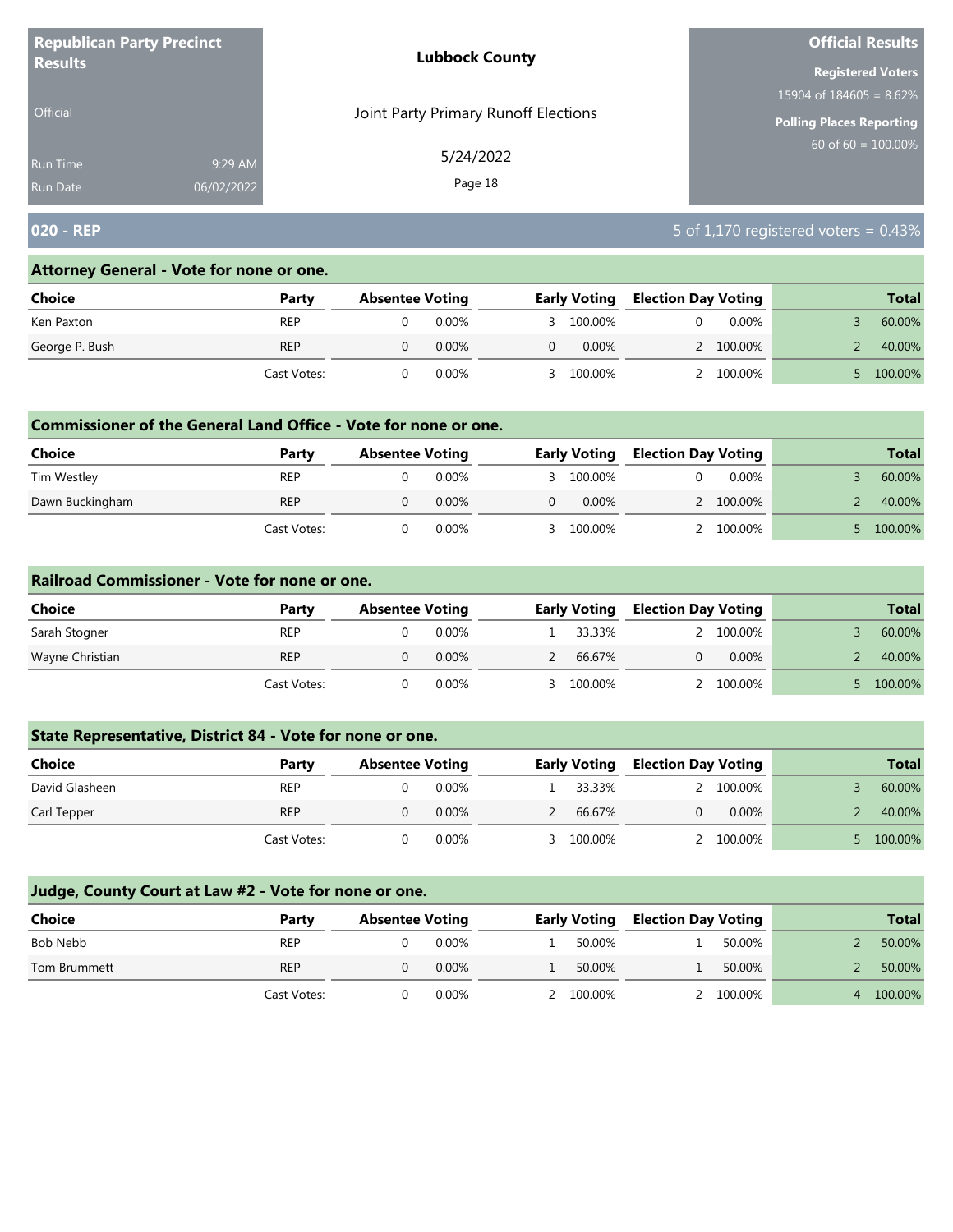| <b>Republican Party Precinct</b> |            | <b>Lubbock County</b>                | <b>Official Results</b>    |
|----------------------------------|------------|--------------------------------------|----------------------------|
| <b>Results</b>                   |            |                                      | <b>Registered Voters</b>   |
|                                  |            |                                      | 15904 of $184605 = 8.62\%$ |
| <b>Official</b>                  |            | Joint Party Primary Runoff Elections | Polling Places Reporting   |
| <b>Run Time</b>                  | 9:29 AM    | 5/24/2022                            | $60$ of 60 = 100.00%       |
| <b>Run Date</b>                  | 06/02/2022 | Page 19                              |                            |

# **021 - REP** 118 of 2,074 registered voters = 5.69%

#### **Attorney General - Vote for none or one.**

| Choice         | Party       |    | <b>Absentee Voting</b> |    | <b>Early Voting</b> | <b>Election Day Voting</b> |         |     | <b>Total</b> |
|----------------|-------------|----|------------------------|----|---------------------|----------------------------|---------|-----|--------------|
| Ken Paxton     | <b>REP</b>  | 10 | 66.67%                 | 53 | 68.83%              | 16                         | 66.67%  | 79  | 68.10%       |
| George P. Bush | <b>REP</b>  |    | 5 33.33%               | 24 | 31.17%              | 8                          | 33.33%  | 37  | 31.90%       |
|                | Cast Votes: | 15 | 100.00%                | 77 | 100.00%             | 24                         | 100.00% | 116 | 100.00%      |

#### **Commissioner of the General Land Office - Vote for none or one.**

| Choice          | Party       | <b>Absentee Voting</b> |          |    | <b>Early Voting</b> | <b>Election Day Voting</b> |         |     | <b>Total</b> |
|-----------------|-------------|------------------------|----------|----|---------------------|----------------------------|---------|-----|--------------|
| Tim Westley     | <b>REP</b>  |                        | 46.67%   | 33 | 46.48%              |                            | 39.13%  | 49  | 44.95%       |
| Dawn Buckingham | <b>REP</b>  |                        | 8 53.33% |    | 38 53.52%           | 14                         | 60.87%  | 60  | 55.05%       |
|                 | Cast Votes: | 15.                    | 100.00%  | 71 | 100.00%             | 23                         | 100.00% | 109 | 100.00%      |

#### **Railroad Commissioner - Vote for none or one.**

| Choice          | Party       | <b>Absentee Voting</b> |         |    | <b>Early Voting</b> | <b>Election Day Voting</b> |         |     | <b>Total</b> |
|-----------------|-------------|------------------------|---------|----|---------------------|----------------------------|---------|-----|--------------|
| Sarah Stogner   | <b>REP</b>  |                        | 26.67%  | 42 | 56.00%              | 12                         | 52.17%  | 58  | 51.33%       |
| Wayne Christian | <b>REP</b>  |                        | 73.33%  | 33 | 44.00%              | 11                         | 47.83%  | 55  | 48.67%       |
|                 | Cast Votes: | 15                     | 100.00% | 75 | 100.00%             | 23                         | 100.00% | 113 | 100.00%      |

## **State Representative, District 84 - Vote for none or one.**

| Choice         | Party       | <b>Absentee Voting</b> |            |    | <b>Early Voting</b> | <b>Election Day Voting</b> |         |     | <b>Total</b> |
|----------------|-------------|------------------------|------------|----|---------------------|----------------------------|---------|-----|--------------|
| David Glasheen | <b>REP</b>  |                        | 60.00%     | 44 | 56.41%              | 10                         | 41.67%  | 63  | 53.85%       |
| Carl Tepper    | <b>REP</b>  |                        | 40.00%     | 34 | 43.59%              | 14                         | 58.33%  | 54  | 46.15%       |
|                | Cast Votes: |                        | 15 100.00% | 78 | 100.00%             | 24                         | 100.00% | 117 | 100.00%      |

| Choice       | Party       | <b>Absentee Voting</b> |            |     | <b>Early Voting</b> | <b>Election Day Voting</b> |            |     | <b>Total</b> |
|--------------|-------------|------------------------|------------|-----|---------------------|----------------------------|------------|-----|--------------|
| Bob Nebb     | <b>REP</b>  | 6.                     | 40.00%     | 35. | 47.95%              | a                          | 40.91%     | 50  | 45.45%       |
| Tom Brummett | <b>REP</b>  | q                      | 60.00%     | 38  | 52.05%              | 13                         | 59.09%     | 60  | 54.55%       |
|              | Cast Votes: |                        | 15 100.00% | 73. | 100.00%             |                            | 22 100.00% | 110 | 100.00%      |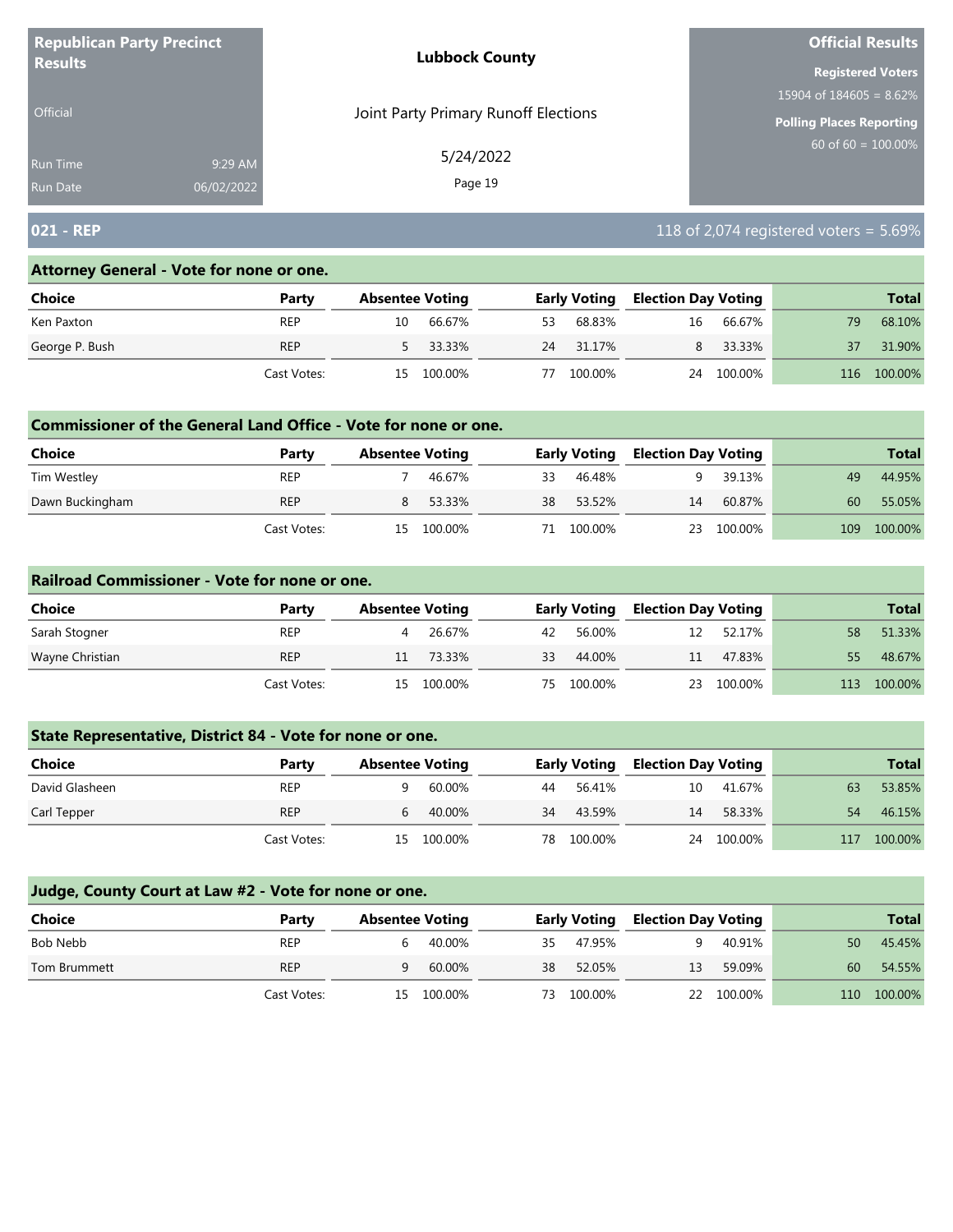| <b>Republican Party Precinct</b> |            | <b>Lubbock County</b>                | <b>Official Results</b>    |
|----------------------------------|------------|--------------------------------------|----------------------------|
| <b>Results</b>                   |            |                                      | <b>Registered Voters</b>   |
|                                  |            |                                      | 15904 of $184605 = 8.62\%$ |
| <b>Official</b>                  |            | Joint Party Primary Runoff Elections | Polling Places Reporting   |
| <b>Run Time</b>                  | 9:29 AM    | 5/24/2022                            | 60 of $60 = 100.00\%$      |
| <b>Run Date</b>                  | 06/02/2022 | Page 20                              |                            |

# **022 - REP** 289 of 2,681 registered voters = 10.78%

#### **Attorney General - Vote for none or one.**

| Choice         | Party       |    | <b>Absentee Voting</b> |     | <b>Early Voting</b> | <b>Election Day Voting</b> |            |     | <b>Total</b> |
|----------------|-------------|----|------------------------|-----|---------------------|----------------------------|------------|-----|--------------|
| Ken Paxton     | <b>REP</b>  |    | 5 27.78%               | 125 | 71.02%              | 60                         | 71.43%     | 190 | 68.35%       |
| George P. Bush | <b>REP</b>  | 13 | 72.22%                 | 51  | 28.98%              | 24                         | 28.57%     | 88  | 31.65%       |
|                | Cast Votes: | 18 | 100.00%                |     | 176 100.00%         |                            | 84 100.00% | 278 | 100.00%      |

#### **Commissioner of the General Land Office - Vote for none or one.**

| <b>Choice</b>   | Party       |    | <b>Absentee Voting</b> |     | Early Voting | <b>Election Day Voting</b> |         |     | <b>Total</b> |
|-----------------|-------------|----|------------------------|-----|--------------|----------------------------|---------|-----|--------------|
| Tim Westley     | REP         |    | 75.00%                 | 53  | 32.12%       | 28                         | 39.44%  | 93  | 36.90%       |
| Dawn Buckingham | REP         | 4  | 25.00%                 | 112 | 67.88%       | 43                         | 60.56%  | 159 | 63.10%       |
|                 | Cast Votes: | 16 | 100.00%                | 165 | 100.00%      |                            | 100.00% | 252 | 100.00%      |

#### **Railroad Commissioner - Vote for none or one.**

| Choice          | Party       | <b>Absentee Voting</b> |         |     | <b>Early Voting</b> | <b>Election Day Voting</b> |         |     | <b>Total</b> |
|-----------------|-------------|------------------------|---------|-----|---------------------|----------------------------|---------|-----|--------------|
| Sarah Stogner   | <b>REP</b>  |                        | 38.89%  | 84  | 49.12%              | 33                         | 41.25%  | 124 | 46.10%       |
| Wayne Christian | <b>REP</b>  | 11                     | 61.11%  | 87  | 50.88%              | 47                         | 58.75%  | 145 | 53.90%       |
|                 | Cast Votes: | 18                     | 100.00% | 171 | 100.00%             | 80                         | 100.00% | 269 | 100.00%      |

## **State Representative, District 84 - Vote for none or one.**

| Choice         | Party       | <b>Absentee Voting</b> |            |     | <b>Early Voting</b> | <b>Election Day Voting</b> |            |     | <b>Total</b> |
|----------------|-------------|------------------------|------------|-----|---------------------|----------------------------|------------|-----|--------------|
| David Glasheen | <b>REP</b>  |                        | 83.33%     | 85  | 48.02%              | 48                         | 56.47%     | 148 | 52.86%       |
| Carl Tepper    | <b>REP</b>  |                        | 16.67%     | 92  | 51.98%              | 37                         | 43.53%     | 132 | 47.14%       |
|                | Cast Votes: |                        | 18 100.00% | 177 | 100.00%             |                            | 85 100.00% | 280 | 100.00%      |

| Choice       | Party       | <b>Absentee Voting</b> |            |     | <b>Early Voting</b> | <b>Election Day Voting</b> |         |     | <b>Total</b> |
|--------------|-------------|------------------------|------------|-----|---------------------|----------------------------|---------|-----|--------------|
| Bob Nebb     | <b>REP</b>  |                        | 33.33%     | 68  | 40.72%              | 34                         | 43.04%  | 108 | 40.91%       |
| Tom Brummett | <b>REP</b>  | 12.                    | 66.67%     | 99  | 59.28%              | 45                         | 56.96%  | 156 | 59.09%       |
|              | Cast Votes: |                        | 18 100.00% | 167 | 100.00%             | 79                         | 100.00% |     | 264 100.00%  |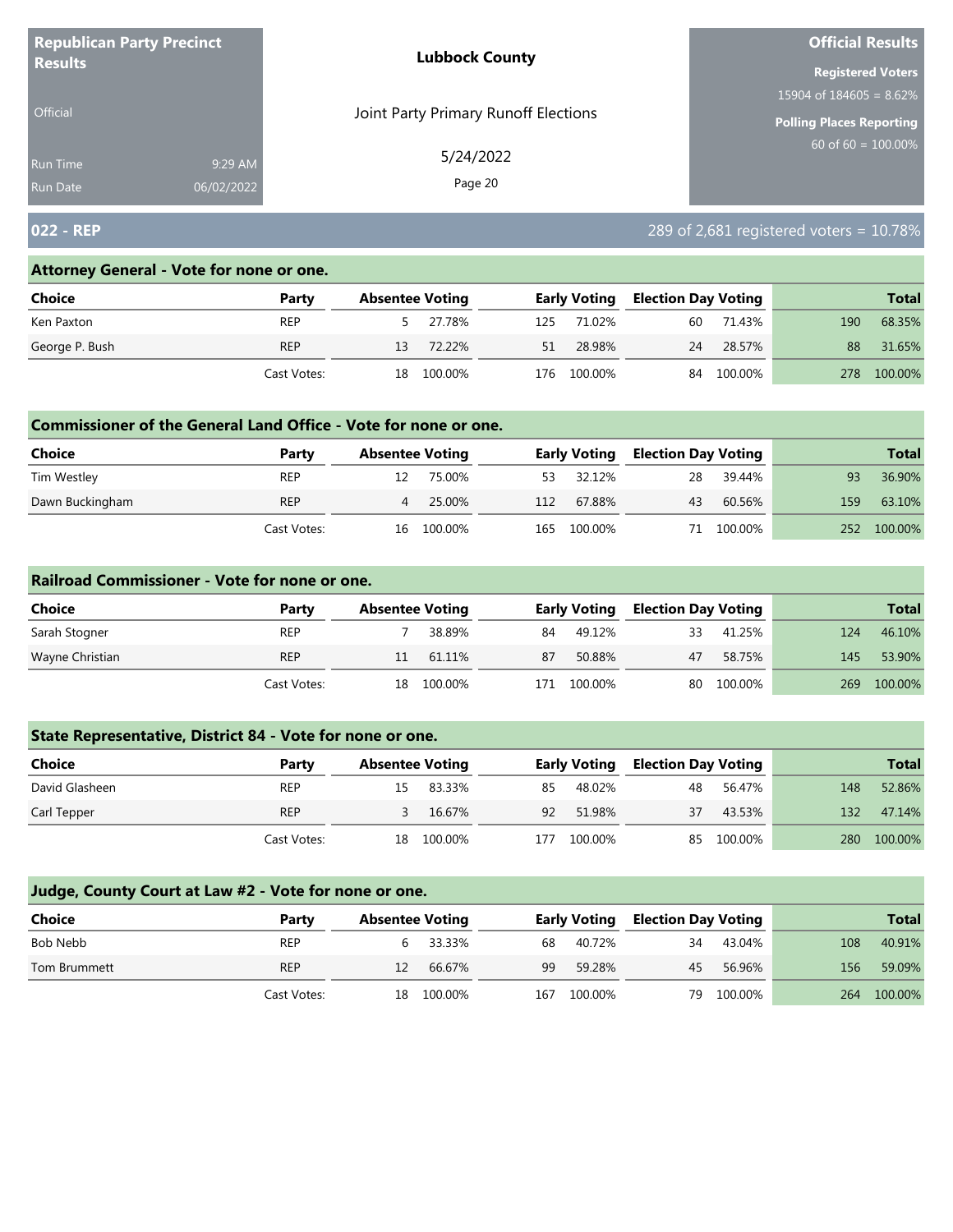| <b>Republican Party Precinct</b> |            | <b>Lubbock County</b>                | <b>Official Results</b>    |
|----------------------------------|------------|--------------------------------------|----------------------------|
| <b>Results</b>                   |            |                                      | <b>Registered Voters</b>   |
|                                  |            |                                      | 15904 of $184605 = 8.62\%$ |
| <b>Official</b>                  |            | Joint Party Primary Runoff Elections | Polling Places Reporting   |
| <b>Run Time</b>                  | 9:29 AM    | 5/24/2022                            | $60$ of 60 = 100.00%       |
| <b>Run Date</b>                  | 06/02/2022 | Page 21                              |                            |

# **023 - REP** 149 of 1,386 registered voters = 10.75%

## **Attorney General - Vote for none or one.**

| Choice         | Party       |   | <b>Absentee Voting</b> |    | <b>Early Voting</b> | <b>Election Day Voting</b> |            |     | <b>Total</b> |
|----------------|-------------|---|------------------------|----|---------------------|----------------------------|------------|-----|--------------|
| Ken Paxton     | <b>REP</b>  |   | 25.00%                 | 54 | 62.79%              | 40                         | 71.43%     | 95  | 65.07%       |
| George P. Bush | <b>REP</b>  |   | 75.00%                 | 32 | 37.21%              | 16                         | 28.57%     |     | 34.93%       |
|                | Cast Votes: | 4 | 100.00%                |    | 86 100.00%          |                            | 56 100.00% | 146 | 100.00%      |

#### **Commissioner of the General Land Office - Vote for none or one.**

| Choice          | Party       | <b>Absentee Voting</b> |         |    | <b>Early Voting</b> | <b>Election Day Voting</b> |            |     | <b>Total</b> |
|-----------------|-------------|------------------------|---------|----|---------------------|----------------------------|------------|-----|--------------|
| Tim Westley     | <b>REP</b>  |                        | 50.00%  | 24 | 30.38%              | 12                         | 24.00%     | 38  | 28.57%       |
| Dawn Buckingham | <b>REP</b>  |                        | 50.00%  | 55 | 69.62%              | 38                         | 76.00%     | 95  | 71.43%       |
|                 | Cast Votes: | 4                      | 100.00% | 79 | 100.00%             |                            | 50 100.00% | 133 | 100.00%      |

#### **Railroad Commissioner - Vote for none or one.**

| Choice          | Party       | <b>Absentee Voting</b> |         |    | <b>Early Voting</b> | <b>Election Day Voting</b> |            |     | <b>Total</b> |
|-----------------|-------------|------------------------|---------|----|---------------------|----------------------------|------------|-----|--------------|
| Sarah Stogner   | <b>REP</b>  |                        | 75.00%  | 40 | 47.62%              | 24                         | 42.86%     | 67  | 46.53%       |
| Wayne Christian | <b>REP</b>  |                        | 25.00%  | 44 | 52.38%              | 32                         | 57.14%     |     | 53.47%       |
|                 | Cast Votes: | 4                      | 100.00% | 84 | 100.00%             |                            | 56 100.00% | 144 | 100.00%      |

| <b>Choice</b> | Party       | <b>Absentee Voting</b> |         |    | <b>Early Voting</b> | <b>Election Day Voting</b> |            |    | <b>Total</b> |
|---------------|-------------|------------------------|---------|----|---------------------|----------------------------|------------|----|--------------|
| Bob Nebb      | <b>REP</b>  |                        | 50.00%  | 33 | 38.82%              | 19                         | 33.93%     | 54 | 37.24%       |
| Tom Brummett  | <b>REP</b>  |                        | 50.00%  | 52 | 61.18%              | 37                         | 66.07%     | 91 | 62.76%       |
|               | Cast Votes: | 4                      | 100.00% |    | 85 100.00%          |                            | 56 100.00% |    | 145 100.00%  |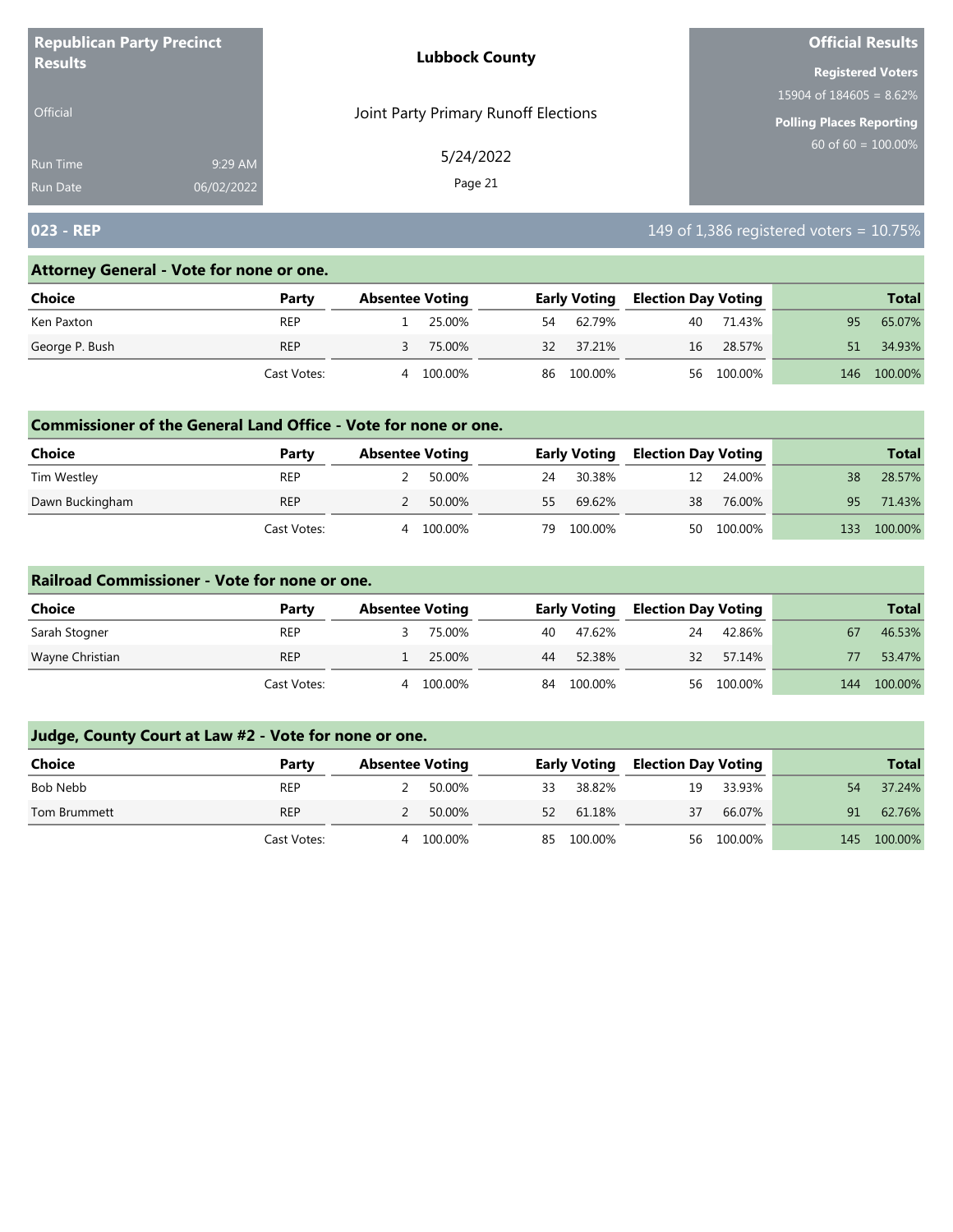| <b>Republican Party Precinct</b><br><b>Results</b> |            | <b>Lubbock County</b>                | <b>Official Results</b>    |
|----------------------------------------------------|------------|--------------------------------------|----------------------------|
|                                                    |            |                                      | <b>Registered Voters</b>   |
|                                                    |            |                                      | 15904 of $184605 = 8.62\%$ |
| <b>Official</b>                                    |            | Joint Party Primary Runoff Elections | Polling Places Reporting   |
| Run Time                                           | 9:29 AM    | 5/24/2022                            | $60$ of 60 = 100.00%       |
| Run Date                                           | 06/02/2022 | Page 22                              |                            |

# **024 - REP** 80 of 1,885 registered voters = 4.24%

#### **Attorney General - Vote for none or one.**

| Choice         | Party       |   | <b>Absentee Voting</b> |    | <b>Early Voting</b> | <b>Election Day Voting</b> |            |    | <b>Total</b> |
|----------------|-------------|---|------------------------|----|---------------------|----------------------------|------------|----|--------------|
| Ken Paxton     | <b>REP</b>  |   | 62.50%                 | 30 | 63.83%              | 16                         | 64.00%     |    | 63.75%       |
| George P. Bush | <b>REP</b>  |   | 37.50%                 | 17 | 36.17%              |                            | 36.00%     | 29 | 36.25%       |
|                | Cast Votes: | 8 | 100.00%                | 47 | 100.00%             |                            | 25 100.00% | 80 | 100.00%      |

#### **Commissioner of the General Land Office - Vote for none or one.**

| Choice          | Party       | <b>Absentee Voting</b> |         |    | <b>Early Voting</b> | <b>Election Day Voting</b> |         |    | <b>Total</b> |
|-----------------|-------------|------------------------|---------|----|---------------------|----------------------------|---------|----|--------------|
| Tim Westley     | <b>REP</b>  |                        | 50.00%  |    | 16 34.78%           | h.                         | 26.09%  | 26 | 33.77%       |
| Dawn Buckingham | <b>REP</b>  | 4                      | 50.00%  | 30 | 65.22%              | 17                         | 73.91%  | 51 | 66.23%       |
|                 | Cast Votes: |                        | 100.00% |    | 46 100.00%          | 23                         | 100.00% |    | 100.00%      |

#### **Railroad Commissioner - Vote for none or one.**

| Choice          | Party       | <b>Absentee Voting</b> |         |    | <b>Early Voting</b> |    | <b>Election Day Voting</b> |    | <b>Total</b> |
|-----------------|-------------|------------------------|---------|----|---------------------|----|----------------------------|----|--------------|
| Sarah Stogner   | <b>REP</b>  | b                      | 75.00%  | 19 | 40.43%              |    | 28.00%                     | 32 | 40.00%       |
| Wayne Christian | <b>REP</b>  |                        | 25.00%  | 28 | 59.57%              | 18 | 72.00%                     | 48 | 60.00%       |
|                 | Cast Votes: | 8                      | 100.00% | 47 | 100.00%             | 25 | 100.00%                    | 80 | 100.00%      |

| Choice       | Party       | <b>Absentee Voting</b> |           |    | <b>Early Voting</b> | <b>Election Day Voting</b> |         |    | <b>Total</b> |
|--------------|-------------|------------------------|-----------|----|---------------------|----------------------------|---------|----|--------------|
| Bob Nebb     | <b>REP</b>  |                        | 8 100.00% | 21 | 44.68%              | 13                         | 56.52%  | 42 | 53.85%       |
| Tom Brummett | <b>REP</b>  |                        | $0.00\%$  | 26 | 55.32%              | 10                         | 43.48%  | 36 | 46.15%       |
|              | Cast Votes: | 8                      | 100.00%   | 47 | 100.00%             | 23                         | 100.00% | 78 | 100.00%      |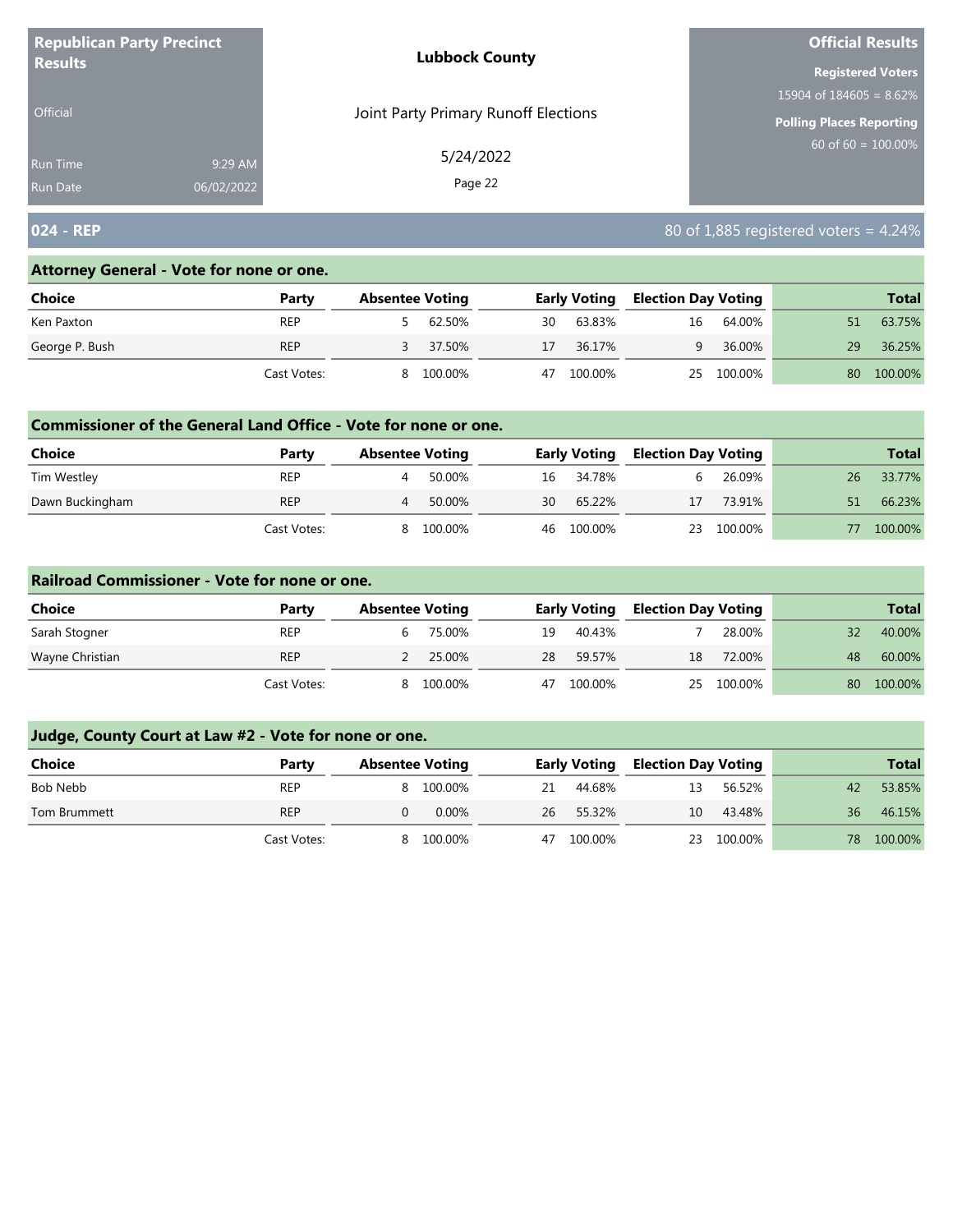| <b>Republican Party Precinct</b><br><b>Results</b> |            | <b>Lubbock County</b>                | <b>Official Results</b>         |
|----------------------------------------------------|------------|--------------------------------------|---------------------------------|
|                                                    |            |                                      | <b>Registered Voters</b>        |
|                                                    |            |                                      | 15904 of $184605 = 8.62\%$      |
| Official                                           |            | Joint Party Primary Runoff Elections | <b>Polling Places Reporting</b> |
| Run Time                                           | 9:29 AM    | 5/24/2022<br>Page 23                 | $60 \text{ of } 60 = 100.00\%$  |
| <b>Run Date</b>                                    | 06/02/2022 |                                      |                                 |

# **025 - REP** 25 of 1,095 registered voters = 2.28%

#### **Attorney General - Vote for none or one.**

| Choice         | Party       | <b>Absentee Voting</b> |         |    | <b>Early Voting</b> | <b>Election Day Voting</b> |          |    | <b>Total</b> |
|----------------|-------------|------------------------|---------|----|---------------------|----------------------------|----------|----|--------------|
| Ken Paxton     | REP         |                        | 50.00%  |    | 68.75%              |                            | 100.00%  | 19 | 76.00%       |
| George P. Bush | <b>REP</b>  |                        | 50.00%  |    | 5 31.25%            |                            | $0.00\%$ |    | 24.00%       |
|                | Cast Votes: |                        | 100.00% | 16 | 100.00%             |                            | 100.00%  | 25 | 100.00%      |

#### **Commissioner of the General Land Office - Vote for none or one.**

| <b>Choice</b>   | Party       | <b>Absentee Voting</b> |         |    | <b>Early Voting</b> | <b>Election Day Voting</b> |         | <b>Total</b> |
|-----------------|-------------|------------------------|---------|----|---------------------|----------------------------|---------|--------------|
| Tim Westley     | <b>REP</b>  |                        | 0.00%   |    | 69.23%              |                            | 57.14%  | 59.09%       |
| Dawn Buckingham | <b>REP</b>  | 2 100.00%              |         |    | 30.77%              |                            | 42.86%  | 40.91%       |
|                 | Cast Votes: |                        | 100.00% | 13 | 100.00%             |                            | 100.00% | 100.00%      |

#### **Railroad Commissioner - Vote for none or one.**

| Choice          | Party       | <b>Absentee Voting</b> |          |    | <b>Early Voting</b> | <b>Election Day Voting</b> |         |    | <b>Total</b> |
|-----------------|-------------|------------------------|----------|----|---------------------|----------------------------|---------|----|--------------|
| Sarah Stogner   | <b>REP</b>  |                        | 100.00%  | h. | 46.15%              |                            | 57.14%  |    | 52.38%       |
| Wayne Christian | <b>REP</b>  |                        | $0.00\%$ |    | 53.85%              |                            | 42.86%  | 10 | 47.62%       |
|                 | Cast Votes: |                        | 100.00%  | 13 | 100.00%             |                            | 100.00% | 21 | 100.00%      |

## **State Representative, District 84 - Vote for none or one.**

| Choice         | Party       | <b>Absentee Voting</b> |    | <b>Early Voting</b> | <b>Election Day Voting</b> |         |    | <b>Total</b> |
|----------------|-------------|------------------------|----|---------------------|----------------------------|---------|----|--------------|
| David Glasheen | <b>REP</b>  | 0.00%                  |    | 53.33%              |                            | 28.57%  | 10 | 41.67%       |
| Carl Tepper    | <b>REP</b>  | 2 100.00%              |    | 46.67%              |                            | 71.43%  | 14 | 58.33%       |
|                | Cast Votes: | 100.00%                | 15 | 100.00%             |                            | 100.00% | 24 | 100.00%      |

| <b>Choice</b> | Party       | <b>Absentee Voting</b> |          |    | <b>Early Voting</b> | <b>Election Day Voting</b> |         |    | <b>Total</b> |
|---------------|-------------|------------------------|----------|----|---------------------|----------------------------|---------|----|--------------|
| Bob Nebb      | <b>REP</b>  |                        | $0.00\%$ | 11 | 68.75%              |                            | 42.86%  | 14 | 60.87%       |
| Tom Brummett  | <b>REP</b>  |                        | 0.00%    |    | 5 31.25%            | $\overline{4}$             | 57.14%  |    | 39.13%       |
|               | Cast Votes: |                        | $0.00\%$ | 16 | 100.00%             |                            | 100.00% | 23 | 100.00%      |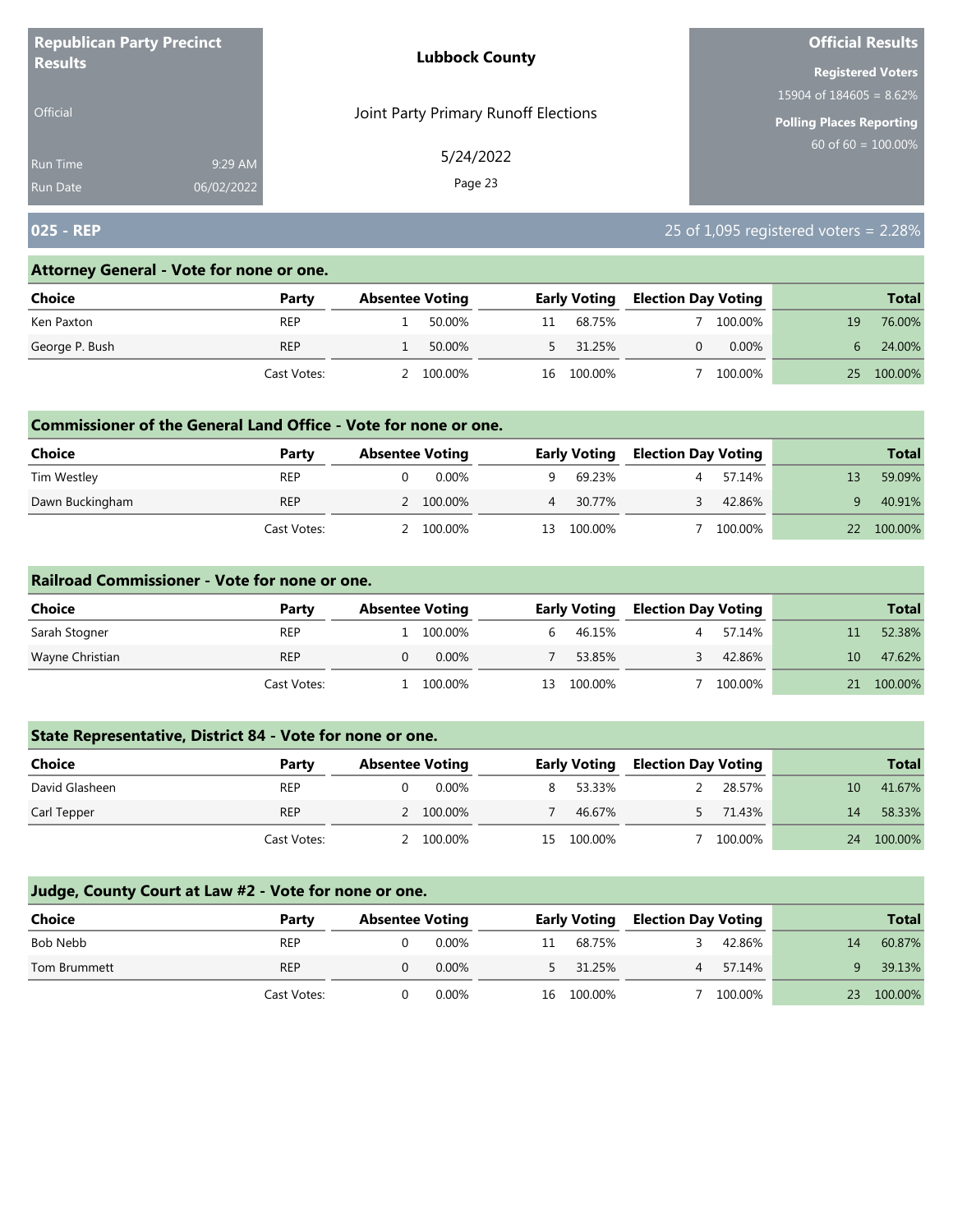| <b>Republican Party Precinct</b><br><b>Results</b> |            | <b>Lubbock County</b>                | <b>Official Results</b>    |  |  |
|----------------------------------------------------|------------|--------------------------------------|----------------------------|--|--|
|                                                    |            |                                      | <b>Registered Voters</b>   |  |  |
|                                                    |            |                                      | 15904 of $184605 = 8.62\%$ |  |  |
| <b>Official</b>                                    |            | Joint Party Primary Runoff Elections | Polling Places Reporting   |  |  |
| Run Time                                           | 9:29 AM    | 5/24/2022                            | $60$ of 60 = 100.00%       |  |  |
| <b>Run Date</b>                                    | 06/02/2022 | Page 24                              |                            |  |  |

# **026 - REP** 70 of 2,743 registered voters = 2.55%

#### **Attorney General - Vote for none or one.**

| <b>Choice</b>  | Party       | <b>Absentee Voting</b> |         |    | <b>Early Voting</b> | <b>Election Day Voting</b> |            |     | <b>Total</b> |
|----------------|-------------|------------------------|---------|----|---------------------|----------------------------|------------|-----|--------------|
| Ken Paxton     | <b>REP</b>  |                        | 42.86%  | 32 | 74.42%              | 14                         | 70.00%     | 49  | 70.00%       |
| George P. Bush | <b>REP</b>  | 4                      | 57.14%  | 11 | 25.58%              | $\mathsf{h}$               | 30.00%     |     | 30.00%       |
|                | Cast Votes: |                        | 100.00% | 43 | 100.00%             |                            | 20 100.00% | 70. | 100.00%      |

#### **Commissioner of the General Land Office - Vote for none or one.**

| <b>Choice</b>   | Party       | <b>Absentee Voting</b> |          |    | <b>Early Voting</b> | <b>Election Day Voting</b> |         |    | <b>Total</b> |
|-----------------|-------------|------------------------|----------|----|---------------------|----------------------------|---------|----|--------------|
| Tim Westley     | <b>REP</b>  |                        | 5 71.43% |    | 42.50%              |                            | 26.32%  |    | 40.91%       |
| Dawn Buckingham | <b>REP</b>  |                        | 28.57%   | 23 | 57.50%              | 14                         | 73.68%  | 39 | 59.09%       |
|                 | Cast Votes: |                        | 100.00%  |    | 40 100.00%          | 19                         | 100.00% | 66 | 100.00%      |

#### **Railroad Commissioner - Vote for none or one.**

| Choice          | Party       | <b>Absentee Voting</b> |          |    | <b>Early Voting</b> | <b>Election Day Voting</b> |         |     | <b>Total</b> |
|-----------------|-------------|------------------------|----------|----|---------------------|----------------------------|---------|-----|--------------|
| Sarah Stogner   | <b>REP</b>  |                        | 28.57%   | 20 | 47.62%              | 11                         | 57.89%  |     | 48.53%       |
| Wayne Christian | <b>REP</b>  |                        | 5 71.43% | 22 | 52.38%              |                            | 42.11%  | 35. | 51.47%       |
|                 | Cast Votes: |                        | 100.00%  |    | 42 100.00%          | 19                         | 100.00% | 68  | 100.00%      |

## **State Representative, District 84 - Vote for none or one.**

| Choice         | Party       | <b>Absentee Voting</b> |         |    | <b>Early Voting</b> | <b>Election Day Voting</b> |            |    | <b>Total</b> |
|----------------|-------------|------------------------|---------|----|---------------------|----------------------------|------------|----|--------------|
| David Glasheen | <b>REP</b>  |                        | 71.43%  | 13 | 30.23%              | 10                         | 50.00%     | 28 | 40.00%       |
| Carl Tepper    | <b>REP</b>  |                        | 28.57%  | 30 | 69.77%              | 10                         | 50.00%     | 42 | 60.00%       |
|                | Cast Votes: |                        | 100.00% | 43 | 100.00%             |                            | 20 100.00% | 70 | 100.00%      |

| <b>Choice</b> | Party       | <b>Absentee Voting</b> |          |    | <b>Early Voting</b> | <b>Election Day Voting</b> |            |    | <b>Total</b> |
|---------------|-------------|------------------------|----------|----|---------------------|----------------------------|------------|----|--------------|
| Bob Nebb      | <b>REP</b>  |                        | 71.43%   | 19 | 50.00%              |                            | 31.58%     | 30 | 46.88%       |
| Tom Brummett  | <b>REP</b>  |                        | 2 28.57% | 19 | 50.00%              | 13                         | 68.42%     | 34 | 53.13%       |
|               | Cast Votes: |                        | 100.00%  | 38 | 100.00%             |                            | 19 100.00% | 64 | 100.00%      |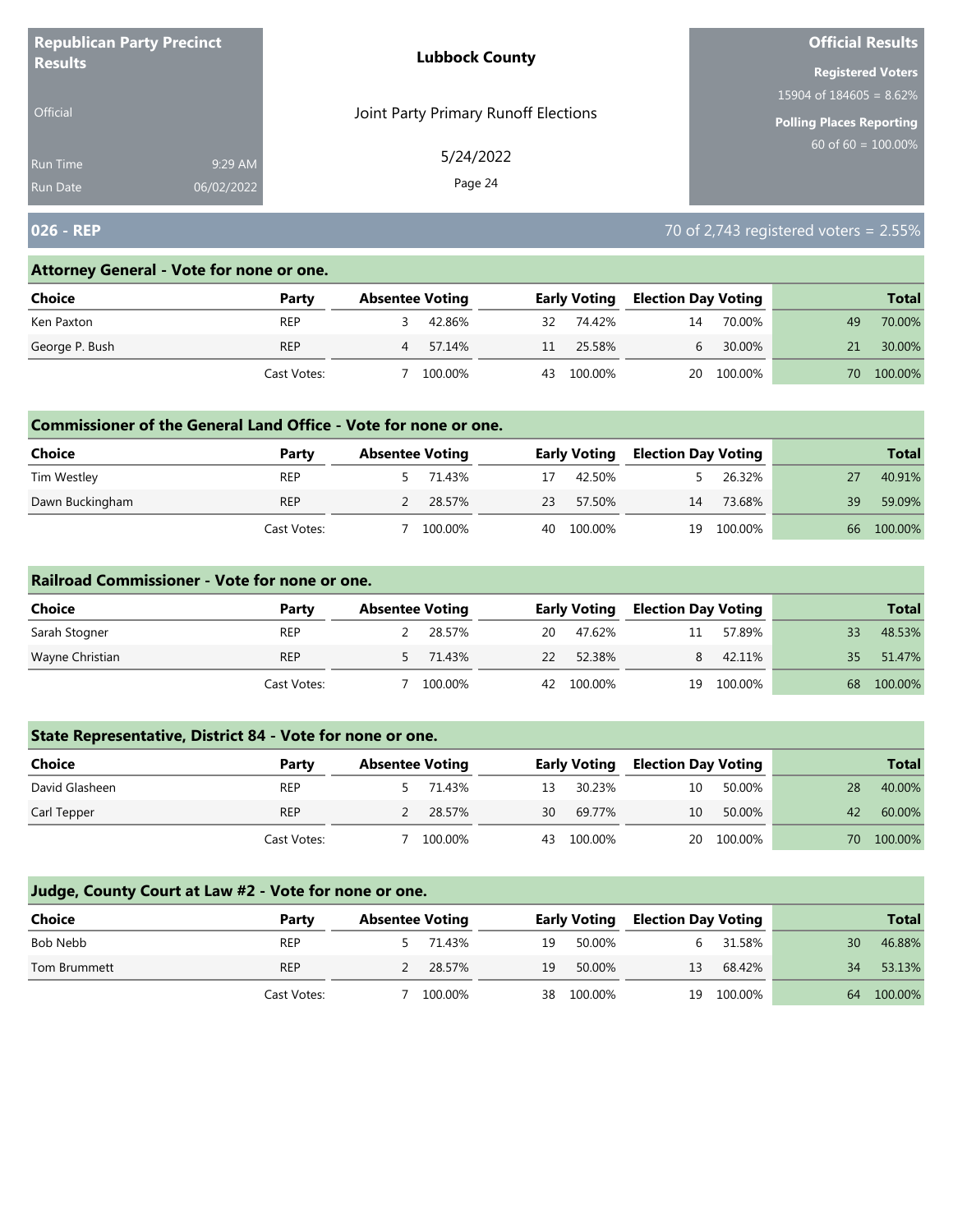| <b>Republican Party Precinct</b><br><b>Results</b> |            | <b>Lubbock County</b>                | <b>Official Results</b>    |
|----------------------------------------------------|------------|--------------------------------------|----------------------------|
|                                                    |            |                                      | <b>Registered Voters</b>   |
|                                                    |            |                                      | 15904 of $184605 = 8.62\%$ |
| <b>Official</b>                                    |            | Joint Party Primary Runoff Elections | Polling Places Reporting   |
| Run Time                                           | 9:29 AM    | 5/24/2022                            | $60$ of 60 = 100.00%       |
| <b>Run Date</b>                                    | 06/02/2022 | Page 25                              |                            |

## **027 - REP** 179 of 3,217 registered voters = 5.56%

#### **Attorney General - Vote for none or one.**

| Choice         | Party       |    | <b>Absentee Voting</b> |     | <b>Early Voting</b> | <b>Election Day Voting</b> |         |     | <b>Total</b> |
|----------------|-------------|----|------------------------|-----|---------------------|----------------------------|---------|-----|--------------|
| Ken Paxton     | REP         |    | 66.67%                 | 80  | 72.07%              | 37                         | 69.81%  | 125 | 71.02%       |
| George P. Bush | <b>REP</b>  | 4  | 33.33%                 | 31  | 27.93%              | 16                         | 30.19%  |     | 28.98%       |
|                | Cast Votes: | 12 | 100.00%                | .11 | 100.00%             | 53                         | 100.00% | 176 | 100.00%      |

#### **Commissioner of the General Land Office - Vote for none or one.**

| <b>Choice</b>   | Party       | <b>Absentee Voting</b> |         |     | <b>Early Voting</b> | <b>Election Day Voting</b> |         |     | <b>Total</b> |
|-----------------|-------------|------------------------|---------|-----|---------------------|----------------------------|---------|-----|--------------|
| Tim Westley     | <b>REP</b>  |                        | 70.00%  | 35. | 35.35%              | 17                         | 35.42%  | 59  | 37.58%       |
| Dawn Buckingham | <b>REP</b>  |                        | 30.00%  | 64  | 64.65%              | 31                         | 64.58%  | 98  | 62.42%       |
|                 | Cast Votes: | 10                     | 100.00% | 99  | 100.00%             | 48                         | 100.00% | 157 | 100.00%      |

#### **Railroad Commissioner - Vote for none or one.**

| Choice          | Party       | <b>Absentee Voting</b> |         |     | <b>Early Voting</b> | <b>Election Day Voting</b> |            |     | <b>Total</b> |
|-----------------|-------------|------------------------|---------|-----|---------------------|----------------------------|------------|-----|--------------|
| Sarah Stogner   | <b>REP</b>  |                        | 36.36%  |     | 56 52.34%           | -25                        | 48.08%     | 85  | 50.00%       |
| Wayne Christian | <b>REP</b>  |                        | 63.64%  | 51  | 47.66%              | 27                         | 51.92%     | 85  | 50.00%       |
|                 | Cast Votes: | 11                     | 100.00% | 107 | 100.00%             |                            | 52 100.00% | 170 | 100.00%      |

## **State Representative, District 84 - Vote for none or one.**

| Choice         | Party       | <b>Absentee Voting</b> |            |     | <b>Early Voting</b> | <b>Election Day Voting</b> |            |     | <b>Total</b> |
|----------------|-------------|------------------------|------------|-----|---------------------|----------------------------|------------|-----|--------------|
| David Glasheen | <b>REP</b>  |                        | 58.33%     | 38  | 34.55%              | 24                         | 46.15%     | 69  | 39.66%       |
| Carl Tepper    | <b>REP</b>  |                        | 41.67%     | 72  | 65.45%              | 28                         | 53.85%     | 105 | 60.34%       |
|                | Cast Votes: |                        | 12 100.00% | 110 | 100.00%             |                            | 52 100.00% | 174 | 100.00%      |

| Choice       | Party       | <b>Absentee Voting</b> |           |     | <b>Early Voting</b> | <b>Election Day Voting</b> |            |     | <b>Total</b> |
|--------------|-------------|------------------------|-----------|-----|---------------------|----------------------------|------------|-----|--------------|
| Bob Nebb     | <b>REP</b>  |                        | 66.67%    | 42  | 42.00%              | 22                         | 45.83%     | 70  | 44.59%       |
| Tom Brummett | <b>REP</b>  |                        | 33.33%    | 58  | 58.00%              | 26                         | 54.17%     | 87  | 55.41%       |
|              | Cast Votes: |                        | 9 100.00% | 100 | 100.00%             |                            | 48 100.00% | 157 | 100.00%      |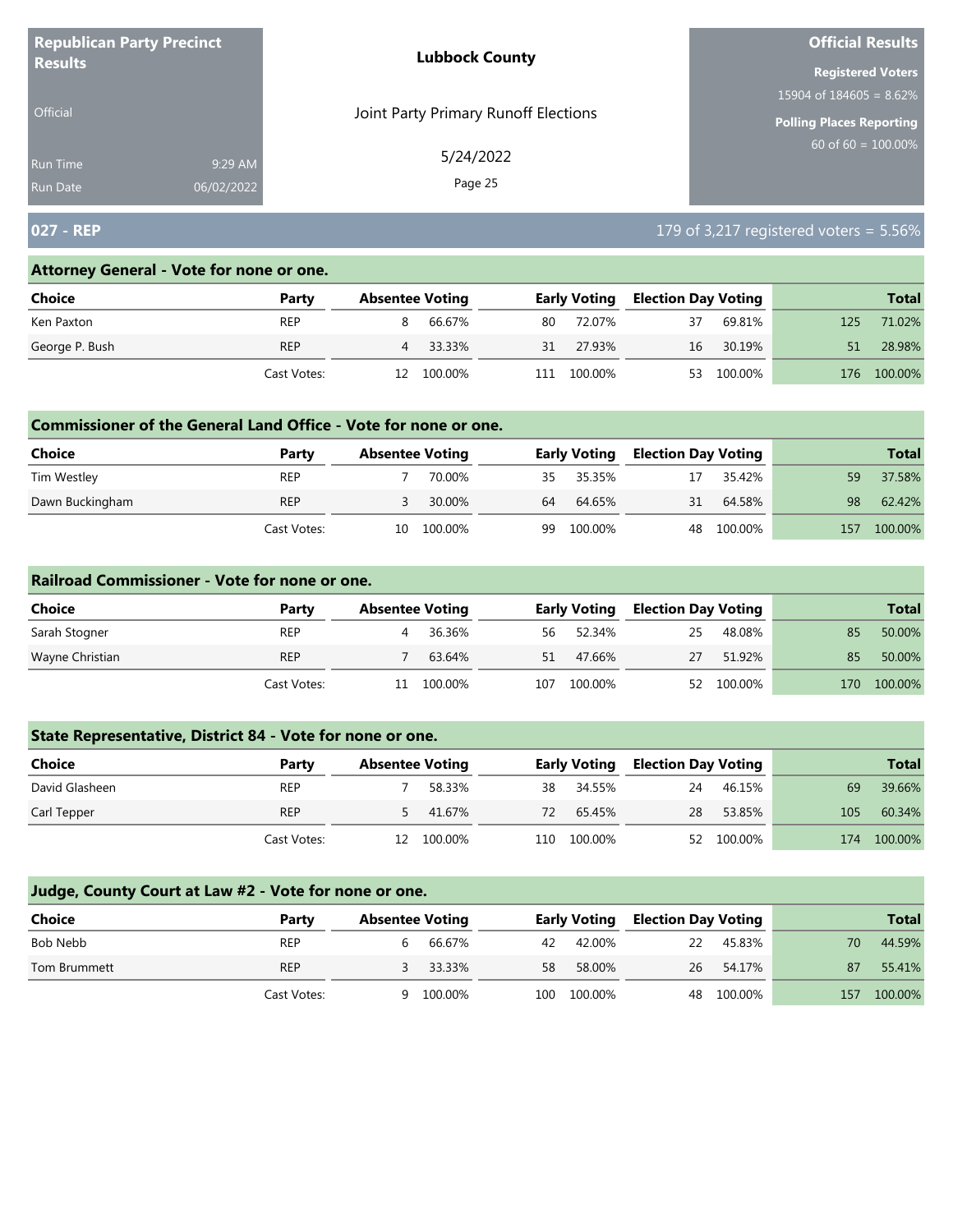| <b>Republican Party Precinct</b> |            | <b>Lubbock County</b>                | <b>Official Results</b><br><b>Registered Voters</b><br>15904 of $184605 = 8.62\%$<br>Polling Places Reporting<br>60 of $60 = 100.00\%$ |
|----------------------------------|------------|--------------------------------------|----------------------------------------------------------------------------------------------------------------------------------------|
| <b>Results</b>                   |            |                                      |                                                                                                                                        |
|                                  |            |                                      |                                                                                                                                        |
| <b>Official</b>                  |            | Joint Party Primary Runoff Elections |                                                                                                                                        |
| <b>Run Time</b>                  | 9:29 AM    | 5/24/2022                            |                                                                                                                                        |
| <b>Run Date</b>                  | 06/02/2022 | Page 26                              |                                                                                                                                        |

# **028 - REP** 217 of 1,903 registered voters = 11.40%

## **Attorney General - Vote for none or one.**

| Choice         | Party       | <b>Absentee Voting</b> |            |     | <b>Early Voting</b> | <b>Election Day Voting</b> |            |      | <b>Total</b> |
|----------------|-------------|------------------------|------------|-----|---------------------|----------------------------|------------|------|--------------|
| Ken Paxton     | REP         | 10                     | 62.50%     | 87  | 71.90%              | 61                         | 78.21%     | 158  | 73.49%       |
| George P. Bush | <b>REP</b>  |                        | 6 37.50%   | 34  | 28.10%              | 17                         | 21.79%     | 57   | 26.51%       |
|                | Cast Votes: |                        | 16 100.00% | 121 | 100.00%             |                            | 78 100.00% | 215. | 100.00%      |

#### **Commissioner of the General Land Office - Vote for none or one.**

| Choice          | Party       | <b>Absentee Voting</b> |         |     | <b>Early Voting</b> | <b>Election Day Voting</b> |         |     | <b>Total</b> |
|-----------------|-------------|------------------------|---------|-----|---------------------|----------------------------|---------|-----|--------------|
| Tim Westley     | <b>REP</b>  |                        | 31.25%  | 33  | 28.95%              | 22                         | 31.88%  | 60  | 30.15%       |
| Dawn Buckingham | <b>REP</b>  |                        | 68.75%  | 81  | 71.05%              | 47                         | 68.12%  | 139 | 69.85%       |
|                 | Cast Votes: | 16                     | 100.00% | 114 | 100.00%             | 69                         | 100.00% | 199 | 100.00%      |

#### **Railroad Commissioner - Vote for none or one.**

| Choice          | Party       | <b>Absentee Voting</b> |            |     | <b>Early Voting</b> | <b>Election Day Voting</b> |            |     | <b>Total</b> |
|-----------------|-------------|------------------------|------------|-----|---------------------|----------------------------|------------|-----|--------------|
| Sarah Stogner   | <b>REP</b>  |                        | 5 31.25%   | 53  | 44.92%              | 29                         | 38.16%     | 87  | 41.43%       |
| Wayne Christian | <b>REP</b>  |                        | 68.75%     | 65  | 55.08%              | 47                         | 61.84%     | 123 | 58.57%       |
|                 | Cast Votes: |                        | 16 100.00% | 118 | 100.00%             |                            | 76 100.00% | 210 | 100.00%      |

| <b>Choice</b> | Party       | <b>Absentee Voting</b> |            |     | <b>Early Voting</b> | <b>Election Day Voting</b> |            |     | <b>Total</b> |
|---------------|-------------|------------------------|------------|-----|---------------------|----------------------------|------------|-----|--------------|
| Bob Nebb      | <b>REP</b>  | 4                      | 25.00%     | 56  | 47.06%              | 24                         | 33.33%     | 84  | 40.58%       |
| Tom Brummett  | <b>REP</b>  | 12                     | 75.00%     | 63  | 52.94%              | 48                         | 66.67%     | 123 | 59.42%       |
|               | Cast Votes: |                        | 16 100.00% | 119 | 100.00%             |                            | 72 100.00% | 207 | 100.00%      |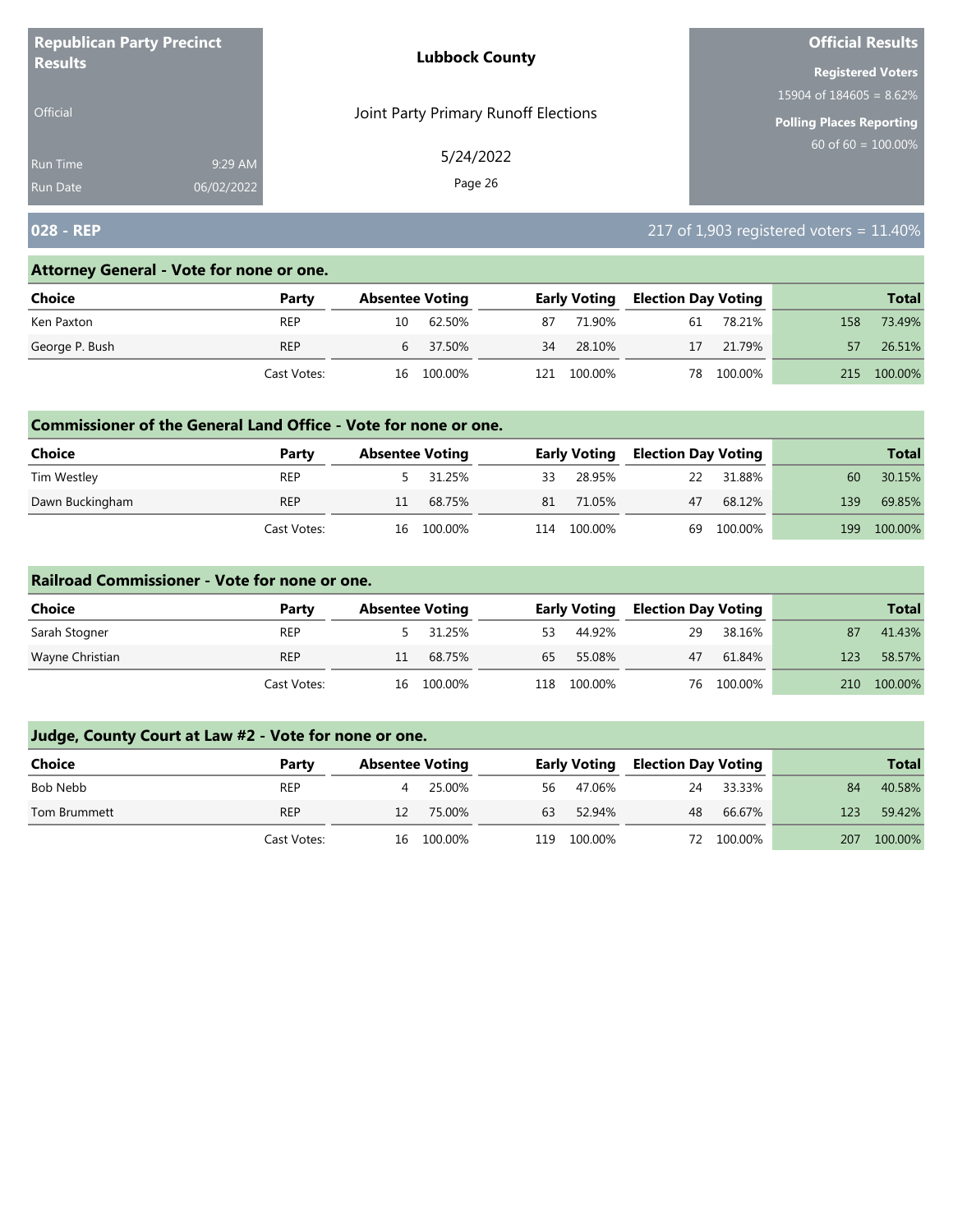| <b>Republican Party Precinct</b> |            | <b>Lubbock County</b>                | <b>Official Results</b>         |
|----------------------------------|------------|--------------------------------------|---------------------------------|
| <b>Results</b>                   |            |                                      | <b>Registered Voters</b>        |
|                                  |            |                                      | 15904 of $184605 = 8.62\%$      |
| <b>Official</b>                  |            | Joint Party Primary Runoff Elections | <b>Polling Places Reporting</b> |
| <b>Run Time</b>                  | 9:29 AM    | 5/24/2022                            | $60$ of 60 = $100.00\%$         |
| <b>Run Date</b>                  | 06/02/2022 | Page 27                              |                                 |

## **029 - REP** 144 of 3,126 registered voters = 4.61%

#### **Attorney General - Vote for none or one.**

| <b>Choice</b>  | Party       | <b>Absentee Voting</b> |          |    | <b>Early Voting</b> | <b>Election Day Voting</b> |            |     | <b>Total</b> |
|----------------|-------------|------------------------|----------|----|---------------------|----------------------------|------------|-----|--------------|
| Ken Paxton     | <b>REP</b>  |                        | 66.67%   | 65 | 69.15%              | 30                         | 73.17%     | 99  | 70.21%       |
| George P. Bush | <b>REP</b>  |                        | 2 33.33% | 29 | 30.85%              | 11                         | 26.83%     |     | 42 29.79%    |
|                | Cast Votes: | <sub>b</sub>           | 100.00%  |    | 94 100.00%          |                            | 41 100.00% | 141 | 100.00%      |

#### **Commissioner of the General Land Office - Vote for none or one.**

| <b>Choice</b>   | Party       | <b>Absentee Voting</b> |         |    | <b>Early Voting</b> | Election Day Voting |         |     | <b>Total</b> |
|-----------------|-------------|------------------------|---------|----|---------------------|---------------------|---------|-----|--------------|
| Tim Westley     | REP         |                        | 50.00%  | 34 | 37.78%              | 20                  | 51.28%  |     | 42.22%       |
| Dawn Buckingham | <b>REP</b>  |                        | 50.00%  |    | 56 62.22%           | 19                  | 48.72%  | 78. | 57.78%       |
|                 | Cast Votes: |                        | 100.00% | 90 | 100.00%             | 39                  | 100.00% | 135 | 100.00%      |

#### **Railroad Commissioner - Vote for none or one.**

| Choice          | Party       | <b>Absentee Voting</b> |         |    | <b>Early Voting</b> | <b>Election Day Voting</b> |            |     | <b>Total</b> |
|-----------------|-------------|------------------------|---------|----|---------------------|----------------------------|------------|-----|--------------|
| Sarah Stogner   | <b>REP</b>  |                        | 33.33%  | 41 | 44.09%              | 18                         | 42.86%     | 61  | 43.26%       |
| Wayne Christian | <b>REP</b>  | 4                      | 66.67%  | 52 | 55.91%              | 24                         | 57.14%     | 80  | 56.74%       |
|                 | Cast Votes: | h                      | 100.00% | 93 | 100.00%             |                            | 42 100.00% | 141 | 100.00%      |

## **State Representative, District 84 - Vote for none or one.**

| Choice         | Party       | <b>Absentee Voting</b> |         |    | <b>Early Voting</b> | <b>Election Day Voting</b> |            |     | <b>Total</b> |
|----------------|-------------|------------------------|---------|----|---------------------|----------------------------|------------|-----|--------------|
| David Glasheen | <b>REP</b>  |                        | 66.67%  | 44 | 46.32%              | 14                         | 34.15%     | 62  | 43.66%       |
| Carl Tepper    | <b>REP</b>  |                        | 33.33%  | 51 | 53.68%              | 27                         | 65.85%     | 80  | 56.34%       |
|                | Cast Votes: | h                      | 100.00% | 95 | 100.00%             |                            | 41 100.00% | 142 | 100.00%      |

| <b>Choice</b> | Party       | <b>Absentee Voting</b> |         |    | <b>Early Voting</b> | <b>Election Day Voting</b> |            |     | <b>Total</b> |
|---------------|-------------|------------------------|---------|----|---------------------|----------------------------|------------|-----|--------------|
| Bob Nebb      | <b>REP</b>  |                        | 50.00%  | 44 | 51.16%              | 14                         | 36.84%     | 61  | 46.92%       |
| Tom Brummett  | <b>REP</b>  |                        | 50.00%  | 42 | 48.84%              | 24                         | 63.16%     | 69  | 53.08%       |
|               | Cast Votes: | h                      | 100.00% | 86 | 100.00%             |                            | 38 100.00% | 130 | 100.00%      |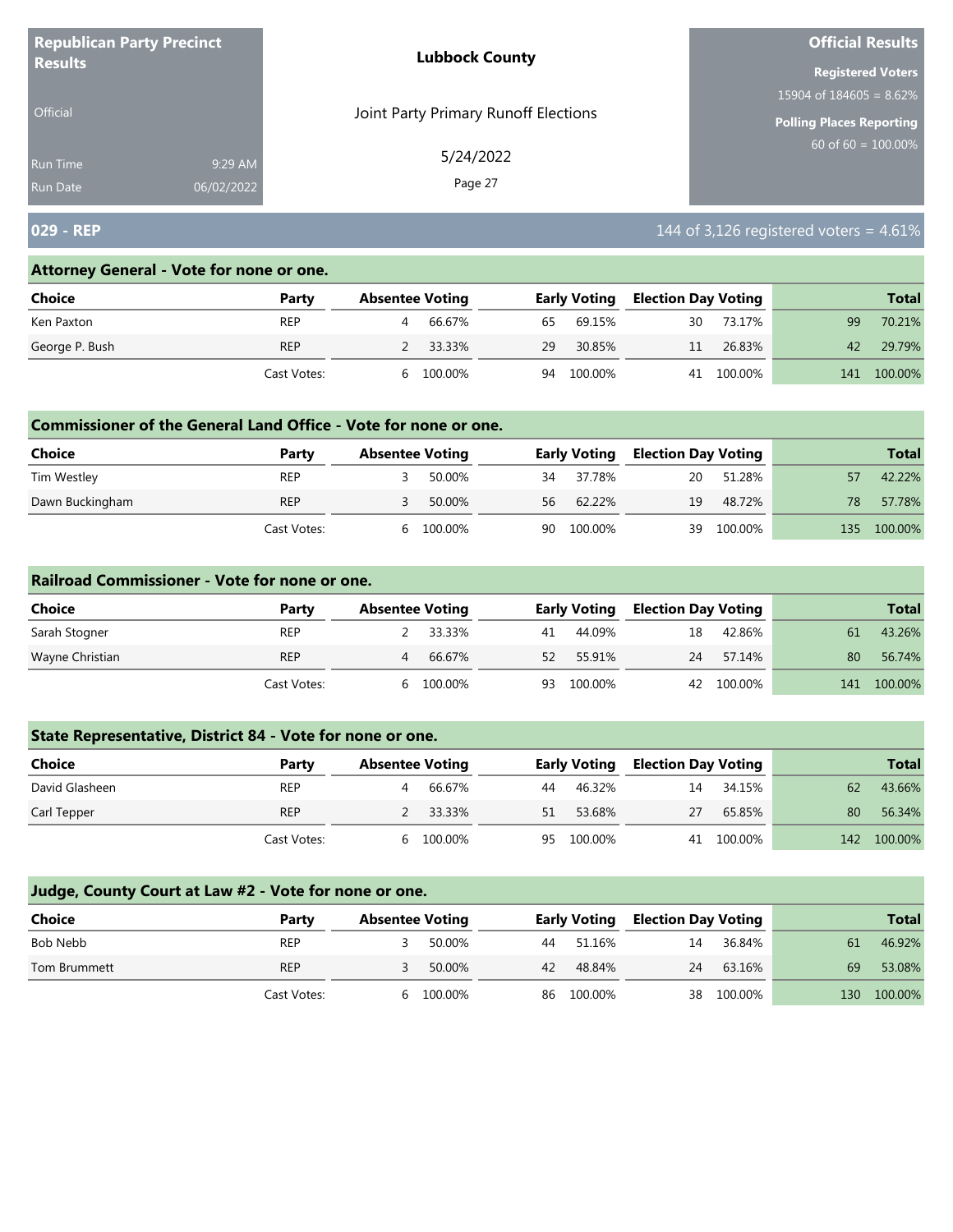| <b>Republican Party Precinct</b><br><b>Lubbock County</b><br><b>Results</b> |            |                                      | <b>Official Results</b>         |
|-----------------------------------------------------------------------------|------------|--------------------------------------|---------------------------------|
|                                                                             |            |                                      | <b>Registered Voters</b>        |
|                                                                             |            |                                      | 15904 of $184605 = 8.62\%$      |
| <b>Official</b>                                                             |            | Joint Party Primary Runoff Elections | <b>Polling Places Reporting</b> |
| <b>Run Time</b>                                                             | 9:29 AM    | 5/24/2022                            | $60$ of 60 = 100.00%            |
| <b>Run Date</b>                                                             | 06/02/2022 | Page 28                              |                                 |

## **030 - REP** 205 of 2,365 registered voters = 8.67%

#### **Attorney General - Vote for none or one.**

| <b>Choice</b>  | Party       | <b>Absentee Voting</b> |          |      | <b>Early Voting</b> | <b>Election Day Voting</b> |            |     | <b>Total</b> |
|----------------|-------------|------------------------|----------|------|---------------------|----------------------------|------------|-----|--------------|
| Ken Paxton     | <b>REP</b>  |                        | 8 72.73% | 96   | 76.80%              |                            | 46 67.65%  | 150 | 73.53%       |
| George P. Bush | <b>REP</b>  |                        | 3 27.27% | 29   | 23.20%              |                            | 22 32.35%  | 54  | 26.47%       |
|                | Cast Votes: | 11                     | 100.00%  | 125. | 100.00%             |                            | 68 100.00% | 204 | 100.00%      |

#### **Commissioner of the General Land Office - Vote for none or one.**

| Choice          | Party       | <b>Absentee Voting</b> |         |    | <b>Early Voting</b> | <b>Election Day Voting</b> |         |     | <b>Total</b> |
|-----------------|-------------|------------------------|---------|----|---------------------|----------------------------|---------|-----|--------------|
| Tim Westley     | <b>REP</b>  |                        | 54.55%  |    | 48 41.74%           | 25                         | 41.67%  | 79  | 42.47%       |
| Dawn Buckingham | <b>REP</b>  |                        | 45.45%  | 67 | 58.26%              | 35                         | 58.33%  | 107 | 57.53%       |
|                 | Cast Votes: |                        | 100.00% |    | 115 100.00%         | 60                         | 100.00% | 186 | 100.00%      |

#### **Railroad Commissioner - Vote for none or one.**

| Choice          | Party       | <b>Absentee Voting</b> |             | <b>Early Voting</b> | <b>Election Day Voting</b> |            |     | <b>Total</b> |
|-----------------|-------------|------------------------|-------------|---------------------|----------------------------|------------|-----|--------------|
| Sarah Stogner   | <b>REP</b>  |                        | 0.00%<br>49 | 40.83%              | 32                         | 52.46%     | 81  | 42.19%       |
| Wayne Christian | <b>REP</b>  | 11 100.00%             | 71          | 59.17%              | 29                         | 47.54%     | 111 | 57.81%       |
|                 | Cast Votes: | 100.00%<br>11          | .20         | 100.00%             |                            | 61 100.00% | 192 | 100.00%      |

## **State Representative, District 84 - Vote for none or one.**

| Choice         | Party       | <b>Absentee Voting</b> |            |     | <b>Early Voting</b> | <b>Election Day Voting</b> |            |     | <b>Total</b> |
|----------------|-------------|------------------------|------------|-----|---------------------|----------------------------|------------|-----|--------------|
| David Glasheen | <b>REP</b>  |                        | 58.33%     | 52  | 42.98%              | 32                         | 49.23%     | 91  | 45.96%       |
| Carl Tepper    | <b>REP</b>  |                        | 5 41.67%   | 69  | 57.02%              | 33                         | 50.77%     | 107 | 54.04%       |
|                | Cast Votes: |                        | 12 100.00% | 121 | 100.00%             |                            | 65 100.00% | 198 | 100.00%      |

| Choice       | Party       | <b>Absentee Voting</b> |            |     | <b>Early Voting</b> | <b>Election Day Voting</b> |            |     | <b>Total</b> |
|--------------|-------------|------------------------|------------|-----|---------------------|----------------------------|------------|-----|--------------|
| Bob Nebb     | <b>REP</b>  |                        | 50.00%     | 51. | 44.74%              | 24                         | 41.38%     | 80  | 43.96%       |
| Tom Brummett | <b>REP</b>  |                        | 50.00%     | 63  | 55.26%              | 34                         | 58.62%     | 102 | 56.04%       |
|              | Cast Votes: |                        | 10 100.00% | 114 | 100.00%             |                            | 58 100.00% | 182 | 100.00%      |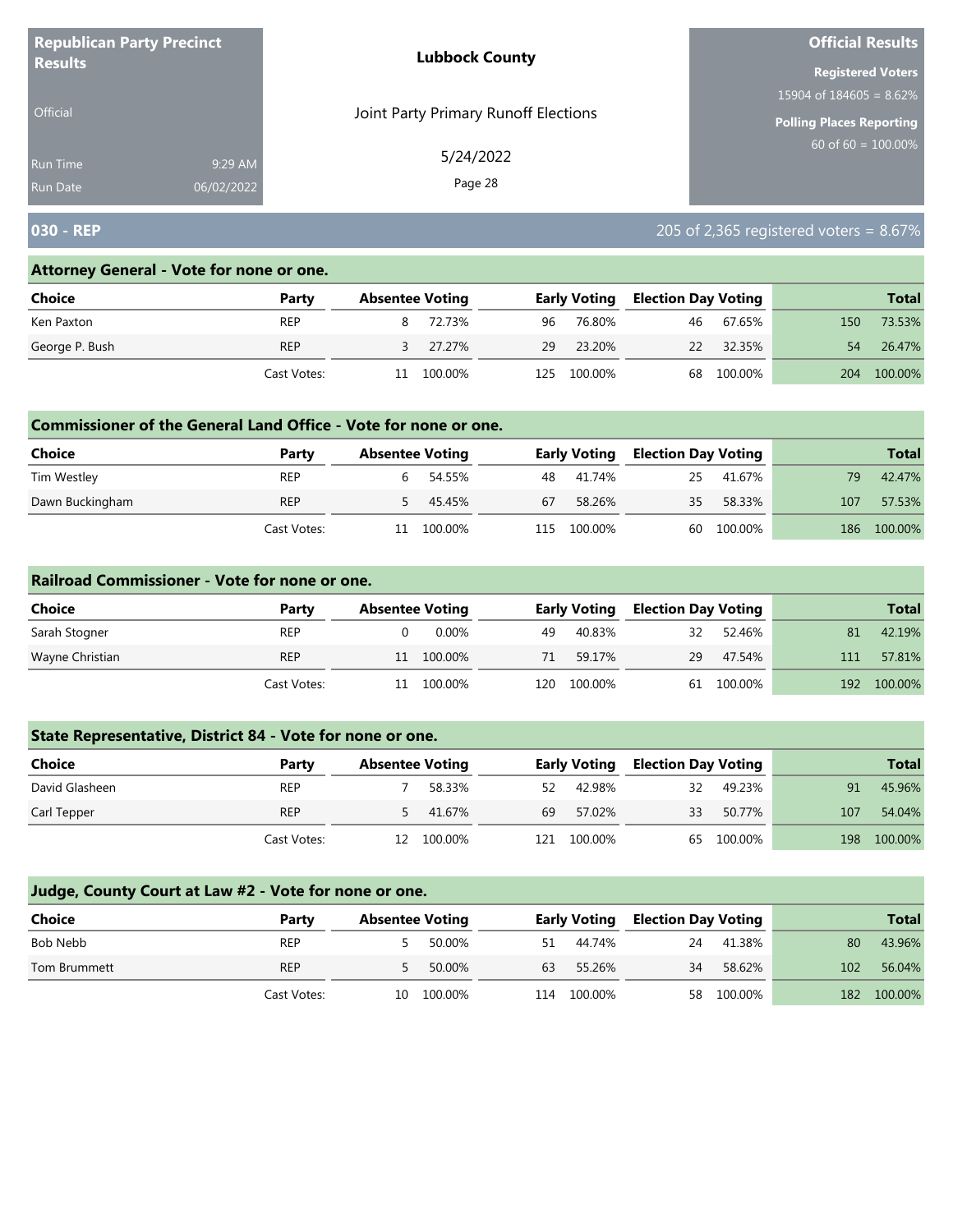| <b>Republican Party Precinct</b> |            | <b>Lubbock County</b>                | <b>Official Results</b>         |  |  |
|----------------------------------|------------|--------------------------------------|---------------------------------|--|--|
| <b>Results</b>                   |            |                                      | <b>Registered Voters</b>        |  |  |
|                                  |            |                                      | 15904 of $184605 = 8.62\%$      |  |  |
| <b>Official</b>                  |            | Joint Party Primary Runoff Elections | <b>Polling Places Reporting</b> |  |  |
| <b>Run Time</b>                  | 9:29 AM    | 5/24/2022                            | 60 of 60 = $100.00\%$           |  |  |
| <b>Run Date</b>                  | 06/02/2022 | Page 29                              |                                 |  |  |

## **031 - REP** 202 of 1,589 registered voters = 12.71%

#### **Attorney General - Vote for none or one.**

| Choice         | Party       |    | <b>Absentee Voting</b> |     | <b>Early Voting</b> | <b>Election Day Voting</b> |         |     | <b>Total</b> |
|----------------|-------------|----|------------------------|-----|---------------------|----------------------------|---------|-----|--------------|
| Ken Paxton     | REP         |    | 53.85%                 | 75. | 61.48%              | 54                         | 84.38%  | 136 | 68.34%       |
| George P. Bush | <b>REP</b>  | 6  | 46.15%                 | 47  | 38.52%              | 10                         | 15.63%  | 63  | 31.66%       |
|                | Cast Votes: | 13 | 100.00%                | 122 | 100.00%             | 64                         | 100.00% | 199 | 100.00%      |

#### **Commissioner of the General Land Office - Vote for none or one.**

| <b>Choice</b>   | Party       | <b>Absentee Voting</b> |         |      | <b>Early Voting</b> | <b>Election Day Voting</b> |         |     | <b>Total</b> |
|-----------------|-------------|------------------------|---------|------|---------------------|----------------------------|---------|-----|--------------|
| Tim Westley     | REP         |                        | 60.00%  | 39   | 33.91%              | -28                        | 47.46%  |     | 39.67%       |
| Dawn Buckingham | <b>REP</b>  | 4                      | 40.00%  | 76   | 66.09%              | 31                         | 52.54%  | 111 | 60.33%       |
|                 | Cast Votes: | 10                     | 100.00% | 115. | 100.00%             | 59                         | 100.00% | 184 | 100.00%      |

#### **Railroad Commissioner - Vote for none or one.**

| Choice          | Party       | <b>Absentee Voting</b> |         |     | <b>Early Voting</b> | <b>Election Day Voting</b> |            |     | <b>Total</b> |
|-----------------|-------------|------------------------|---------|-----|---------------------|----------------------------|------------|-----|--------------|
| Sarah Stogner   | <b>REP</b>  |                        | 36.36%  | 73  | 60.83%              | 22                         | 36.07%     | 99  | 51.56%       |
| Wayne Christian | <b>REP</b>  |                        | 63.64%  | 47  | 39.17%              | 39                         | 63.93%     | 93  | 48.44%       |
|                 | Cast Votes: | 11                     | 100.00% | 120 | 100.00%             |                            | 61 100.00% | 192 | 100.00%      |

## **State Representative, District 84 - Vote for none or one.**

| Choice         | Party       | <b>Absentee Voting</b> |     | <b>Early Voting</b> | <b>Election Day Voting</b> |            |     | <b>Total</b> |
|----------------|-------------|------------------------|-----|---------------------|----------------------------|------------|-----|--------------|
| David Glasheen | <b>REP</b>  | 58.33%                 |     | 30.58%              | 19                         | 29.23%     | 63  | 31.82%       |
| Carl Tepper    | <b>REP</b>  | 41.67%                 | 84  | 69.42%              | 46                         | 70.77%     | 135 | 68.18%       |
|                | Cast Votes: | 12 100.00%             | 121 | 100.00%             |                            | 65 100.00% | 198 | 100.00%      |

| Choice       | Party       |   | <b>Absentee Voting</b> |     | <b>Early Voting</b> |    | <b>Election Day Voting</b> |     | <b>Total</b> |
|--------------|-------------|---|------------------------|-----|---------------------|----|----------------------------|-----|--------------|
| Bob Nebb     | <b>REP</b>  |   | 38.46%                 |     | 41 34.75%           | 17 | 29.82%                     | 63  | 33.51%       |
| Tom Brummett | <b>REP</b>  | 8 | 61.54%                 | 77  | 65.25%              | 40 | 70.18%                     | 125 | 66.49%       |
|              | Cast Votes: |   | 13 100.00%             | 118 | 100.00%             | 57 | 100.00%                    | 188 | 100.00%      |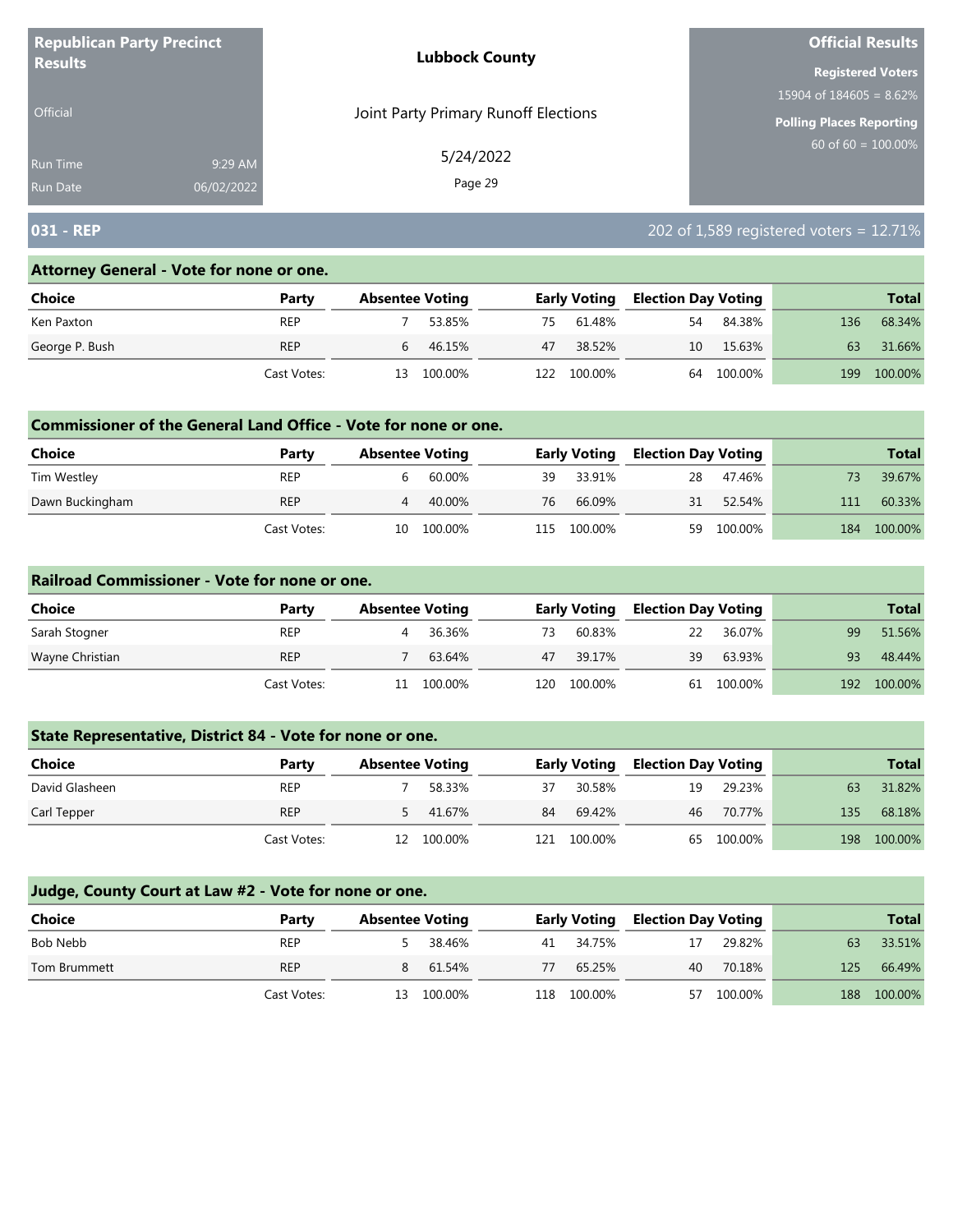| <b>Republican Party Precinct</b> |            | <b>Lubbock County</b>                | <b>Official Results</b>   |
|----------------------------------|------------|--------------------------------------|---------------------------|
| <b>Results</b>                   |            |                                      | <b>Registered Voters</b>  |
|                                  |            |                                      | $15904$ of 184605 = 8.62% |
| <b>Official</b>                  |            | Joint Party Primary Runoff Elections | Polling Places Reporting  |
| <b>Run Time</b>                  | 9:29 AM    | 5/24/2022                            | $60$ of 60 = 100.00%      |
| <b>Run Date</b>                  | 06/02/2022 | Page 30                              |                           |

# **031 - REP** 202 of 1,589 registered voters = 12.71%

## **Precinct Chair, Precinct 31 - Vote for none or one.**

| <b>Choice</b>   | Party       |    | <b>Absentee Voting</b> |     | <b>Early Voting</b> | <b>Election Day Voting</b> |         |     | <b>Total</b> |
|-----------------|-------------|----|------------------------|-----|---------------------|----------------------------|---------|-----|--------------|
| David Acuff     | REP         |    | 30.00%                 | 54  | 49.54%              | 27                         | 57.45%  | 84  | 50.60%       |
| Janice Richards | <b>REP</b>  | h. | 60.00%                 | 36  | 33.03%              |                            | 14.89%  | 49  | 29.52%       |
| Brandon Helton  | REP         |    | 10.00%                 | 19  | 17.43%              | 13                         | 27.66%  | 33  | 19.88%       |
|                 | Cast Votes: | 10 | 100.00%                | 109 | 100.00%             | 47                         | 100.00% | 166 | 100.00%      |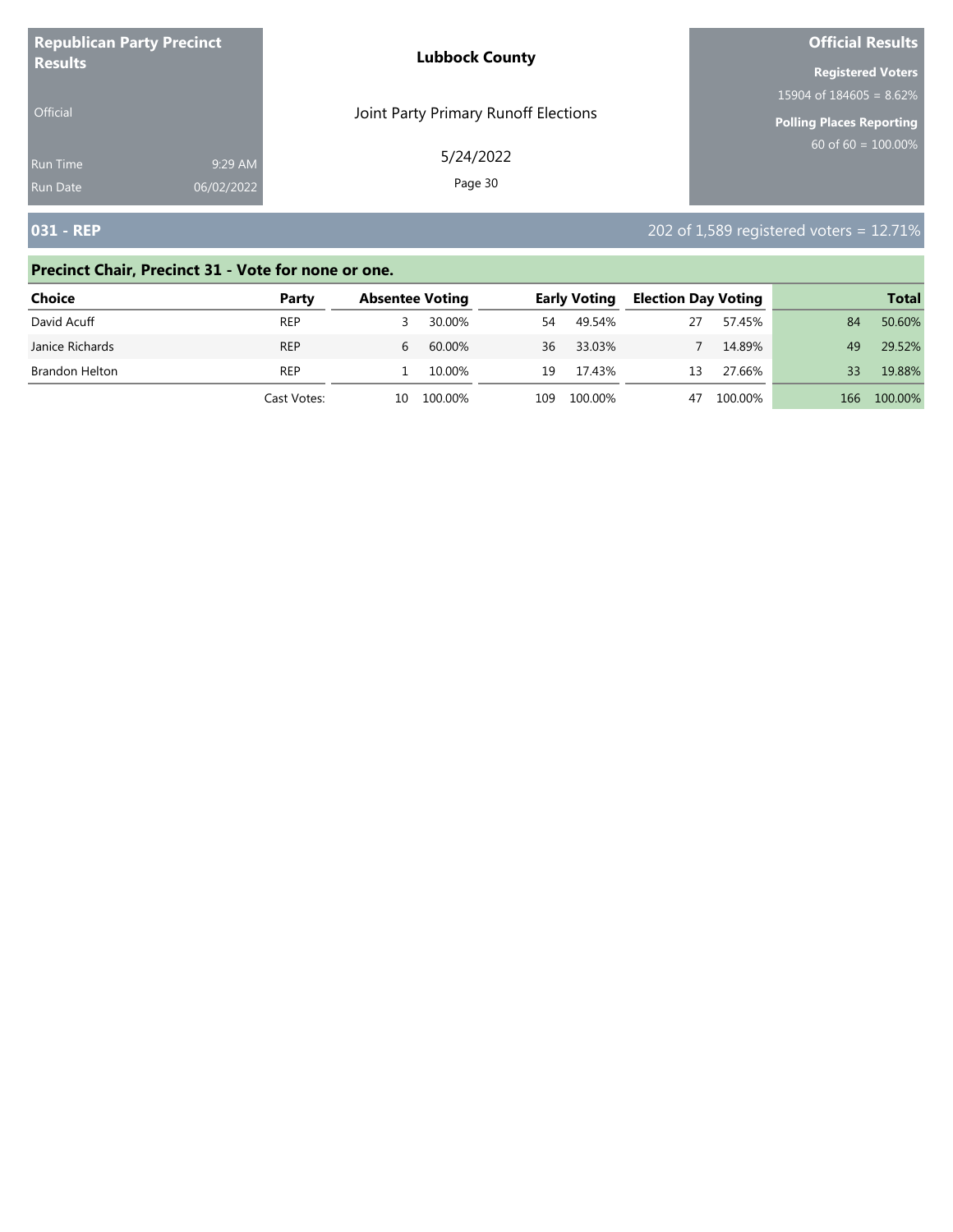| <b>Republican Party Precinct</b> |            | <b>Lubbock County</b>                | <b>Official Results</b>    |
|----------------------------------|------------|--------------------------------------|----------------------------|
| <b>Results</b>                   |            |                                      | <b>Registered Voters</b>   |
|                                  |            |                                      | 15904 of $184605 = 8.62\%$ |
| <b>Official</b>                  |            | Joint Party Primary Runoff Elections | Polling Places Reporting   |
| Run Time                         | 9:29 AM    | 5/24/2022                            | $60$ of 60 = 100.00%       |
| <b>Run Date</b>                  | 06/02/2022 | Page 31                              |                            |

# **032 - REP** 68 of 1,616 registered voters = 4.21%

#### **Attorney General - Vote for none or one.**

| Choice         | Party       | <b>Absentee Voting</b> |         |    | <b>Early Voting</b> |    | <b>Election Day Voting</b> | <b>Total</b> |         |
|----------------|-------------|------------------------|---------|----|---------------------|----|----------------------------|--------------|---------|
| Ken Paxton     | <b>REP</b>  |                        | 66.67%  | 34 | 85.00%              | 21 | 87.50%                     |              | 85.07%  |
| George P. Bush | REP         |                        | 33.33%  | b  | 15.00%              |    | 12.50%                     | 10           | 14.93%  |
|                | Cast Votes: |                        | 100.00% | 40 | 100.00%             | 24 | 100.00%                    | 67           | 100.00% |

#### **Commissioner of the General Land Office - Vote for none or one.**

| <b>Choice</b>   | Party       | <b>Absentee Voting</b> |         |    | <b>Early Voting</b> | Election Day Voting |            |    | <b>Total</b> |
|-----------------|-------------|------------------------|---------|----|---------------------|---------------------|------------|----|--------------|
| Tim Westley     | <b>REP</b>  |                        | 0.00%   | 20 | 51.28%              | 14                  | 63.64%     | 34 | 53.13%       |
| Dawn Buckingham | <b>REP</b>  |                        | 100.00% | 19 | 48.72%              |                     | 36.36%     | 30 | 46.88%       |
|                 | Cast Votes: |                        | 100.00% | 39 | 100.00%             |                     | 22 100.00% | 64 | 100.00%      |

#### **Railroad Commissioner - Vote for none or one.**

| Choice          | Party       | <b>Absentee Voting</b> |         |    | <b>Early Voting</b> |    | <b>Election Day Voting</b> |    | <b>Total</b> |
|-----------------|-------------|------------------------|---------|----|---------------------|----|----------------------------|----|--------------|
| Sarah Stogner   | <b>REP</b>  |                        | 33.33%  | 14 | 35.90%              |    | 39.13%                     | 24 | 36.92%       |
| Wayne Christian | <b>REP</b>  |                        | 66.67%  | 25 | 64.10%              | 14 | 60.87%                     | 41 | 63.08%       |
|                 | Cast Votes: |                        | 100.00% | 39 | 100.00%             | 23 | 100.00%                    | 65 | 100.00%      |

| <b>Choice</b> | Party       | <b>Absentee Voting</b> |    | <b>Early Voting</b> | <b>Election Day Voting</b> |            |    | <b>Total</b> |
|---------------|-------------|------------------------|----|---------------------|----------------------------|------------|----|--------------|
| Bob Nebb      | <b>REP</b>  | 3 100.00%              | 14 | 35.00%              | q                          | 37.50%     | 26 | 38.81%       |
| Tom Brummett  | <b>REP</b>  | 0.00%                  | 26 | 65.00%              | 15                         | 62.50%     | 41 | 61.19%       |
|               | Cast Votes: | 100.00%                |    | 40 100.00%          |                            | 24 100.00% | 67 | 100.00%      |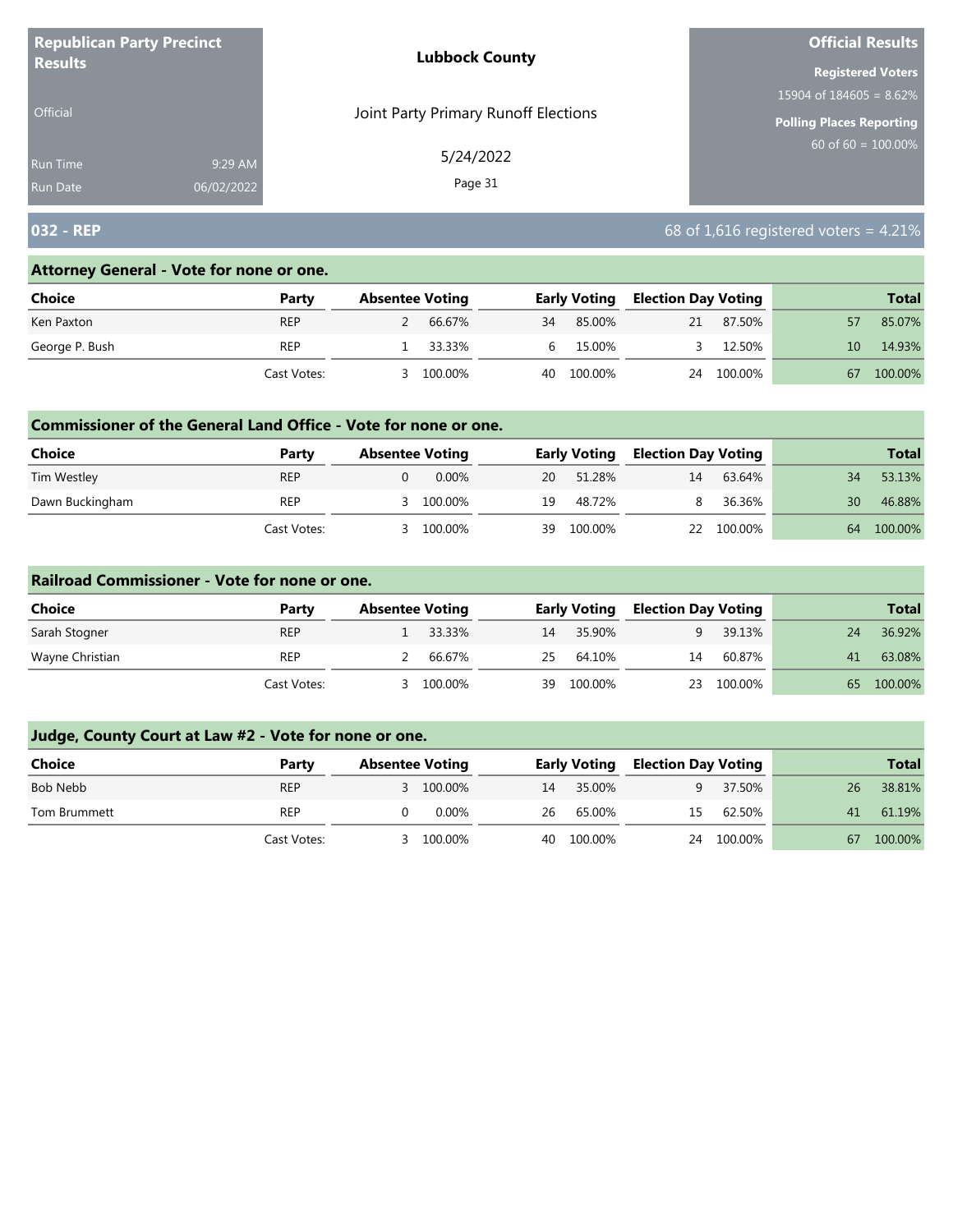| <b>Republican Party Precinct</b> |            | <b>Lubbock County</b>                | <b>Official Results</b>         |
|----------------------------------|------------|--------------------------------------|---------------------------------|
| <b>Results</b>                   |            |                                      | <b>Registered Voters</b>        |
|                                  |            |                                      | 15904 of $184605 = 8.62\%$      |
| Official                         |            | Joint Party Primary Runoff Elections | <b>Polling Places Reporting</b> |
| <b>Run Time</b>                  | 9:29 AM    | 5/24/2022                            | $60$ of 60 = 100.00%            |
| Run Date                         | 06/02/2022 | Page 32                              |                                 |

# **033 - REP** 252 of 3,573 registered voters = 7.05%

#### **Attorney General - Vote for none or one.**

| Choice         | Party       |   | <b>Absentee Voting</b> |     | <b>Early Voting</b> |    | <b>Election Day Voting</b> |     |         |
|----------------|-------------|---|------------------------|-----|---------------------|----|----------------------------|-----|---------|
| Ken Paxton     | <b>REP</b>  |   | 4 100.00%              | 125 | 80.65%              | 76 | 82.61%                     | 205 | 81.67%  |
| George P. Bush | <b>REP</b>  |   | $0.00\%$               | 30  | 19.35%              | 16 | 17.39%                     | 46  | 18.33%  |
|                | Cast Votes: | 4 | 100.00%                | 155 | 100.00%             |    | 92 100.00%                 | 251 | 100.00% |

#### **Commissioner of the General Land Office - Vote for none or one.**

| <b>Choice</b>   | Party       | <b>Absentee Voting</b> |         |     | <b>Early Voting</b> | <b>Election Day Voting</b> |            |     | <b>Total</b> |
|-----------------|-------------|------------------------|---------|-----|---------------------|----------------------------|------------|-----|--------------|
| Tim Westley     | <b>REP</b>  | 4                      | 100.00% | 57  | 38.00%              | 36                         | 41.86%     | 97  | 40.42%       |
| Dawn Buckingham | REP         |                        | 0.00%   | 93  | 62.00%              | 50                         | 58.14%     | 143 | 59.58%       |
|                 | Cast Votes: | Δ                      | 100.00% | 150 | 100.00%             |                            | 86 100.00% | 240 | 100.00%      |

#### **Railroad Commissioner - Vote for none or one.**

| Choice          | Party       | <b>Absentee Voting</b> |     | <b>Early Voting</b> |    | <b>Election Day Voting</b> |     | <b>Total</b> |
|-----------------|-------------|------------------------|-----|---------------------|----|----------------------------|-----|--------------|
| Sarah Stogner   | <b>REP</b>  | $0.00\%$               | 50  | 32.89%              | 30 | 33.71%                     | 80  | 32.65%       |
| Wayne Christian | <b>REP</b>  | 100.00%<br>4           | 102 | 67.11%              | 59 | 66.29%                     | 165 | 67.35%       |
|                 | Cast Votes: | 100.00%<br>4           | 152 | 100.00%             | 89 | 100.00%                    | 245 | 100.00%      |

| Choice       | Party       |   | <b>Absentee Voting</b> |      | <b>Early Voting</b> |    | <b>Election Day Voting</b> |     | <b>Total</b> |
|--------------|-------------|---|------------------------|------|---------------------|----|----------------------------|-----|--------------|
| Bob Nebb     | <b>REP</b>  |   | 50.00%                 | 53   | 35.33%              | 42 | 48.28%                     | 97  | 40.25%       |
| Tom Brummett | <b>REP</b>  |   | 50.00%                 | 97   | 64.67%              |    | 45 51.72%                  | 144 | 59.75%       |
|              | Cast Votes: | 4 | 100.00%                | 150- | 100.00%             | 87 | 100.00%                    | 241 | 100.00%      |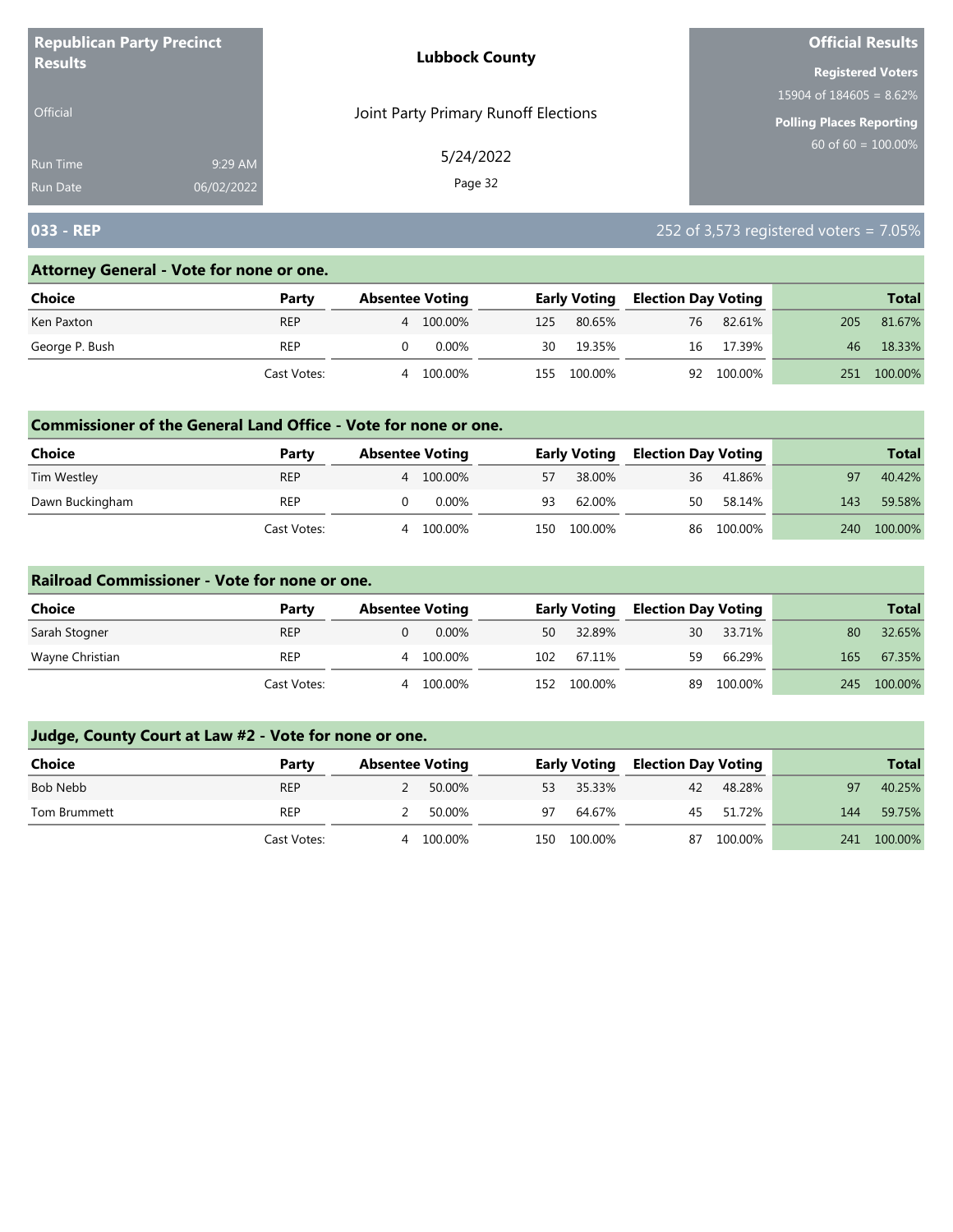| <b>Republican Party Precinct</b><br><b>Results</b> |            | <b>Lubbock County</b>                | <b>Official Results</b>         |
|----------------------------------------------------|------------|--------------------------------------|---------------------------------|
|                                                    |            |                                      | <b>Registered Voters</b>        |
|                                                    |            |                                      | 15904 of $184605 = 8.62\%$      |
| <b>Official</b>                                    |            | Joint Party Primary Runoff Elections | <b>Polling Places Reporting</b> |
| <b>Run Time</b>                                    | 9:29 AM    | 5/24/2022                            | 60 of 60 = $100.00\%$           |
| <b>Run Date</b>                                    | 06/02/2022 | Page 33                              |                                 |

# **034 - REP** 51 of 655 registered voters = 7.79%

#### **Attorney General - Vote for none or one.**

| Choice         | Party       | <b>Absentee Voting</b> |           | <b>Early Voting</b> |            |    |         | <b>Election Day Voting</b> |         |  | <b>Total</b> |
|----------------|-------------|------------------------|-----------|---------------------|------------|----|---------|----------------------------|---------|--|--------------|
| Ken Paxton     | <b>REP</b>  |                        | 2 100.00% | 20                  | 80.00%     | 23 | 95.83%  | 45                         | 88.24%  |  |              |
| George P. Bush | REP         |                        | $0.00\%$  |                     | 20.00%     |    | 4.17%   | $\mathbf{b}$               | 11.76%  |  |              |
|                | Cast Votes: |                        | 100.00%   |                     | 25 100.00% | 24 | 100.00% | 51                         | 100.00% |  |              |

#### **Commissioner of the General Land Office - Vote for none or one.**

| <b>Choice</b>   | Party       | <b>Absentee Voting</b> |           |    | <b>Early Voting</b> | <b>Election Day Voting</b> |         |    | <b>Total</b> |
|-----------------|-------------|------------------------|-----------|----|---------------------|----------------------------|---------|----|--------------|
| Tim Westley     | <b>REP</b>  |                        | $0.00\%$  | q  | 36.00%              |                            | 26.09%  |    | 30.00%       |
| Dawn Buckingham | <b>REP</b>  |                        | 2 100.00% | 16 | 64.00%              | 17                         | 73.91%  | 35 | 70.00%       |
|                 | Cast Votes: |                        | 100.00%   | 25 | 100.00%             | 23                         | 100.00% | 50 | 100.00%      |

#### **Railroad Commissioner - Vote for none or one.**

| Choice          | Party       | <b>Absentee Voting</b> |    | <b>Early Voting</b> |    |         |    | <b>Election Day Voting</b> |  | <b>Total</b> |
|-----------------|-------------|------------------------|----|---------------------|----|---------|----|----------------------------|--|--------------|
| Sarah Stogner   | <b>REP</b>  | $0.00\%$               |    | 20.00%              | 11 | 45.83%  | 16 | 32.00%                     |  |              |
| Wayne Christian | <b>REP</b>  | 100.00%                | 20 | 80.00%              | 13 | 54.17%  | 34 | 68.00%                     |  |              |
|                 | Cast Votes: | 100.00%                | 25 | 100.00%             | 24 | 100.00% | 50 | 100.00%                    |  |              |

| Choice       | Party       | <b>Absentee Voting</b> |     | <b>Early Voting</b> |    | <b>Election Day Voting</b> |    |         |  | <b>Total</b> |
|--------------|-------------|------------------------|-----|---------------------|----|----------------------------|----|---------|--|--------------|
| Bob Nebb     | <b>REP</b>  | $0.00\%$               |     | 8 34.78%            |    | 36.36%                     | 16 | 34.04%  |  |              |
| Tom Brummett | <b>REP</b>  | 2 100.00%              | 15. | 65.22%              | 14 | 63.64%                     |    | 65.96%  |  |              |
|              | Cast Votes: | 2 100.00%              | 23  | 100.00%             |    | 22 100.00%                 | 47 | 100.00% |  |              |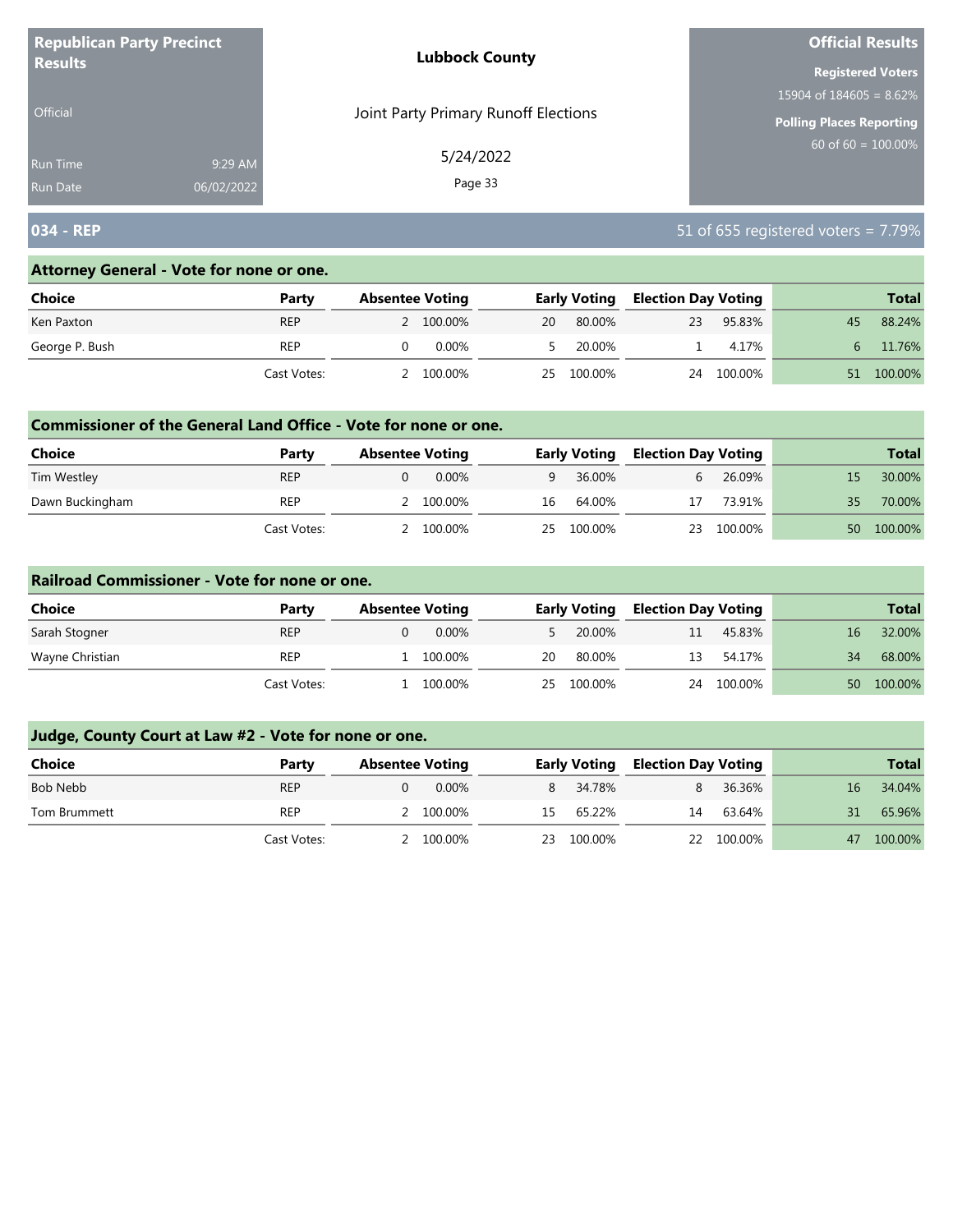| <b>Republican Party Precinct</b> |            | <b>Lubbock County</b>                | <b>Official Results</b>         |
|----------------------------------|------------|--------------------------------------|---------------------------------|
| <b>Results</b>                   |            |                                      | <b>Registered Voters</b>        |
|                                  |            |                                      | 15904 of $184605 = 8.62\%$      |
| Official                         |            | Joint Party Primary Runoff Elections | <b>Polling Places Reporting</b> |
| Run Time                         | 9:29 AM    | 5/24/2022                            | $60$ of 60 = $100.00\%$         |
| <b>Run Date</b>                  | 06/02/2022 | Page 34                              |                                 |

# **035 - REP** 78 of 806 registered voters = 9.68%

## **Attorney General - Vote for none or one.**

| <b>Choice</b>  | Party       | <b>Absentee Voting</b> |  |    |          | <b>Early Voting</b> |            | <b>Election Day Voting</b> |     |         |  | <b>Total</b> |
|----------------|-------------|------------------------|--|----|----------|---------------------|------------|----------------------------|-----|---------|--|--------------|
| Ken Paxton     | <b>REP</b>  | 2 100.00%              |  | 28 | 84.85%   | 32                  | 74.42%     |                            | 62  | 79.49%  |  |              |
| George P. Bush | REP         | 0.00%                  |  |    | 5 15.15% | 11                  | 25.58%     |                            | 16  | 20.51%  |  |              |
|                | Cast Votes: | 100.00%                |  | 33 | 100.00%  |                     | 43 100.00% |                            | 78. | 100.00% |  |              |

#### **Commissioner of the General Land Office - Vote for none or one.**

| <b>Choice</b>   | Party       | <b>Absentee Voting</b> |    | <b>Early Voting</b> | <b>Election Day Voting</b> |         |    | <b>Total</b> |
|-----------------|-------------|------------------------|----|---------------------|----------------------------|---------|----|--------------|
| Tim Westley     | <b>REP</b>  | 2 100.00%              |    | 28.13%<br>q         | 11                         | 27.50%  |    | 29.73%       |
| Dawn Buckingham | <b>REP</b>  | 0.00%                  | 23 | 71.88%              | 29                         | 72.50%  | 52 | 70.27%       |
|                 | Cast Votes: | 100.00%                | 32 | 100.00%             | 40                         | 100.00% | 74 | 100.00%      |

#### **Railroad Commissioner - Vote for none or one.**

| Choice          | Party       | <b>Absentee Voting</b> | <b>Early Voting</b> |         | <b>Election Day Voting</b> |            | <b>Total</b> |            |
|-----------------|-------------|------------------------|---------------------|---------|----------------------------|------------|--------------|------------|
| Sarah Stogner   | <b>REP</b>  | $0.00\%$               | 11                  | 34.38%  | 14                         | 33.33%     | 25           | 32.89%     |
| Wayne Christian | <b>REP</b>  | 100.00%                | 21                  | 65.63%  | 28                         | 66.67%     | 51           | 67.11%     |
|                 | Cast Votes: | 100.00%                | 32                  | 100.00% |                            | 42 100.00% |              | 76 100,00% |

| <b>Choice</b> | Party       | <b>Absentee Voting</b> | <b>Early Voting</b> |        | <b>Election Day Voting</b> |            |     | <b>Total</b> |
|---------------|-------------|------------------------|---------------------|--------|----------------------------|------------|-----|--------------|
| Bob Nebb      | <b>REP</b>  | 0.00%                  | 43.75%<br>14        |        | 17                         | 41.46%     | 31  | 41.33%       |
| Tom Brummett  | REP         | 2 100.00%              | 18                  | 56.25% | 24                         | 58.54%     | 44  | 58.67%       |
|               | Cast Votes: | 2 100.00%              | 32 100.00%          |        |                            | 41 100.00% | 75. | 100.00%      |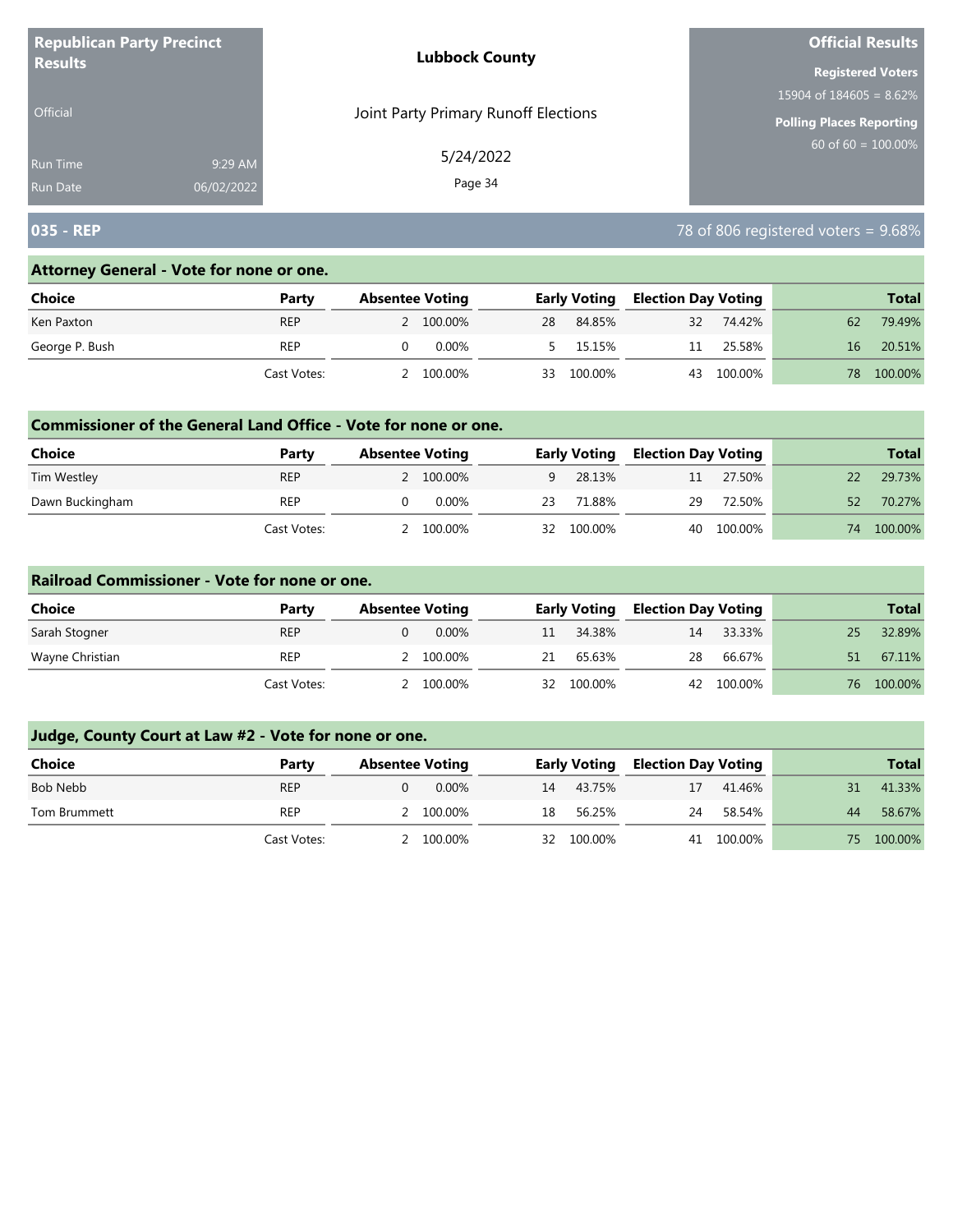| <b>Republican Party Precinct</b> |            | <b>Lubbock County</b>                | <b>Official Results</b>    |  |  |
|----------------------------------|------------|--------------------------------------|----------------------------|--|--|
| <b>Results</b>                   |            |                                      | <b>Registered Voters</b>   |  |  |
|                                  |            |                                      | 15904 of $184605 = 8.62\%$ |  |  |
| <b>Official</b>                  |            | Joint Party Primary Runoff Elections | Polling Places Reporting   |  |  |
| Run Time                         | 9:29 AM    | 5/24/2022                            | $60$ of 60 = 100.00%       |  |  |
| <b>Run Date</b>                  | 06/02/2022 | Page 35                              |                            |  |  |

# **036 - REP** 182 of 2,156 registered voters = 8.44%

#### **Attorney General - Vote for none or one.**

| Choice         | Party       | <b>Absentee Voting</b> |         |    | <b>Early Voting</b> |    | <b>Election Day Voting</b> |     | <b>Total</b> |
|----------------|-------------|------------------------|---------|----|---------------------|----|----------------------------|-----|--------------|
| Ken Paxton     | <b>REP</b>  |                        | 61.11%  | 52 | 64.20%              | 57 | 69.51%                     | 120 | 66.30%       |
| George P. Bush | <b>REP</b>  |                        | 38.89%  | 29 | 35.80%              | 25 | 30.49%                     | 61  | 33.70%       |
|                | Cast Votes: | 18                     | 100.00% | 81 | 100.00%             |    | 82 100.00%                 | 181 | 100.00%      |

#### **Commissioner of the General Land Office - Vote for none or one.**

| Choice          | Party       | <b>Absentee Voting</b> |         |    | <b>Early Voting</b> | Election Day Voting |         |     | <b>Total</b> |
|-----------------|-------------|------------------------|---------|----|---------------------|---------------------|---------|-----|--------------|
| Tim Westley     | <b>REP</b>  |                        | 41.18%  |    | 25 32.47%           | 37                  | 48.05%  | 69  | 40.35%       |
| Dawn Buckingham | <b>REP</b>  | 10                     | 58.82%  | 52 | 67.53%              | 40                  | 51.95%  | 102 | 59.65%       |
|                 | Cast Votes: |                        | 100.00% | 77 | 100.00%             |                     | 100.00% | 171 | 100.00%      |

#### **Railroad Commissioner - Vote for none or one.**

| Choice          | Party       | <b>Absentee Voting</b> |         |    | <b>Early Voting</b> | <b>Election Day Voting</b> |         |     | <b>Total</b> |
|-----------------|-------------|------------------------|---------|----|---------------------|----------------------------|---------|-----|--------------|
| Sarah Stogner   | <b>REP</b>  |                        | 5.56%   | 35 | 44.30%              | 36                         | 44.44%  |     | 40.45%       |
| Wayne Christian | <b>REP</b>  |                        | 94.44%  | 44 | 55.70%              | 45                         | 55.56%  | 106 | 59.55%       |
|                 | Cast Votes: | 18                     | 100.00% | 79 | 100.00%             | 81                         | 100.00% | 178 | 100.00%      |

| <b>Choice</b> | Party       | <b>Absentee Voting</b> |          |    | <b>Early Voting</b> |    | <b>Election Day Voting</b> |     | <b>Total</b> |
|---------------|-------------|------------------------|----------|----|---------------------|----|----------------------------|-----|--------------|
| Bob Nebb      | <b>REP</b>  |                        | 6 35.29% | 24 | 30.38%              |    | 25 31.65%                  | 55. | 31.43%       |
| Tom Brummett  | <b>REP</b>  | 11                     | 64.71%   | 55 | 69.62%              | 54 | 68.35%                     | 120 | 68.57%       |
|               | Cast Votes: | 17                     | 100.00%  | 79 | 100.00%             |    | 79 100.00%                 | 175 | 100.00%      |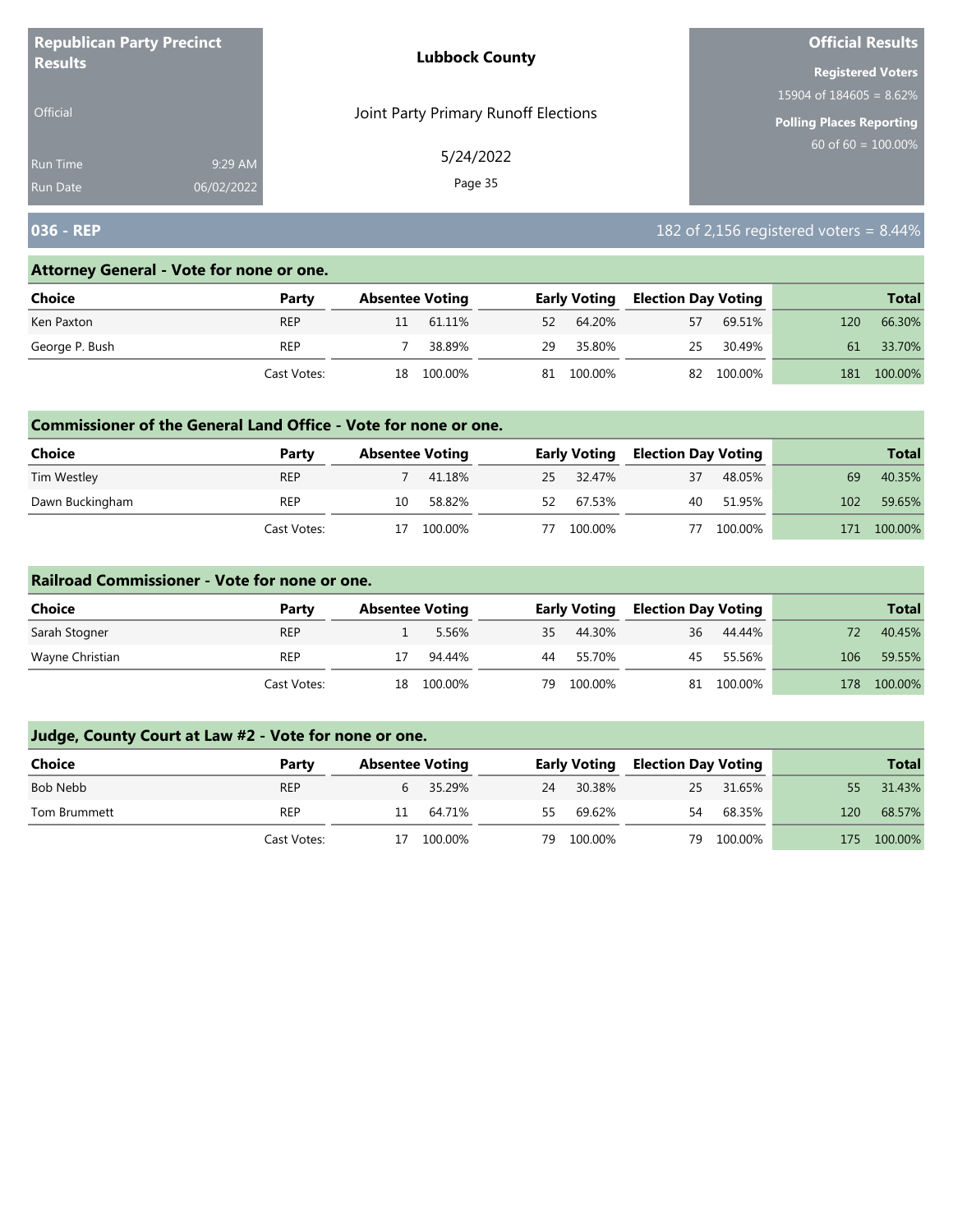| <b>Republican Party Precinct</b> |            | <b>Lubbock County</b>                | <b>Official Results</b>    |  |  |
|----------------------------------|------------|--------------------------------------|----------------------------|--|--|
| <b>Results</b>                   |            |                                      | <b>Registered Voters</b>   |  |  |
|                                  |            |                                      | 15904 of $184605 = 8.62\%$ |  |  |
| <b>Official</b>                  |            | Joint Party Primary Runoff Elections | Polling Places Reporting   |  |  |
| <b>Run Time</b>                  | 9:29 AM    | 5/24/2022                            | 60 of $60 = 100.00\%$      |  |  |
| <b>Run Date</b>                  | 06/02/2022 | Page 36                              |                            |  |  |

# **037 - REP** 59 of 995 registered voters = 5.93%

#### **Attorney General - Vote for none or one.**

| Choice         | Party       | <b>Absentee Voting</b> |    | <b>Early Voting</b> | <b>Election Day Voting</b> |         |    | <b>Total</b> |
|----------------|-------------|------------------------|----|---------------------|----------------------------|---------|----|--------------|
| Ken Paxton     | <b>REP</b>  | 2 100.00%              | 29 | 76.32%              | 14                         | 73.68%  | 45 | 76.27%       |
| George P. Bush | <b>REP</b>  | 0.00%                  | q. | 23.68%              |                            | 26.32%  | 14 | 23.73%       |
|                | Cast Votes: | 100.00%                | 38 | 100.00%             | 19                         | 100.00% | 59 | 100.00%      |

#### **Commissioner of the General Land Office - Vote for none or one.**

| Choice          | Party       | <b>Absentee Voting</b> |  | <b>Early Voting</b> |         | <b>Election Day Voting</b> |         |    | <b>Total</b> |
|-----------------|-------------|------------------------|--|---------------------|---------|----------------------------|---------|----|--------------|
| Tim Westley     | <b>REP</b>  | $0.00\%$               |  | 18                  | 47.37%  |                            | 46.67%  |    | 45.45%       |
| Dawn Buckingham | <b>REP</b>  | 2 100.00%              |  | 20                  | 52.63%  |                            | 53.33%  | 30 | 54.55%       |
|                 | Cast Votes: | 100.00%                |  | 38                  | 100.00% | 15                         | 100.00% | 55 | 100.00%      |

#### **Railroad Commissioner - Vote for none or one.**

| Choice          | Party       | <b>Absentee Voting</b> |         | <b>Early Voting</b> |            | <b>Election Day Voting</b> |            |    | <b>Total</b> |
|-----------------|-------------|------------------------|---------|---------------------|------------|----------------------------|------------|----|--------------|
| Sarah Stogner   | <b>REP</b>  |                        | 0.00%   | 14                  | 36.84%     |                            | 43.75%     |    | 37.50%       |
| Wayne Christian | <b>REP</b>  |                        | 100.00% | 24                  | 63.16%     |                            | 56.25%     | 35 | 62.50%       |
|                 | Cast Votes: |                        | 100.00% |                     | 38 100.00% |                            | 16 100.00% | 56 | 100.00%      |

| Choice       | Party       | <b>Absentee Voting</b> |    | <b>Early Voting</b> |    | <b>Election Day Voting</b> |    | <b>Total</b> |
|--------------|-------------|------------------------|----|---------------------|----|----------------------------|----|--------------|
| Bob Nebb     | <b>REP</b>  | $0.00\%$               | 20 | 52.63%              |    | 18.75%                     | 23 | 41.07%       |
| Tom Brummett | <b>REP</b>  | 2 100.00%              | 18 | 47.37%              | 13 | 81.25%                     | 33 | 58.93%       |
|              | Cast Votes: | 2 100.00%              | 38 | 100.00%             |    | 16 100.00%                 |    | 56 100.00%   |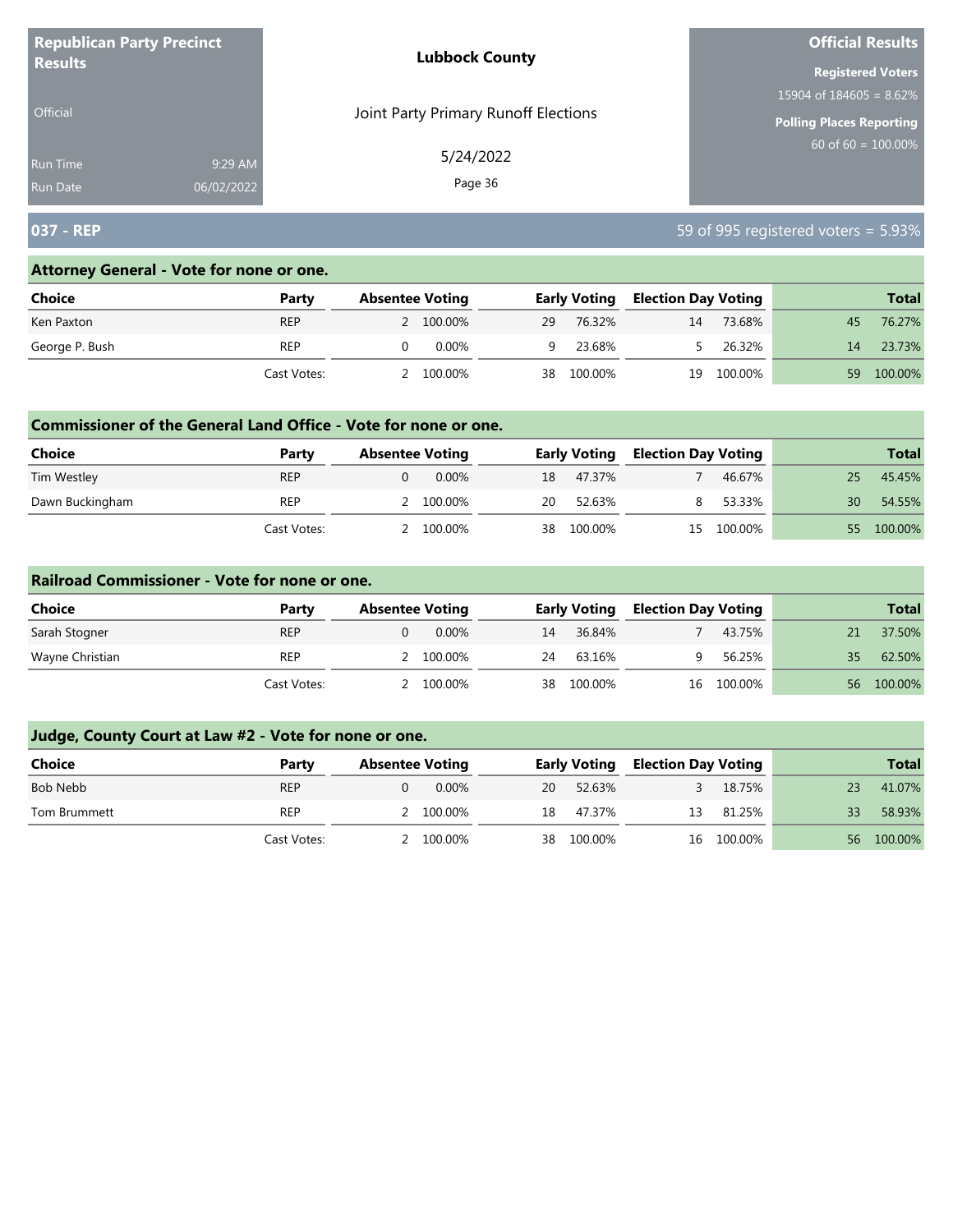| <b>Republican Party Precinct</b> |            | <b>Lubbock County</b>                | <b>Official Results</b>                          |
|----------------------------------|------------|--------------------------------------|--------------------------------------------------|
| <b>Results</b>                   |            |                                      | <b>Registered Voters</b>                         |
|                                  |            |                                      | 15904 of $184605 = 8.62\%$                       |
| <b>Official</b>                  |            | Joint Party Primary Runoff Elections | Polling Places Reporting<br>$60$ of 60 = 100.00% |
| <b>Run Time</b>                  | 9:29 AM    | 5/24/2022                            |                                                  |
| <b>Run Date</b>                  | 06/02/2022 | Page 37                              |                                                  |

# **038 - REP** 45 of 1,657 registered voters = 2.72%

### **Attorney General - Vote for none or one.**

| Choice         | Party       | <b>Absentee Voting</b> |         |              | <b>Early Voting</b> | <b>Election Day Voting</b> |         |    | <b>Total</b> |
|----------------|-------------|------------------------|---------|--------------|---------------------|----------------------------|---------|----|--------------|
| Ken Paxton     | <b>REP</b>  |                        | 60.00%  | $\mathbf{b}$ | 46.15%              | 16                         | 59.26%  | 25 | 55.56%       |
| George P. Bush | <b>REP</b>  |                        | 40.00%  |              | 53.85%              | 11                         | 40.74%  | 20 | 44.44%       |
|                | Cast Votes: |                        | 100.00% | 13.          | 100.00%             | 27                         | 100.00% | 45 | 100.00%      |

### **Commissioner of the General Land Office - Vote for none or one.**

| Choice          | Party       | <b>Absentee Voting</b> |         | <b>Early Voting</b> | Election Day Voting |            |    | <b>Total</b> |
|-----------------|-------------|------------------------|---------|---------------------|---------------------|------------|----|--------------|
| Tim Westley     | <b>REP</b>  |                        | 25.00%  | 63.64%              | 11                  | 42.31%     | 19 | 46.34%       |
| Dawn Buckingham | REP         |                        | 75.00%  | 36.36%              | 15                  | 57.69%     | 22 | 53.66%       |
|                 | Cast Votes: | Δ                      | 100.00% | 100.00%             |                     | 26 100.00% | 41 | 100.00%      |

#### **Railroad Commissioner - Vote for none or one.**

| Choice          | Party       | <b>Absentee Voting</b> |         |    | <b>Early Voting</b> | <b>Election Day Voting</b> |            |    | <b>Total</b> |
|-----------------|-------------|------------------------|---------|----|---------------------|----------------------------|------------|----|--------------|
| Sarah Stogner   | <b>REP</b>  |                        | 60.00%  |    | 58.33%              | 10                         | 38.46%     | 20 | 46.51%       |
| Wayne Christian | REP         |                        | 40.00%  |    | 41.67%              | 16                         | 61.54%     |    | 53.49%       |
|                 | Cast Votes: |                        | 100.00% | 12 | 100.00%             |                            | 26 100.00% | 43 | 100.00%      |

| <b>Choice</b> | Party       | <b>Absentee Voting</b> |           |     | <b>Early Voting</b> | <b>Election Day Voting</b> |            |    | <b>Total</b> |
|---------------|-------------|------------------------|-----------|-----|---------------------|----------------------------|------------|----|--------------|
| Bob Nebb      | <b>REP</b>  |                        | 60.00%    | 4   | 30.77%              | 11                         | 44.00%     | 18 | 41.86%       |
| Tom Brummett  | REP         |                        | 40.00%    | u   | 69.23%              | 14                         | 56.00%     | 25 | 58.14%       |
|               | Cast Votes: |                        | 5 100.00% | 13. | 100.00%             |                            | 25 100.00% | 43 | 100.00%      |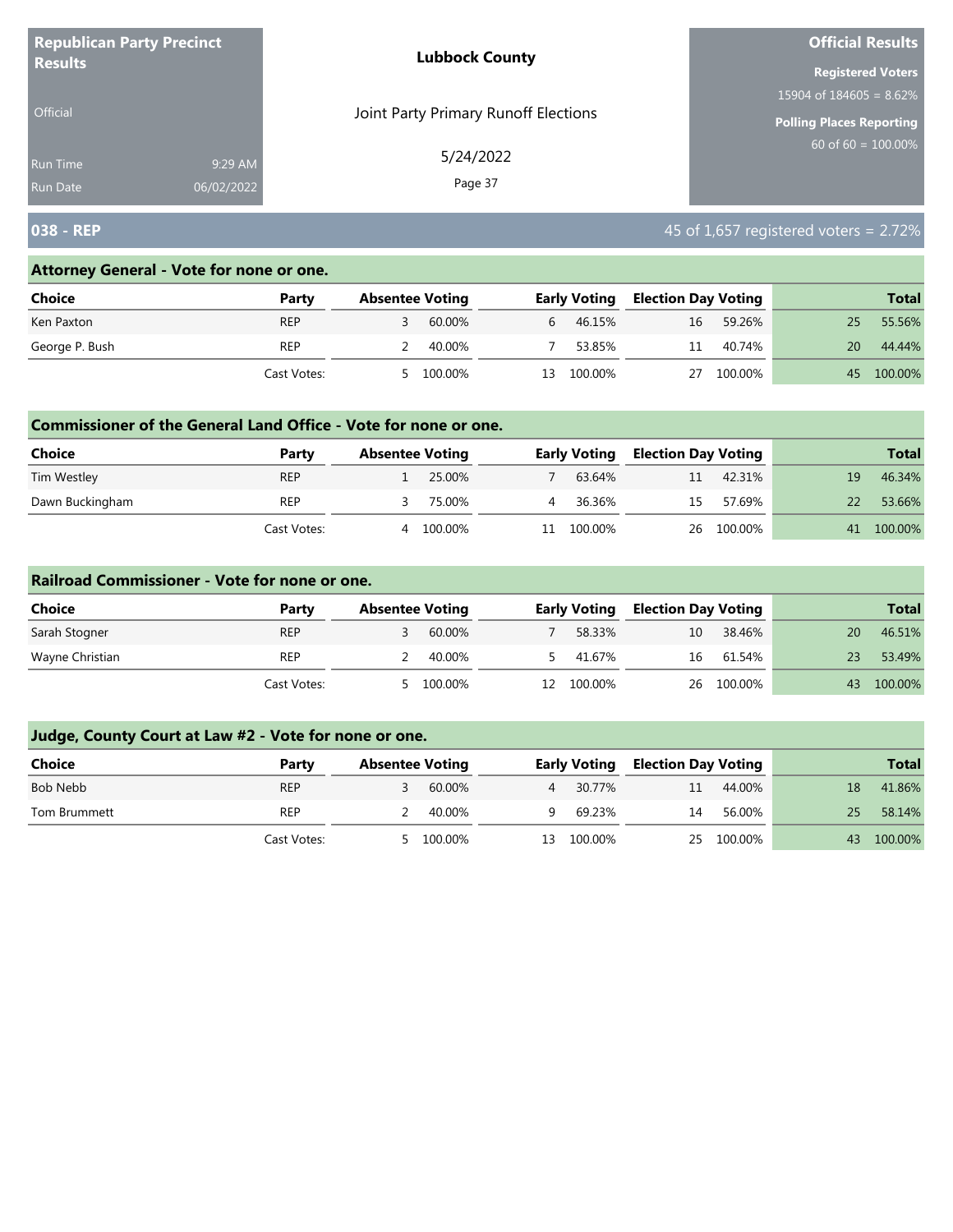| <b>Republican Party Precinct</b> |            | <b>Lubbock County</b>                | <b>Official Results</b>    |
|----------------------------------|------------|--------------------------------------|----------------------------|
| <b>Results</b>                   |            |                                      | <b>Registered Voters</b>   |
|                                  |            |                                      | 15904 of $184605 = 8.62\%$ |
| <b>Official</b>                  |            | Joint Party Primary Runoff Elections | Polling Places Reporting   |
| <b>Run Time</b>                  | 9:29 AM    | 5/24/2022                            | $60$ of 60 = 100.00%       |
| <b>Run Date</b>                  | 06/02/2022 | Page 38                              |                            |

# **039 - REP** 188 of 1,789 registered voters = 10.51%

#### **Attorney General - Vote for none or one.**

| Choice         | Party       |    | <b>Absentee Voting</b> |    | <b>Early Voting</b> |    | <b>Election Day Voting</b> |     | <b>Total</b> |
|----------------|-------------|----|------------------------|----|---------------------|----|----------------------------|-----|--------------|
| Ken Paxton     | <b>REP</b>  |    | 10 83.33%              |    | 70 77.78%           |    | 62 74.70%                  | 142 | 76.76%       |
| George P. Bush | <b>REP</b>  |    | 16.67%                 | 20 | 22.22%              | 21 | 25.30%                     | 43  | 23.24%       |
|                | Cast Votes: | 12 | 100.00%                | 90 | 100.00%             |    | 83 100.00%                 | 185 | 100.00%      |

### **Commissioner of the General Land Office - Vote for none or one.**

| Choice          | Party       | <b>Absentee Voting</b> |         |    | <b>Early Voting</b> | <b>Election Day Voting</b> |           |     | <b>Total</b> |
|-----------------|-------------|------------------------|---------|----|---------------------|----------------------------|-----------|-----|--------------|
| Tim Westley     | <b>REP</b>  | 4                      | 33.33%  | 33 | 38.82%              | 35                         | 46.67%    |     | 41.86%       |
| Dawn Buckingham | REP         | 8.                     | 66.67%  | 52 | 61.18%              |                            | 40 53.33% | 100 | 58.14%       |
|                 | Cast Votes: |                        | 100.00% | 85 | 100.00%             | 75.                        | 100.00%   | 172 | 100.00%      |

#### **Railroad Commissioner - Vote for none or one.**

| Choice          | Party       | <b>Absentee Voting</b> |            |     | <b>Early Voting</b> | <b>Election Day Voting</b> |         |     | <b>Total</b> |
|-----------------|-------------|------------------------|------------|-----|---------------------|----------------------------|---------|-----|--------------|
| Sarah Stogner   | <b>REP</b>  |                        | 8.33%      | 34  | 38.20%              | 34                         | 43.04%  | 69  | 38.33%       |
| Wayne Christian | REP         | 11                     | 91.67%     | 55. | 61.80%              | 45                         | 56.96%  | 111 | 61.67%       |
|                 | Cast Votes: |                        | 12 100.00% | 89  | 100.00%             | 79                         | 100.00% | 180 | 100.00%      |

| <b>Choice</b> | Party       | <b>Absentee Voting</b> |         |    | <b>Early Voting</b> | Election Day Voting |            |     | <b>Total</b> |
|---------------|-------------|------------------------|---------|----|---------------------|---------------------|------------|-----|--------------|
| Bob Nebb      | <b>REP</b>  |                        | 18.18%  | 31 | 36.05%              | 29                  | 38.67%     | 62  | 36.05%       |
| Tom Brummett  | <b>REP</b>  |                        | 81.82%  | 55 | 63.95%              |                     | 46 61.33%  | 110 | 63.95%       |
|               | Cast Votes: | 11                     | 100.00% |    | 86 100.00%          |                     | 75 100.00% | 172 | 100.00%      |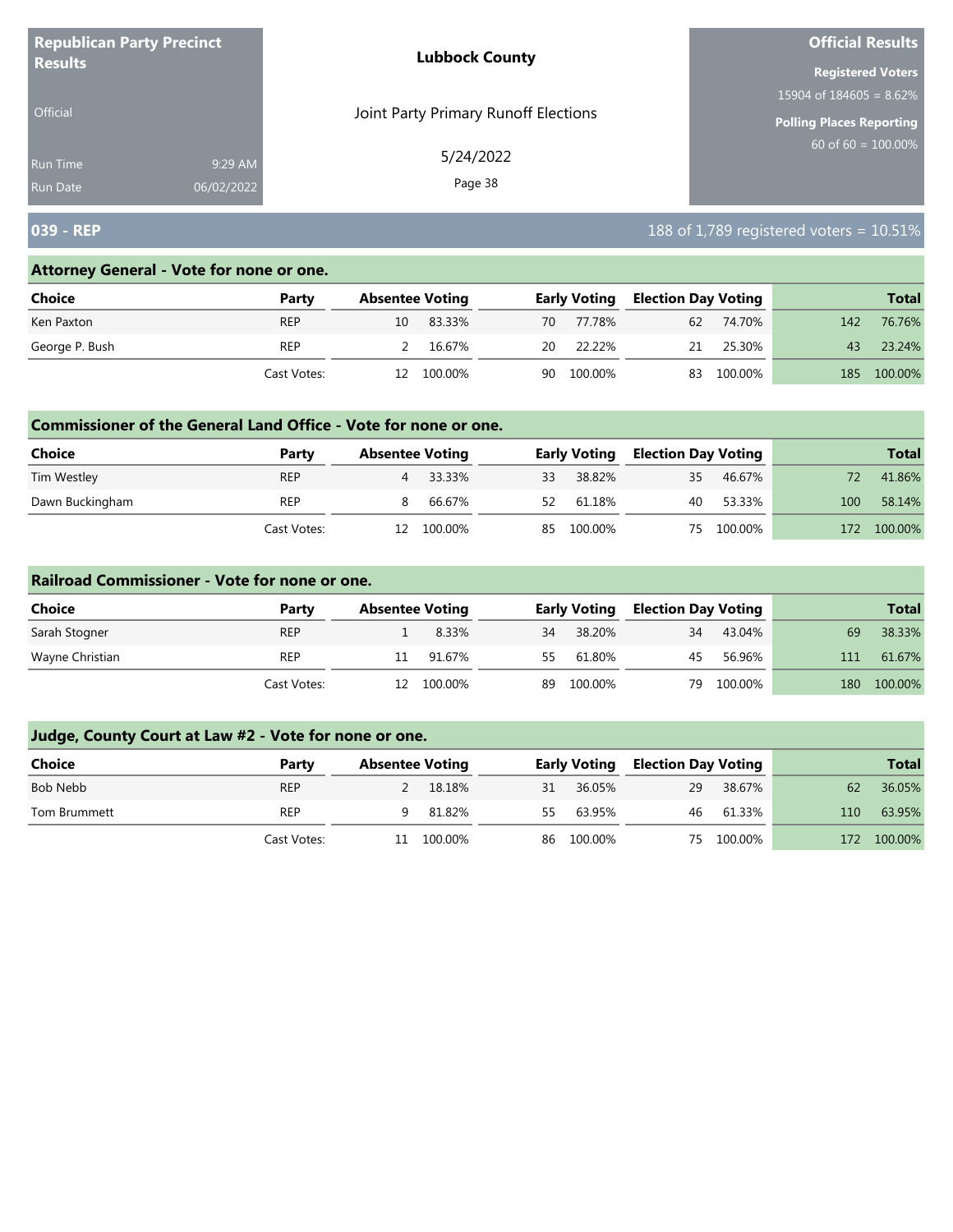| <b>Republican Party Precinct</b> |            | <b>Lubbock County</b>                | <b>Official Results</b>                          |
|----------------------------------|------------|--------------------------------------|--------------------------------------------------|
| <b>Results</b>                   |            |                                      | <b>Registered Voters</b>                         |
|                                  |            |                                      | 15904 of $184605 = 8.62\%$                       |
| <b>Official</b>                  |            | Joint Party Primary Runoff Elections | Polling Places Reporting<br>$60$ of 60 = 100.00% |
| <b>Run Time</b>                  | 9:29 AM    | 5/24/2022                            |                                                  |
| <b>Run Date</b>                  | 06/02/2022 | Page 39                              |                                                  |

# **040 - REP** 12 of 1,138 registered voters = 1.05%

### **Attorney General - Vote for none or one.**

| Choice         | Party       | <b>Absentee Voting</b> |   | <b>Early Voting</b> | <b>Election Day Voting</b> |         | <b>Total</b> |
|----------------|-------------|------------------------|---|---------------------|----------------------------|---------|--------------|
| Ken Paxton     | <b>REP</b>  | $0.00\%$               | 4 | 50.00%              |                            | 75.00%  | 58.33%       |
| George P. Bush | <b>REP</b>  | 0.00%                  |   | 50.00%              |                            | 25.00%  | 41.67%       |
|                | Cast Votes: | 0.00%                  |   | 8 100.00%           |                            | 100.00% | 100.00%      |

## **Commissioner of the General Land Office - Vote for none or one.**

| <b>Choice</b>   | Party       | <b>Absentee Voting</b> |          | <b>Early Voting</b> | <b>Election Day Voting</b> |         | <b>Total</b> |
|-----------------|-------------|------------------------|----------|---------------------|----------------------------|---------|--------------|
| Tim Westley     | <b>REP</b>  |                        | $0.00\%$ | 62.50%              |                            | 66.67%  | 63.64%       |
| Dawn Buckingham | <b>REP</b>  |                        | 0.00%    | 37.50%              |                            | 33.33%  | 36.36%       |
|                 | Cast Votes: |                        | 0.00%    | 8 100.00%           |                            | 100.00% | 100.00%      |

#### **Railroad Commissioner - Vote for none or one.**

| Choice          | Party       | <b>Absentee Voting</b> |          | <b>Early Voting</b> | <b>Election Day Voting</b> |           | <b>Total</b> |
|-----------------|-------------|------------------------|----------|---------------------|----------------------------|-----------|--------------|
| Sarah Stogner   | <b>REP</b>  |                        | $0.00\%$ | 37.50%              |                            | 50.00%    | 41.67%       |
| Wayne Christian | REP         |                        | $0.00\%$ | 62.50%              |                            | 50.00%    | 58.33%       |
|                 | Cast Votes: |                        | $0.00\%$ | 8 100.00%           |                            | 4 100.00% | 100.00%      |

## **State Representative, District 84 - Vote for none or one.**

| <b>Choice</b>  | Party       | <b>Absentee Voting</b> |          |   | <b>Early Voting</b> | <b>Election Day Voting</b> |           | <b>Total</b> |
|----------------|-------------|------------------------|----------|---|---------------------|----------------------------|-----------|--------------|
| David Glasheen | <b>REP</b>  |                        | $0.00\%$ |   | 25.00%              |                            | 75.00%    | 41.67%       |
| Carl Tepper    | <b>REP</b>  |                        | $0.00\%$ |   | 75.00%              |                            | 25.00%    | 58.33%       |
|                | Cast Votes: |                        | $0.00\%$ | 8 | 100.00%             |                            | 4 100.00% | 100.00%      |

| <b>Choice</b> | Party       | <b>Absentee Voting</b> |          |   | <b>Early Voting</b> | <b>Election Day Voting</b> |           |    | <b>Total</b> |
|---------------|-------------|------------------------|----------|---|---------------------|----------------------------|-----------|----|--------------|
| Bob Nebb      | <b>REP</b>  |                        | $0.00\%$ | 4 | 50.00%              | 0                          | 0.00%     |    | 33.33%       |
| Tom Brummett  | <b>REP</b>  |                        | 0.00%    |   | 50.00%              |                            | 4 100.00% |    | 66.67%       |
|               | Cast Votes: |                        | $0.00\%$ | 8 | 100.00%             |                            | 4 100.00% | 12 | 100.00%      |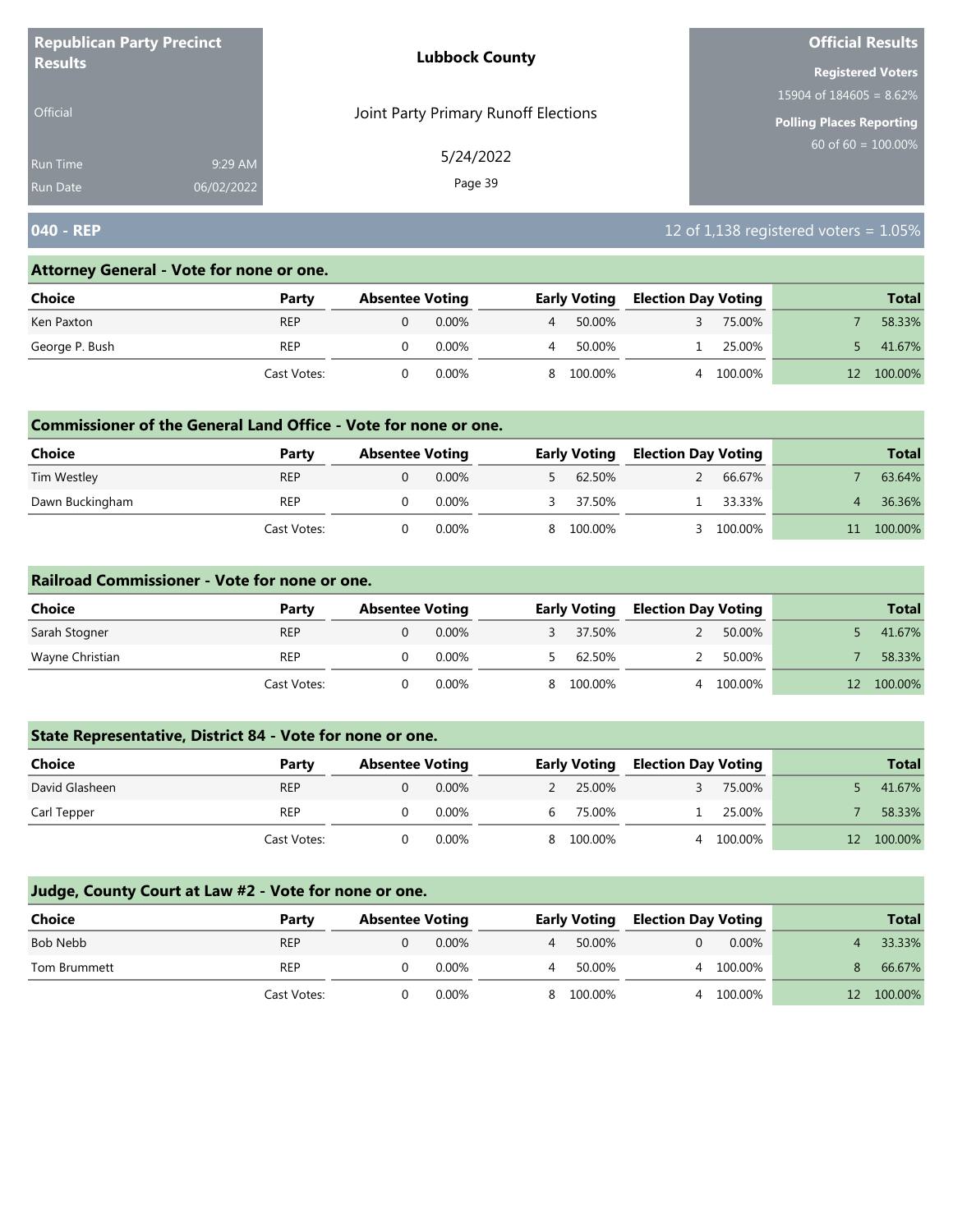| <b>Republican Party Precinct</b> |            | <b>Lubbock County</b>                | <b>Official Results</b>    |
|----------------------------------|------------|--------------------------------------|----------------------------|
| <b>Results</b>                   |            |                                      | <b>Registered Voters</b>   |
|                                  |            |                                      | 15904 of $184605 = 8.62\%$ |
| <b>Official</b>                  |            | Joint Party Primary Runoff Elections | Polling Places Reporting   |
| <b>Run Time</b>                  | 9:29 AM    | 5/24/2022                            | 60 of $60 = 100.00\%$      |
| <b>Run Date</b>                  | 06/02/2022 | Page 40                              |                            |

# **041 - REP** 197 of 2,406 registered voters = 8.19%

#### **Attorney General - Vote for none or one.**

| <b>Choice</b>  | Party       | <b>Absentee Voting</b> |            |    | <b>Early Voting</b> | <b>Election Day Voting</b> |            |     | <b>Total</b> |
|----------------|-------------|------------------------|------------|----|---------------------|----------------------------|------------|-----|--------------|
| Ken Paxton     | <b>REP</b>  | 12                     | 60.00%     | 59 | 64.84%              | 72                         | 83.72%     | 143 | 72.59%       |
| George P. Bush | REP         | -8                     | 40.00%     | 32 | 35.16%              | 14                         | 16.28%     | 54  | 27.41%       |
|                | Cast Votes: |                        | 20 100.00% | 91 | 100.00%             |                            | 86 100.00% | 197 | 100.00%      |

### **Commissioner of the General Land Office - Vote for none or one.**

| Choice          | Party       | <b>Absentee Voting</b> |          |    | <b>Early Voting</b> | <b>Election Day Voting</b> |         |     | <b>Total</b> |
|-----------------|-------------|------------------------|----------|----|---------------------|----------------------------|---------|-----|--------------|
| Tim Westley     | <b>REP</b>  | 10                     | 62.50%   | 30 | 34.48%              | 29                         | 36.71%  | 69  | 37.91%       |
| Dawn Buckingham | REP         |                        | 6 37.50% | 57 | 65.52%              | 50                         | 63.29%  | 113 | 62.09%       |
|                 | Cast Votes: | 16                     | 100.00%  | 87 | 100.00%             | 79                         | 100.00% | 182 | 100.00%      |

#### **Railroad Commissioner - Vote for none or one.**

| Choice          | Party       | <b>Absentee Voting</b> |         |    | <b>Early Voting</b> | <b>Election Day Voting</b> |         |     | <b>Total</b> |
|-----------------|-------------|------------------------|---------|----|---------------------|----------------------------|---------|-----|--------------|
| Sarah Stogner   | <b>REP</b>  |                        | 6.25%   | 45 | 50.00%              | 44                         | 51.76%  | 90  | 47.12%       |
| Wayne Christian | <b>REP</b>  | 15.                    | 93.75%  | 45 | 50.00%              | 41                         | 48.24%  | 101 | 52.88%       |
|                 | Cast Votes: | 16                     | 100.00% | 90 | 100.00%             | 85                         | 100.00% | 191 | 100.00%      |

| <b>Choice</b> | Party       | <b>Absentee Voting</b> |         |    | <b>Early Voting</b> | <b>Election Day Voting</b> |            |     | <b>Total</b> |
|---------------|-------------|------------------------|---------|----|---------------------|----------------------------|------------|-----|--------------|
| Bob Nebb      | <b>REP</b>  | 8                      | 47.06%  | 25 | 28.09%              | 29                         | 34.94%     | 62  | 32.80%       |
| Tom Brummett  | <b>REP</b>  |                        | 52.94%  | 64 | 71.91%              | 54                         | 65.06%     | 127 | 67.20%       |
|               | Cast Votes: | 17                     | 100.00% | 89 | 100.00%             |                            | 83 100.00% | 189 | 100.00%      |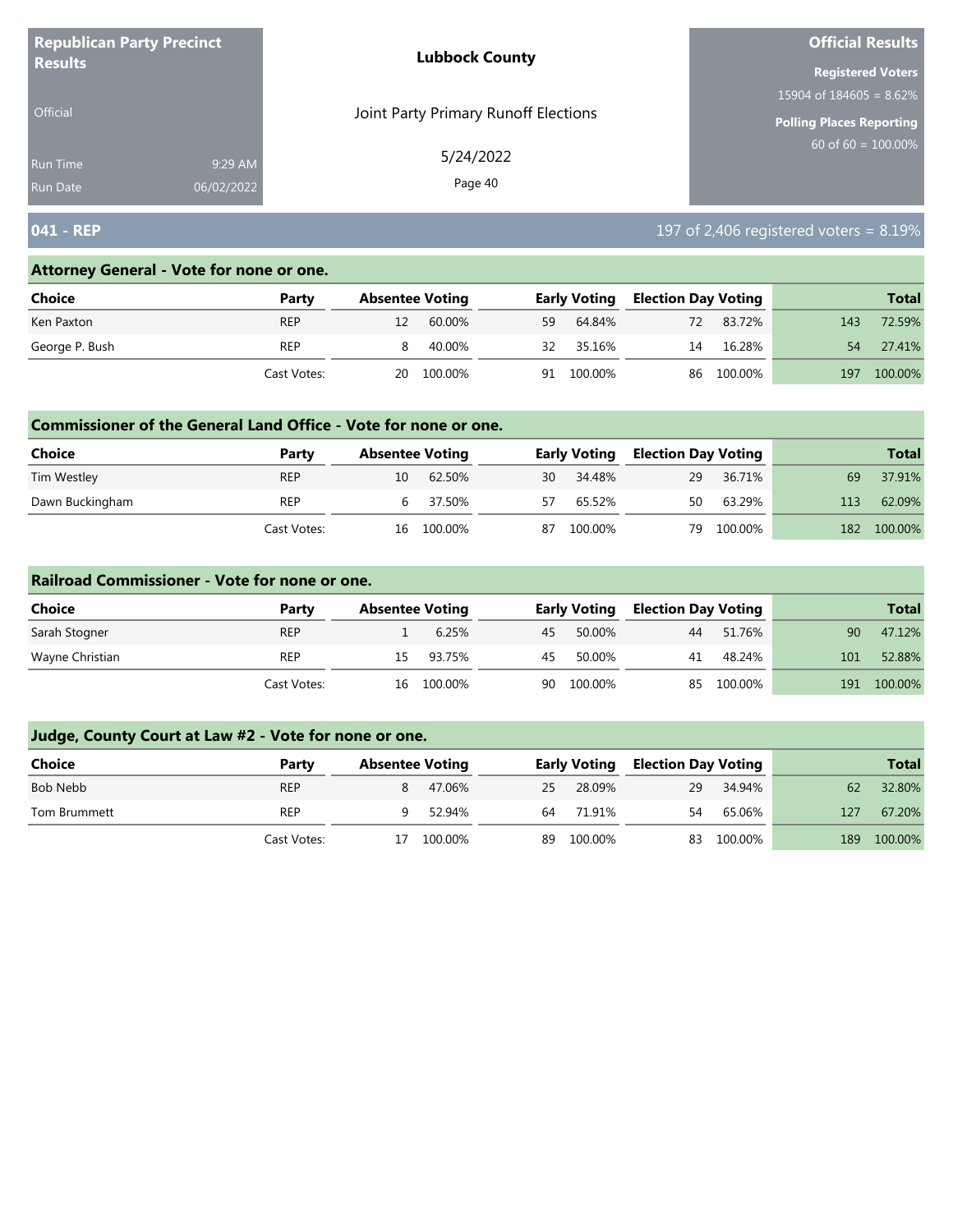| <b>Republican Party Precinct</b><br><b>Results</b> |            | <b>Lubbock County</b>                | <b>Official Results</b><br><b>Registered Voters</b><br>15904 of $184605 = 8.62\%$<br><b>Polling Places Reporting</b><br>$60$ of 60 = $100.00\%$ |  |  |
|----------------------------------------------------|------------|--------------------------------------|-------------------------------------------------------------------------------------------------------------------------------------------------|--|--|
|                                                    |            |                                      |                                                                                                                                                 |  |  |
|                                                    |            |                                      |                                                                                                                                                 |  |  |
| Official                                           |            | Joint Party Primary Runoff Elections |                                                                                                                                                 |  |  |
| Run Time                                           | 9:29 AM    | 5/24/2022                            |                                                                                                                                                 |  |  |
| <b>Run Date</b>                                    | 06/02/2022 | Page 41                              |                                                                                                                                                 |  |  |

# **043 - REP** 54 of 768 registered voters = 7.03%

#### **Attorney General - Vote for none or one.**

| Choice         | Party       | <b>Absentee Voting</b> |           |    | <b>Early Voting</b> | <b>Election Day Voting</b> |         |    | <b>Total</b> |
|----------------|-------------|------------------------|-----------|----|---------------------|----------------------------|---------|----|--------------|
| Ken Paxton     | <b>REP</b>  |                        | 5 100.00% | 25 | 78.13%              | 15                         | 88.24%  | 45 | 83.33%       |
| George P. Bush | <b>REP</b>  |                        | 0.00%     |    | 21.88%              |                            | 11.76%  |    | 16.67%       |
|                | Cast Votes: |                        | 100.00%   | 32 | 100.00%             | 17                         | 100.00% | 54 | 100.00%      |

## **Commissioner of the General Land Office - Vote for none or one.**

| Choice          | Party       | <b>Absentee Voting</b> |         |    | <b>Early Voting</b> | <b>Election Day Voting</b> |            |    | <b>Total</b> |
|-----------------|-------------|------------------------|---------|----|---------------------|----------------------------|------------|----|--------------|
| Tim Westley     | <b>REP</b>  |                        | 80.00%  |    | 22.58%              | 4                          | 25.00%     |    | 28.85%       |
| Dawn Buckingham | REP         |                        | 20.00%  | 24 | 77.42%              | 12                         | 75.00%     | 37 | 71.15%       |
|                 | Cast Votes: |                        | 100.00% | 31 | 100.00%             |                            | 16 100.00% | 52 | 100.00%      |

#### **Railroad Commissioner - Vote for none or one.**

| Choice          | Party       | <b>Absentee Voting</b> | <b>Early Voting</b> |         | <b>Election Day Voting</b> |         |    | <b>Total</b> |
|-----------------|-------------|------------------------|---------------------|---------|----------------------------|---------|----|--------------|
| Sarah Stogner   | <b>REP</b>  | $0.00\%$               | 17                  | 53.13%  |                            | 29.41%  |    | 40.74%       |
| Wayne Christian | <b>REP</b>  | 100.00%<br>$\sim$      | 15                  | 46.88%  | 12                         | 70.59%  | 32 | 59.26%       |
|                 | Cast Votes: | 100.00%                | 32                  | 100.00% |                            | 100.00% | 54 | 100.00%      |

| Choice       | Party       | <b>Absentee Voting</b> |         |    | <b>Early Voting</b> | <b>Election Day Voting</b> |         |    | <b>Total</b> |
|--------------|-------------|------------------------|---------|----|---------------------|----------------------------|---------|----|--------------|
| Bob Nebb     | <b>REP</b>  | 4                      | 80.00%  |    | 9 31.03%            |                            | 35.29%  | 19 | 37.25%       |
| Tom Brummett | <b>REP</b>  |                        | 20.00%  | 20 | 68.97%              | 11                         | 64.71%  | 32 | 62.75%       |
|              | Cast Votes: | 5                      | 100.00% | 29 | 100.00%             | 17                         | 100.00% | 51 | 100.00%      |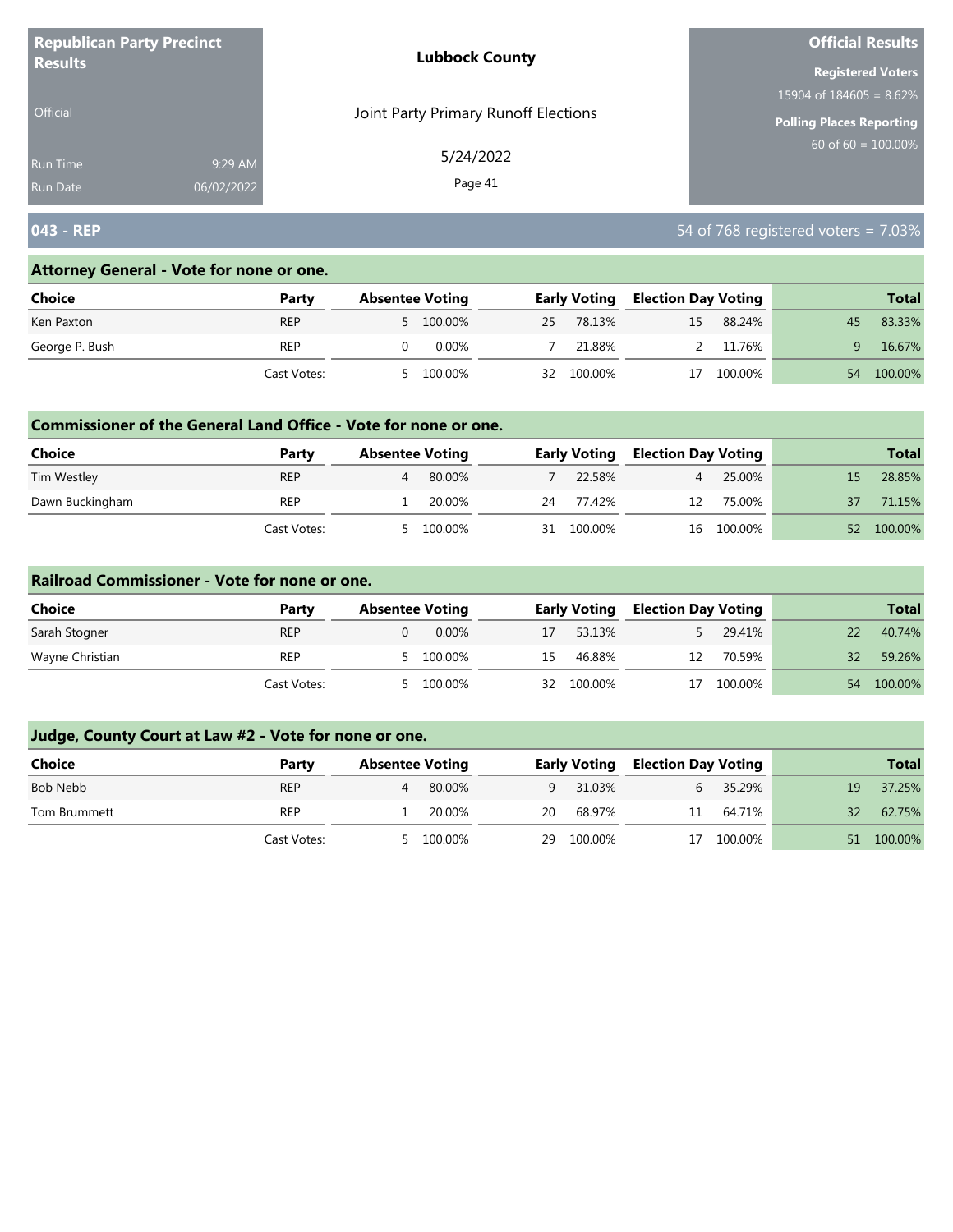| <b>Republican Party Precinct</b><br><b>Results</b> |            | <b>Lubbock County</b>                | <b>Official Results</b><br><b>Registered Voters</b><br>15904 of $184605 = 8.62\%$<br>Polling Places Reporting<br>$60$ of 60 = 100.00% |  |  |  |
|----------------------------------------------------|------------|--------------------------------------|---------------------------------------------------------------------------------------------------------------------------------------|--|--|--|
|                                                    |            |                                      |                                                                                                                                       |  |  |  |
|                                                    |            |                                      |                                                                                                                                       |  |  |  |
| <b>Official</b>                                    |            | Joint Party Primary Runoff Elections |                                                                                                                                       |  |  |  |
| <b>Run Time</b>                                    | 9:29 AM    | 5/24/2022                            |                                                                                                                                       |  |  |  |
| <b>Run Date</b>                                    | 06/02/2022 | Page 42                              |                                                                                                                                       |  |  |  |

# **044 - REP** 96 of 1,228 registered voters = 7.82%

### **Attorney General - Vote for none or one.**

| Choice         | Party       | <b>Absentee Voting</b> |          |    | <b>Early Voting</b> | <b>Election Day Voting</b> |            |    | <b>Total</b> |
|----------------|-------------|------------------------|----------|----|---------------------|----------------------------|------------|----|--------------|
| Ken Paxton     | <b>REP</b>  | 4                      | 66.67%   | 37 | 75.51%              | 37                         | 90.24%     | 78 | 81.25%       |
| George P. Bush | <b>REP</b>  |                        | 2 33.33% | 12 | 24.49%              |                            | 9.76%      | 18 | 18.75%       |
|                | Cast Votes: | h                      | 100.00%  | 49 | 100.00%             |                            | 41 100.00% |    | 96 100.00%   |

## **Commissioner of the General Land Office - Vote for none or one.**

| Choice          | Party       | <b>Absentee Voting</b> |          |    | <b>Early Voting</b> | Election Day Voting |         |    | <b>Total</b> |
|-----------------|-------------|------------------------|----------|----|---------------------|---------------------|---------|----|--------------|
| Tim Westley     | <b>REP</b>  | Δ                      | 66.67%   | 19 | 40.43%              | 18                  | 45.00%  | 41 | 44.09%       |
| Dawn Buckingham | <b>REP</b>  |                        | 2 33.33% | 28 | 59.57%              | 22                  | 55.00%  | 52 | 55.91%       |
|                 | Cast Votes: | b                      | 100.00%  | 47 | 100.00%             | 40                  | 100.00% | 93 | 100.00%      |

### **Railroad Commissioner - Vote for none or one.**

| Choice          | Party       | <b>Absentee Voting</b> |          |    | <b>Early Voting</b> | <b>Election Day Voting</b> |            |    | <b>Total</b> |
|-----------------|-------------|------------------------|----------|----|---------------------|----------------------------|------------|----|--------------|
| Sarah Stogner   | <b>REP</b>  |                        | 2 33.33% | 29 | 60.42%              | 13.                        | 32.50%     | 44 | 46.81%       |
| Wayne Christian | <b>REP</b>  |                        | 66.67%   | 19 | 39.58%              | 27                         | 67.50%     | 50 | 53.19%       |
|                 | Cast Votes: | h                      | 100.00%  | 48 | 100.00%             |                            | 40 100.00% | 94 | 100.00%      |

| <b>Choice</b> | Party       | <b>Absentee Voting</b> |           |    | <b>Early Voting</b> | <b>Election Day Voting</b> |         |    | <b>Total</b> |
|---------------|-------------|------------------------|-----------|----|---------------------|----------------------------|---------|----|--------------|
| Bob Nebb      | <b>REP</b>  | 4                      | 66.67%    | 22 | 45.83%              | 23                         | 58.97%  | 49 | 52.69%       |
| Tom Brummett  | <b>REP</b>  |                        | 2 33.33%  |    | 26 54.17%           | 16                         | 41.03%  | 44 | 47.31%       |
|               | Cast Votes: |                        | 6 100.00% |    | 48 100.00%          | 39                         | 100.00% | 93 | 100.00%      |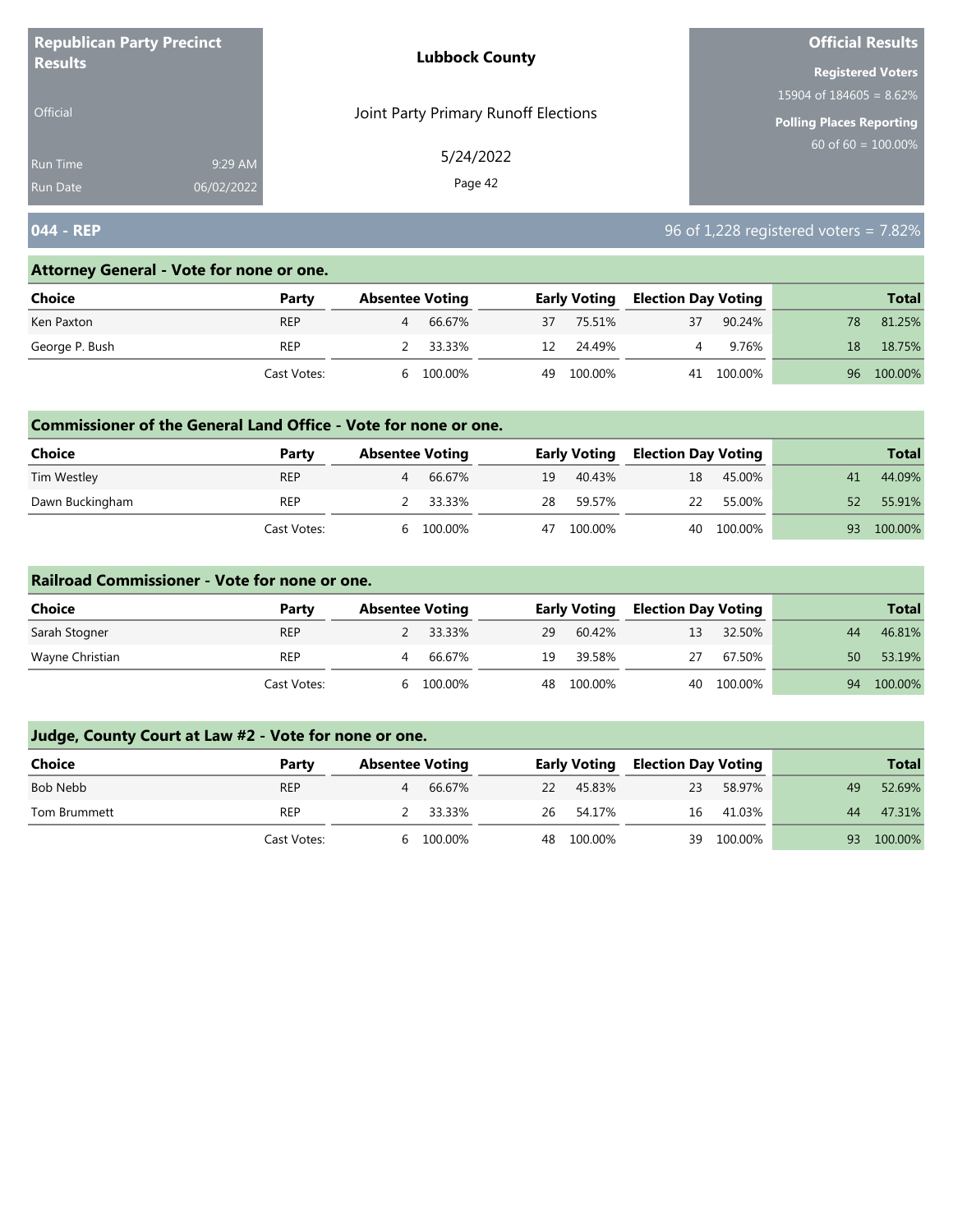| <b>Republican Party Precinct</b><br><b>Lubbock County</b><br><b>Results</b> |            |                                      | <b>Official Results</b>    |
|-----------------------------------------------------------------------------|------------|--------------------------------------|----------------------------|
|                                                                             |            |                                      | <b>Registered Voters</b>   |
|                                                                             |            |                                      | 15904 of $184605 = 8.62\%$ |
| <b>Official</b>                                                             |            | Joint Party Primary Runoff Elections | Polling Places Reporting   |
| Run Time                                                                    | 9:29 AM    | 5/24/2022                            | $60$ of 60 = 100.00%       |
| Run Date                                                                    | 06/02/2022 | Page 43                              |                            |

# **045 - REP** 33 of 417 registered voters = 7.91%

### **Attorney General - Vote for none or one.**

| Choice         | Party       | <b>Absentee Voting</b> |          |           | <b>Early Voting</b> | <b>Election Day Voting</b> |            |    | <b>Total</b> |
|----------------|-------------|------------------------|----------|-----------|---------------------|----------------------------|------------|----|--------------|
| Ken Paxton     | <b>REP</b>  |                        | $0.00\%$ | $6 \quad$ | 54.55%              | 18                         | 85.71%     | 24 | 72.73%       |
| George P. Bush | <b>REP</b>  | 1 100.00%              |          |           | 45.45%              | $\sim$                     | 14.29%     | q. | 27.27%       |
|                | Cast Votes: | 100.00%                |          | 11        | 100.00%             |                            | 21 100.00% | 33 | 100.00%      |

### **Commissioner of the General Land Office - Vote for none or one.**

| Choice          | Party       | <b>Absentee Voting</b> |          |    | <b>Early Voting</b> | <b>Election Day Voting</b> |         |    | <b>Total</b> |
|-----------------|-------------|------------------------|----------|----|---------------------|----------------------------|---------|----|--------------|
| Tim Westley     | <b>REP</b>  |                        | $0.00\%$ |    | 63.64%              |                            | 31.58%  |    | 41.94%       |
| Dawn Buckingham | <b>REP</b>  |                        | 100.00%  |    | 36.36%              | 13                         | 68.42%  | 18 | 58.06%       |
|                 | Cast Votes: |                        | 100.00%  | 11 | 100.00%             | 19                         | 100.00% |    | 100.00%      |

#### **Railroad Commissioner - Vote for none or one.**

| Choice          | Party       | <b>Absentee Voting</b> |          |    | <b>Early Voting</b> | <b>Election Day Voting</b> |            |    | <b>Total</b> |
|-----------------|-------------|------------------------|----------|----|---------------------|----------------------------|------------|----|--------------|
| Sarah Stogner   | <b>REP</b>  |                        | $0.00\%$ |    | 45.45%              | 10                         | 47.62%     | 15 | 45.45%       |
| Wayne Christian | <b>REP</b>  |                        | 100.00%  | b  | 54.55%              | 11                         | 52.38%     | 18 | 54.55%       |
|                 | Cast Votes: |                        | 100.00%  | 11 | 100.00%             |                            | 21 100.00% | 33 | 100.00%      |

# **State Representative, District 84 - Vote for none or one.**

| Choice         | Party       | <b>Absentee Voting</b> |    | <b>Early Voting</b> | <b>Election Day Voting</b> |            |    | <b>Total</b> |
|----------------|-------------|------------------------|----|---------------------|----------------------------|------------|----|--------------|
| David Glasheen | <b>REP</b>  | 1 100.00%              |    | 40.00%              | 11                         | 55.00%     | 16 | 51.61%       |
| Carl Tepper    | <b>REP</b>  | 0.00%                  |    | 60.00%              |                            | 45.00%     | 15 | 48.39%       |
|                | Cast Votes: | 100.00%                | 10 | 100.00%             |                            | 20 100.00% | 31 | 100.00%      |

| <b>Choice</b> | Party       | <b>Absentee Voting</b> |           |    | <b>Early Voting</b> | <b>Election Day Voting</b> |         |    | <b>Total</b> |
|---------------|-------------|------------------------|-----------|----|---------------------|----------------------------|---------|----|--------------|
| Bob Nebb      | <b>REP</b>  |                        | 1 100.00% | b  | 60.00%              | 13                         | 65.00%  | 20 | 64.52%       |
| Tom Brummett  | <b>REP</b>  |                        | $0.00\%$  | 4  | 40.00%              |                            | 35.00%  | 11 | 35.48%       |
|               | Cast Votes: |                        | 100.00%   | 10 | 100.00%             | 20                         | 100.00% |    | 31 100.00%   |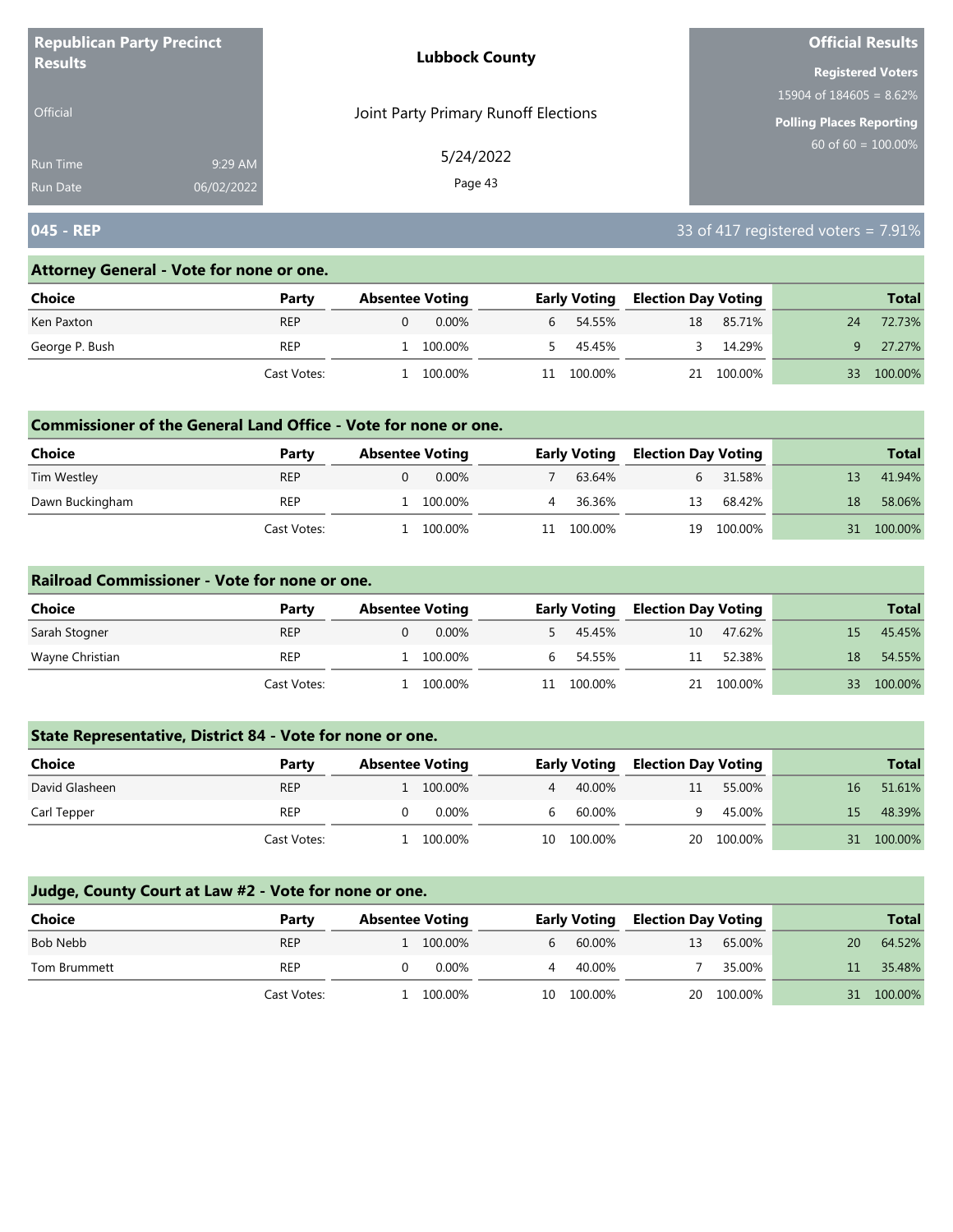| <b>Republican Party Precinct</b> |            | <b>Lubbock County</b>                | <b>Official Results</b>    |  |  |
|----------------------------------|------------|--------------------------------------|----------------------------|--|--|
| <b>Results</b>                   |            |                                      | <b>Registered Voters</b>   |  |  |
|                                  |            |                                      | 15904 of $184605 = 8.62\%$ |  |  |
| <b>Official</b>                  |            | Joint Party Primary Runoff Elections | Polling Places Reporting   |  |  |
| <b>Run Time</b>                  | 9:29 AM    | 5/24/2022                            | $60$ of 60 = 100.00%       |  |  |
| <b>Run Date</b>                  | 06/02/2022 | Page 44                              |                            |  |  |

# **046 - REP** 353 of 2,972 registered voters = 11.88%

## **Attorney General - Vote for none or one.**

| <b>Choice</b>  | Party       | <b>Absentee Voting</b> |         |     | <b>Early Voting</b> | <b>Election Day Voting</b> |             |     | <b>Total</b> |
|----------------|-------------|------------------------|---------|-----|---------------------|----------------------------|-------------|-----|--------------|
| Ken Paxton     | <b>REP</b>  |                        | 66.67%  | 108 | 61.02%              | 115                        | 70.99%      | 229 | 65.80%       |
| George P. Bush | <b>REP</b>  |                        | 33.33%  | 69  | 38.98%              | 47                         | 29.01%      | 119 | 34.20%       |
|                | Cast Votes: | 9                      | 100.00% | 177 | 100.00%             |                            | 162 100.00% |     | 348 100.00%  |

## **Commissioner of the General Land Office - Vote for none or one.**

| <b>Choice</b>   | Party       | <b>Absentee Voting</b> |         |     | Early Voting | <b>Election Day Voting</b> |         |     | <b>Total</b> |
|-----------------|-------------|------------------------|---------|-----|--------------|----------------------------|---------|-----|--------------|
| Tim Westley     | <b>REP</b>  |                        | 33.33%  |     | 66 39.52%    | 60                         | 38.71%  | 129 | 38.97%       |
| Dawn Buckingham | REP         | b                      | 66.67%  | 101 | 60.48%       | 95                         | 61.29%  | 202 | 61.03%       |
|                 | Cast Votes: | a                      | 100.00% | 167 | 100.00%      | 155                        | 100.00% | 331 | 100.00%      |

### **Railroad Commissioner - Vote for none or one.**

| Choice          | Party       | <b>Absentee Voting</b> |          |     | <b>Early Voting</b> | <b>Election Day Voting</b> |         |     | <b>Total</b> |
|-----------------|-------------|------------------------|----------|-----|---------------------|----------------------------|---------|-----|--------------|
| Sarah Stogner   | <b>REP</b>  |                        | 2 22.22% | 73  | 42.44%              | 61                         | 38.85%  | 136 | 40.24%       |
| Wayne Christian | <b>REP</b>  |                        | 77.78%   | 99  | 57.56%              | 96                         | 61.15%  | 202 | 59.76%       |
|                 | Cast Votes: | Q                      | 100.00%  | 172 | 100.00%             | 157                        | 100.00% | 338 | 100.00%      |

## **State Representative, District 84 - Vote for none or one.**

| Choice         | Party       | <b>Absentee Voting</b> |         |     | <b>Early Voting</b> | <b>Election Day Voting</b> |         |     | <b>Total</b> |
|----------------|-------------|------------------------|---------|-----|---------------------|----------------------------|---------|-----|--------------|
| David Glasheen | <b>REP</b>  |                        | 33.33%  | 72  | 40.91%              | 70                         | 42.94%  | 145 | 41.67%       |
| Carl Tepper    | <b>REP</b>  |                        | 66.67%  | 104 | 59.09%              | 93                         | 57.06%  | 203 | 58.33%       |
|                | Cast Votes: |                        | 100.00% | 176 | 100.00%             | 163                        | 100.00% |     | 348 100.00%  |

| <b>Choice</b> | Party       | <b>Absentee Voting</b> |          |     | <b>Early Voting</b> | <b>Election Day Voting</b> |             |     | <b>Total</b> |
|---------------|-------------|------------------------|----------|-----|---------------------|----------------------------|-------------|-----|--------------|
| Bob Nebb      | <b>REP</b>  |                        | 2 22.22% | 66  | 39.52%              | 51                         | 32.90%      | 119 | 35.95%       |
| Tom Brummett  | <b>REP</b>  |                        | 77.78%   | 101 | 60.48%              | 104                        | 67.10%      | 212 | 64.05%       |
|               | Cast Votes: | Q                      | 100.00%  | 167 | 100.00%             |                            | 155 100.00% |     | 331 100.00%  |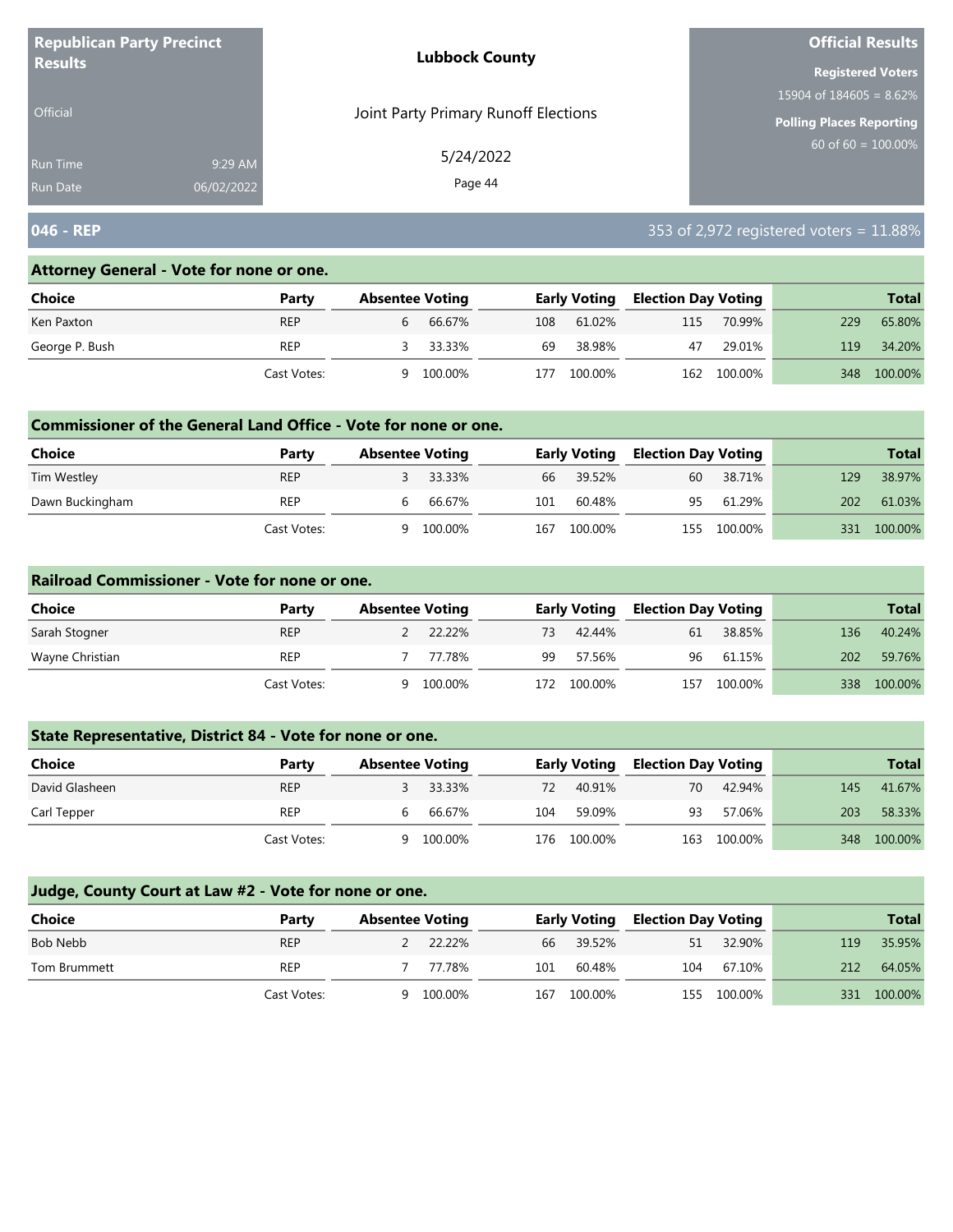| <b>Republican Party Precinct</b> |            | <b>Lubbock County</b>                | <b>Official Results</b>    |
|----------------------------------|------------|--------------------------------------|----------------------------|
| <b>Results</b>                   |            |                                      | <b>Registered Voters</b>   |
|                                  |            |                                      | 15904 of $184605 = 8.62\%$ |
| <b>Official</b>                  |            | Joint Party Primary Runoff Elections | Polling Places Reporting   |
| <b>Run Time</b>                  | 9:29 AM    | 5/24/2022                            | $60$ of 60 = 100.00%       |
| <b>Run Date</b>                  | 06/02/2022 | Page 45                              |                            |

# **047 - REP** 300 of 2,589 registered voters = 11.59%

### **Attorney General - Vote for none or one.**

| Choice         | Party       | <b>Absentee Voting</b> |     | Early Voting | <b>Election Day Voting</b> |             |     | <b>Total</b> |
|----------------|-------------|------------------------|-----|--------------|----------------------------|-------------|-----|--------------|
| Ken Paxton     | <b>REP</b>  | 75.00%                 | 117 | 65.73%       | 66                         | 66.00%      | 195 | 66.33%       |
| George P. Bush | <b>REP</b>  | 25.00%                 | 61  | 34.27%       | 34                         | 34.00%      | 99  | 33.67%       |
|                | Cast Votes: | 16 100.00%             | 178 | 100.00%      |                            | 100 100.00% | 294 | 100.00%      |

## **Commissioner of the General Land Office - Vote for none or one.**

| Choice          | Party       |    | <b>Absentee Voting</b> |     | <b>Early Voting</b> | <b>Election Day Voting</b> |            |     | Total   |
|-----------------|-------------|----|------------------------|-----|---------------------|----------------------------|------------|-----|---------|
| Tim Westley     | <b>REP</b>  |    | 43.75%                 | 61  | 36.53%              | 44                         | 47.83%     | 112 | 40.73%  |
| Dawn Buckingham | <b>REP</b>  |    | 56.25%                 | 106 | 63.47%              | 48                         | 52.17%     | 163 | 59.27%  |
|                 | Cast Votes: | 16 | 100.00%                | 167 | 100.00%             |                            | 92 100.00% | 275 | 100.00% |

#### **Railroad Commissioner - Vote for none or one.**

| Choice          | Party       | <b>Absentee Voting</b> |          |     | <b>Early Voting</b> | <b>Election Day Voting</b> |         |     | <b>Total</b> |
|-----------------|-------------|------------------------|----------|-----|---------------------|----------------------------|---------|-----|--------------|
| Sarah Stogner   | <b>REP</b>  |                        | 5 31.25% | 84  | 49.12%              | 43                         | 44.33%  | 132 | 46.48%       |
| Wayne Christian | <b>REP</b>  |                        | 68.75%   | 87  | 50.88%              | 54                         | 55.67%  | 152 | 53.52%       |
|                 | Cast Votes: | 16                     | 100.00%  | 171 | 100.00%             | 97                         | 100.00% | 284 | 100.00%      |

# **State Representative, District 84 - Vote for none or one.**

| Choice         | Party       | <b>Absentee Voting</b> |            |     | <b>Early Voting</b> | <b>Election Day Voting</b> |             |     | <b>Total</b> |
|----------------|-------------|------------------------|------------|-----|---------------------|----------------------------|-------------|-----|--------------|
| David Glasheen | <b>REP</b>  |                        | 56.25%     | 68  | 38.20%              | 49                         | 49.00%      | 126 | 42.86%       |
| Carl Tepper    | <b>REP</b>  |                        | 43.75%     | 110 | 61.80%              | 51                         | 51.00%      | 168 | 57.14%       |
|                | Cast Votes: |                        | 16 100.00% | 178 | 100.00%             |                            | 100 100.00% | 294 | 100.00%      |

| Choice       | Party       | <b>Absentee Voting</b> |            |     | <b>Early Voting</b> |    | <b>Election Day Voting</b> |     | <b>Total</b> |
|--------------|-------------|------------------------|------------|-----|---------------------|----|----------------------------|-----|--------------|
| Bob Nebb     | <b>REP</b>  |                        | 35.29%     | 82  | 48.81%              | 34 | 36.96%                     | 122 | 44.04%       |
| Tom Brummett | REP         | 11                     | 64.71%     | 86  | 51.19%              | 58 | 63.04%                     | 155 | 55.96%       |
|              | Cast Votes: |                        | 17 100.00% | 168 | 100.00%             |    | 92 100.00%                 | 277 | 100.00%      |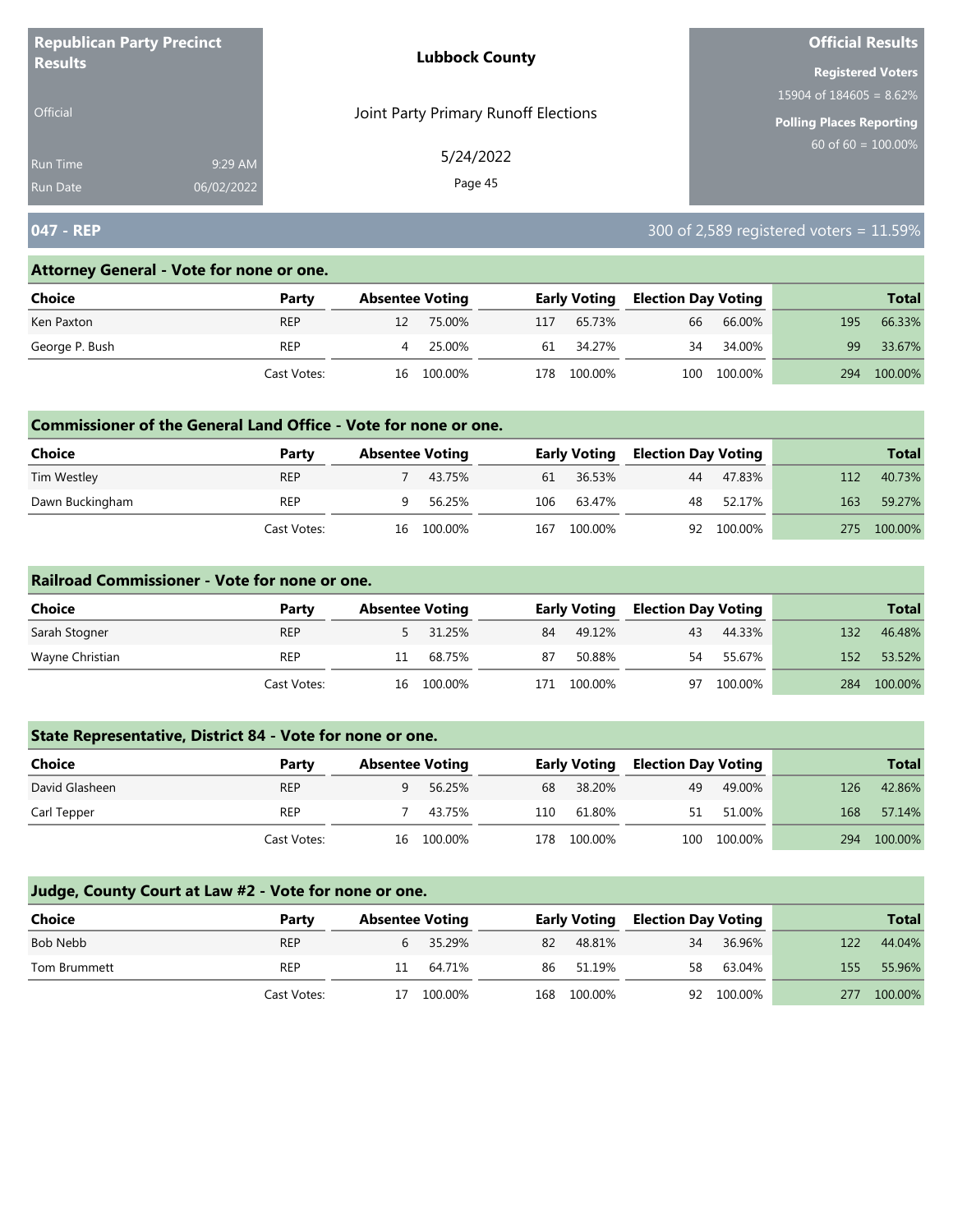| <b>Republican Party Precinct</b>                            | <b>Lubbock County</b>                | <b>Official Results</b>         |
|-------------------------------------------------------------|--------------------------------------|---------------------------------|
| <b>Results</b>                                              |                                      | <b>Registered Voters</b>        |
|                                                             |                                      | $15904$ of 184605 = 8.62%       |
| <b>Official</b>                                             | Joint Party Primary Runoff Elections | <b>Polling Places Reporting</b> |
| 9:29 AM<br><b>Run Time</b><br>06/02/2022<br><b>Run Date</b> | 5/24/2022<br>Page 46                 | 60 of $60 = 100.00\%$           |

# **049 - REP** 2010 **1024** registered voters = 0.10%

#### **Attorney General - Vote for none or one.**

| Choice         | Party       | <b>Absentee Voting</b> |          |    | <b>Early Voting</b> |  | Election Day Voting |  | <b>Total</b> |
|----------------|-------------|------------------------|----------|----|---------------------|--|---------------------|--|--------------|
| Ken Paxton     | <b>REP</b>  |                        | $0.00\%$ |    | 1 100.00%           |  | $0.00\%$            |  | 100.00%      |
| George P. Bush | <b>REP</b>  |                        | $0.00\%$ | 0. | 0.00%               |  | $0.00\%$            |  | $0.00\%$     |
|                | Cast Votes: |                        | 0.00%    |    | 100.00%             |  | $0.00\%$            |  | 100.00%      |

### **Commissioner of the General Land Office - Vote for none or one.**

| <b>Choice</b>   | Party       | <b>Absentee Voting</b> |          |   | <b>Early Voting</b> |  | <b>Election Day Voting</b> |  | <b>Total</b> |
|-----------------|-------------|------------------------|----------|---|---------------------|--|----------------------------|--|--------------|
| Tim Westley     | <b>REP</b>  |                        | $0.00\%$ | 0 | $0.00\%$            |  | $0.00\%$                   |  | $0.00\%$     |
| Dawn Buckingham | <b>REP</b>  |                        | 0.00%    |   | 1 100.00%           |  | $0.00\%$                   |  | 100.00%      |
|                 | Cast Votes: |                        | 0.00%    |   | 100.00%             |  | $0.00\%$                   |  | 100.00%      |

#### **Railroad Commissioner - Vote for none or one.**

| Choice          | Party       | <b>Absentee Voting</b> |          | <b>Early Voting</b> |           |  |          | <b>Election Day Voting</b> |          |  | <b>Total</b> |
|-----------------|-------------|------------------------|----------|---------------------|-----------|--|----------|----------------------------|----------|--|--------------|
| Sarah Stogner   | <b>REP</b>  |                        | $0.00\%$ | $\Omega$            | $0.00\%$  |  | $0.00\%$ |                            | $0.00\%$ |  |              |
| Wayne Christian | REP         |                        | $0.00\%$ |                     | . 100.00% |  | $0.00\%$ |                            | 100.00%  |  |              |
|                 | Cast Votes: |                        | $0.00\%$ |                     | 100.00%   |  | $0.00\%$ |                            | 100.00%  |  |              |

## **State Representative, District 84 - Vote for none or one.**

| Choice         | Party       | <b>Absentee Voting</b> |          | <b>Early Voting</b> |  | <b>Election Day Voting</b> | <b>Total</b> |
|----------------|-------------|------------------------|----------|---------------------|--|----------------------------|--------------|
| David Glasheen | <b>REP</b>  |                        | $0.00\%$ | $100.00\%$          |  | $0.00\%$                   | 100.00%      |
| Carl Tepper    | <b>REP</b>  |                        | $0.00\%$ | 0.00%               |  | 0.00%                      | $0.00\%$     |
|                | Cast Votes: |                        | $0.00\%$ | 100.00%             |  | $0.00\%$                   | 100.00%      |

| Choice       | Party       | <b>Absentee Voting</b> |          | <b>Early Voting</b> |          | <b>Election Day Voting</b> | <b>Total</b> |
|--------------|-------------|------------------------|----------|---------------------|----------|----------------------------|--------------|
| Bob Nebb     | <b>REP</b>  |                        | $0.00\%$ | $0.00\%$            | $\Omega$ | $0.00\%$                   | $0.00\%$     |
| Tom Brummett | <b>REP</b>  |                        | $0.00\%$ | 100.00%             | 0        | $0.00\%$                   | 100.00%      |
|              | Cast Votes: |                        | 0.00%    | 100.00%             |          | $0.00\%$                   | 100.00%      |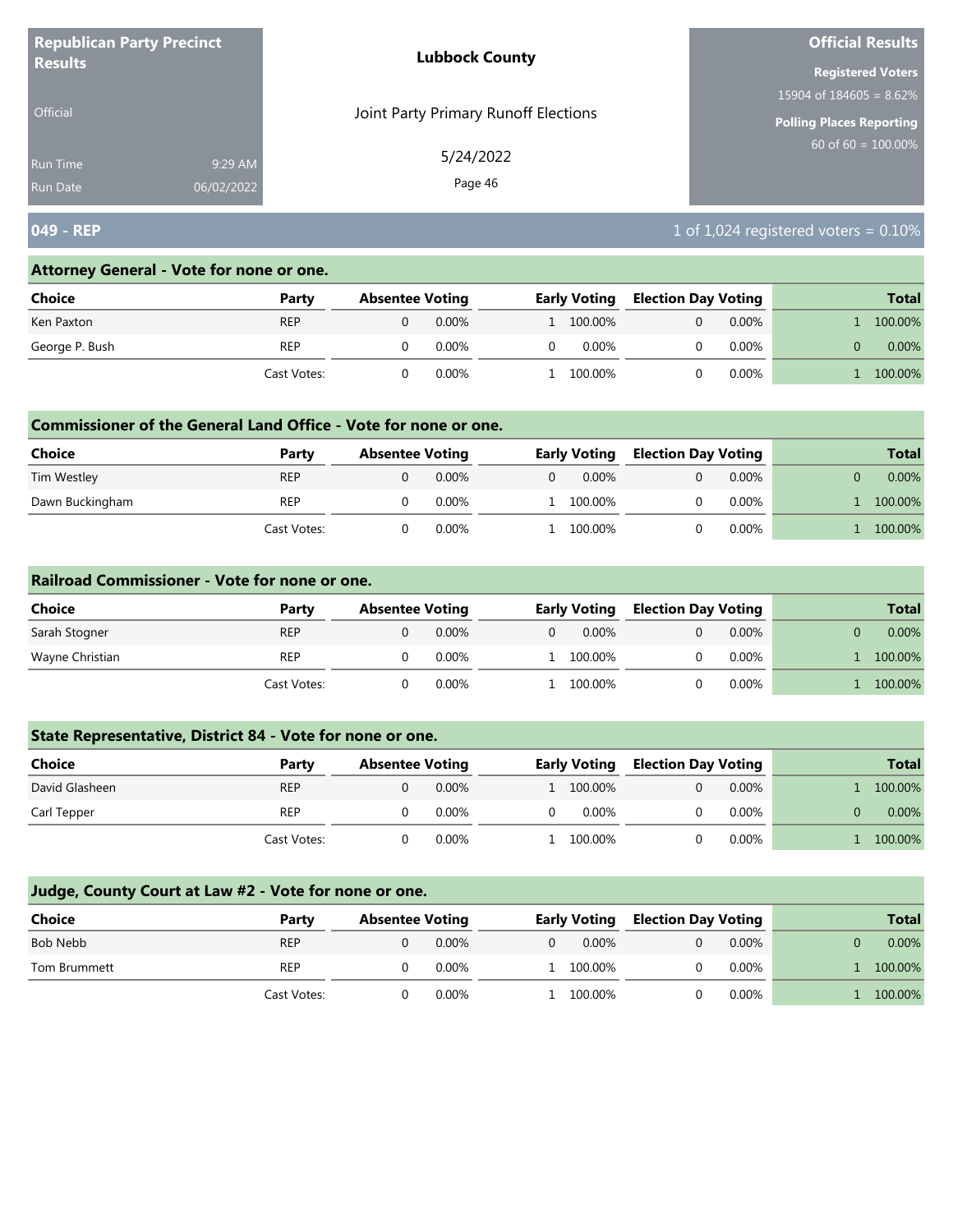| <b>Republican Party Precinct</b> |            | <b>Lubbock County</b>                | <b>Official Results</b>         |
|----------------------------------|------------|--------------------------------------|---------------------------------|
| <b>Results</b>                   |            |                                      | <b>Registered Voters</b>        |
|                                  |            |                                      | 15904 of $184605 = 8.62\%$      |
| Official                         |            | Joint Party Primary Runoff Elections | <b>Polling Places Reporting</b> |
| <b>Run Time</b>                  | 9:29 AM    | 5/24/2022                            | $60$ of 60 = 100.00%            |
| Run Date                         | 06/02/2022 | Page 47                              |                                 |

# **050 - REP** 0 of 981 registered voters = 0.00%

#### **Attorney General - Vote for none or one.**

| <b>Choice</b>  | Party       | <b>Absentee Voting</b> |          | <b>Early Voting</b> |       | <b>Election Day Voting</b> |          |  | <b>Total</b> |
|----------------|-------------|------------------------|----------|---------------------|-------|----------------------------|----------|--|--------------|
| Ken Paxton     | <b>REP</b>  |                        | $0.00\%$ |                     | 0.00% |                            | $0.00\%$ |  | $0.00\%$     |
| George P. Bush | <b>REP</b>  |                        | 0.00%    |                     | 0.00% |                            | $0.00\%$ |  | $0.00\%$     |
|                | Cast Votes: |                        | 0.00%    |                     | 0.00% |                            | 0.00%    |  | $0.00\%$     |

## **Commissioner of the General Land Office - Vote for none or one.**

| Choice          | Party       | <b>Absentee Voting</b> |          |          | <b>Early Voting</b> |  | <b>Election Day Voting</b> |  | <b>Total</b> |
|-----------------|-------------|------------------------|----------|----------|---------------------|--|----------------------------|--|--------------|
| Tim Westley     | <b>REP</b>  |                        | $0.00\%$ | $\Omega$ | $0.00\%$            |  | $0.00\%$                   |  | 0.00%        |
| Dawn Buckingham | <b>REP</b>  |                        | 0.00%    | $\Omega$ | $0.00\%$            |  | $0.00\%$                   |  | $0.00\%$     |
|                 | Cast Votes: |                        | 0.00%    |          | $0.00\%$            |  | 0.00%                      |  | $0.00\%$     |

#### **Railroad Commissioner - Vote for none or one.**

| <b>Choice</b>   | Party       | <b>Absentee Voting</b> |          | <b>Early Voting</b> |  | <b>Election Day Voting</b> |  | <b>Total</b> |
|-----------------|-------------|------------------------|----------|---------------------|--|----------------------------|--|--------------|
| Sarah Stogner   | <b>REP</b>  |                        | $0.00\%$ | $0.00\%$            |  | $0.00\%$                   |  | $0.00\%$     |
| Wayne Christian | <b>REP</b>  |                        | 0.00%    | $0.00\%$            |  | $0.00\%$                   |  | $0.00\%$     |
|                 | Cast Votes: |                        | 0.00%    | $0.00\%$            |  | $0.00\%$                   |  | $0.00\%$     |

## **State Representative, District 84 - Vote for none or one.**

| Choice         | Party       | <b>Absentee Voting</b> |          | <b>Early Voting</b> |  | <b>Election Day Voting</b> |  | <b>Total</b> |
|----------------|-------------|------------------------|----------|---------------------|--|----------------------------|--|--------------|
| David Glasheen | <b>REP</b>  |                        | $0.00\%$ | $0.00\%$            |  | 0.00%                      |  | $0.00\%$     |
| Carl Tepper    | <b>REP</b>  |                        | $0.00\%$ | 0.00%               |  | $0.00\%$                   |  | $0.00\%$     |
|                | Cast Votes: |                        | $0.00\%$ | 0.00%               |  | 0.00%                      |  | $0.00\%$     |

| <b>Choice</b> | Party       | <b>Absentee Voting</b> |          | <b>Early Voting</b> | <b>Election Day Voting</b> |          | <b>Total</b> |
|---------------|-------------|------------------------|----------|---------------------|----------------------------|----------|--------------|
| Bob Nebb      | <b>REP</b>  |                        | $0.00\%$ | $0.00\%$            |                            | 0.00%    | $0.00\%$     |
| Tom Brummett  | <b>REP</b>  |                        | $0.00\%$ | $0.00\%$            |                            | 0.00%    | $0.00\%$     |
|               | Cast Votes: |                        | $0.00\%$ | $0.00\%$            |                            | $0.00\%$ | $0.00\%$     |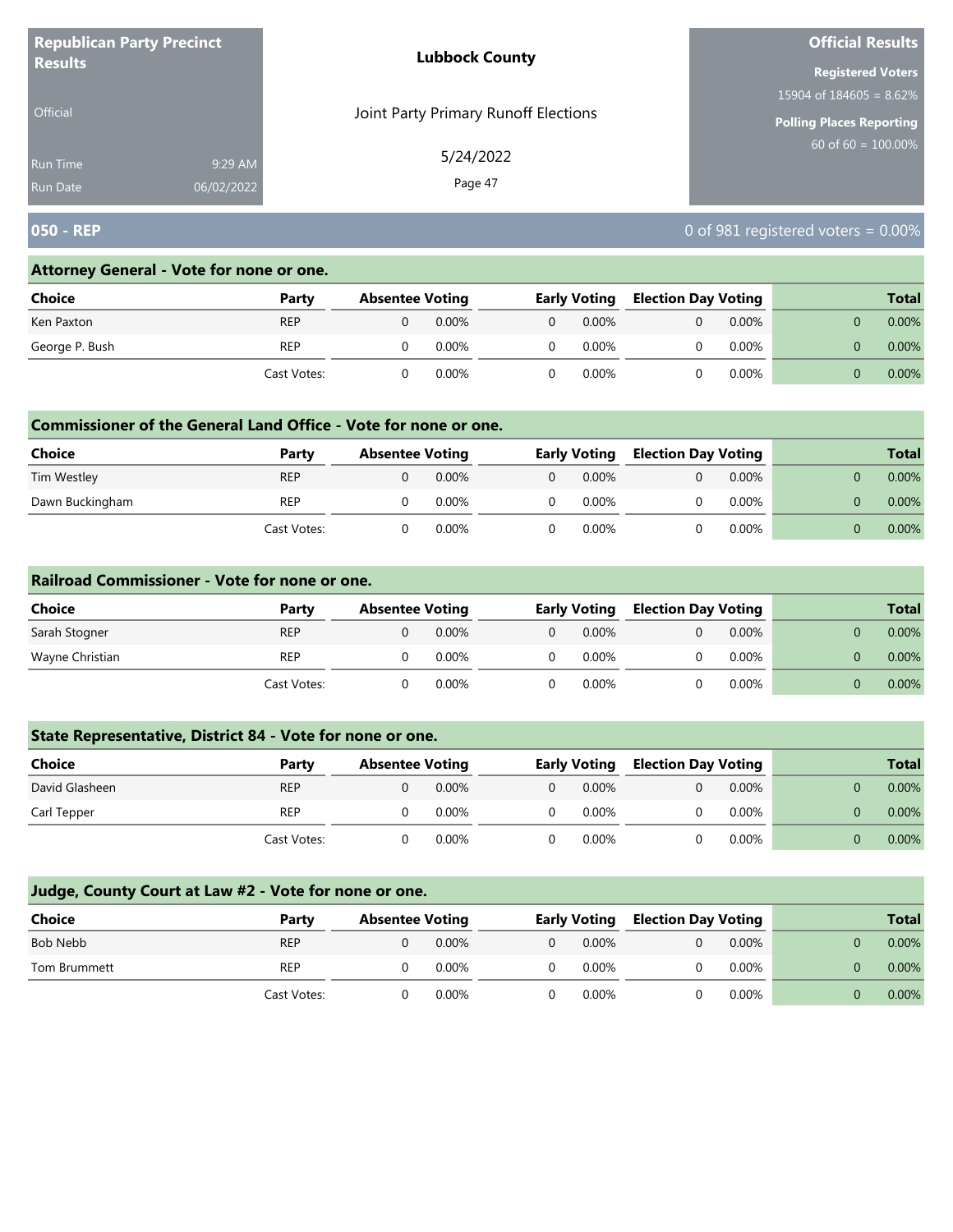| <b>Republican Party Precinct</b><br><b>Results</b> |            | <b>Lubbock County</b>                | <b>Official Results</b>    |  |  |
|----------------------------------------------------|------------|--------------------------------------|----------------------------|--|--|
|                                                    |            |                                      | <b>Registered Voters</b>   |  |  |
|                                                    |            |                                      | 15904 of $184605 = 8.62\%$ |  |  |
| <b>Official</b>                                    |            | Joint Party Primary Runoff Elections | Polling Places Reporting   |  |  |
| Run Time                                           | 9:29 AM    | 5/24/2022                            | $60$ of 60 = 100.00%       |  |  |
| <b>Run Date</b>                                    | 06/02/2022 | Page 48                              |                            |  |  |

# **051 - REP** 7 of 183 registered voters = 3.83%

### **Attorney General - Vote for none or one.**

| Choice         | Party       | <b>Absentee Voting</b> |          | <b>Early Voting</b> | <b>Election Day Voting</b> |          | <b>Total</b> |
|----------------|-------------|------------------------|----------|---------------------|----------------------------|----------|--------------|
| Ken Paxton     | <b>REP</b>  |                        | $0.00\%$ | 6 85.71%            |                            | $0.00\%$ | 85.71%       |
| George P. Bush | REP         |                        | 0.00%    | 14.29%              |                            | $0.00\%$ | 14.29%       |
|                | Cast Votes: |                        | 0.00%    | 100.00%             |                            | $0.00\%$ | 100.00%      |

## **Commissioner of the General Land Office - Vote for none or one.**

| <b>Choice</b>   | Party       | <b>Absentee Voting</b> |          |   | <b>Early Voting</b> | <b>Election Day Voting</b> |          | <b>Total</b> |
|-----------------|-------------|------------------------|----------|---|---------------------|----------------------------|----------|--------------|
| Tim Westley     | <b>REP</b>  |                        | $0.00\%$ | 4 | 57.14%              |                            | $0.00\%$ | 57.14%       |
| Dawn Buckingham | <b>REP</b>  |                        | 0.00%    |   | 42.86%              |                            | $0.00\%$ | 42.86%       |
|                 | Cast Votes: |                        | 0.00%    |   | 100.00%             |                            | 0.00%    | 100.00%      |

#### **Railroad Commissioner - Vote for none or one.**

| <b>Choice</b>   | Party       | <b>Absentee Voting</b> |          | <b>Early Voting</b> |  | <b>Election Day Voting</b> | <b>Total</b> |
|-----------------|-------------|------------------------|----------|---------------------|--|----------------------------|--------------|
| Sarah Stogner   | <b>REP</b>  |                        | $0.00\%$ | 28.57%              |  | $0.00\%$                   | 28.57%       |
| Wayne Christian | <b>REP</b>  |                        | 0.00%    | 71.43%              |  | $0.00\%$                   | 71.43%       |
|                 | Cast Votes: |                        | $0.00\%$ | 100.00%             |  | $0.00\%$                   | 100.00%      |

## **State Representative, District 84 - Vote for none or one.**

| <b>Choice</b>  | Party       | <b>Absentee Voting</b> |          | <b>Early Voting</b> |  | <b>Election Day Voting</b> | <b>Total</b> |
|----------------|-------------|------------------------|----------|---------------------|--|----------------------------|--------------|
| David Glasheen | <b>REP</b>  |                        | $0.00\%$ | 28.57%              |  | 0.00%                      | 28.57%       |
| Carl Tepper    | <b>REP</b>  |                        | $0.00\%$ | 71.43%              |  | 0.00%                      | 71.43%       |
|                | Cast Votes: |                        | $0.00\%$ | 100.00%             |  | 0.00%                      | 100.00%      |

| <b>Choice</b> | Party       | <b>Absentee Voting</b> |          | <b>Early Voting</b> |   | <b>Election Day Voting</b> | <b>Total</b> |
|---------------|-------------|------------------------|----------|---------------------|---|----------------------------|--------------|
| Bob Nebb      | <b>REP</b>  |                        | $0.00\%$ | 14.29%              | 0 | $0.00\%$                   | 14.29%       |
| Tom Brummett  | <b>REP</b>  |                        | 0.00%    | 85.71%              | 0 | 0.00%                      | 85.71%       |
|               | Cast Votes: |                        | $0.00\%$ | 100.00%             |   | 0.00%                      | 100.00%      |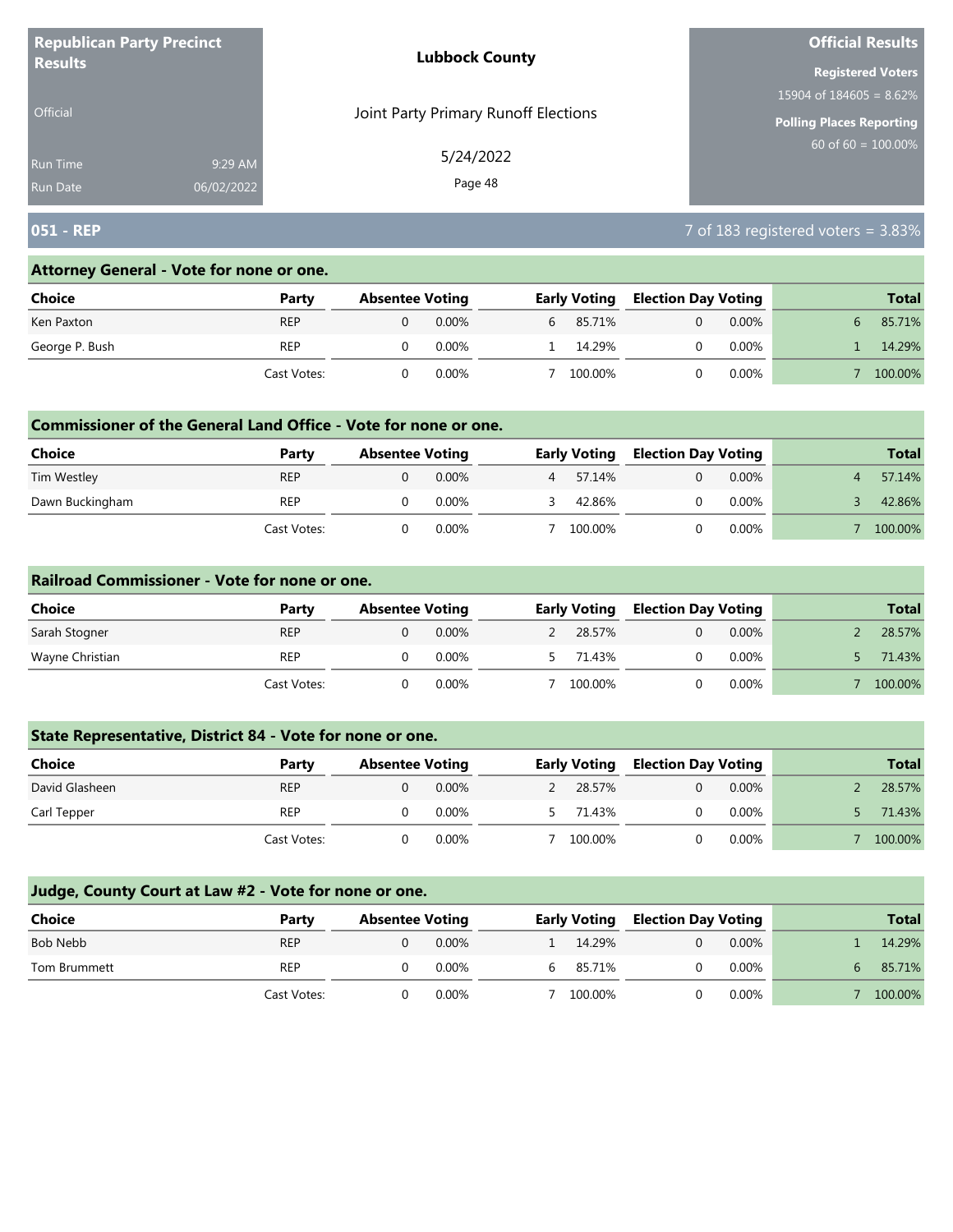| <b>Republican Party Precinct</b> |            | <b>Lubbock County</b>                | <b>Official Results</b>    |
|----------------------------------|------------|--------------------------------------|----------------------------|
| <b>Results</b>                   |            |                                      | <b>Registered Voters</b>   |
|                                  |            |                                      | 15904 of $184605 = 8.62\%$ |
| <b>Official</b>                  |            | Joint Party Primary Runoff Elections | Polling Places Reporting   |
| <b>Run Time</b>                  | 9:29 AM    | 5/24/2022                            | $60$ of 60 = 100.00%       |
| <b>Run Date</b>                  | 06/02/2022 | Page 49                              |                            |

# **052 - REP** 212 of 2,848 registered voters = 7.44%

#### **Attorney General - Vote for none or one.**

| Choice         | Party       | <b>Absentee Voting</b> |          |     | <b>Early Voting</b> | <b>Election Day Voting</b> |         |     | <b>Total</b> |
|----------------|-------------|------------------------|----------|-----|---------------------|----------------------------|---------|-----|--------------|
| Ken Paxton     | <b>REP</b>  | 4                      | 66.67%   | 75  | 66.96%              | 73                         | 77.66%  | 152 | 71.70%       |
| George P. Bush | <b>REP</b>  |                        | 2 33.33% | 37  | 33.04%              | 21                         | 22.34%  | 60  | 28.30%       |
|                | Cast Votes: | h                      | 100.00%  | 112 | 100.00%             | 94                         | 100.00% | 212 | 100.00%      |

## **Commissioner of the General Land Office - Vote for none or one.**

| Choice          | Party       | <b>Absentee Voting</b> |          |     | <b>Early Voting</b> | Election Day Voting |           |     | <b>Total</b> |
|-----------------|-------------|------------------------|----------|-----|---------------------|---------------------|-----------|-----|--------------|
| Tim Westley     | <b>REP</b>  |                        | 66.67%   | 34  | 32.08%              |                     | 36 42.35% | 74  | 37.56%       |
| Dawn Buckingham | <b>REP</b>  |                        | 2 33.33% | 72  | 67.92%              | 49                  | 57.65%    | 123 | 62.44%       |
|                 | Cast Votes: | b                      | 100.00%  | 106 | 100.00%             | 85                  | 100.00%   | 197 | 100.00%      |

#### **Railroad Commissioner - Vote for none or one.**

| Choice          | Party       | <b>Absentee Voting</b> |         |     | <b>Early Voting</b> | <b>Election Day Voting</b> |            |     | <b>Total</b> |
|-----------------|-------------|------------------------|---------|-----|---------------------|----------------------------|------------|-----|--------------|
| Sarah Stogner   | <b>REP</b>  |                        | 16.67%  | 39  | 35.45%              | 44                         | 47.83%     | 84  | 40.38%       |
| Wayne Christian | <b>REP</b>  |                        | 83.33%  | 71  | 64.55%              | 48                         | 52.17%     | 124 | 59.62%       |
|                 | Cast Votes: | h                      | 100.00% | 110 | 100.00%             |                            | 92 100.00% | 208 | 100.00%      |

| <b>Choice</b> | Party       | <b>Absentee Voting</b> |          |    | <b>Early Voting</b> | <b>Election Day Voting</b> |         |     | <b>Total</b> |
|---------------|-------------|------------------------|----------|----|---------------------|----------------------------|---------|-----|--------------|
| Bob Nebb      | <b>REP</b>  |                        | 2 33.33% | 45 | 43.69%              | 46                         | 52.87%  | 93  | 47.45%       |
| Tom Brummett  | <b>REP</b>  | 4                      | 66.67%   | 58 | 56.31%              | 41                         | 47.13%  | 103 | 52.55%       |
|               | Cast Votes: | <sub>b</sub>           | 100.00%  |    | 103 100.00%         | 87                         | 100.00% |     | 196 100.00%  |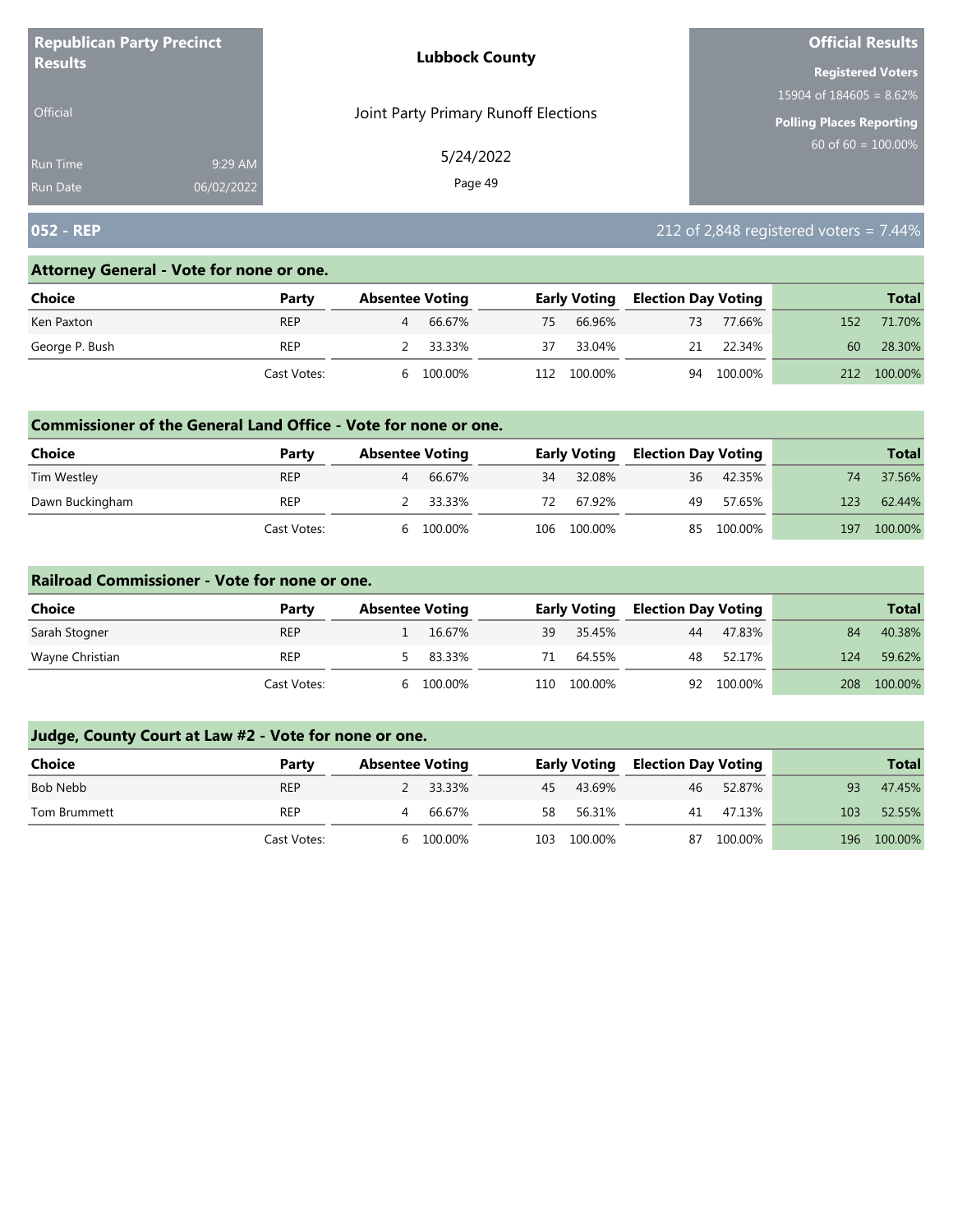| <b>Republican Party Precinct</b> |            | <b>Lubbock County</b>                | <b>Official Results</b>         |
|----------------------------------|------------|--------------------------------------|---------------------------------|
| <b>Results</b>                   |            |                                      | <b>Registered Voters</b>        |
|                                  |            |                                      | 15904 of $184605 = 8.62\%$      |
| <b>Official</b>                  |            | Joint Party Primary Runoff Elections | <b>Polling Places Reporting</b> |
| <b>Run Time</b>                  | 9:29 AM    | 5/24/2022                            | 60 of 60 = $100.00\%$           |
| <b>Run Date</b>                  | 06/02/2022 | Page 50                              |                                 |

# **053 - REP** 173 of 3,122 registered voters = 5.54%

### **Attorney General - Vote for none or one.**

| Choice         | Party       | <b>Absentee Voting</b> |         |     | <b>Early Voting</b> | <b>Election Day Voting</b> |         |     | <b>Total</b> |
|----------------|-------------|------------------------|---------|-----|---------------------|----------------------------|---------|-----|--------------|
| Ken Paxton     | <b>REP</b>  | q                      | 100.00% | 71  | 71.00%              | 43                         | 69.35%  | 123 | 71.93%       |
| George P. Bush | REP         |                        | 0.00%   | 29  | 29.00%              | 19                         | 30.65%  | 48  | 28.07%       |
|                | Cast Votes: | a                      | 100.00% | 100 | 100.00%             | 62                         | 100.00% | 171 | 100.00%      |

## **Commissioner of the General Land Office - Vote for none or one.**

| <b>Choice</b>   | Party       | <b>Absentee Voting</b> |         |    | <b>Early Voting</b> | Election Day Voting |         |     | <b>Total</b> |
|-----------------|-------------|------------------------|---------|----|---------------------|---------------------|---------|-----|--------------|
| Tim Westley     | <b>REP</b>  |                        | 60.00%  |    | 35 37.23%           | 12                  | 21.05%  |     | 32.92%       |
| Dawn Buckingham | <b>REP</b>  |                        | 40.00%  | 59 | 62.77%              | 45                  | 78.95%  | 108 | 67.08%       |
|                 | Cast Votes: | 10                     | 100.00% | 94 | 100.00%             | 57                  | 100.00% | 161 | 100.00%      |

#### **Railroad Commissioner - Vote for none or one.**

| Choice          | Party       |    | <b>Absentee Voting</b> |    | <b>Early Voting</b> | <b>Election Day Voting</b> |            |     | <b>Total</b> |
|-----------------|-------------|----|------------------------|----|---------------------|----------------------------|------------|-----|--------------|
| Sarah Stogner   | <b>REP</b>  |    | 50.00%                 | 46 | 46.94%              | 25                         | 40.98%     | 76  | 44.97%       |
| Wayne Christian | <b>REP</b>  |    | 50.00%                 | 52 | 53.06%              | 36                         | 59.02%     | 93  | 55.03%       |
|                 | Cast Votes: | 10 | 100.00%                | 98 | 100.00%             |                            | 61 100.00% | 169 | 100.00%      |

# **State Representative, District 84 - Vote for none or one.**

| Choice         | Party       | <b>Absentee Voting</b> |         |      | <b>Early Voting</b> | <b>Election Day Voting</b> |            |     | <b>Total</b> |
|----------------|-------------|------------------------|---------|------|---------------------|----------------------------|------------|-----|--------------|
| David Glasheen | <b>REP</b>  |                        | 20.00%  | 43   | 43.00%              | 28                         | 45.90%     |     | 42.69%       |
| Carl Tepper    | <b>REP</b>  |                        | 80.00%  | 57   | 57.00%              | 33                         | 54.10%     | 98  | 57.31%       |
|                | Cast Votes: | 10                     | 100.00% | 100- | 100.00%             |                            | 61 100.00% | 171 | 100.00%      |

| <b>Choice</b> | Party       | <b>Absentee Voting</b> |            |    | <b>Early Voting</b> | <b>Election Day Voting</b> |            |     | <b>Total</b> |
|---------------|-------------|------------------------|------------|----|---------------------|----------------------------|------------|-----|--------------|
| Bob Nebb      | <b>REP</b>  | 2                      | 20.00%     | 24 | 25.26%              | 24                         | 40.00%     | 50  | 30.30%       |
| Tom Brummett  | <b>REP</b>  | 8                      | 80.00%     | 71 | 74.74%              | 36                         | 60.00%     | 115 | 69.70%       |
|               | Cast Votes: |                        | 10 100.00% | 95 | 100.00%             |                            | 60 100.00% |     | 165 100.00%  |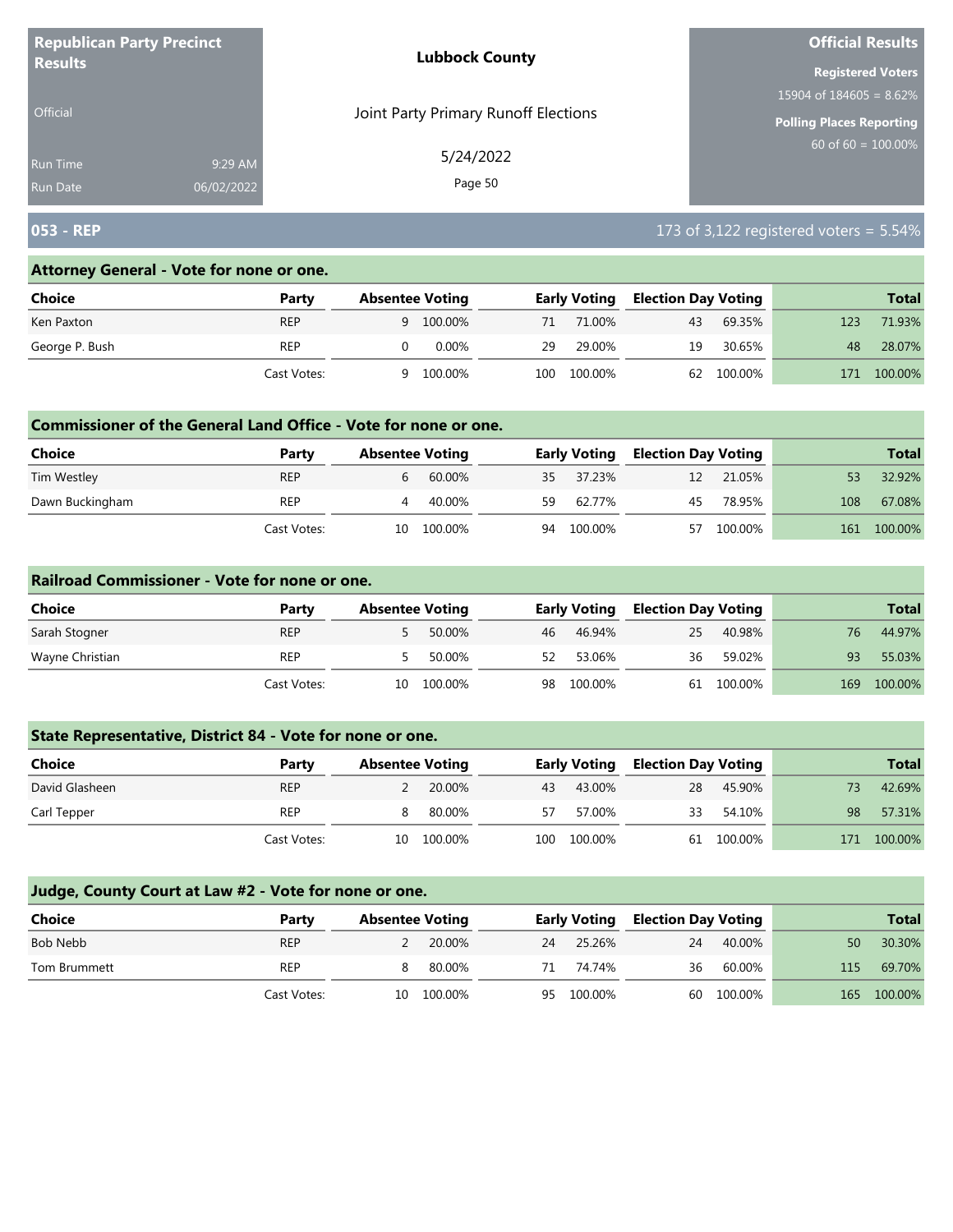| <b>Republican Party Precinct</b><br><b>Results</b> |            | <b>Lubbock County</b>                | <b>Official Results</b>    |
|----------------------------------------------------|------------|--------------------------------------|----------------------------|
|                                                    |            |                                      | <b>Registered Voters</b>   |
|                                                    |            |                                      | 15904 of $184605 = 8.62\%$ |
| Official                                           |            | Joint Party Primary Runoff Elections | Polling Places Reporting   |
| <b>Run Time</b>                                    | 9:29 AM    | 5/24/2022                            | 60 of $60 = 100.00\%$      |
| <b>Run Date</b>                                    | 06/02/2022 | Page 51                              |                            |

# **054 - REP** 537 of 3,093 registered voters = 17.36%

## **Attorney General - Vote for none or one.**

| Choice         | Party       | <b>Absentee Voting</b> |         |     | <b>Early Voting</b> | <b>Election Day Voting</b> |             |     | <b>Total</b> |
|----------------|-------------|------------------------|---------|-----|---------------------|----------------------------|-------------|-----|--------------|
| Ken Paxton     | <b>REP</b>  | 14                     | 46.67%  | 260 | 69.33%              | 82                         | 64.06%      | 356 | 66.79%       |
| George P. Bush | REP         | 16                     | 53.33%  | 115 | 30.67%              | 46                         | 35.94%      | 177 | 33.21%       |
|                | Cast Votes: | 30                     | 100.00% | 375 | 100.00%             |                            | 128 100.00% | 533 | 100.00%      |

## **Commissioner of the General Land Office - Vote for none or one.**

| <b>Choice</b>   | Party       | <b>Absentee Voting</b> |           |     | <b>Early Voting</b> | <b>Election Day Voting</b> |         |     | Total   |
|-----------------|-------------|------------------------|-----------|-----|---------------------|----------------------------|---------|-----|---------|
| Tim Westley     | <b>REP</b>  | 13                     | 46.43%    | 111 | 32.65%              | 43                         | 38.05%  | 167 | 34.72%  |
| Dawn Buckingham | REP         |                        | 15 53.57% | 229 | 67.35%              | 70                         | 61.95%  | 314 | 65.28%  |
|                 | Cast Votes: | 28                     | 100.00%   | 340 | 100.00%             | 113                        | 100.00% | 481 | 100.00% |

### **Railroad Commissioner - Vote for none or one.**

| Choice          | Party       | <b>Absentee Voting</b> |         |     | <b>Early Voting</b> | <b>Election Day Voting</b> |         |     | <b>Total</b> |
|-----------------|-------------|------------------------|---------|-----|---------------------|----------------------------|---------|-----|--------------|
| Sarah Stogner   | <b>REP</b>  |                        | 39.29%  | 157 | 43.61%              | 48                         | 40.68%  | 216 | 42.69%       |
| Wayne Christian | <b>REP</b>  |                        | 60.71%  | 203 | 56.39%              | 70                         | 59.32%  | 290 | 57.31%       |
|                 | Cast Votes: | 28                     | 100.00% | 360 | 100.00%             | 118                        | 100.00% | 506 | 100.00%      |

| Choice       | Party       | <b>Absentee Voting</b> |            |     | <b>Early Voting</b> | <b>Election Day Voting</b> |         |     | <b>Total</b> |
|--------------|-------------|------------------------|------------|-----|---------------------|----------------------------|---------|-----|--------------|
| Bob Nebb     | <b>REP</b>  | 12                     | 46.15%     | 148 | 42.29%              | 55                         | 47.01%  | 215 | 43.61%       |
| Tom Brummett | <b>REP</b>  | 14                     | 53.85%     | 202 | 57.71%              | 62                         | 52.99%  | 278 | 56.39%       |
|              | Cast Votes: |                        | 26 100.00% | 350 | 100.00%             | 117                        | 100.00% | 493 | 100.00%      |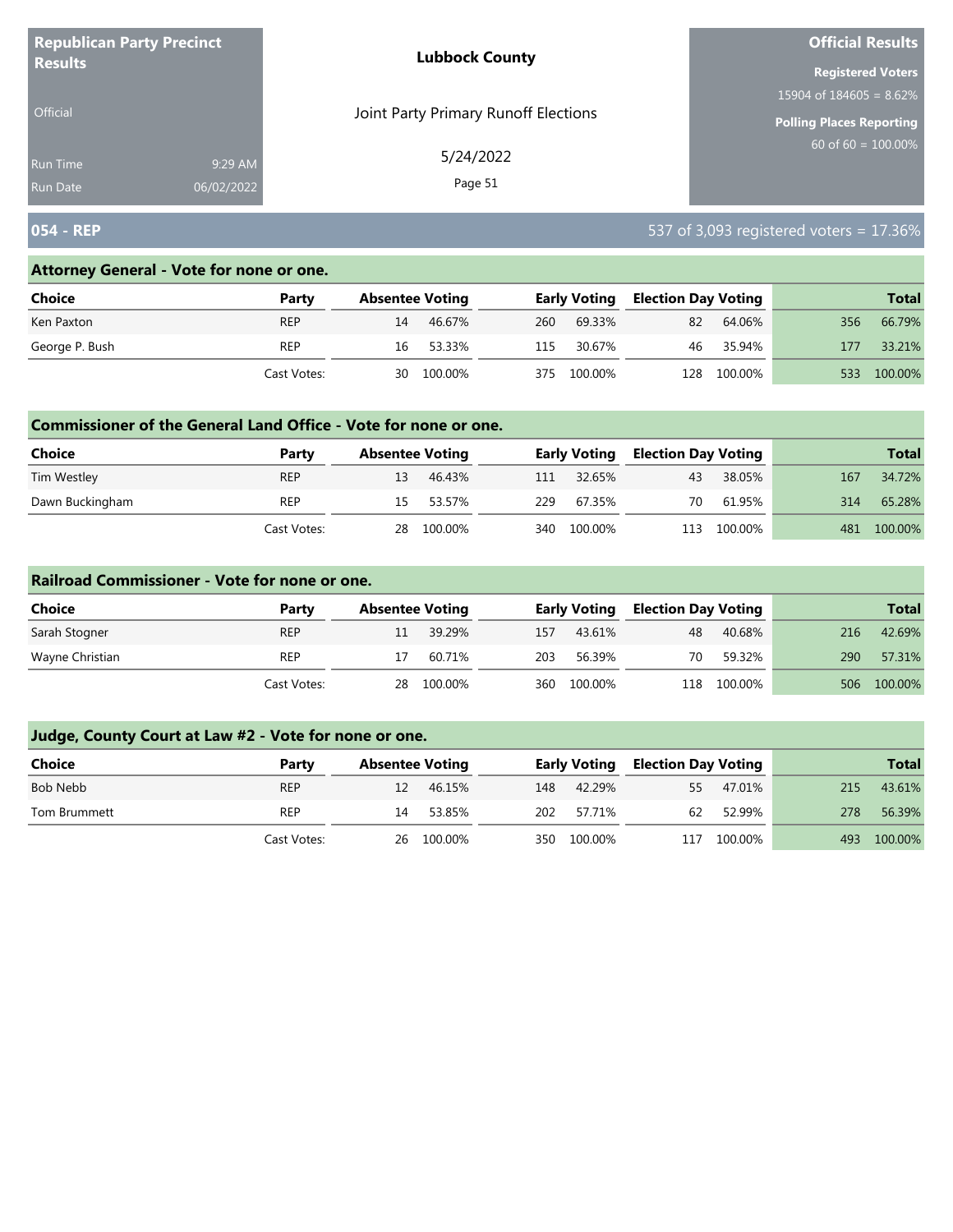| <b>Republican Party Precinct</b> |            | <b>Lubbock County</b>                | <b>Official Results</b>         |  |  |
|----------------------------------|------------|--------------------------------------|---------------------------------|--|--|
| <b>Results</b>                   |            |                                      | <b>Registered Voters</b>        |  |  |
|                                  |            |                                      | 15904 of $184605 = 8.62\%$      |  |  |
| Official                         |            | Joint Party Primary Runoff Elections | <b>Polling Places Reporting</b> |  |  |
| Run Time                         | 9:29 AM    | 5/24/2022                            | $60 \text{ of } 60 = 100.00\%$  |  |  |
| <b>Run Date</b>                  | 06/02/2022 | Page 52                              |                                 |  |  |

# **056 - REP** 6.39%

### **Attorney General - Vote for none or one.**

| Choice         | Party       | <b>Absentee Voting</b> |    | <b>Early Voting</b> | <b>Election Day Voting</b> |            |    | <b>Total</b> |
|----------------|-------------|------------------------|----|---------------------|----------------------------|------------|----|--------------|
| Ken Paxton     | <b>REP</b>  | 3 100.00%              | 30 | 76.92%              | 19                         | 86.36%     | 52 | 81.25%       |
| George P. Bush | <b>REP</b>  | 0.00%                  | q. | 23.08%              |                            | 13.64%     |    | 18.75%       |
|                | Cast Votes: | 100.00%                | 39 | 100.00%             |                            | 22 100.00% | 64 | 100.00%      |

## **Commissioner of the General Land Office - Vote for none or one.**

| Choice          | Party       | <b>Absentee Voting</b> |          |    | <b>Early Voting</b> | Election Day Voting |         |    | <b>Total</b> |
|-----------------|-------------|------------------------|----------|----|---------------------|---------------------|---------|----|--------------|
| Tim Westley     | <b>REP</b>  |                        | 1 33.33% |    | 13 35.14%           |                     | 36.84%  |    | 35.59%       |
| Dawn Buckingham | REP         |                        | 66.67%   | 24 | 64.86%              | 12                  | 63.16%  | 38 | 64.41%       |
|                 | Cast Votes: |                        | 100.00%  | 37 | 100.00%             | 19                  | 100.00% | 59 | 100.00%      |

### **Railroad Commissioner - Vote for none or one.**

| Choice          | Party       | <b>Absentee Voting</b> |    | <b>Early Voting</b> |    | <b>Election Day Voting</b> |    | <b>Total</b> |
|-----------------|-------------|------------------------|----|---------------------|----|----------------------------|----|--------------|
| Sarah Stogner   | <b>REP</b>  | $0.00\%$               | 17 | 43.59%              |    | 28.57%                     |    | 36.51%       |
| Wayne Christian | <b>REP</b>  | 100.00%                | 22 | 56.41%              | 15 | 71.43%                     | 40 | 63.49%       |
|                 | Cast Votes: | 100.00%                | 39 | 100.00%             | 21 | 100.00%                    | 63 | 100.00%      |

| Choice       | Party       | <b>Absentee Voting</b> |           |    | <b>Early Voting</b> |    | <b>Election Day Voting</b> |     | <b>Total</b> |
|--------------|-------------|------------------------|-----------|----|---------------------|----|----------------------------|-----|--------------|
| Bob Nebb     | <b>REP</b>  |                        | 3 100.00% | 17 | 45.95%              |    | 47.37%                     | 29  | 49.15%       |
| Tom Brummett | <b>REP</b>  |                        | $0.00\%$  | 20 | 54.05%              | 10 | 52.63%                     | 30  | 50.85%       |
|              | Cast Votes: |                        | 100.00%   | 37 | 100.00%             | 19 | 100.00%                    | 59. | 100.00%      |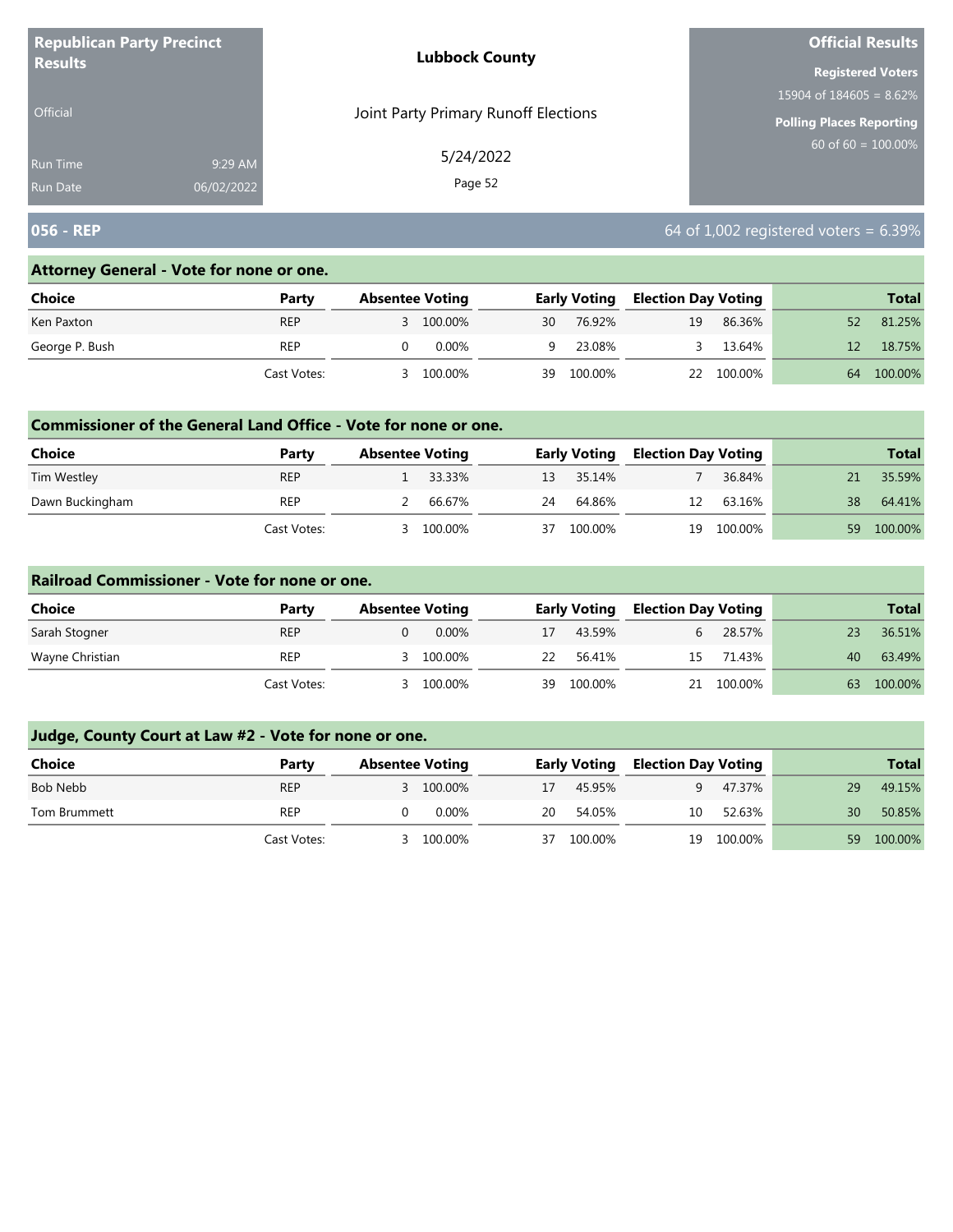| <b>Republican Party Precinct</b><br><b>Results</b> |            | <b>Lubbock County</b>                | <b>Official Results</b>         |  |  |
|----------------------------------------------------|------------|--------------------------------------|---------------------------------|--|--|
|                                                    |            |                                      | <b>Registered Voters</b>        |  |  |
|                                                    |            |                                      | $15904$ of 184605 = 8.62%       |  |  |
| <b>Official</b>                                    |            | Joint Party Primary Runoff Elections | <b>Polling Places Reporting</b> |  |  |
| Run Time                                           | 9:29 AM    | 5/24/2022                            | $60 \text{ of } 60 = 100.00\%$  |  |  |
| <b>Run Date</b>                                    | 06/02/2022 | Page 53                              |                                 |  |  |

# **057 - REP** 146 of 2,734 registered voters = 5.34%

### **Attorney General - Vote for none or one.**

| Choice         | Party       | <b>Absentee Voting</b> |          |    | <b>Early Voting</b> | <b>Election Day Voting</b> |         |     | <b>Total</b> |
|----------------|-------------|------------------------|----------|----|---------------------|----------------------------|---------|-----|--------------|
| Ken Paxton     | <b>REP</b>  |                        | 100.00%  | 62 | 72.09%              | 34                         | 64.15%  | 103 | 70.55%       |
| George P. Bush | REP         |                        | $0.00\%$ | 24 | 27.91%              | 19                         | 35.85%  | 43  | 29.45%       |
|                | Cast Votes: |                        | 100.00%  | 86 | 100.00%             | 53                         | 100.00% | 146 | 100.00%      |

## **Commissioner of the General Land Office - Vote for none or one.**

| <b>Choice</b>   | Party       | <b>Absentee Voting</b> |         |    | <b>Early Voting</b> | Election Day Voting |         |     | <b>Total</b> |
|-----------------|-------------|------------------------|---------|----|---------------------|---------------------|---------|-----|--------------|
| Tim Westley     | <b>REP</b>  |                        | 57.14%  | 36 | 45.00%              | 23                  | 48.94%  | 63  | 47.01%       |
| Dawn Buckingham | <b>REP</b>  |                        | 42.86%  | 44 | 55.00%              | 24                  | 51.06%  |     | 52.99%       |
|                 | Cast Votes: |                        | 100.00% | 80 | 100.00%             | 47                  | 100.00% | 134 | 100.00%      |

#### **Railroad Commissioner - Vote for none or one.**

| Choice          | Party       | <b>Absentee Voting</b> |         |    | <b>Early Voting</b> |    | <b>Election Day Voting</b> |     | <b>Total</b> |
|-----------------|-------------|------------------------|---------|----|---------------------|----|----------------------------|-----|--------------|
| Sarah Stogner   | <b>REP</b>  |                        | 14.29%  | 31 | 37.35%              | 26 | 50.00%                     | 58  | 40.85%       |
| Wayne Christian | <b>REP</b>  |                        | 85.71%  | 52 | 62.65%              | 26 | 50.00%                     | 84  | 59.15%       |
|                 | Cast Votes: |                        | 100.00% | 83 | 100.00%             |    | 52 100.00%                 | 142 | 100.00%      |

## **State Representative, District 84 - Vote for none or one.**

| Choice         | Party       | <b>Absentee Voting</b> |         |    | <b>Early Voting</b> |    | <b>Election Day Voting</b> |     | <b>Total</b> |
|----------------|-------------|------------------------|---------|----|---------------------|----|----------------------------|-----|--------------|
| David Glasheen | <b>REP</b>  |                        | 42.86%  | 25 | 29.07%              | 33 | 64.71%                     | 61  | 42.36%       |
| Carl Tepper    | <b>REP</b>  |                        | 57.14%  | 61 | 70.93%              | 18 | 35.29%                     | 83  | 57.64%       |
|                | Cast Votes: |                        | 100.00% | 86 | 100.00%             |    | 51 100.00%                 | 144 | 100.00%      |

| <b>Choice</b> | Party       | <b>Absentee Voting</b> |         |    | <b>Early Voting</b> | <b>Election Day Voting</b> |            |     | <b>Total</b> |
|---------------|-------------|------------------------|---------|----|---------------------|----------------------------|------------|-----|--------------|
| Bob Nebb      | <b>REP</b>  |                        | 42.86%  | 31 | 39.24%              | 27                         | 52.94%     | 61  | 44.53%       |
| Tom Brummett  | <b>REP</b>  | 4                      | 57.14%  | 48 | 60.76%              | 24                         | 47.06%     | 76  | 55.47%       |
|               | Cast Votes: |                        | 100.00% | 79 | 100.00%             |                            | 51 100.00% | 137 | 100.00%      |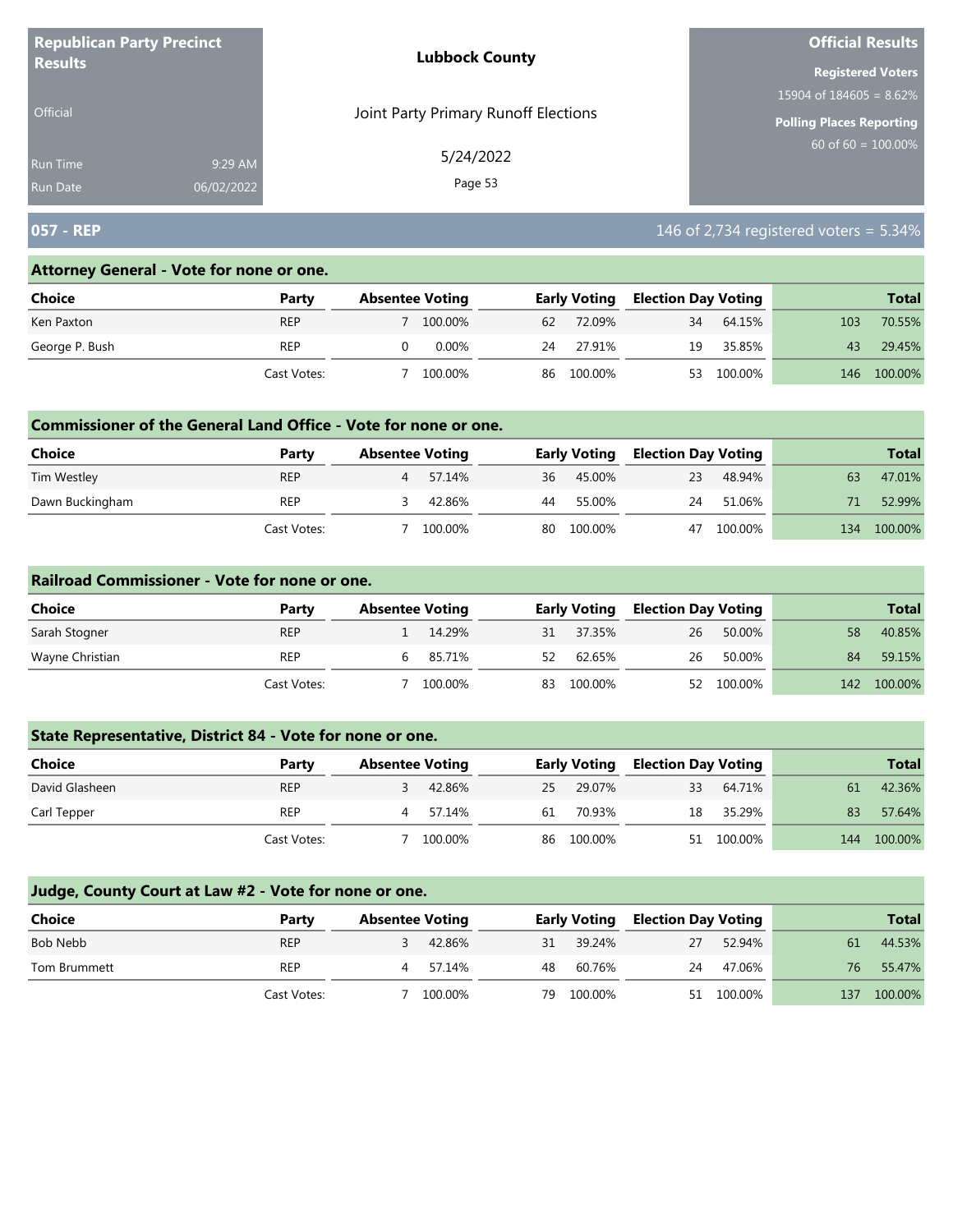| <b>Republican Party Precinct</b><br><b>Results</b> |            | <b>Lubbock County</b>                | <b>Official Results</b>   |  |  |
|----------------------------------------------------|------------|--------------------------------------|---------------------------|--|--|
|                                                    |            |                                      | <b>Registered Voters</b>  |  |  |
|                                                    |            |                                      | $15904$ of 184605 = 8.62% |  |  |
| <b>Official</b>                                    |            | Joint Party Primary Runoff Elections | Polling Places Reporting  |  |  |
| <b>Run Time</b>                                    | 9:29 AM    | 5/24/2022                            | $60$ of 60 = 100.00%      |  |  |
| <b>Run Date</b>                                    | 06/02/2022 | Page 54                              |                           |  |  |

# **058 - REP** 172 of 1,380 registered voters = 12.46%

#### **Attorney General - Vote for none or one.**

| Choice         | Party       | <b>Absentee Voting</b> |    | <b>Early Voting</b> | <b>Election Day Voting</b> |            |     | <b>Total</b> |
|----------------|-------------|------------------------|----|---------------------|----------------------------|------------|-----|--------------|
| Ken Paxton     | <b>REP</b>  | 15 93.75%              |    | 75 77.32%           | 43                         | 78.18%     | 133 | 79.17%       |
| George P. Bush | <b>REP</b>  | 6.25%                  | 22 | 22.68%              | 12                         | 21.82%     | 35  | 20.83%       |
|                | Cast Votes: | 16 100.00%             | 97 | 100.00%             |                            | 55 100.00% | 168 | 100.00%      |

### **Commissioner of the General Land Office - Vote for none or one.**

| Choice          | Party       | <b>Absentee Voting</b> |         |    | <b>Early Voting</b> | <b>Election Day Voting</b> |            |     | <b>Total</b> |
|-----------------|-------------|------------------------|---------|----|---------------------|----------------------------|------------|-----|--------------|
| Tim Westley     | <b>REP</b>  | 4                      | 26.67%  |    | 31 34.44%           | 18                         | 34.62%     |     | 33.76%       |
| Dawn Buckingham | REP         |                        | 73.33%  | 59 | 65.56%              | 34                         | 65.38%     | 104 | 66.24%       |
|                 | Cast Votes: | 15                     | 100.00% |    | 90 100.00%          |                            | 52 100.00% | 157 | 100.00%      |

### **Railroad Commissioner - Vote for none or one.**

| Choice          | Party       | <b>Absentee Voting</b> |          |    | <b>Early Voting</b> | <b>Election Day Voting</b> |            |     | <b>Total</b> |
|-----------------|-------------|------------------------|----------|----|---------------------|----------------------------|------------|-----|--------------|
| Sarah Stogner   | <b>REP</b>  |                        | 5 33.33% | 35 | 38.04%              | 24                         | 42.86%     | 64  | 39.26%       |
| Wayne Christian | <b>REP</b>  | 10                     | 66.67%   | 57 | 61.96%              | 32                         | 57.14%     | 99  | 60.74%       |
|                 | Cast Votes: | 15.                    | 100.00%  | 92 | 100.00%             |                            | 56 100.00% | 163 | 100.00%      |

# **State Representative, District 84 - Vote for none or one.**

| Choice         | Party       | <b>Absentee Voting</b> |            |    | <b>Early Voting</b> |    | <b>Election Day Voting</b> |     | <b>Total</b> |
|----------------|-------------|------------------------|------------|----|---------------------|----|----------------------------|-----|--------------|
| David Glasheen | <b>REP</b>  |                        | 50.00%     | 34 | 35.42%              | 28 | 49.12%                     | 70  | 41.42%       |
| Carl Tepper    | <b>REP</b>  |                        | 50.00%     | 62 | 64.58%              | 29 | 50.88%                     | 99  | 58.58%       |
|                | Cast Votes: |                        | 16 100.00% |    | 96 100.00%          |    | 57 100.00%                 | 169 | 100.00%      |

| <b>Choice</b> | Party       | <b>Absentee Voting</b> |            |    | <b>Early Voting</b> | <b>Election Day Voting</b> |         |     | <b>Total</b> |
|---------------|-------------|------------------------|------------|----|---------------------|----------------------------|---------|-----|--------------|
| Bob Nebb      | <b>REP</b>  |                        | 46.67%     | 50 | 56.18%              | 34                         | 69.39%  | 91  | 59.48%       |
| Tom Brummett  | <b>REP</b>  | 8.                     | 53.33%     | 39 | 43.82%              | 15                         | 30.61%  | 62  | 40.52%       |
|               | Cast Votes: |                        | 15 100.00% | 89 | 100.00%             | 49                         | 100.00% | 153 | 100.00%      |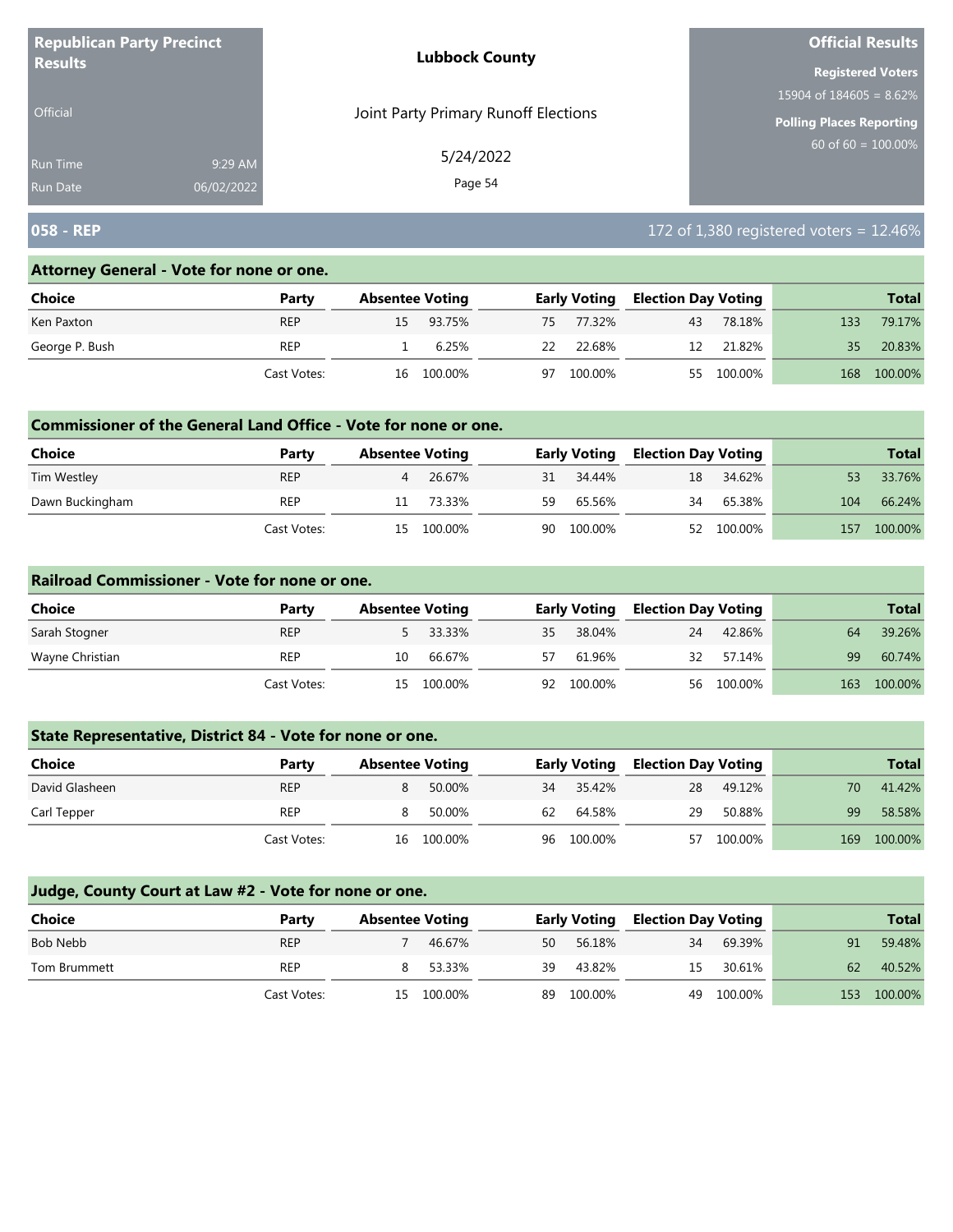| <b>Republican Party Precinct</b><br><b>Results</b> |            | <b>Lubbock County</b>                | <b>Official Results</b>    |  |  |  |
|----------------------------------------------------|------------|--------------------------------------|----------------------------|--|--|--|
|                                                    |            |                                      | <b>Registered Voters</b>   |  |  |  |
|                                                    |            |                                      | 15904 of $184605 = 8.62\%$ |  |  |  |
| <b>Official</b>                                    |            | Joint Party Primary Runoff Elections | Polling Places Reporting   |  |  |  |
| <b>Run Time</b>                                    | 9:29 AM    | 5/24/2022                            | $60$ of 60 = 100.00%       |  |  |  |
| <b>Run Date</b>                                    | 06/02/2022 | Page 55                              |                            |  |  |  |

# **059 - REP** 189 of 2,811 registered voters = 6.72%

### **Attorney General - Vote for none or one.**

| Choice         | Party       |        | <b>Absentee Voting</b> |       | <b>Early Voting</b> | <b>Election Day Voting</b> |            |     | <b>Total</b> |
|----------------|-------------|--------|------------------------|-------|---------------------|----------------------------|------------|-----|--------------|
| Ken Paxton     | <b>REP</b>  | 6      | 54.55%                 | 85    | 70.83%              | 41                         | 73.21%     | 132 | 70.59%       |
| George P. Bush | <b>REP</b>  | $\sim$ | 45.45%                 | 35    | 29.17%              | 15                         | 26.79%     | 55  | 29.41%       |
|                | Cast Votes: | 11     | 100.00%                | L20 I | 100.00%             |                            | 56 100.00% | 187 | 100.00%      |

### **Commissioner of the General Land Office - Vote for none or one.**

| Choice          | Party       | <b>Absentee Voting</b> |         |     | <b>Early Voting</b> | <b>Election Day Voting</b> |         |     | <b>Total</b> |
|-----------------|-------------|------------------------|---------|-----|---------------------|----------------------------|---------|-----|--------------|
| Tim Westley     | <b>REP</b>  | 4                      | 40.00%  | 44  | 37.61%              | 19                         | 35.85%  | 67  | 37.22%       |
| Dawn Buckingham | REP         | b                      | 60.00%  | 73. | 62.39%              | 34                         | 64.15%  | 113 | 62.78%       |
|                 | Cast Votes: | 10                     | 100.00% | 117 | 100.00%             | 53                         | 100.00% | 180 | 100.00%      |

#### **Railroad Commissioner - Vote for none or one.**

| Choice          | Party       | <b>Absentee Voting</b> |         |      | <b>Early Voting</b> | <b>Election Day Voting</b> |         |     | <b>Total</b> |
|-----------------|-------------|------------------------|---------|------|---------------------|----------------------------|---------|-----|--------------|
| Sarah Stogner   | <b>REP</b>  |                        | 27.27%  | 49   | 42.61%              | 21                         | 38.18%  |     | 40.33%       |
| Wayne Christian | <b>REP</b>  |                        | 72.73%  | 66   | 57.39%              | 34                         | 61.82%  | 108 | 59.67%       |
|                 | Cast Votes: | 11                     | 100.00% | 115. | 100.00%             | 55                         | 100.00% | 181 | 100.00%      |

# **State Representative, District 84 - Vote for none or one.**

| Choice         | Party       | <b>Absentee Voting</b> |         | <b>Early Voting</b> |         | <b>Election Day Voting</b> |            |     | <b>Total</b> |
|----------------|-------------|------------------------|---------|---------------------|---------|----------------------------|------------|-----|--------------|
| David Glasheen | <b>REP</b>  | 4                      | 44.44%  | 56                  | 47.06%  | 34                         | 60.71%     | 94  | 51.09%       |
| Carl Tepper    | <b>REP</b>  |                        | 55.56%  | 63                  | 52.94%  | 22                         | 39.29%     | 90  | 48.91%       |
|                | Cast Votes: |                        | 100.00% | 119                 | 100.00% |                            | 56 100.00% | 184 | 100.00%      |

| Choice       | Party       | <b>Absentee Voting</b> |            |     | <b>Early Voting</b> |    | <b>Election Day Voting</b> |     | <b>Total</b> |
|--------------|-------------|------------------------|------------|-----|---------------------|----|----------------------------|-----|--------------|
| Bob Nebb     | <b>REP</b>  | 4                      | 40.00%     | 50  | 43.48%              | 27 | 49.09%                     | 81  | 45.00%       |
| Tom Brummett | REP         |                        | 60.00%     | 65  | 56.52%              | 28 | 50.91%                     | 99  | 55.00%       |
|              | Cast Votes: |                        | 10 100.00% | 115 | 100.00%             |    | 55 100.00%                 | 180 | 100.00%      |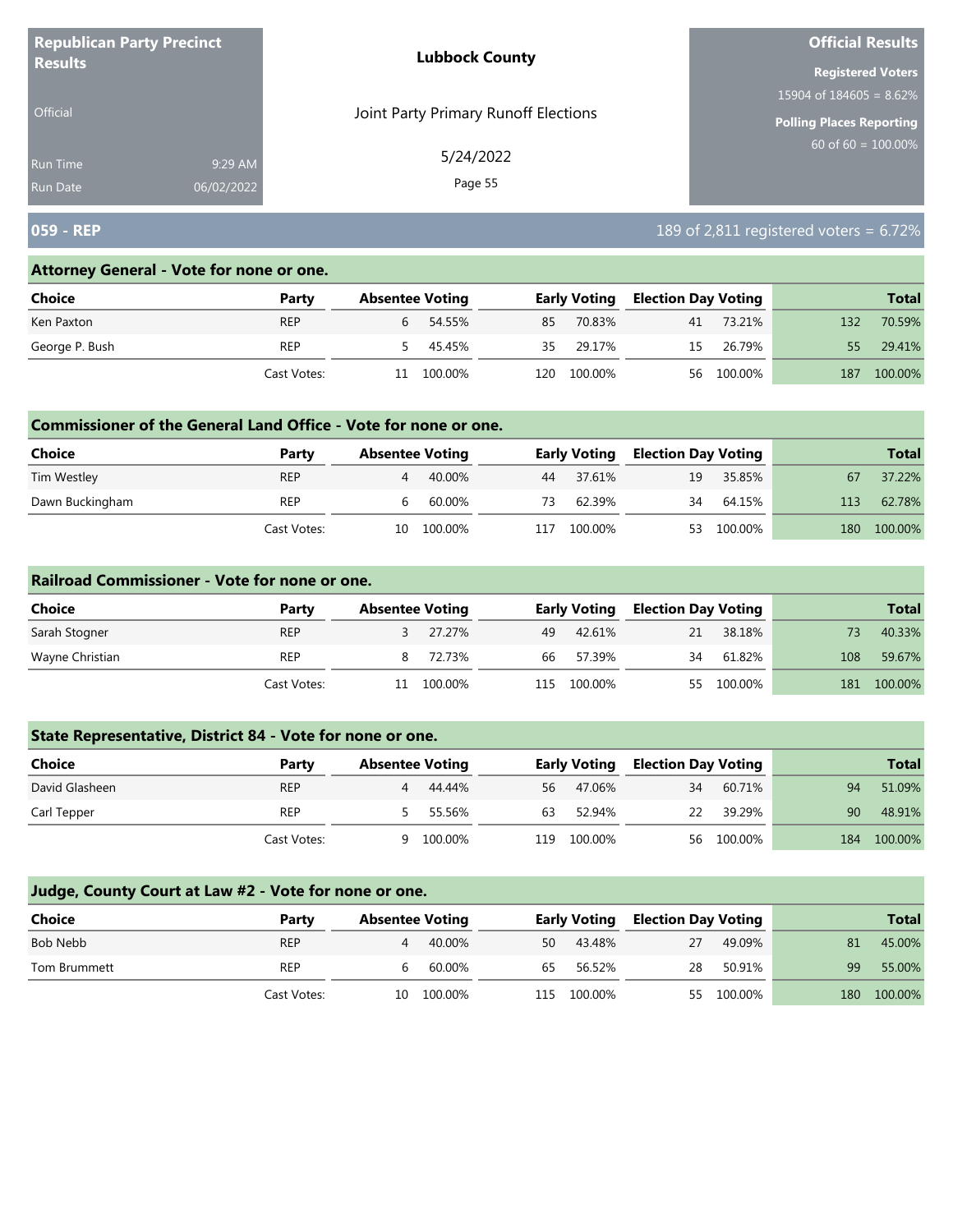| <b>Republican Party Precinct</b><br><b>Results</b> |                       | <b>Lubbock County</b>                | <b>Official Results</b>         |
|----------------------------------------------------|-----------------------|--------------------------------------|---------------------------------|
|                                                    |                       |                                      | <b>Registered Voters</b>        |
|                                                    |                       |                                      | $15904$ of 184605 = 8.62%       |
| <b>Official</b>                                    |                       | Joint Party Primary Runoff Elections | <b>Polling Places Reporting</b> |
| <b>Run Time</b><br><b>Run Date</b>                 | 9:29 AM<br>06/02/2022 | 5/24/2022<br>Page 56                 | 60 of $60 = 100.00\%$           |

# **060 - REP** 232 of 1,200 registered voters = 19.33%

### **Attorney General - Vote for none or one.**

| Choice         | Party       |    | <b>Absentee Voting</b> |       | <b>Early Voting</b> | <b>Election Day Voting</b> |            |     | <b>Total</b> |
|----------------|-------------|----|------------------------|-------|---------------------|----------------------------|------------|-----|--------------|
| Ken Paxton     | <b>REP</b>  |    | 73.33%                 | 90    | 65.22%              |                            | 45 59.21%  | 146 | 63.76%       |
| George P. Bush | <b>REP</b>  | 4  | 26.67%                 |       | 48 34.78%           | 31                         | 40.79%     | 83  | 36.24%       |
|                | Cast Votes: | 15 | 100.00%                | L38 I | 100.00%             |                            | 76 100.00% | 229 | 100.00%      |

## **Commissioner of the General Land Office - Vote for none or one.**

| <b>Choice</b>   | Party       |    | <b>Absentee Voting</b> |     | <b>Early Voting</b> | <b>Election Day Voting</b> |            |     | <b>Total</b> |
|-----------------|-------------|----|------------------------|-----|---------------------|----------------------------|------------|-----|--------------|
| Tim Westley     | <b>REP</b>  |    | 50.00%                 | 44  | 35.20%              | 23                         | 35.38%     |     | 36.14%       |
| Dawn Buckingham | <b>REP</b>  |    | 50.00%                 | 81  | 64.80%              | 42                         | 64.62%     | 129 | 63.86%       |
|                 | Cast Votes: | 12 | 100.00%                | 125 | 100.00%             |                            | 65 100.00% | 202 | 100.00%      |

#### **Railroad Commissioner - Vote for none or one.**

| Choice          | Party       | <b>Absentee Voting</b> |         |     | <b>Early Voting</b> | <b>Election Day Voting</b> |         |     | <b>Total</b> |
|-----------------|-------------|------------------------|---------|-----|---------------------|----------------------------|---------|-----|--------------|
| Sarah Stogner   | <b>REP</b>  |                        | 20.00%  | 47  | 36.15%              | 31                         | 42.47%  | 81  | 37.16%       |
| Wayne Christian | <b>REP</b>  |                        | 80.00%  | 83  | 63.85%              | 42                         | 57.53%  | 137 | 62.84%       |
|                 | Cast Votes: | 15                     | 100.00% | 130 | 100.00%             | 73                         | 100.00% | 218 | 100.00%      |

# **State Representative, District 84 - Vote for none or one.**

| Choice         | Party       | <b>Absentee Voting</b> |            |     | <b>Early Voting</b> | <b>Election Day Voting</b> |            |     | <b>Total</b> |
|----------------|-------------|------------------------|------------|-----|---------------------|----------------------------|------------|-----|--------------|
| David Glasheen | <b>REP</b>  |                        | 33.33%     | 30  | 21.90%              | 19                         | 25.68%     | 54  | 23.89%       |
| Carl Tepper    | <b>REP</b>  | 10                     | 66.67%     | 107 | 78.10%              | 55.                        | 74.32%     | 172 | 76.11%       |
|                | Cast Votes: |                        | 15 100.00% | 137 | 100.00%             |                            | 74 100.00% |     | 226 100.00%  |

| Choice       | Party       | <b>Absentee Voting</b> |            |     | <b>Early Voting</b> | <b>Election Day Voting</b> |         |     | <b>Total</b> |
|--------------|-------------|------------------------|------------|-----|---------------------|----------------------------|---------|-----|--------------|
| Bob Nebb     | <b>REP</b>  |                        | 5 35.71%   | 39  | 29.77%              | 26                         | 37.68%  | 70  | 32.71%       |
| Tom Brummett | REP         | 9.                     | 64.29%     | 92  | 70.23%              | 43                         | 62.32%  | 144 | 67.29%       |
|              | Cast Votes: |                        | 14 100.00% | 131 | 100.00%             | 69                         | 100.00% | 214 | 100.00%      |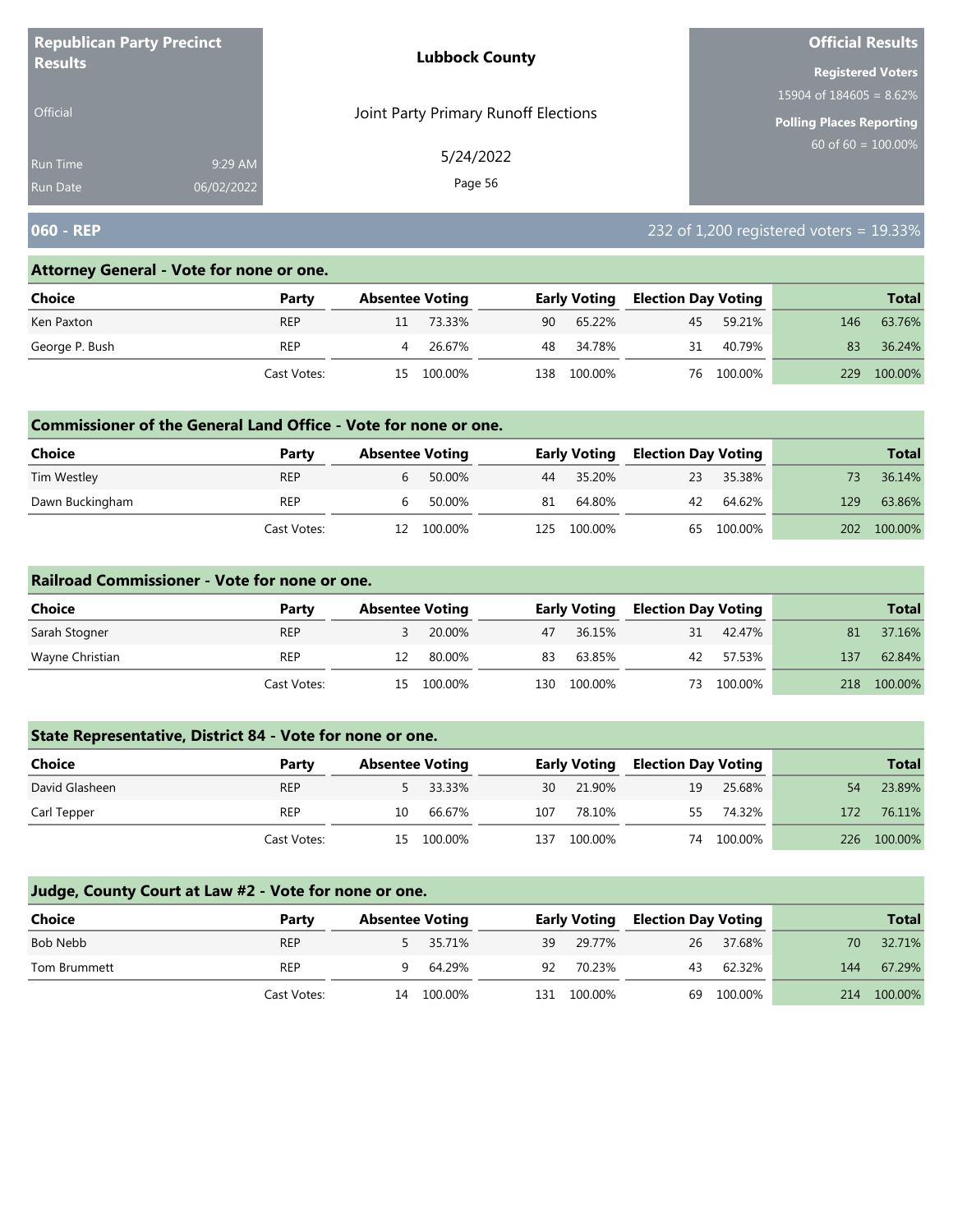| <b>Republican Party Precinct</b><br><b>Results</b> |            | <b>Lubbock County</b>                | <b>Official Results</b>   |
|----------------------------------------------------|------------|--------------------------------------|---------------------------|
|                                                    |            |                                      | <b>Registered Voters</b>  |
|                                                    |            |                                      | $15904$ of 184605 = 8.62% |
| <b>Official</b>                                    |            | Joint Party Primary Runoff Elections | Polling Places Reporting  |
| <b>Run Time</b>                                    | 9:29 AM    | 5/24/2022                            | $60$ of 60 = 100.00%      |
| <b>Run Date</b>                                    | 06/02/2022 | Page 57                              |                           |

# **062 - REP** 323 of 2,274 registered voters = 14.20%

#### **Attorney General - Vote for none or one.**

| Choice         | Party       |    | <b>Absentee Voting</b> |     | <b>Early Voting</b> | <b>Election Day Voting</b> |         |     | <b>Total</b> |
|----------------|-------------|----|------------------------|-----|---------------------|----------------------------|---------|-----|--------------|
| Ken Paxton     | <b>REP</b>  | 11 | 55.00%                 | 138 | 71.13%              | 81                         | 78.64%  | 230 | 72.56%       |
| George P. Bush | <b>REP</b>  | 9  | 45.00%                 | 56  | 28.87%              | 22                         | 21.36%  | 87  | 27.44%       |
|                | Cast Votes: |    | 20 100.00%             | 194 | 100.00%             | 103                        | 100.00% | 317 | 100.00%      |

### **Commissioner of the General Land Office - Vote for none or one.**

| Choice          | Party       | <b>Absentee Voting</b> |          |     | <b>Early Voting</b> | <b>Election Day Voting</b> |         |     | <b>Total</b> |
|-----------------|-------------|------------------------|----------|-----|---------------------|----------------------------|---------|-----|--------------|
| Tim Westley     | <b>REP</b>  |                        | 52.94%   | 60  | 33.33%              | 33                         | 36.67%  | 102 | 35.54%       |
| Dawn Buckingham | REP         |                        | 8 47.06% | 120 | 66.67%              | 57                         | 63.33%  | 185 | 64.46%       |
|                 | Cast Votes: |                        | 100.00%  | 180 | 100.00%             | 90                         | 100.00% | 287 | 100.00%      |

#### **Railroad Commissioner - Vote for none or one.**

| Choice          | Party       | <b>Absentee Voting</b> |         |     | <b>Early Voting</b> | <b>Election Day Voting</b> |             |     | <b>Total</b> |
|-----------------|-------------|------------------------|---------|-----|---------------------|----------------------------|-------------|-----|--------------|
| Sarah Stogner   | <b>REP</b>  |                        | 17.65%  | 69  | 36.90%              | 35                         | 35.00%      | 107 | 35.20%       |
| Wayne Christian | <b>REP</b>  | 14                     | 82.35%  | 118 | 63.10%              | 65                         | 65.00%      | 197 | 64.80%       |
|                 | Cast Votes: | 17                     | 100.00% | 187 | 100.00%             |                            | 100 100.00% | 304 | 100.00%      |

## **State Representative, District 84 - Vote for none or one.**

| Choice         | Party       | <b>Absentee Voting</b> |            |     | <b>Early Voting</b> | <b>Election Day Voting</b> |         |     | <b>Total</b> |
|----------------|-------------|------------------------|------------|-----|---------------------|----------------------------|---------|-----|--------------|
| David Glasheen | <b>REP</b>  |                        | 57.14%     | 70  | 36.08%              | 33                         | 32.04%  | 115 | 36.16%       |
| Carl Tepper    | <b>REP</b>  |                        | 42.86%     | 124 | 63.92%              | 70                         | 67.96%  | 203 | 63.84%       |
|                | Cast Votes: |                        | 21 100.00% | 194 | 100.00%             | 103                        | 100.00% |     | 318 100.00%  |

| <b>Choice</b> | Party       | <b>Absentee Voting</b> |            |     | <b>Early Voting</b> | <b>Election Day Voting</b> |         |     | <b>Total</b> |
|---------------|-------------|------------------------|------------|-----|---------------------|----------------------------|---------|-----|--------------|
| Bob Nebb      | <b>REP</b>  |                        | 38.89%     | 68  | 36.76%              | 33                         | 35.11%  | 108 | 36.36%       |
| Tom Brummett  | REP         | 11.                    | 61.11%     | 117 | 63.24%              | 61                         | 64.89%  | 189 | 63.64%       |
|               | Cast Votes: |                        | 18 100.00% | 185 | 100.00%             | 94                         | 100.00% | 297 | 100.00%      |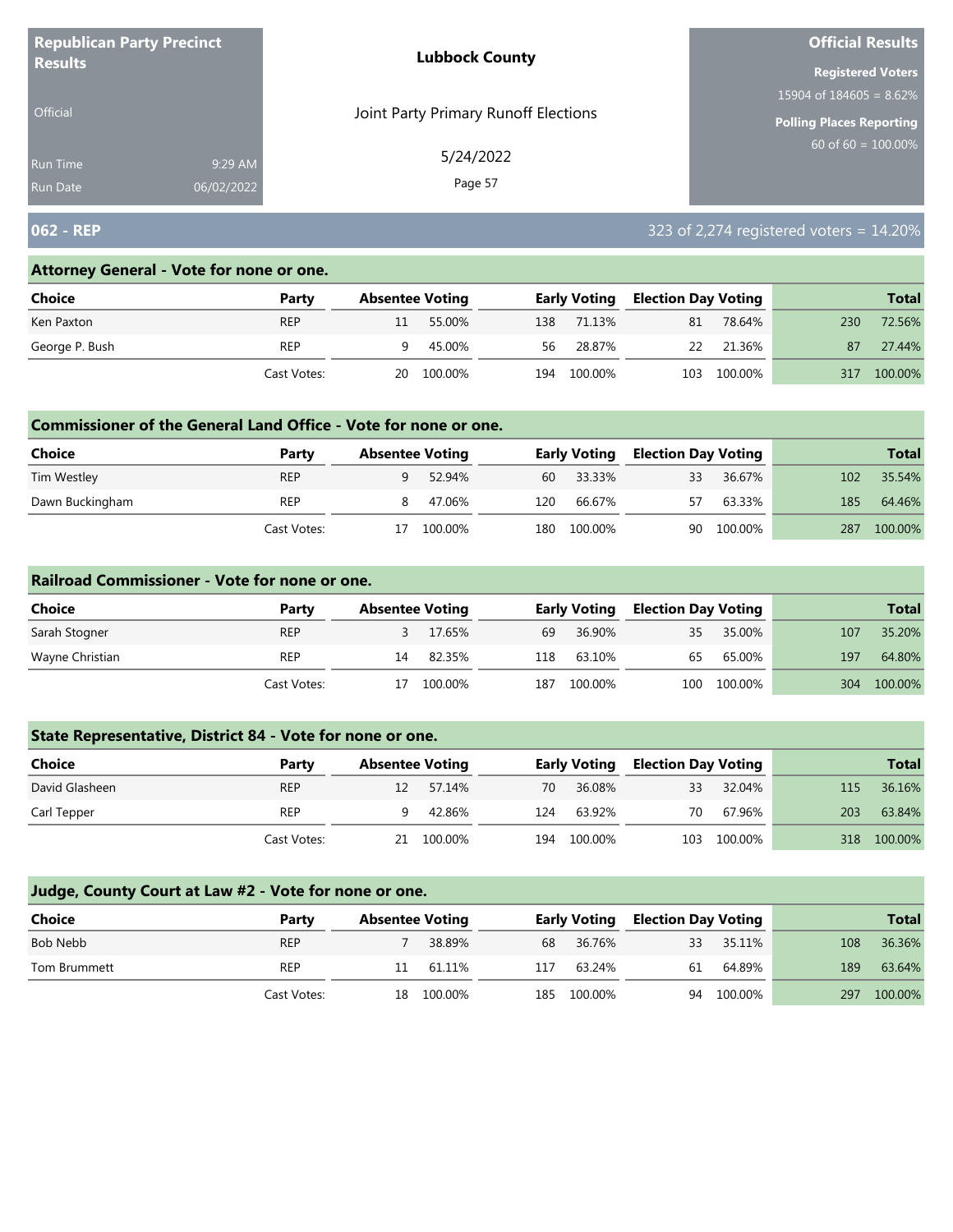| <b>Republican Party Precinct</b><br><b>Results</b> |            | <b>Lubbock County</b>                | <b>Official Results</b>    |
|----------------------------------------------------|------------|--------------------------------------|----------------------------|
|                                                    |            |                                      | <b>Registered Voters</b>   |
|                                                    |            |                                      | 15904 of $184605 = 8.62\%$ |
| <b>Official</b>                                    |            | Joint Party Primary Runoff Elections | Polling Places Reporting   |
| Run Time                                           | 9:29 AM    | 5/24/2022                            | $60$ of 60 = 100.00%       |
| <b>Run Date</b>                                    | 06/02/2022 | Page 58                              |                            |

# **063 - REP** 12 of 183 registered voters = 6.56%

#### **Attorney General - Vote for none or one.**

| Choice         | Party       | <b>Absentee Voting</b> |          | <b>Early Voting</b> | <b>Election Day Voting</b> |           |    | <b>Total</b> |
|----------------|-------------|------------------------|----------|---------------------|----------------------------|-----------|----|--------------|
| Ken Paxton     | <b>REP</b>  |                        | $0.00\%$ | 5 71.43%            |                            | 5 100.00% | 10 | 83.33%       |
| George P. Bush | REP         |                        | 0.00%    | 28.57%              |                            | $0.00\%$  |    | 16.67%       |
|                | Cast Votes: |                        | $0.00\%$ | 100.00%             |                            | 100.00%   |    | 100.00%      |

## **Commissioner of the General Land Office - Vote for none or one.**

| <b>Choice</b>   | Party       | <b>Absentee Voting</b> |          | <b>Early Voting</b> | <b>Election Day Voting</b> |         | <b>Total</b> |
|-----------------|-------------|------------------------|----------|---------------------|----------------------------|---------|--------------|
| Tim Westley     | <b>REP</b>  |                        | $0.00\%$ | 42.86%              |                            | 20.00%  | 33.33%       |
| Dawn Buckingham | <b>REP</b>  |                        | 0.00%    | 57.14%              |                            | 80.00%  | 66.67%       |
|                 | Cast Votes: |                        | 0.00%    | 100.00%             |                            | 100.00% | 100.00%      |

#### **Railroad Commissioner - Vote for none or one.**

| <b>Choice</b>   | Party       | <b>Absentee Voting</b> |          | <b>Early Voting</b> | <b>Election Day Voting</b> |           |    | <b>Total</b> |
|-----------------|-------------|------------------------|----------|---------------------|----------------------------|-----------|----|--------------|
| Sarah Stogner   | <b>REP</b>  |                        | $0.00\%$ | 28.57%              |                            | 40.00%    |    | 33.33%       |
| Wayne Christian | <b>REP</b>  |                        | 0.00%    | 71.43%              |                            | 60.00%    | 8. | 66.67%       |
|                 | Cast Votes: |                        | 0.00%    | 100.00%             |                            | 5 100.00% |    | 100.00%      |

## **State Representative, District 84 - Vote for none or one.**

| Choice         | Party       | <b>Absentee Voting</b> |          | <b>Early Voting</b> | <b>Election Day Voting</b> |           | <b>Total</b> |
|----------------|-------------|------------------------|----------|---------------------|----------------------------|-----------|--------------|
| David Glasheen | <b>REP</b>  |                        | $0.00\%$ | 83.33%              |                            | 60.00%    | 72.73%       |
| Carl Tepper    | <b>REP</b>  |                        | $0.00\%$ | 16.67%              |                            | 40.00%    | 27.27%       |
|                | Cast Votes: |                        | $0.00\%$ | 100.00%             |                            | 5 100.00% | 100.00%      |

| Choice       | Party       | <b>Absentee Voting</b> |          | <b>Early Voting</b> |   | <b>Election Day Voting</b> |                   | <b>Total</b> |
|--------------|-------------|------------------------|----------|---------------------|---|----------------------------|-------------------|--------------|
| Bob Nebb     | <b>REP</b>  |                        | $0.00\%$ | 28.57%              | 4 | 80.00%                     |                   | 50.00%       |
| Tom Brummett | <b>REP</b>  |                        | $0.00\%$ | 71.43%              |   | 20.00%                     |                   | 50.00%       |
|              | Cast Votes: |                        | 0.00%    | 100.00%             |   | 5 100.00%                  | $12 \overline{ }$ | 100.00%      |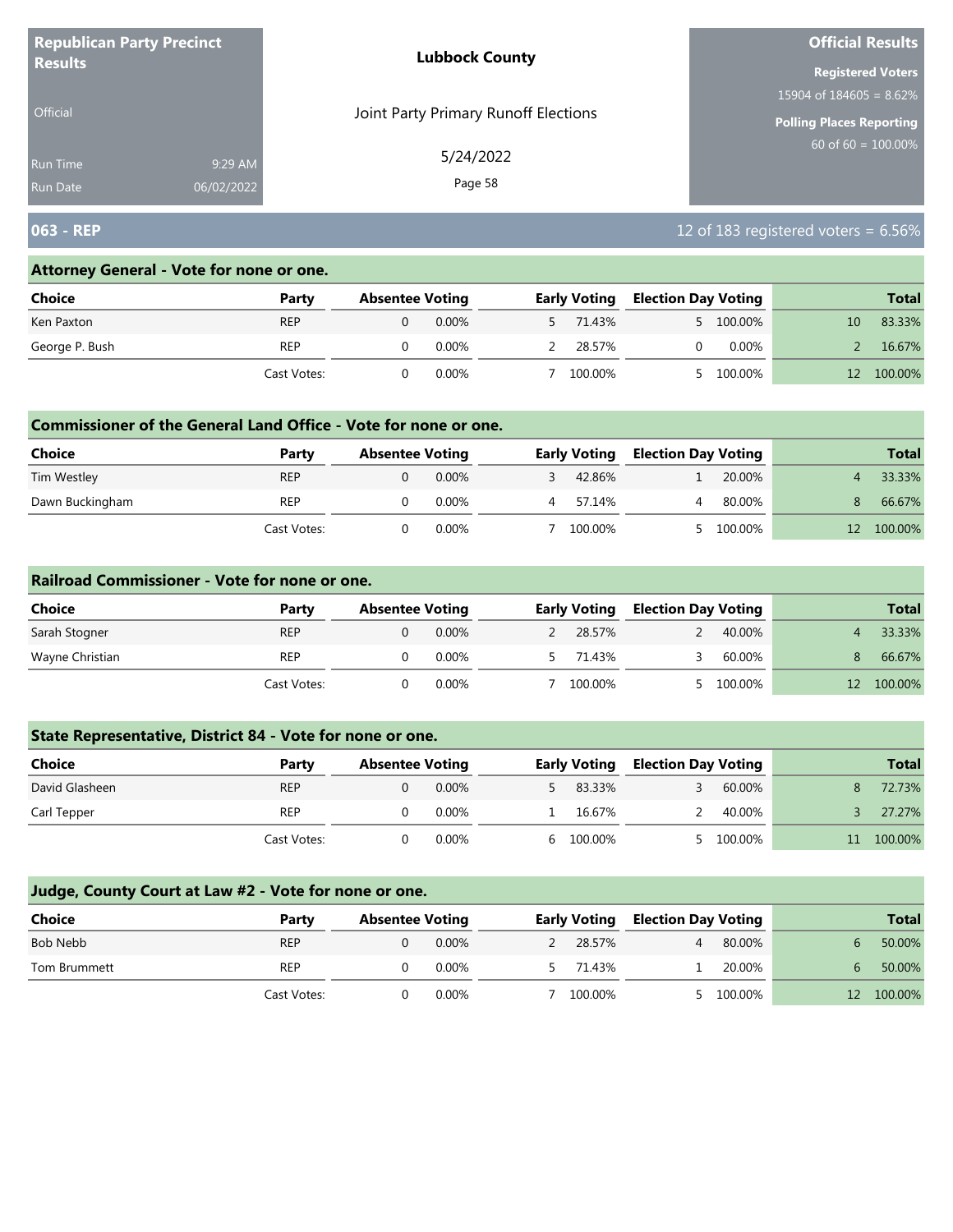| <b>Republican Party Precinct</b><br><b>Results</b> |            | <b>Lubbock County</b>                | <b>Official Results</b>         |  |  |
|----------------------------------------------------|------------|--------------------------------------|---------------------------------|--|--|
|                                                    |            |                                      | <b>Registered Voters</b>        |  |  |
|                                                    |            |                                      | 15904 of $184605 = 8.62\%$      |  |  |
| <b>Official</b>                                    |            | Joint Party Primary Runoff Elections | <b>Polling Places Reporting</b> |  |  |
| <b>Run Time</b>                                    | 9:29 AM    | 5/24/2022                            | 60 of $60 = 100.00\%$           |  |  |
| <b>Run Date</b>                                    | 06/02/2022 | Page 59                              |                                 |  |  |

# **065 - REP** 52 of 1,197 registered voters = 4.34%

### **Attorney General - Vote for none or one.**

| Choice         | Party       | <b>Absentee Voting</b> |          |    | <b>Early Voting</b> |    | Election Day Voting |    | <b>Total</b> |
|----------------|-------------|------------------------|----------|----|---------------------|----|---------------------|----|--------------|
| Ken Paxton     | <b>REP</b>  |                        | 100.00%  | 23 | 69.70%              | 11 | 91.67%              | 41 | 78.85%       |
| George P. Bush | REP         |                        | $0.00\%$ | 10 | 30.30%              |    | 8.33%               |    | 21.15%       |
|                | Cast Votes: |                        | 100.00%  | 33 | 100.00%             |    | 12 100.00%          | 52 | 100.00%      |

### **Commissioner of the General Land Office - Vote for none or one.**

| Choice          | Party       | <b>Absentee Voting</b> |          |    | <b>Early Voting</b> | <b>Election Day Voting</b> |            |    | <b>Total</b> |
|-----------------|-------------|------------------------|----------|----|---------------------|----------------------------|------------|----|--------------|
| Tim Westley     | <b>REP</b>  |                        | 1 33.33% | 13 | 40.63%              |                            | 33.33%     |    | 38.30%       |
| Dawn Buckingham | <b>REP</b>  |                        | 66.67%   | 19 | 59.38%              | 8                          | 66.67%     | 29 | 61.70%       |
|                 | Cast Votes: |                        | 100.00%  | 32 | 100.00%             |                            | 12 100.00% | 47 | 100.00%      |

#### **Railroad Commissioner - Vote for none or one.**

| Choice          | Party       | <b>Absentee Voting</b> |         | <b>Early Voting</b> |         | <b>Election Day Voting</b> |         |    | <b>Total</b> |
|-----------------|-------------|------------------------|---------|---------------------|---------|----------------------------|---------|----|--------------|
| Sarah Stogner   | <b>REP</b>  |                        | 40.00%  | 18                  | 54.55%  |                            | 58.33%  |    | 54.00%       |
| Wayne Christian | <b>REP</b>  |                        | 60.00%  | 15                  | 45.45%  |                            | 41.67%  | 23 | 46.00%       |
|                 | Cast Votes: |                        | 100.00% | 33                  | 100.00% | 12                         | 100.00% | 50 | 100.00%      |

| <b>Choice</b> | Party       | <b>Absentee Voting</b> |    | <b>Early Voting</b> | <b>Election Day Voting</b> |            |    | <b>Total</b> |
|---------------|-------------|------------------------|----|---------------------|----------------------------|------------|----|--------------|
| Bob Nebb      | <b>REP</b>  | $0.00\%$               | 14 | 48.28%              |                            | 50.00%     | 20 | 43.48%       |
| Tom Brummett  | <b>REP</b>  | 5 100.00%              |    | 15 51.72%           |                            | 50.00%     | 26 | 56.52%       |
|               | Cast Votes: | 100.00%                | 29 | 100.00%             |                            | 12 100.00% |    | 46 100.00%   |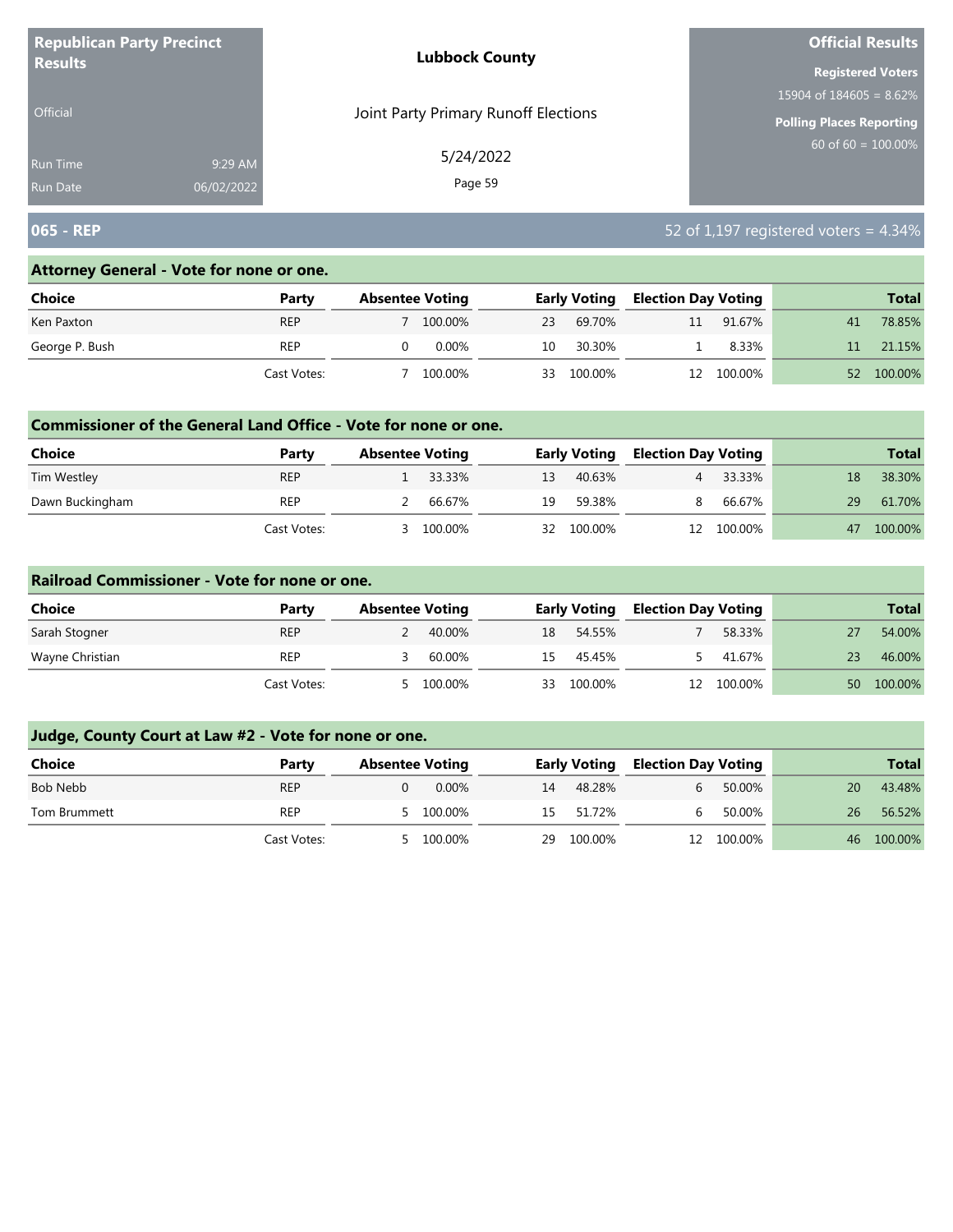| <b>Republican Party Precinct</b>                            | <b>Lubbock County</b>                | <b>Official Results</b>         |
|-------------------------------------------------------------|--------------------------------------|---------------------------------|
| <b>Results</b>                                              |                                      | <b>Registered Voters</b>        |
|                                                             |                                      | $15904$ of 184605 = 8.62%       |
| <b>Official</b>                                             | Joint Party Primary Runoff Elections | <b>Polling Places Reporting</b> |
| 9:29 AM<br><b>Run Time</b><br>06/02/2022<br><b>Run Date</b> | 5/24/2022<br>Page 60                 | 60 of $60 = 100.00\%$           |

# **066 - REP 18.64% 18.64% 18.64% 18.64% 18.64% 18.64% 18.64% 18.64% 18.64%**

### **Attorney General - Vote for none or one.**

| Choice         | Party       | <b>Absentee Voting</b> |         |     | Early Voting | <b>Election Day Voting</b> |         |     | <b>Total</b> |
|----------------|-------------|------------------------|---------|-----|--------------|----------------------------|---------|-----|--------------|
| Ken Paxton     | <b>REP</b>  | 11                     | 47.83%  | 201 | 66.34%       | 89                         | 65.44%  | 301 | 65.15%       |
| George P. Bush | <b>REP</b>  |                        | 52.17%  | 102 | 33.66%       | 47                         | 34.56%  | 161 | 34.85%       |
|                | Cast Votes: | 23                     | 100.00% | 303 | 100.00%      | 136                        | 100.00% | 462 | 100.00%      |

## **Commissioner of the General Land Office - Vote for none or one.**

| Choice          | Party       | <b>Absentee Voting</b> |            |     | <b>Early Voting</b> | <b>Election Day Voting</b> |             |     | <b>Total</b> |
|-----------------|-------------|------------------------|------------|-----|---------------------|----------------------------|-------------|-----|--------------|
| Tim Westley     | <b>REP</b>  | b                      | 30.00%     |     | 102 35.54%          | 30                         | 23.81%      | 138 | 31.87%       |
| Dawn Buckingham | REP         | 14                     | 70.00%     | 185 | 64.46%              |                            | 96 76.19%   | 295 | 68.13%       |
|                 | Cast Votes: |                        | 20 100.00% | 287 | 100.00%             |                            | 126 100.00% | 433 | 100.00%      |

### **Railroad Commissioner - Vote for none or one.**

| <b>Choice</b>   | Party       | <b>Absentee Voting</b> |            |     | <b>Early Voting</b> | <b>Election Day Voting</b> |         |     | <b>Total</b> |
|-----------------|-------------|------------------------|------------|-----|---------------------|----------------------------|---------|-----|--------------|
| Sarah Stogner   | <b>REP</b>  |                        | 10.00%     | 115 | 38.59%              | 51                         | 39.53%  | 168 | 37.58%       |
| Wayne Christian | REP         | 18                     | 90.00%     | 183 | 61.41%              | 78                         | 60.47%  | 279 | 62.42%       |
|                 | Cast Votes: |                        | 20 100.00% | 298 | 100.00%             | 129.                       | 100.00% | 447 | 100.00%      |

# **Judge, County Court at Law #2 - Vote for none or one.**

| <b>Choice</b> | Party       | <b>Absentee Voting</b> |         |     | <b>Early Voting</b> | <b>Election Day Voting</b> |             |     | <b>Total</b> |
|---------------|-------------|------------------------|---------|-----|---------------------|----------------------------|-------------|-----|--------------|
| Bob Nebb      | <b>REP</b>  |                        | 25.00%  | 111 | 38.14%              | 52                         | 40.00%      | 168 | 38.10%       |
| Tom Brummett  | <b>REP</b>  | 15                     | 75.00%  | 180 | 61.86%              | 78                         | 60.00%      | 273 | 61.90%       |
|               | Cast Votes: | 20                     | 100.00% | 291 | 100.00%             |                            | 130 100.00% |     | 441 100.00%  |

#### **Precinct Chair, Precinct 66 - Vote for none or one.**

| <b>Choice</b> | Party       | <b>Absentee Voting</b> |         |     | <b>Early Voting</b> | <b>Election Day Voting</b> |         |     | <b>Total</b> |
|---------------|-------------|------------------------|---------|-----|---------------------|----------------------------|---------|-----|--------------|
| Ricky Wilks   | <b>REP</b>  | 6                      | 31.58%  | 126 | 44.52%              | 42                         | 35.00%  | 174 | 41.23%       |
| Skeet Workman | <b>REP</b>  | 13                     | 68.42%  | 157 | 55.48%              | 78                         | 65.00%  | 248 | 58.77%       |
|               | Cast Votes: | 19.                    | 100.00% | 283 | 100.00%             | 120                        | 100.00% |     | 422 100.00%  |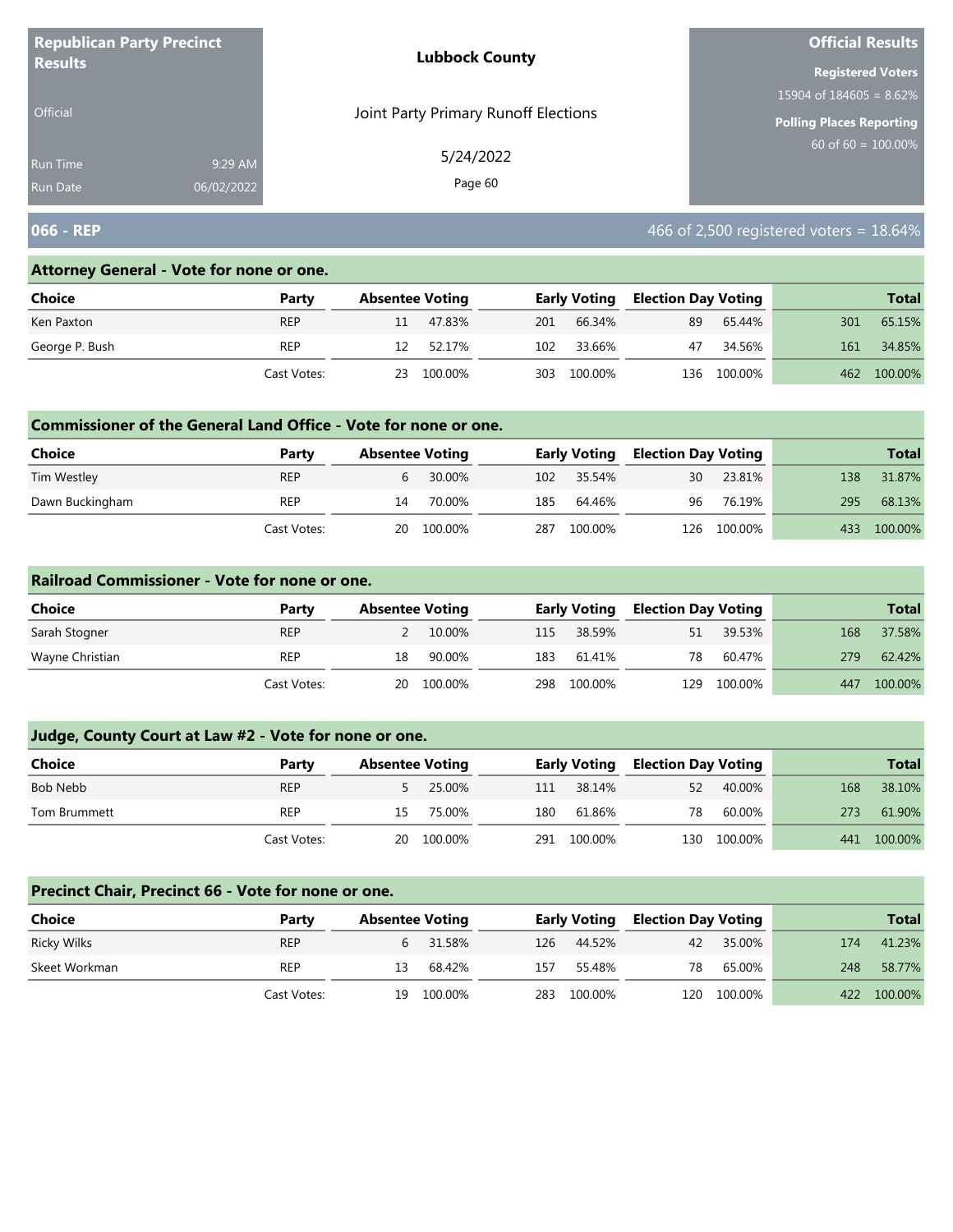| <b>Republican Party Precinct</b> |            | <b>Lubbock County</b>                | <b>Official Results</b>    |
|----------------------------------|------------|--------------------------------------|----------------------------|
| <b>Results</b>                   |            |                                      | <b>Registered Voters</b>   |
|                                  |            |                                      | 15904 of $184605 = 8.62\%$ |
| <b>Official</b>                  |            | Joint Party Primary Runoff Elections | Polling Places Reporting   |
| Run Time                         | 9:29 AM    | 5/24/2022                            | $60$ of 60 = 100.00%       |
| <b>Run Date</b>                  | 06/02/2022 | Page 61                              |                            |

# **067 - REP** 125 of 2,174 registered voters = 5.75%

### **Attorney General - Vote for none or one.**

| Choice         | Party       |    | <b>Absentee Voting</b> |    | <b>Early Voting</b> | <b>Election Day Voting</b> |            |     | <b>Total</b> |
|----------------|-------------|----|------------------------|----|---------------------|----------------------------|------------|-----|--------------|
| Ken Paxton     | <b>REP</b>  |    | 70.00%                 | 57 | 73.08%              | 27                         | 79.41%     | 91  | 74.59%       |
| George P. Bush | REP         |    | 30.00%                 | 21 | 26.92%              |                            | 20.59%     | 31  | 25.41%       |
|                | Cast Votes: | 10 | 100.00%                | 78 | 100.00%             |                            | 34 100.00% | 122 | 100.00%      |

### **Commissioner of the General Land Office - Vote for none or one.**

| Choice          | Party       | <b>Absentee Voting</b> |         |    | <b>Early Voting</b> | <b>Election Day Voting</b> |         |     | <b>Total</b> |
|-----------------|-------------|------------------------|---------|----|---------------------|----------------------------|---------|-----|--------------|
| Tim Westley     | <b>REP</b>  |                        | 77.78%  | 30 | 39.47%              | 14                         | 42.42%  |     | 43.22%       |
| Dawn Buckingham | REP         |                        | 22.22%  | 46 | 60.53%              | 19                         | 57.58%  | 67  | 56.78%       |
|                 | Cast Votes: | a                      | 100.00% | 76 | 100.00%             | 33                         | 100.00% | 118 | 100.00%      |

### **Railroad Commissioner - Vote for none or one.**

| Choice          | Party       | <b>Absentee Voting</b> |         |    | <b>Early Voting</b> | <b>Election Day Voting</b> |         |     | <b>Total</b> |
|-----------------|-------------|------------------------|---------|----|---------------------|----------------------------|---------|-----|--------------|
| Sarah Stogner   | <b>REP</b>  |                        | 11.11%  | 34 | 43.59%              | 18                         | 54.55%  | 53  | 44.17%       |
| Wayne Christian | <b>REP</b>  |                        | 88.89%  | 44 | 56.41%              | 15                         | 45.45%  | 67  | 55.83%       |
|                 | Cast Votes: | a                      | 100.00% | 78 | 100.00%             | 33                         | 100.00% | 120 | 100.00%      |

| <b>Choice</b> | Party       | <b>Absentee Voting</b> |          |     | <b>Early Voting</b> | <b>Election Day Voting</b> |            |     | <b>Total</b> |
|---------------|-------------|------------------------|----------|-----|---------------------|----------------------------|------------|-----|--------------|
| Bob Nebb      | <b>REP</b>  |                        | 3 33.33% | 30  | 37.97%              | 17                         | 50.00%     | 50  | 40.98%       |
| Tom Brummett  | <b>REP</b>  | b                      | 66.67%   | 49  | 62.03%              | 17                         | 50.00%     |     | 59.02%       |
|               | Cast Votes: | Q                      | 100.00%  | 79. | 100.00%             |                            | 34 100.00% | 122 | 100.00%      |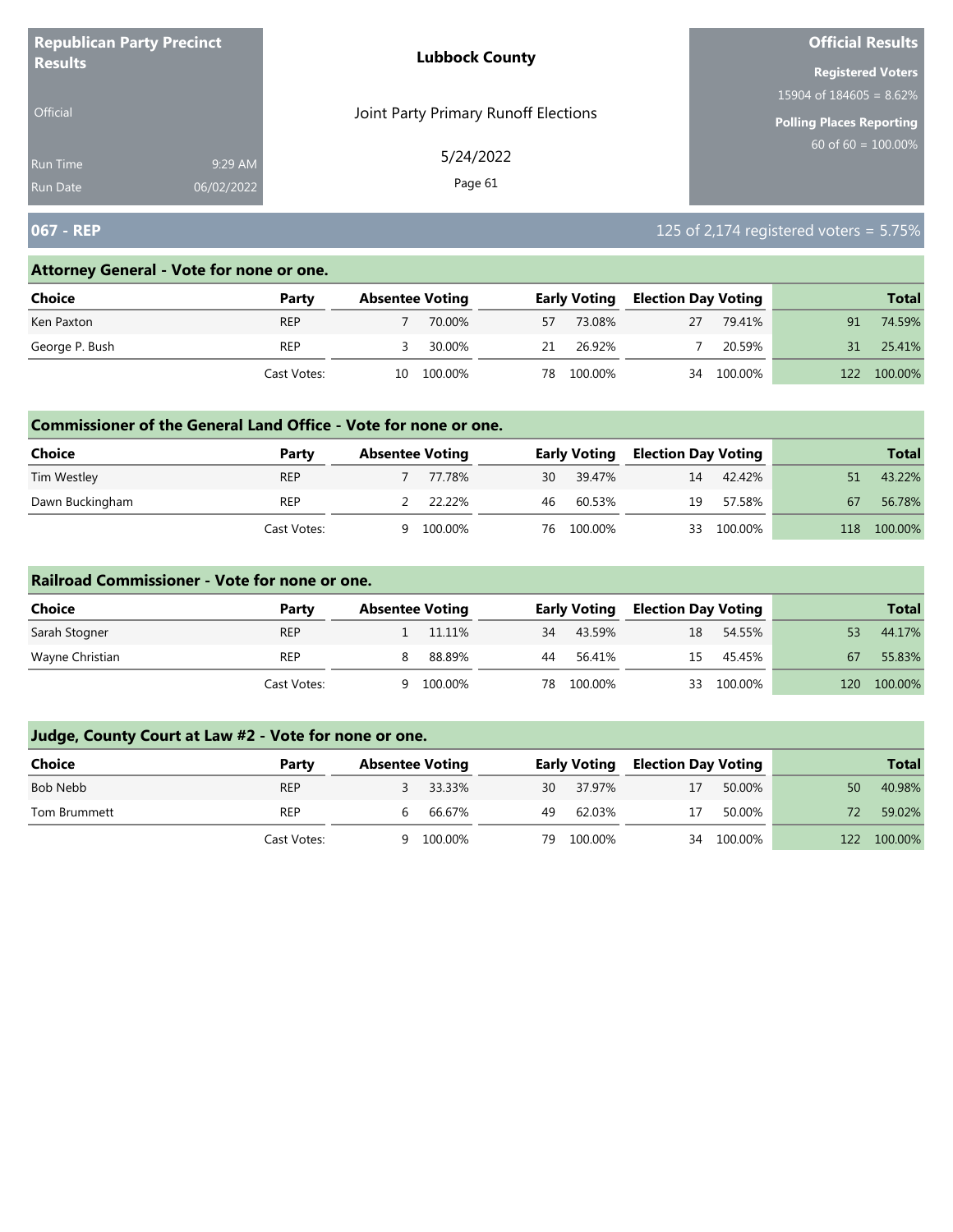| <b>Republican Party Precinct</b><br><b>Results</b> |            | <b>Lubbock County</b>                | <b>Official Results</b>    |
|----------------------------------------------------|------------|--------------------------------------|----------------------------|
|                                                    |            |                                      | <b>Registered Voters</b>   |
|                                                    |            |                                      | 15904 of $184605 = 8.62\%$ |
| <b>Official</b>                                    |            | Joint Party Primary Runoff Elections | Polling Places Reporting   |
| <b>Run Time</b>                                    | 9:29 AM    | 5/24/2022                            | $60$ of 60 = 100.00%       |
| <b>Run Date</b>                                    | 06/02/2022 | Page 62                              |                            |

# **072 - REP** 227 of 2,828 registered voters = 8.03%

#### **Attorney General - Vote for none or one.**

| Choice         | Party       |   | <b>Absentee Voting</b> |     | <b>Early Voting</b> | <b>Election Day Voting</b> |         |     | <b>Total</b> |
|----------------|-------------|---|------------------------|-----|---------------------|----------------------------|---------|-----|--------------|
| Ken Paxton     | <b>REP</b>  | 4 | 66.67%                 | 109 | 72.19%              | 42                         | 63.64%  | 155 | 69.51%       |
| George P. Bush | REP         |   | 33.33%                 | 42  | 27.81%              | 24                         | 36.36%  | 68  | 30.49%       |
|                | Cast Votes: | h | 100.00%                | 151 | 100.00%             | 66                         | 100.00% | 223 | 100.00%      |

## **Commissioner of the General Land Office - Vote for none or one.**

| <b>Choice</b>   | Party       | <b>Absentee Voting</b> |         |     | Early Voting | <b>Election Day Voting</b> |         |     | <b>Total</b> |
|-----------------|-------------|------------------------|---------|-----|--------------|----------------------------|---------|-----|--------------|
| Tim Westley     | <b>REP</b>  |                        | 60.00%  | 67  | 45.89%       | 17                         | 29.82%  | 87  | 41.83%       |
| Dawn Buckingham | REP         |                        | 40.00%  | 79  | 54.11%       | 40                         | 70.18%  | 121 | 58.17%       |
|                 | Cast Votes: |                        | 100.00% | 146 | 100.00%      | 57                         | 100.00% | 208 | 100.00%      |

#### **Railroad Commissioner - Vote for none or one.**

| Choice          | Party       | <b>Absentee Voting</b> |         |     | <b>Early Voting</b> | <b>Election Day Voting</b> |         |     | <b>Total</b> |
|-----------------|-------------|------------------------|---------|-----|---------------------|----------------------------|---------|-----|--------------|
| Sarah Stogner   | <b>REP</b>  |                        | 50.00%  | 71  | 48.30%              | 32                         | 53.33%  | 106 | 49.77%       |
| Wayne Christian | REP         |                        | 50.00%  | 76  | 51.70%              | 28                         | 46.67%  | 107 | 50.23%       |
|                 | Cast Votes: | <sub>h</sub>           | 100.00% | 147 | 100.00%             | 60                         | 100.00% | 213 | 100.00%      |

# **State Representative, District 84 - Vote for none or one.**

| Choice         | Party       | <b>Absentee Voting</b> |          |     | <b>Early Voting</b> | <b>Election Day Voting</b> |            |            | <b>Total</b> |
|----------------|-------------|------------------------|----------|-----|---------------------|----------------------------|------------|------------|--------------|
| David Glasheen | <b>REP</b>  |                        | 16.67%   | 67  | 44.97%              | 31                         | 47.69%     | 99         | 45.00%       |
| Carl Tepper    | <b>REP</b>  |                        | 5 83.33% | 82  | 55.03%              | 34                         | 52.31%     | 121        | 55.00%       |
|                | Cast Votes: | h                      | 100.00%  | 149 | 100.00%             |                            | 65 100.00% | <b>220</b> | 100.00%      |

| Choice       | Party       | <b>Absentee Voting</b> |           |     | <b>Early Voting</b> | <b>Election Day Voting</b> |            |     | <b>Total</b> |
|--------------|-------------|------------------------|-----------|-----|---------------------|----------------------------|------------|-----|--------------|
| Bob Nebb     | <b>REP</b>  |                        | 40.00%    | 59  | 40.97%              | 17                         | 30.91%     | 78  | 38.24%       |
| Tom Brummett | REP         |                        | 60.00%    | 85  | 59.03%              | 38                         | 69.09%     | 126 | 61.76%       |
|              | Cast Votes: |                        | 5 100.00% | 144 | 100.00%             |                            | 55 100.00% |     | 204 100.00%  |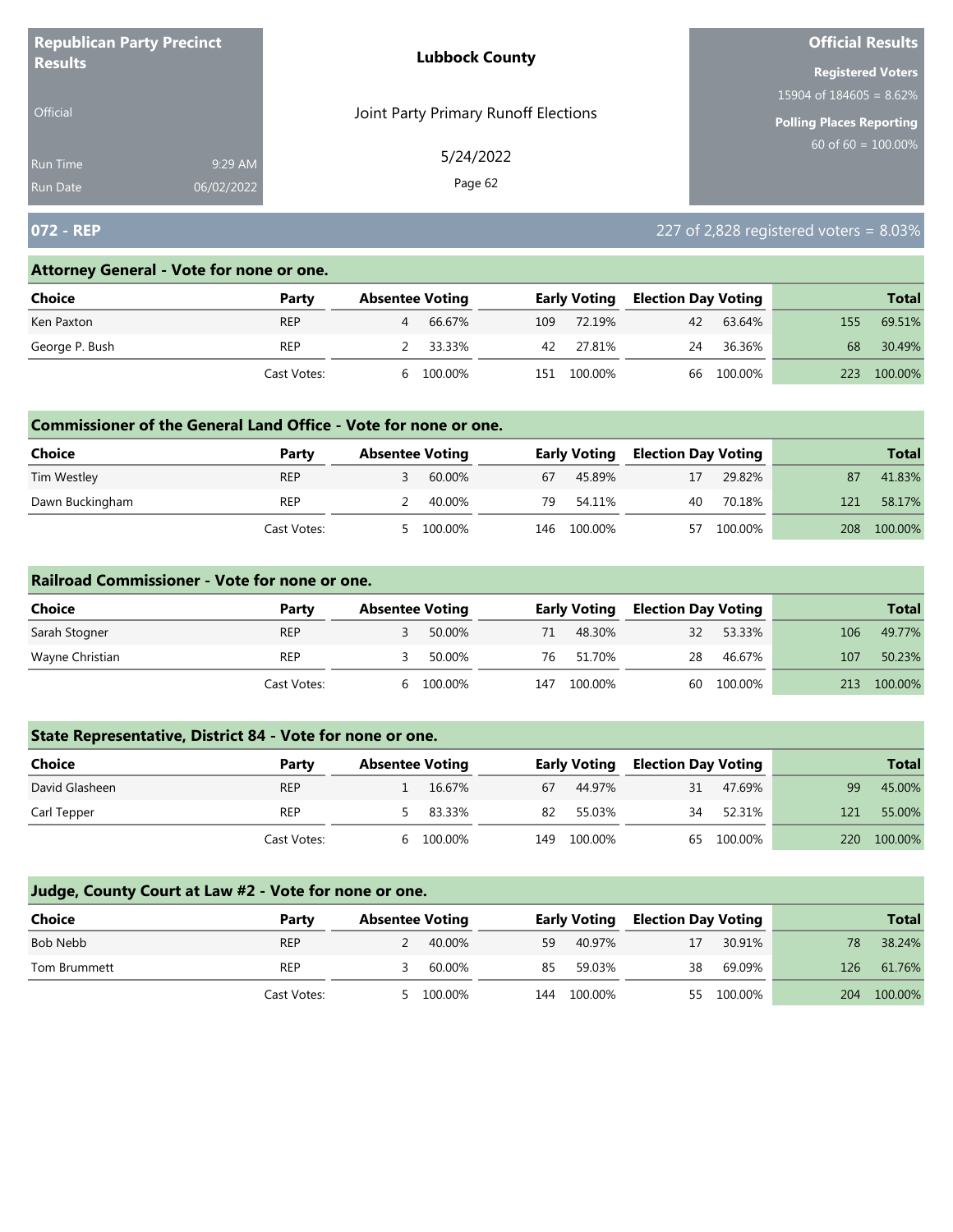| <b>Republican Party Precinct</b><br><b>Results</b> |            | <b>Lubbock County</b>                | <b>Official Results</b>    |  |  |
|----------------------------------------------------|------------|--------------------------------------|----------------------------|--|--|
|                                                    |            |                                      | <b>Registered Voters</b>   |  |  |
|                                                    |            |                                      | 15904 of $184605 = 8.62\%$ |  |  |
| <b>Official</b>                                    |            | Joint Party Primary Runoff Elections | Polling Places Reporting   |  |  |
| <b>Run Time</b>                                    | 9:29 AM    | 5/24/2022                            | $60$ of 60 = 100.00%       |  |  |
| <b>Run Date</b>                                    | 06/02/2022 | Page 63                              |                            |  |  |

# **075 - REP** 214 of 1,163 registered voters = 18.40%

#### **Attorney General - Vote for none or one.**

| Choice         | Party       |    | <b>Absentee Voting</b> |     | <b>Early Voting</b> | <b>Election Day Voting</b> |            |     | <b>Total</b> |
|----------------|-------------|----|------------------------|-----|---------------------|----------------------------|------------|-----|--------------|
| Ken Paxton     | <b>REP</b>  | 10 | 62.50%                 | 89  | 62.68%              | 36                         | 65.45%     | 135 | 63.38%       |
| George P. Bush | <b>REP</b>  |    | 6 37.50%               | 53. | 37.32%              | 19                         | 34.55%     | 78  | 36.62%       |
|                | Cast Votes: |    | 16 100.00%             |     | 142 100.00%         |                            | 55 100.00% | 213 | 100.00%      |

## **Commissioner of the General Land Office - Vote for none or one.**

| <b>Choice</b>   | Party       | <b>Absentee Voting</b> |         |       | <b>Early Voting</b> | <b>Election Day Voting</b> |         |     | <b>Total</b> |
|-----------------|-------------|------------------------|---------|-------|---------------------|----------------------------|---------|-----|--------------|
| Tim Westley     | <b>REP</b>  |                        | 42.86%  |       | 38 29.23%           | 14                         | 28.00%  | 58  | 29.90%       |
| Dawn Buckingham | REP         | 8                      | 57.14%  |       | 92 70.77%           | 36                         | 72.00%  | 136 | 70.10%       |
|                 | Cast Votes: | 14                     | 100.00% | 130 - | 100.00%             | 50                         | 100.00% | 194 | 100.00%      |

### **Railroad Commissioner - Vote for none or one.**

| Choice          | Party       |    | <b>Absentee Voting</b> |    | <b>Early Voting</b> | <b>Election Day Voting</b> |            |     | <b>Total</b> |
|-----------------|-------------|----|------------------------|----|---------------------|----------------------------|------------|-----|--------------|
| Sarah Stogner   | <b>REP</b>  |    | 14.29%                 | 47 | 34.56%              | 29                         | 55.77%     | 78  | 38.61%       |
| Wayne Christian | <b>REP</b>  | 12 | 85.71%                 | 89 | 65.44%              | 23                         | 44.23%     | 124 | 61.39%       |
|                 | Cast Votes: |    | 14 100.00%             |    | 136 100.00%         |                            | 52 100.00% | 202 | 100.00%      |

# **Judge, County Court at Law #2 - Vote for none or one.**

| Choice       | Party       | <b>Absentee Voting</b> |            |     | <b>Early Voting</b> | <b>Election Day Voting</b> |            |     | <b>Total</b> |
|--------------|-------------|------------------------|------------|-----|---------------------|----------------------------|------------|-----|--------------|
| Bob Nebb     | <b>REP</b>  |                        | 20.00%     | 55  | 40.74%              | 22                         | 43.14%     | 80  | 39.80%       |
| Tom Brummett | REP         |                        | 80.00%     | 80  | 59.26%              | 29                         | 56.86%     | 121 | 60.20%       |
|              | Cast Votes: |                        | 15 100.00% | 135 | 100.00%             |                            | 51 100.00% | 201 | 100.00%      |

#### **Precinct Chair, Precinct 75 - Vote for none or one.**

| <b>Choice</b>         | Party       | <b>Absentee Voting</b> |            |     | <b>Early Voting</b> | <b>Election Day Voting</b> |         |     | <b>Total</b> |
|-----------------------|-------------|------------------------|------------|-----|---------------------|----------------------------|---------|-----|--------------|
| Jan Powell            | <b>REP</b>  | 8                      | 61.54%     | 86  | 69.92%              | 28                         | 65.12%  | 122 | 68.16%       |
| <b>Bobbe Crawford</b> | <b>REP</b>  |                        | 38.46%     | 37  | 30.08%              | 15                         | 34.88%  | 57  | 31.84%       |
|                       | Cast Votes: |                        | 13 100.00% | 123 | 100.00%             | 43                         | 100.00% | 179 | 100.00%      |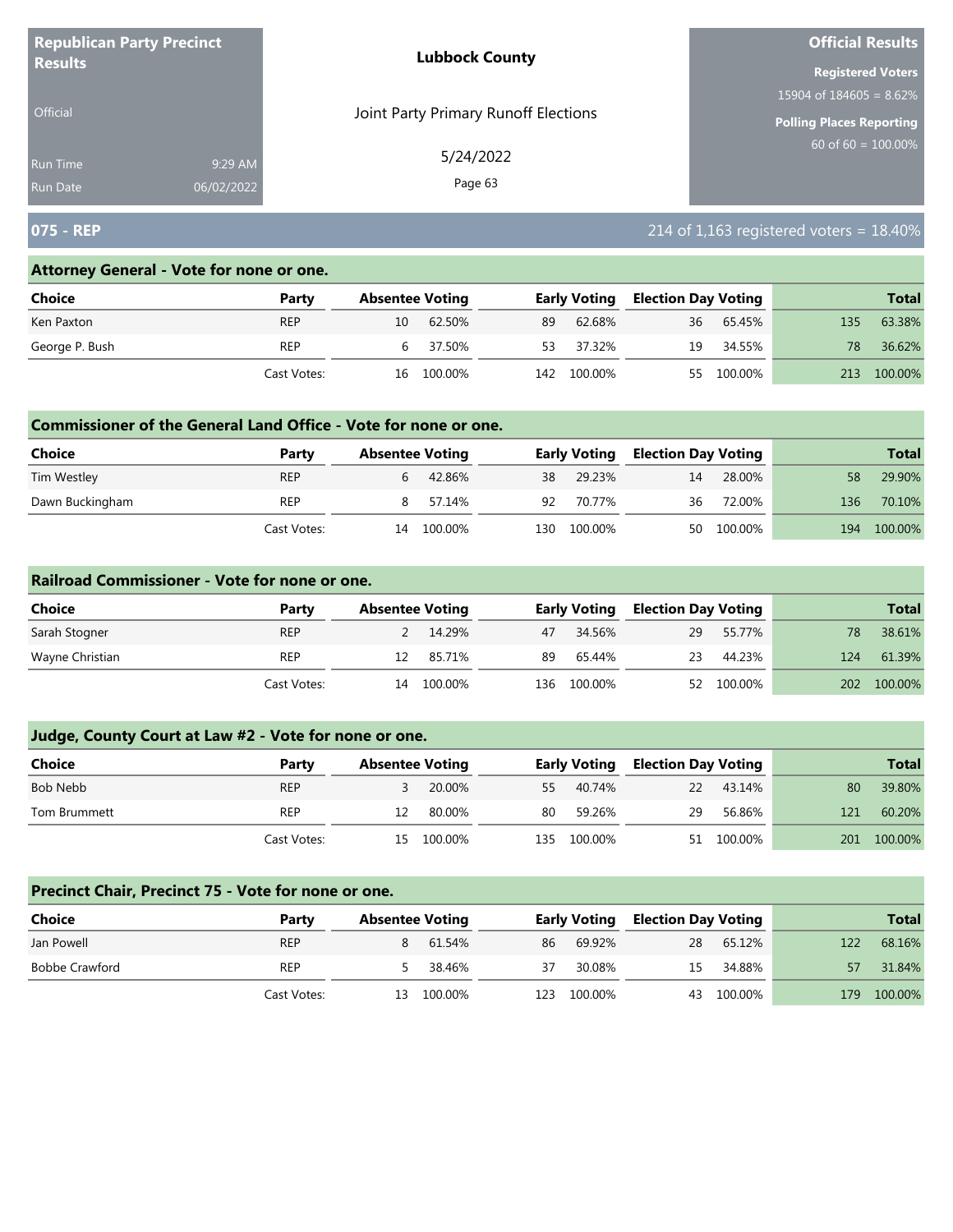| <b>Republican Party Precinct</b><br><b>Results</b> |            | <b>Lubbock County</b>                | <b>Official Results</b>         |  |  |
|----------------------------------------------------|------------|--------------------------------------|---------------------------------|--|--|
|                                                    |            |                                      | <b>Registered Voters</b>        |  |  |
|                                                    |            |                                      | 15904 of $184605 = 8.62\%$      |  |  |
| <b>Official</b>                                    |            | Joint Party Primary Runoff Elections | <b>Polling Places Reporting</b> |  |  |
| <b>Run Time</b>                                    | 9:29 AM    | 5/24/2022                            | $60$ of 60 = $100.00\%$         |  |  |
| <b>Run Date</b>                                    | 06/02/2022 | Page 64                              |                                 |  |  |

# **076 - REP** 200 of 2,014 registered voters = 9.93%

### **Attorney General - Vote for none or one.**

| Choice         | Party       |   | <b>Absentee Voting</b> |     | <b>Early Voting</b> | <b>Election Day Voting</b> |         |     | <b>Total</b> |
|----------------|-------------|---|------------------------|-----|---------------------|----------------------------|---------|-----|--------------|
| Ken Paxton     | <b>REP</b>  |   | 60.00%                 | 71  | 59.66%              | 47                         | 64.38%  | 121 | 61.42%       |
| George P. Bush | REP         |   | 40.00%                 | 48  | 40.34%              | 26                         | 35.62%  | 76  | 38.58%       |
|                | Cast Votes: | 5 | 100.00%                | 119 | 100.00%             | 73                         | 100.00% | 197 | 100.00%      |

## **Commissioner of the General Land Office - Vote for none or one.**

| Choice          | Party       | <b>Absentee Voting</b> |         |     | <b>Early Voting</b> | <b>Election Day Voting</b> |         |     | <b>Total</b> |
|-----------------|-------------|------------------------|---------|-----|---------------------|----------------------------|---------|-----|--------------|
| Tim Westley     | <b>REP</b>  |                        | 40.00%  |     | 40 37.38%           | 25                         | 39.68%  | 67  | 38.29%       |
| Dawn Buckingham | REP         |                        | 60.00%  | 67  | 62.62%              | 38                         | 60.32%  | 108 | 61.71%       |
|                 | Cast Votes: |                        | 100.00% | 107 | 100.00%             | 63                         | 100.00% | 175 | 100.00%      |

### **Railroad Commissioner - Vote for none or one.**

| Choice          | Party       | <b>Absentee Voting</b> |     | <b>Early Voting</b> | <b>Election Day Voting</b> |         |     | <b>Total</b> |
|-----------------|-------------|------------------------|-----|---------------------|----------------------------|---------|-----|--------------|
| Sarah Stogner   | <b>REP</b>  | $0.00\%$               | 58  | 50.00%              | 30                         | 43.48%  | 88  | 46.32%       |
| Wayne Christian | <b>REP</b>  | 100.00%                | 58  | 50.00%              | 39                         | 56.52%  | 102 | 53.68%       |
|                 | Cast Votes: | 100.00%                | 116 | 100.00%             | 69                         | 100.00% | 190 | 100.00%      |

# **State Representative, District 84 - Vote for none or one.**

| <b>Choice</b>  | Party       | <b>Absentee Voting</b> |         |     | <b>Early Voting</b> | <b>Election Day Voting</b> |         |     | <b>Total</b> |
|----------------|-------------|------------------------|---------|-----|---------------------|----------------------------|---------|-----|--------------|
| David Glasheen | <b>REP</b>  |                        | 40.00%  | 37  | 31.09%              | 28                         | 37.84%  | 67  | 33.84%       |
| Carl Tepper    | <b>REP</b>  |                        | 60.00%  | 82  | 68.91%              | 46                         | 62.16%  | 131 | 66.16%       |
|                | Cast Votes: |                        | 100.00% | 119 | 100.00%             | 74                         | 100.00% | 198 | 100.00%      |

| <b>Choice</b> | Party       | <b>Absentee Voting</b> |         |     | <b>Early Voting</b> | <b>Election Day Voting</b> |            |     | <b>Total</b> |
|---------------|-------------|------------------------|---------|-----|---------------------|----------------------------|------------|-----|--------------|
| Bob Nebb      | <b>REP</b>  | 2                      | 40.00%  | 41  | 36.28%              | 25                         | 38.46%     | 68  | 37.16%       |
| Tom Brummett  | <b>REP</b>  |                        | 60.00%  | 72  | 63.72%              | 40                         | 61.54%     | 115 | 62.84%       |
|               | Cast Votes: |                        | 100.00% | 113 | 100.00%             |                            | 65 100.00% | 183 | 100.00%      |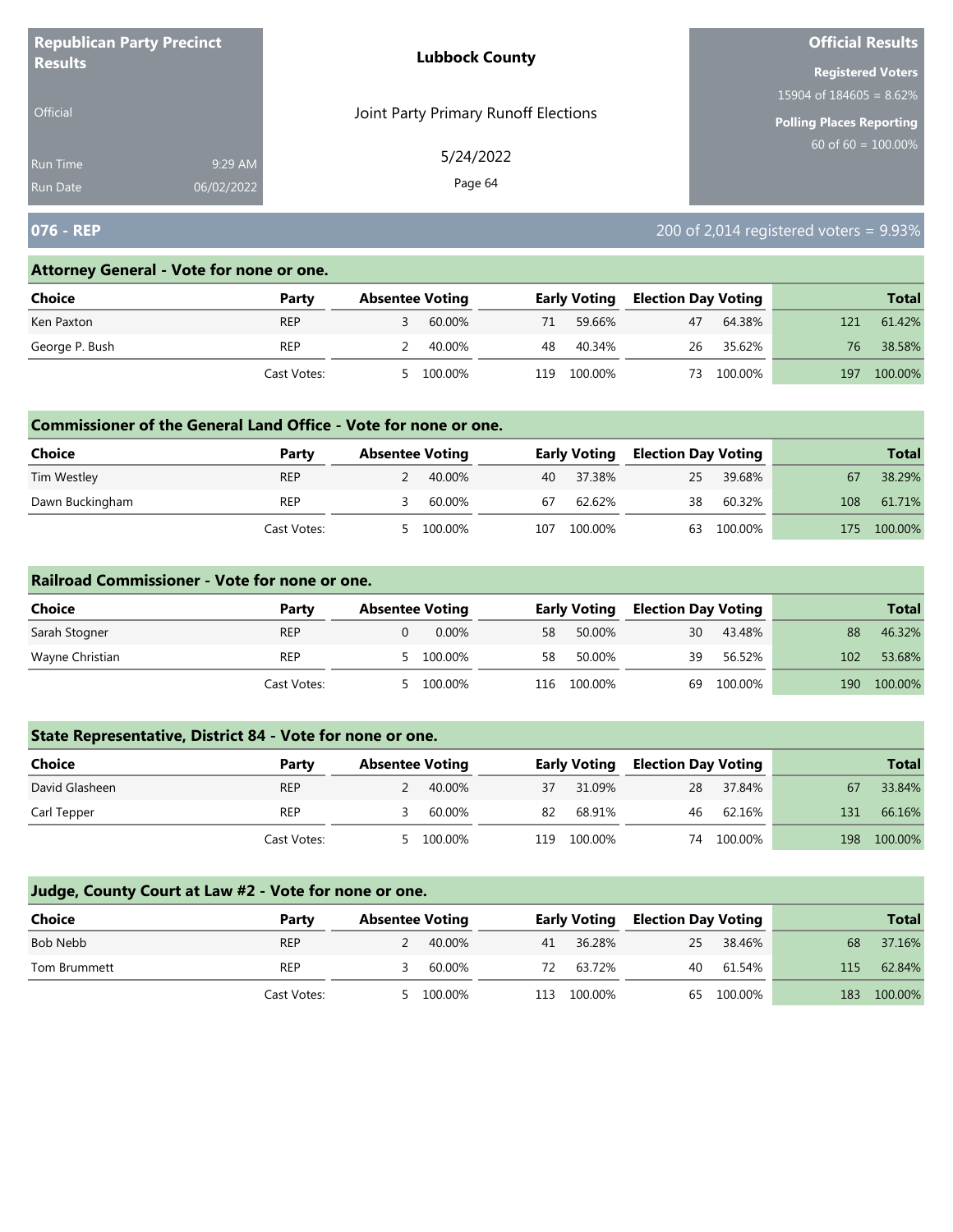| <b>Republican Party Precinct</b><br><b>Results</b> |            | <b>Lubbock County</b>                | <b>Official Results</b>    |  |  |  |  |
|----------------------------------------------------|------------|--------------------------------------|----------------------------|--|--|--|--|
|                                                    |            |                                      | <b>Registered Voters</b>   |  |  |  |  |
|                                                    |            |                                      | 15904 of $184605 = 8.62\%$ |  |  |  |  |
| <b>Official</b>                                    |            | Joint Party Primary Runoff Elections | Polling Places Reporting   |  |  |  |  |
| <b>Run Time</b>                                    | 9:29 AM    | 5/24/2022                            | 60 of $60 = 100.00\%$      |  |  |  |  |
| <b>Run Date</b>                                    | 06/02/2022 | Page 65                              |                            |  |  |  |  |

# **078 - REP 13.63%**

### **Attorney General - Vote for none or one.**

| Choice         | Party       | <b>Absentee Voting</b> |         |     | Early Voting | <b>Election Day Voting</b> |         |     | <b>Total</b> |
|----------------|-------------|------------------------|---------|-----|--------------|----------------------------|---------|-----|--------------|
| Ken Paxton     | <b>REP</b>  |                        | 58.62%  | 170 | 62.04%       | 109                        | 77.86%  | 296 | 66.82%       |
| George P. Bush | <b>REP</b>  | 12                     | 41.38%  | 104 | 37.96%       | 31                         | 22.14%  | 147 | 33.18%       |
|                | Cast Votes: | 29                     | 100.00% | 274 | 100.00%      | 140                        | 100.00% | 443 | 100.00%      |

### **Commissioner of the General Land Office - Vote for none or one.**

| Choice          | Party       | <b>Absentee Voting</b> |         |     | <b>Early Voting</b> | <b>Election Day Voting</b> |         |     | <b>Total</b> |
|-----------------|-------------|------------------------|---------|-----|---------------------|----------------------------|---------|-----|--------------|
| Tim Westley     | <b>REP</b>  | 11                     | 44.00%  |     | 95 37.70%           | 39                         | 32.77%  | 145 | 36.62%       |
| Dawn Buckingham | REP         | 14                     | 56.00%  | 157 | 62.30%              | 80                         | 67.23%  | 251 | 63.38%       |
|                 | Cast Votes: | 25                     | 100.00% | 252 | 100.00%             | 119                        | 100.00% | 396 | 100.00%      |

### **Railroad Commissioner - Vote for none or one.**

| Choice          | Party       | <b>Absentee Voting</b> |         |      | <b>Early Voting</b> |     | <b>Election Day Voting</b> |     | <b>Total</b> |
|-----------------|-------------|------------------------|---------|------|---------------------|-----|----------------------------|-----|--------------|
| Sarah Stogner   | <b>REP</b>  | 10                     | 37.04%  | 117  | 43.33%              | 53  | 39.85%                     | 180 | 41.86%       |
| Wayne Christian | REP         |                        | 62.96%  | 153  | 56.67%              | 80  | 60.15%                     | 250 | 58.14%       |
|                 | Cast Votes: | 27                     | 100.00% | 270. | 100.00%             | 133 | 100.00%                    | 430 | 100.00%      |

| <b>Choice</b> | Party       | <b>Absentee Voting</b> |            |     | <b>Early Voting</b> | Election Day Voting |             |     | <b>Total</b> |
|---------------|-------------|------------------------|------------|-----|---------------------|---------------------|-------------|-----|--------------|
| Bob Nebb      | <b>REP</b>  | 12                     | 46.15%     | 98  | 38.43%              | 52                  | 40.63%      | 162 | 39.61%       |
| Tom Brummett  | <b>REP</b>  | 14                     | 53.85%     | 157 | 61.57%              | 76                  | 59.38%      | 247 | 60.39%       |
|               | Cast Votes: |                        | 26 100.00% |     | 255 100.00%         |                     | 128 100.00% | 409 | 100.00%      |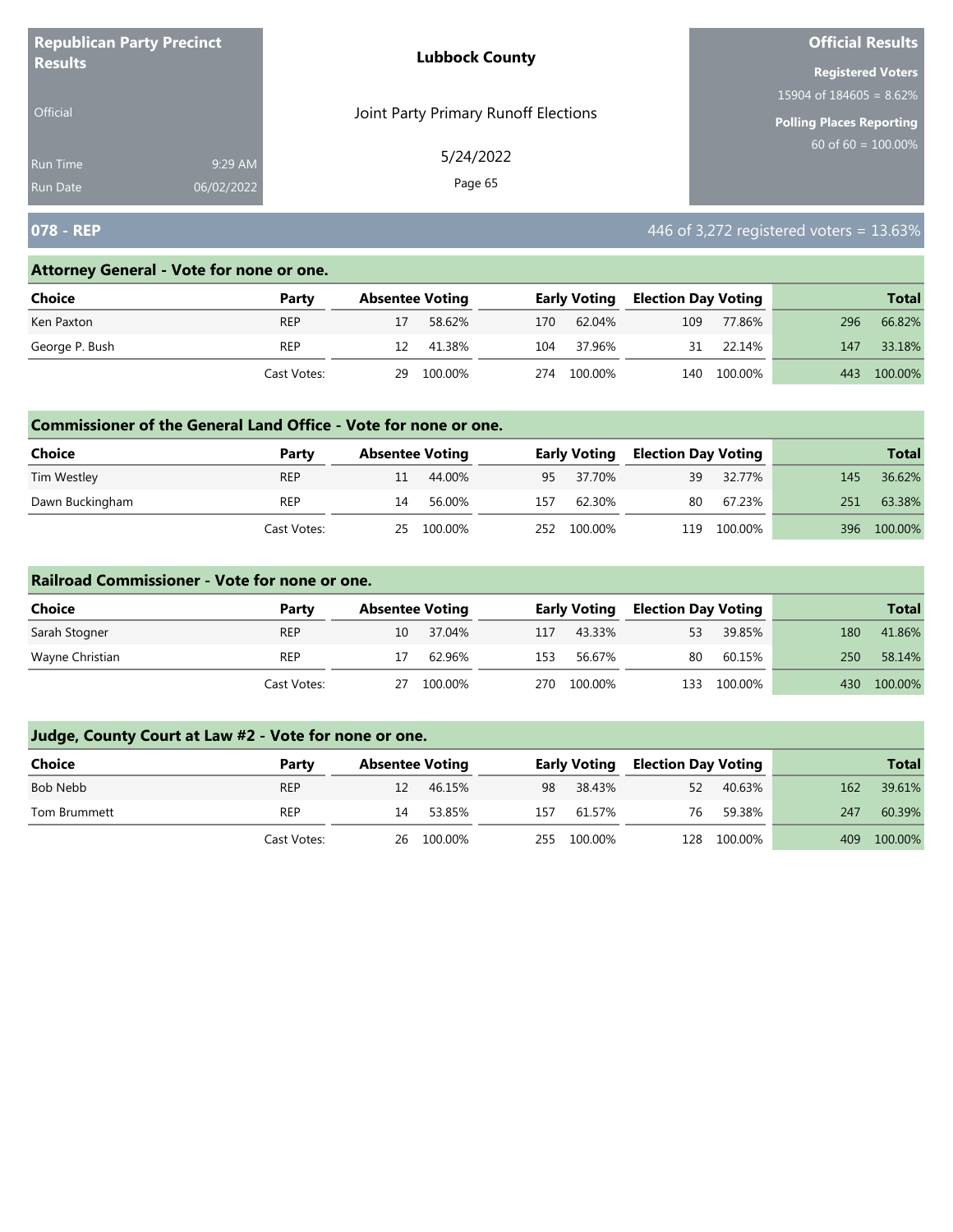| <b>Republican Party Precinct</b><br><b>Results</b> |            | <b>Lubbock County</b>                | <b>Official Results</b>         |
|----------------------------------------------------|------------|--------------------------------------|---------------------------------|
|                                                    |            |                                      | <b>Registered Voters</b>        |
|                                                    |            |                                      | 15904 of $184605 = 8.62\%$      |
| <b>Official</b>                                    |            | Joint Party Primary Runoff Elections | <b>Polling Places Reporting</b> |
| <b>Run Time</b>                                    | 9:29 AM    | 5/24/2022                            | $60$ of 60 = 100.00%            |
| <b>Run Date</b>                                    | 06/02/2022 | Page 66                              |                                 |

# **092 - REP** 37 of 392 registered voters = 9.44%

### **Attorney General - Vote for none or one.**

| <b>Choice</b>  | Party       | <b>Absentee Voting</b> |           |    | <b>Early Voting</b> | <b>Election Day Voting</b> |            |    | <b>Total</b> |
|----------------|-------------|------------------------|-----------|----|---------------------|----------------------------|------------|----|--------------|
| Ken Paxton     | <b>REP</b>  |                        | 3 100.00% | 15 | 88.24%              |                            | 17 100.00% | 35 | 94.59%       |
| George P. Bush | REP         |                        | 0.00%     |    | 2 11.76%            |                            | $0.00\%$   |    | 5.41%        |
|                | Cast Votes: |                        | 100.00%   | 17 | 100.00%             | 17                         | 100.00%    | 37 | 100.00%      |

## **Commissioner of the General Land Office - Vote for none or one.**

| <b>Choice</b>   | Party       | <b>Absentee Voting</b> |           |    | <b>Early Voting</b> | <b>Election Day Voting</b> |         |     | <b>Total</b> |
|-----------------|-------------|------------------------|-----------|----|---------------------|----------------------------|---------|-----|--------------|
| Tim Westley     | REP         |                        | 3 100.00% |    | 53.33%              |                            | 47.06%  | 19  | 54.29%       |
| Dawn Buckingham | <b>REP</b>  |                        | 0.00%     |    | 46.67%              |                            | 52.94%  | 16  | 45.71%       |
|                 | Cast Votes: |                        | 100.00%   | 15 | 100.00%             |                            | 100.00% | 35. | 100.00%      |

#### **Railroad Commissioner - Vote for none or one.**

| Choice          | Party       | <b>Absentee Voting</b> |          |    | <b>Early Voting</b> |    | <b>Election Day Voting</b> |    | <b>Total</b> |
|-----------------|-------------|------------------------|----------|----|---------------------|----|----------------------------|----|--------------|
| Sarah Stogner   | <b>REP</b>  |                        | $0.00\%$ |    | 5 31.25%            |    | 47.06%                     |    | 36.11%       |
| Wayne Christian | <b>REP</b>  |                        | 100.00%  | 11 | 68.75%              |    | 52.94%                     | 23 | 63.89%       |
|                 | Cast Votes: |                        | 100.00%  |    | 16 100.00%          | 17 | 100.00%                    |    | 36 100.00%   |

# **State Representative, District 84 - Vote for none or one.**

| Choice         | Party       | <b>Absentee Voting</b> |           |    | <b>Early Voting</b> |  | <b>Election Day Voting</b> |    | <b>Total</b> |
|----------------|-------------|------------------------|-----------|----|---------------------|--|----------------------------|----|--------------|
| David Glasheen | <b>REP</b>  |                        | 3 100.00% |    | 17.65%              |  | 35.29%                     |    | 32.43%       |
| Carl Tepper    | <b>REP</b>  |                        | 0.00%     | 14 | 82.35%              |  | 11 64.71%                  | 25 | 67.57%       |
|                | Cast Votes: |                        | 100.00%   | 17 | 100.00%             |  | 17 100.00%                 | 37 | 100.00%      |

| <b>Choice</b> | Party       | <b>Absentee Voting</b> |           |    | <b>Early Voting</b> | <b>Election Day Voting</b> |         |    | <b>Total</b> |
|---------------|-------------|------------------------|-----------|----|---------------------|----------------------------|---------|----|--------------|
| Bob Nebb      | <b>REP</b>  |                        | 3 100.00% | 8. | 50.00%              | 6                          | 35.29%  |    | 47.22%       |
| Tom Brummett  | <b>REP</b>  |                        | 0.00%     | 8. | 50.00%              | 11                         | 64.71%  | 19 | 52.78%       |
|               | Cast Votes: |                        | 100.00%   | 16 | 100.00%             | 17                         | 100.00% | 36 | 100.00%      |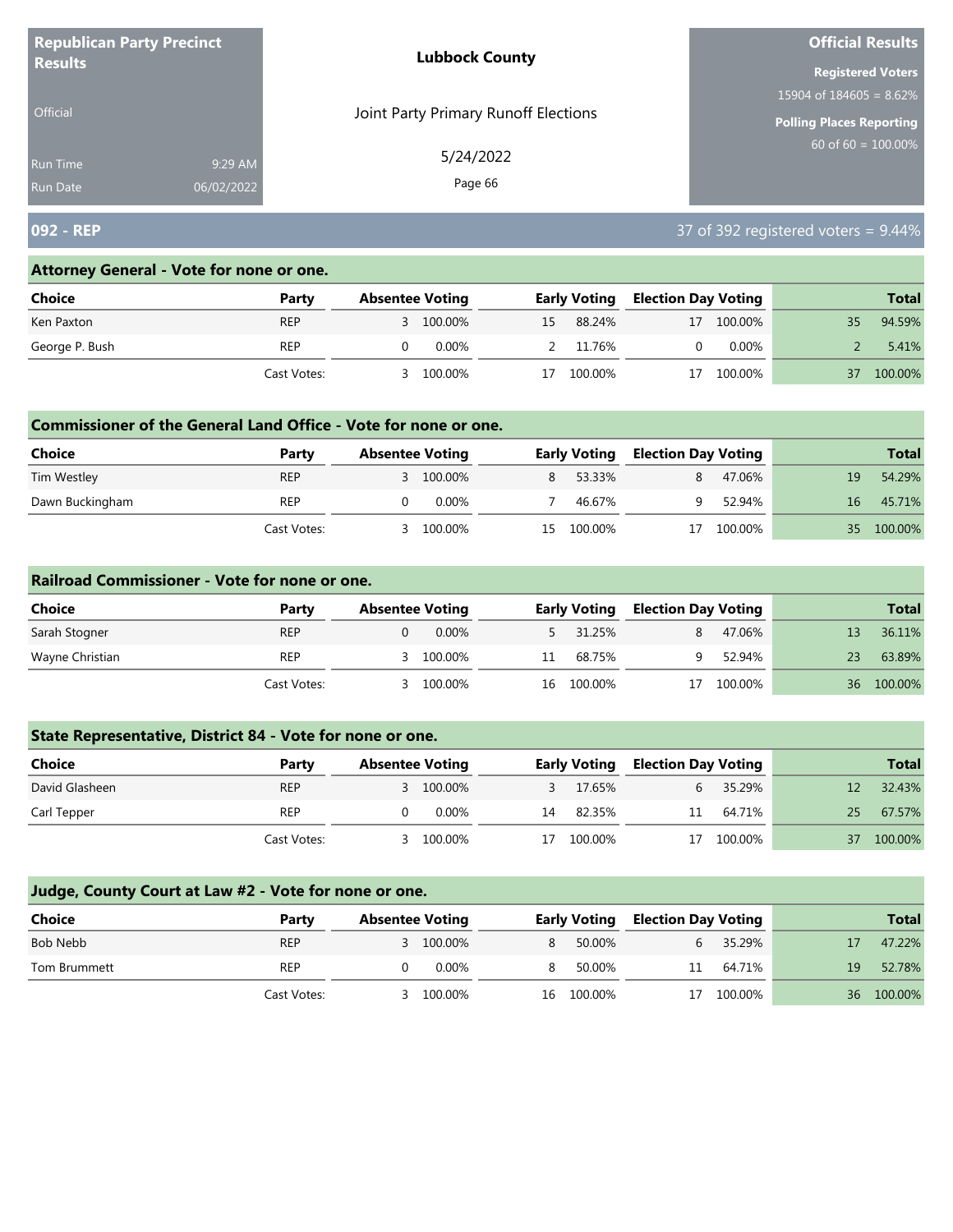| <b>Republican Party Precinct</b><br><b>Results</b> |            | <b>Lubbock County</b>                | <b>Official Results</b>    |
|----------------------------------------------------|------------|--------------------------------------|----------------------------|
|                                                    |            |                                      | <b>Registered Voters</b>   |
|                                                    |            |                                      | 15904 of $184605 = 8.62\%$ |
| <b>Official</b>                                    |            | Joint Party Primary Runoff Elections | Polling Places Reporting   |
| Run Time                                           | 9:29 AM    | 5/24/2022                            | $60$ of 60 = 100.00%       |
| <b>Run Date</b>                                    | 06/02/2022 | Page 67                              |                            |

# **102 - REP** 67 of 466 registered voters = 14.38%

### **Attorney General - Vote for none or one.**

| Choice         | Party       | <b>Absentee Voting</b> |          |    | <b>Early Voting</b> | <b>Election Day Voting</b> |         |    | <b>Total</b> |
|----------------|-------------|------------------------|----------|----|---------------------|----------------------------|---------|----|--------------|
| Ken Paxton     | <b>REP</b>  |                        | $0.00\%$ |    | 25 75.76%           | <sup>22</sup>              | 66.67%  | 47 | 71.21%       |
| George P. Bush | <b>REP</b>  |                        | 0.00%    |    | 8 24.24%            | 11                         | 33.33%  | 19 | 28.79%       |
|                | Cast Votes: |                        | 0.00%    | 33 | 100.00%             | 33                         | 100.00% | 66 | 100.00%      |

### **Commissioner of the General Land Office - Vote for none or one.**

| <b>Choice</b>   | Party       | <b>Absentee Voting</b> |          |    | <b>Early Voting</b> | <b>Election Day Voting</b> |         |    | <b>Total</b> |
|-----------------|-------------|------------------------|----------|----|---------------------|----------------------------|---------|----|--------------|
| Tim Westley     | <b>REP</b>  |                        | $0.00\%$ |    | 25.81%              | 14                         | 45.16%  |    | 35.48%       |
| Dawn Buckingham | <b>REP</b>  |                        | $0.00\%$ | 23 | 74.19%              | 17                         | 54.84%  | 40 | 64.52%       |
|                 | Cast Votes: |                        | 0.00%    | 31 | 100.00%             | 31                         | 100.00% | 62 | 100.00%      |

#### **Railroad Commissioner - Vote for none or one.**

| <b>Choice</b>   | Party       | <b>Absentee Voting</b> |          |    | <b>Early Voting</b> | <b>Election Day Voting</b> |            |    | <b>Total</b> |
|-----------------|-------------|------------------------|----------|----|---------------------|----------------------------|------------|----|--------------|
| Sarah Stogner   | <b>REP</b>  |                        | $0.00\%$ | 10 | 33.33%              | 21                         | 65.63%     | 31 | 50.00%       |
| Wayne Christian | REP         |                        | $0.00\%$ | 20 | 66.67%              | 11                         | 34.38%     | 31 | 50.00%       |
|                 | Cast Votes: |                        | 0.00%    | 30 | 100.00%             |                            | 32 100.00% | 62 | 100.00%      |

## **State Representative, District 84 - Vote for none or one.**

| <b>Choice</b>  | Party       | <b>Absentee Voting</b> |          |    | <b>Early Voting</b> | <b>Election Day Voting</b> |         |    | <b>Total</b> |
|----------------|-------------|------------------------|----------|----|---------------------|----------------------------|---------|----|--------------|
| David Glasheen | <b>REP</b>  |                        | 0.00%    |    | 50.00%              | 13                         | 39.39%  | 30 | 44.78%       |
| Carl Tepper    | <b>REP</b>  |                        | $0.00\%$ |    | 50.00%              | 20                         | 60.61%  |    | 55.22%       |
|                | Cast Votes: |                        | $0.00\%$ | 34 | 100.00%             | 33                         | 100.00% | 67 | 100.00%      |

| <b>Choice</b> | Party       | <b>Absentee Voting</b> |          |    | <b>Early Voting</b> | <b>Election Day Voting</b> |            |    | <b>Total</b> |
|---------------|-------------|------------------------|----------|----|---------------------|----------------------------|------------|----|--------------|
| Bob Nebb      | <b>REP</b>  |                        | $0.00\%$ | a  | 29.03%              | 11                         | 34.38%     | 20 | 31.75%       |
| Tom Brummett  | <b>REP</b>  |                        | 0.00%    | 22 | 70.97%              | 21                         | 65.63%     | 43 | 68.25%       |
|               | Cast Votes: |                        | $0.00\%$ | 31 | 100.00%             |                            | 32 100.00% | 63 | 100.00%      |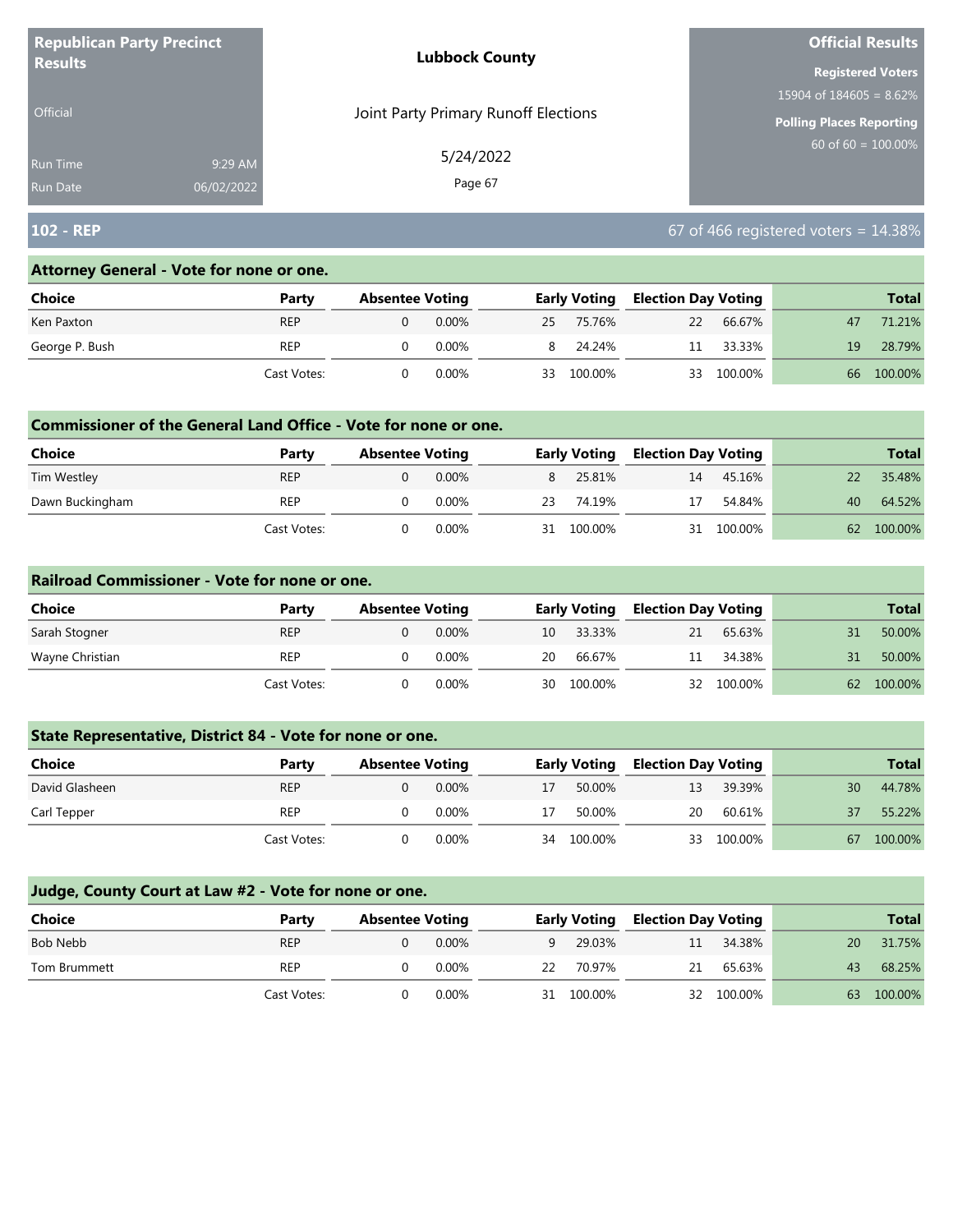| <b>Republican Party Precinct</b><br><b>Results</b> |            | <b>Lubbock County</b>                | <b>Official Results</b>    |  |  |
|----------------------------------------------------|------------|--------------------------------------|----------------------------|--|--|
|                                                    |            |                                      | <b>Registered Voters</b>   |  |  |
|                                                    |            |                                      | 15904 of $184605 = 8.62\%$ |  |  |
| <b>Official</b>                                    |            | Joint Party Primary Runoff Elections | Polling Places Reporting   |  |  |
| <b>Run Time</b>                                    | 9:29 AM    | 5/24/2022                            | $60$ of 60 = 100.00%       |  |  |
| <b>Run Date</b>                                    | 06/02/2022 | Page 68                              |                            |  |  |

# **103 - REP** 67 of 564 registered voters = 11.88%

#### **Attorney General - Vote for none or one.**

| Choice         | Party       | <b>Absentee Voting</b> |           |    | <b>Early Voting</b> | <b>Election Day Voting</b> |         |    | <b>Total</b> |
|----------------|-------------|------------------------|-----------|----|---------------------|----------------------------|---------|----|--------------|
| Ken Paxton     | <b>REP</b>  |                        | 2 100.00% | 24 | 75.00%              | 25                         | 78.13%  |    | 77.27%       |
| George P. Bush | REP         |                        | 0.00%     |    | 25.00%              |                            | 21.88%  | 15 | 22.73%       |
|                | Cast Votes: |                        | 100.00%   | 32 | 100.00%             | 32                         | 100.00% | 66 | 100.00%      |

## **Commissioner of the General Land Office - Vote for none or one.**

| <b>Choice</b>   | Party       | <b>Absentee Voting</b> |         |    | <b>Early Voting</b> | <b>Election Day Voting</b> |         |     | <b>Total</b> |
|-----------------|-------------|------------------------|---------|----|---------------------|----------------------------|---------|-----|--------------|
| Tim Westley     | <b>REP</b>  |                        | 50.00%  | 15 | 50.00%              |                            | 18.52%  |     | 35.59%       |
| Dawn Buckingham | <b>REP</b>  |                        | 50.00%  | 15 | 50.00%              | 22                         | 81.48%  | 38. | 64.41%       |
|                 | Cast Votes: |                        | 100.00% | 30 | 100.00%             | 27                         | 100.00% | 59  | 100.00%      |

### **Railroad Commissioner - Vote for none or one.**

| Choice          | Party       | <b>Absentee Voting</b> | <b>Early Voting</b> |         | <b>Election Day Voting</b> |         |    | <b>Total</b> |
|-----------------|-------------|------------------------|---------------------|---------|----------------------------|---------|----|--------------|
| Sarah Stogner   | <b>REP</b>  | $0.00\%$               | 11                  | 35.48%  | 11                         | 36.67%  |    | 34.92%       |
| Wayne Christian | <b>REP</b>  | 100.00%                | 20                  | 64.52%  | 19                         | 63.33%  | 41 | 65.08%       |
|                 | Cast Votes: | 100.00%                | 31                  | 100.00% | 30                         | 100.00% | 63 | 100.00%      |

# **State Representative, District 84 - Vote for none or one.**

| Choice         | Party       | <b>Absentee Voting</b> |         |    | <b>Early Voting</b> | <b>Election Day Voting</b> |         |    | <b>Total</b> |
|----------------|-------------|------------------------|---------|----|---------------------|----------------------------|---------|----|--------------|
| David Glasheen | <b>REP</b>  |                        | 50.00%  |    | 25.81%              | 12                         | 36.36%  |    | 31.82%       |
| Carl Tepper    | <b>REP</b>  |                        | 50.00%  | 23 | 74.19%              | 21                         | 63.64%  | 45 | 68.18%       |
|                | Cast Votes: |                        | 100.00% | 31 | 100.00%             | 33                         | 100.00% | 66 | 100.00%      |

| <b>Choice</b> | Party       | <b>Absentee Voting</b> |           |    | <b>Early Voting</b> |    | <b>Election Day Voting</b> |    | <b>Total</b> |
|---------------|-------------|------------------------|-----------|----|---------------------|----|----------------------------|----|--------------|
| Bob Nebb      | <b>REP</b>  |                        | $0.00\%$  | 14 | 45.16%              | 11 | 37.93%                     | 25 | 40.32%       |
| Tom Brummett  | <b>REP</b>  |                        | 2 100.00% | 17 | 54.84%              | 18 | 62.07%                     | 37 | 59.68%       |
|               | Cast Votes: |                        | 2 100,00% | 31 | 100.00%             |    | 29 100.00%                 |    | 62 100.00%   |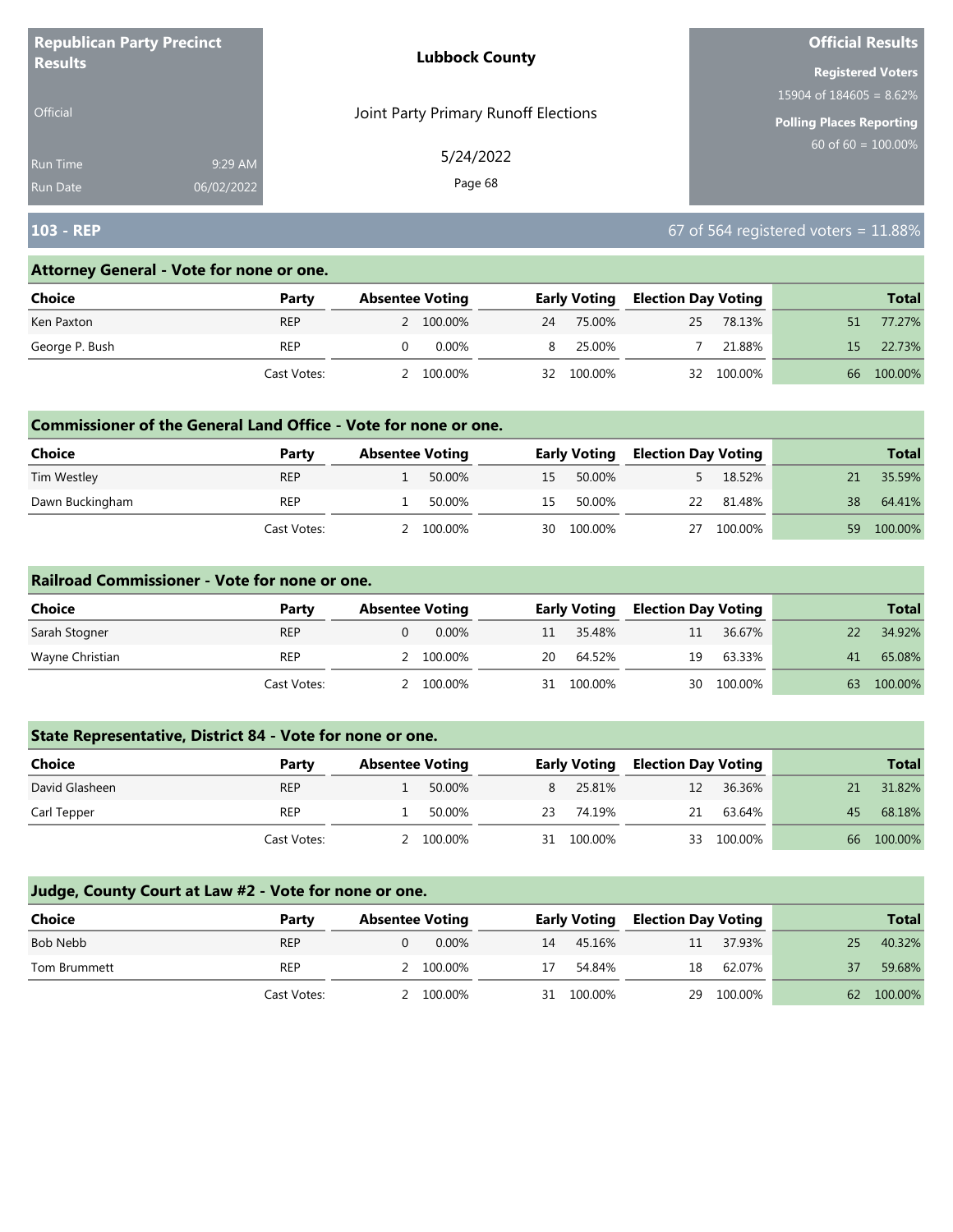| <b>Republican Party Precinct</b> |            | <b>Lubbock County</b>                | <b>Official Results</b>    |  |  |
|----------------------------------|------------|--------------------------------------|----------------------------|--|--|
| <b>Results</b>                   |            |                                      | <b>Registered Voters</b>   |  |  |
|                                  |            |                                      | 15904 of $184605 = 8.62\%$ |  |  |
| <b>Official</b>                  |            | Joint Party Primary Runoff Elections | Polling Places Reporting   |  |  |
| <b>Run Time</b>                  | 9:29 AM    | 5/24/2022                            | 60 of $60 = 100.00\%$      |  |  |
| <b>Run Date</b>                  | 06/02/2022 | Page 69                              |                            |  |  |

# **104 - REP 104 - REP 104 - REP 115 of 1,058 registered voters = 13.71%**

#### **Attorney General - Vote for none or one.**

| Choice         | Party       | <b>Absentee Voting</b> |         |    | <b>Early Voting</b> |    | <b>Election Day Voting</b> | <b>Total</b> |         |
|----------------|-------------|------------------------|---------|----|---------------------|----|----------------------------|--------------|---------|
| Ken Paxton     | <b>REP</b>  |                        | 57.14%  | 66 | 73.33%              | 33 | 70.21%                     | 103          | 71.53%  |
| George P. Bush | REP         |                        | 42.86%  | 24 | 26.67%              | 14 | 29.79%                     | 41           | 28.47%  |
|                | Cast Votes: |                        | 100.00% | 90 | 100.00%             | 47 | 100.00%                    | 144          | 100.00% |

### **Commissioner of the General Land Office - Vote for none or one.**

| <b>Choice</b>   | Party       | <b>Absentee Voting</b> |         |    | <b>Early Voting</b> | Election Day Voting |         |     | <b>Total</b> |
|-----------------|-------------|------------------------|---------|----|---------------------|---------------------|---------|-----|--------------|
| Tim Westley     | <b>REP</b>  |                        | 60.00%  | 24 | 29.63%              | 16                  | 43.24%  | 43  | 34.96%       |
| Dawn Buckingham | <b>REP</b>  |                        | 40.00%  | 57 | 70.37%              | 21                  | 56.76%  | 80  | 65.04%       |
|                 | Cast Votes: |                        | 100.00% | 81 | 100.00%             | 37                  | 100.00% | 123 | 100.00%      |

### **Railroad Commissioner - Vote for none or one.**

| Choice          | Party       | <b>Absentee Voting</b> |         | <b>Early Voting</b> |         | <b>Election Day Voting</b> |         |     | <b>Total</b> |
|-----------------|-------------|------------------------|---------|---------------------|---------|----------------------------|---------|-----|--------------|
| Sarah Stogner   | <b>REP</b>  |                        | 20.00%  | 22                  | 26.83%  | 20                         | 45.45%  | 43  | 32.82%       |
| Wayne Christian | REP         |                        | 80.00%  | 60                  | 73.17%  | 24                         | 54.55%  | 88  | 67.18%       |
|                 | Cast Votes: |                        | 100.00% | 82                  | 100.00% | 44                         | 100.00% | 131 | 100.00%      |

# **State Representative, District 84 - Vote for none or one.**

| Choice         | Party       | <b>Absentee Voting</b> |     | <b>Early Voting</b> |    | <b>Election Day Voting</b> |     | <b>Total</b> |
|----------------|-------------|------------------------|-----|---------------------|----|----------------------------|-----|--------------|
| David Glasheen | <b>REP</b>  | 57.14%<br>4            | 34  | 38.20%              | 14 | 29.79%                     | 52  | 36.36%       |
| Carl Tepper    | <b>REP</b>  | 42.86%                 | 55. | 61.80%              | 33 | 70.21%                     | 91  | 63.64%       |
|                | Cast Votes: | 100.00%                | 89  | 100.00%             |    | 47 100.00%                 | 143 | 100.00%      |

| <b>Choice</b> | Party       | <b>Absentee Voting</b> |           | <b>Election Day Voting</b><br>Early Voting |         |    | <b>Total</b> |     |         |
|---------------|-------------|------------------------|-----------|--------------------------------------------|---------|----|--------------|-----|---------|
| Bob Nebb      | <b>REP</b>  |                        | 2 40.00%  | 27                                         | 32.14%  | 17 | 42.50%       | 46  | 35.66%  |
| Tom Brummett  | <b>REP</b>  |                        | 60.00%    | 57                                         | 67.86%  | 23 | 57.50%       | 83  | 64.34%  |
|               | Cast Votes: |                        | 5 100.00% | 84                                         | 100.00% |    | 40 100.00%   | 129 | 100.00% |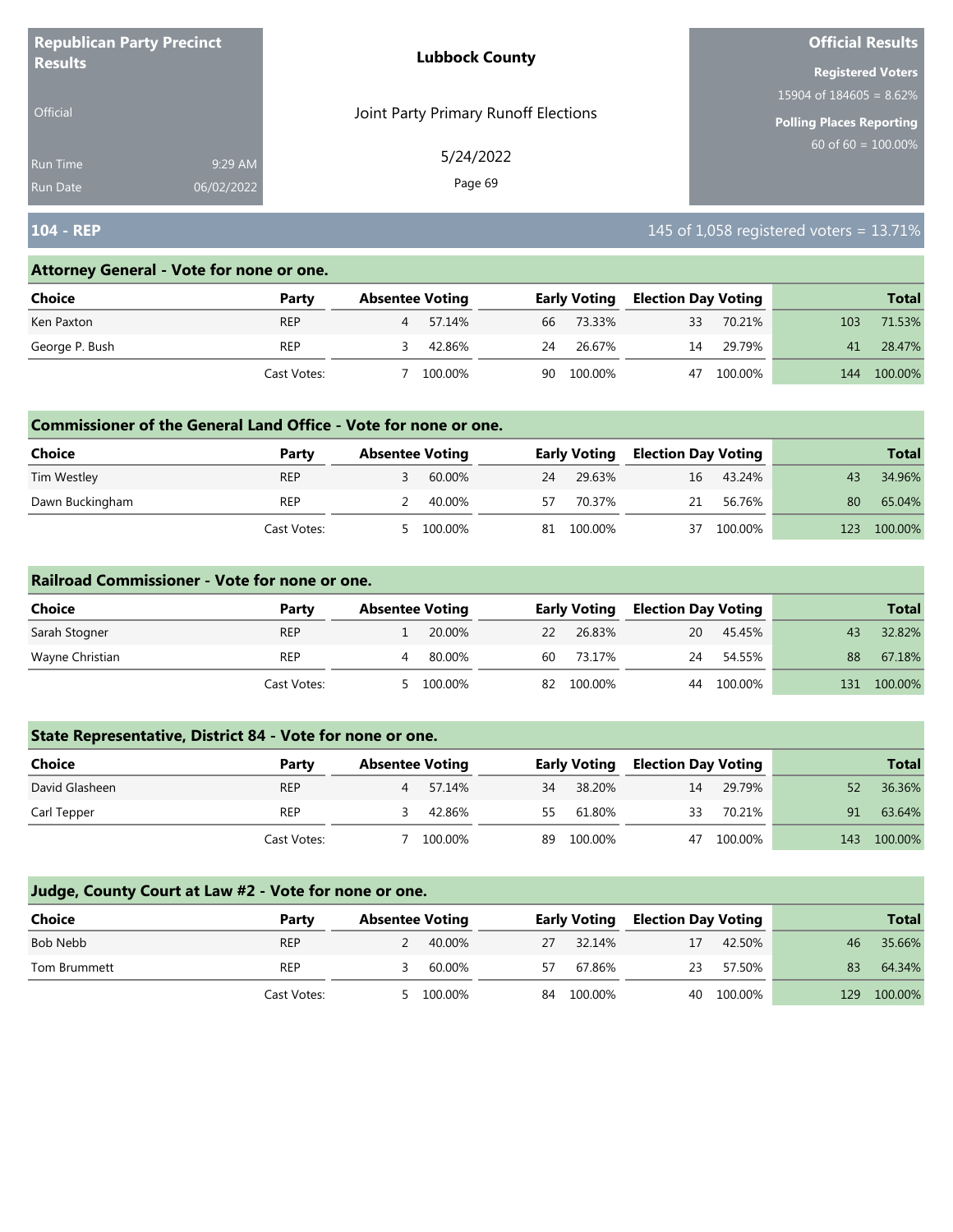| <b>Republican Party Precinct</b><br><b>Results</b> |            | <b>Lubbock County</b>                | <b>Official Results</b>         |  |  |
|----------------------------------------------------|------------|--------------------------------------|---------------------------------|--|--|
|                                                    |            |                                      | <b>Registered Voters</b>        |  |  |
|                                                    |            |                                      | 15904 of $184605 = 8.62\%$      |  |  |
| <b>Official</b>                                    |            | Joint Party Primary Runoff Elections | <b>Polling Places Reporting</b> |  |  |
| <b>Run Time</b>                                    | 9:29 AM    | 5/24/2022                            | 60 of 60 = $100.00\%$           |  |  |
| <b>Run Date</b>                                    | 06/02/2022 | Page 70                              |                                 |  |  |

# **108 - REP** 53 of 1,157 registered voters = 4.58%

## **Attorney General - Vote for none or one.**

| Choice         | Party       | <b>Absentee Voting</b> |          |    | <b>Early Voting</b> |    | <b>Election Day Voting</b> |    | <b>Total</b> |
|----------------|-------------|------------------------|----------|----|---------------------|----|----------------------------|----|--------------|
| Ken Paxton     | <b>REP</b>  |                        | $0.00\%$ | 28 | 80.00%              | 13 | 76.47%                     | 41 | 78.85%       |
| George P. Bush | <b>REP</b>  |                        | 0.00%    |    | 20.00%              |    | 23.53%                     |    | 21.15%       |
|                | Cast Votes: |                        | 0.00%    | 35 | 100.00%             | 17 | 100.00%                    | 52 | 100.00%      |

### **Commissioner of the General Land Office - Vote for none or one.**

| Choice          | Party       | <b>Absentee Voting</b> |          |    | <b>Early Voting</b> | Election Day Voting |         |    | <b>Total</b> |
|-----------------|-------------|------------------------|----------|----|---------------------|---------------------|---------|----|--------------|
| Tim Westley     | <b>REP</b>  |                        | $0.00\%$ |    | 13 37.14%           | 10                  | 66.67%  |    | 46.00%       |
| Dawn Buckingham | <b>REP</b>  |                        | 0.00%    | 22 | 62.86%              |                     | 33.33%  |    | 54.00%       |
|                 | Cast Votes: |                        | 0.00%    | 35 | 100.00%             | 15                  | 100.00% | 50 | 100.00%      |

### **Railroad Commissioner - Vote for none or one.**

| Choice<br>Party |             |                        |          |    |                     |                            |         |    |              |
|-----------------|-------------|------------------------|----------|----|---------------------|----------------------------|---------|----|--------------|
|                 |             | <b>Absentee Voting</b> |          |    | <b>Early Voting</b> | <b>Election Day Voting</b> |         |    | <b>Total</b> |
| Sarah Stogner   | <b>REP</b>  |                        | $0.00\%$ | 15 | 42.86%              |                            | 47.06%  |    | 44.23%       |
| Wayne Christian | <b>REP</b>  |                        | 0.00%    | 20 | 57.14%              |                            | 52.94%  | 29 | 55.77%       |
|                 | Cast Votes: |                        | $0.00\%$ | 35 | 100.00%             |                            | 100.00% | 52 | 100.00%      |

| <b>Choice</b> | Party       | <b>Absentee Voting</b> |          |    | <b>Early Voting</b> |    | <b>Election Day Voting</b> |      | <b>Total</b> |
|---------------|-------------|------------------------|----------|----|---------------------|----|----------------------------|------|--------------|
| Bob Nebb      | <b>REP</b>  |                        | 0.00%    | 13 | 38.24%              |    | 31.25%                     | 18   | 36.00%       |
| Tom Brummett  | REP         |                        | $0.00\%$ | 21 | 61.76%              | 11 | 68.75%                     | 32   | 64.00%       |
|               | Cast Votes: |                        | $0.00\%$ | 34 | 100.00%             |    | 16 100.00%                 | 50 L | 100.00%      |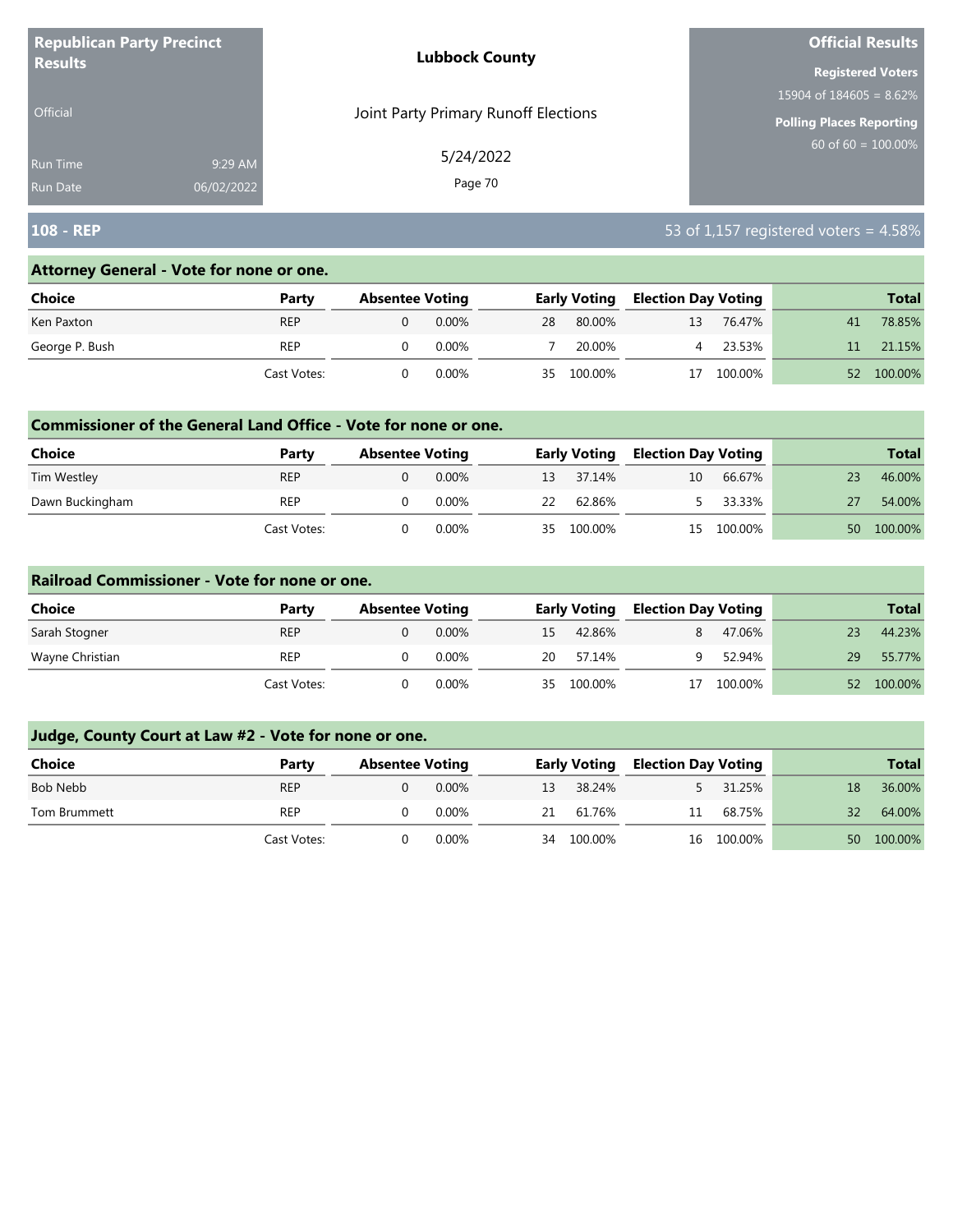| <b>Republican Party Precinct</b> |            | <b>Lubbock County</b>                | <b>Official Results</b>         |
|----------------------------------|------------|--------------------------------------|---------------------------------|
| <b>Results</b>                   |            |                                      | <b>Registered Voters</b>        |
|                                  |            |                                      | 15904 of $184605 = 8.62\%$      |
| <b>Official</b>                  |            | Joint Party Primary Runoff Elections | <b>Polling Places Reporting</b> |
| <b>Run Time</b>                  | 9:29 AM    | 5/24/2022                            | 60 of $60 = 100.00\%$           |
| <b>Run Date</b>                  | 06/02/2022 | Page 71                              |                                 |

# **109 - REP 109 - REP 109 - REP 109 - And 2010 109 - And 2010 109 - And 2010 109 - REP 14.62%**

### **Attorney General - Vote for none or one.**

| Choice         | Party       | <b>Absentee Voting</b> |          |     | <b>Early Voting</b> |     | <b>Election Day Voting</b> |     | <b>Total</b> |
|----------------|-------------|------------------------|----------|-----|---------------------|-----|----------------------------|-----|--------------|
| Ken Paxton     | <b>REP</b>  | 13                     | 68.42%   | 196 | 66.22%              | 94  | 65.73%                     | 303 | 66.16%       |
| George P. Bush | <b>REP</b>  |                        | 6 31.58% | 100 | 33.78%              | 49  | 34.27%                     | 155 | 33.84%       |
|                | Cast Votes: | 19                     | 100.00%  | 296 | 100.00%             | 143 | 100.00%                    | 458 | 100.00%      |

### **Commissioner of the General Land Office - Vote for none or one.**

| <b>Choice</b>   | Party       |    | <b>Absentee Voting</b> |      | Early Voting | <b>Election Day Voting</b> |             |     | <b>Total</b> |
|-----------------|-------------|----|------------------------|------|--------------|----------------------------|-------------|-----|--------------|
| Tim Westley     | <b>REP</b>  | a  | 52.94%                 |      | 95 34.17%    | 49                         | 38.89%      | 153 | 36.34%       |
| Dawn Buckingham | REP         | 8. | 47.06%                 | 183  | 65.83%       |                            | 61.11%      | 268 | 63.66%       |
|                 | Cast Votes: |    | 100.00%                | 278. | 100.00%      |                            | 126 100.00% | 421 | 100.00%      |

#### **Railroad Commissioner - Vote for none or one.**

| Choice          | Party       | <b>Absentee Voting</b> |         |      | <b>Early Voting</b> |    | <b>Election Day Voting</b> |     | <b>Total</b> |
|-----------------|-------------|------------------------|---------|------|---------------------|----|----------------------------|-----|--------------|
| Sarah Stogner   | <b>REP</b>  |                        | 11.11%  | 133  | 46.50%              | 58 | 42.65%                     | 193 | 43.86%       |
| Wayne Christian | REP         | 16                     | 88.89%  | 153. | 53.50%              | 78 | 57.35%                     | 247 | 56.14%       |
|                 | Cast Votes: | 18                     | 100.00% | 286  | 100.00%             |    | 136 100.00%                | 440 | 100.00%      |

| Choice       | Party       |    | <b>Absentee Voting</b> |     | <b>Early Voting</b> | Election Day Voting |           |     | <b>Total</b> |
|--------------|-------------|----|------------------------|-----|---------------------|---------------------|-----------|-----|--------------|
| Bob Nebb     | <b>REP</b>  |    | 6 37.50%               | 97  | 34.77%              |                     | 45 34.35% | 148 | 34.74%       |
| Tom Brummett | REP         | 10 | 62.50%                 | 182 | 65.23%              | 86                  | 65.65%    | 278 | 65.26%       |
|              | Cast Votes: | 16 | 100.00%                | 279 | 100.00%             | 131                 | 100.00%   |     | 426 100.00%  |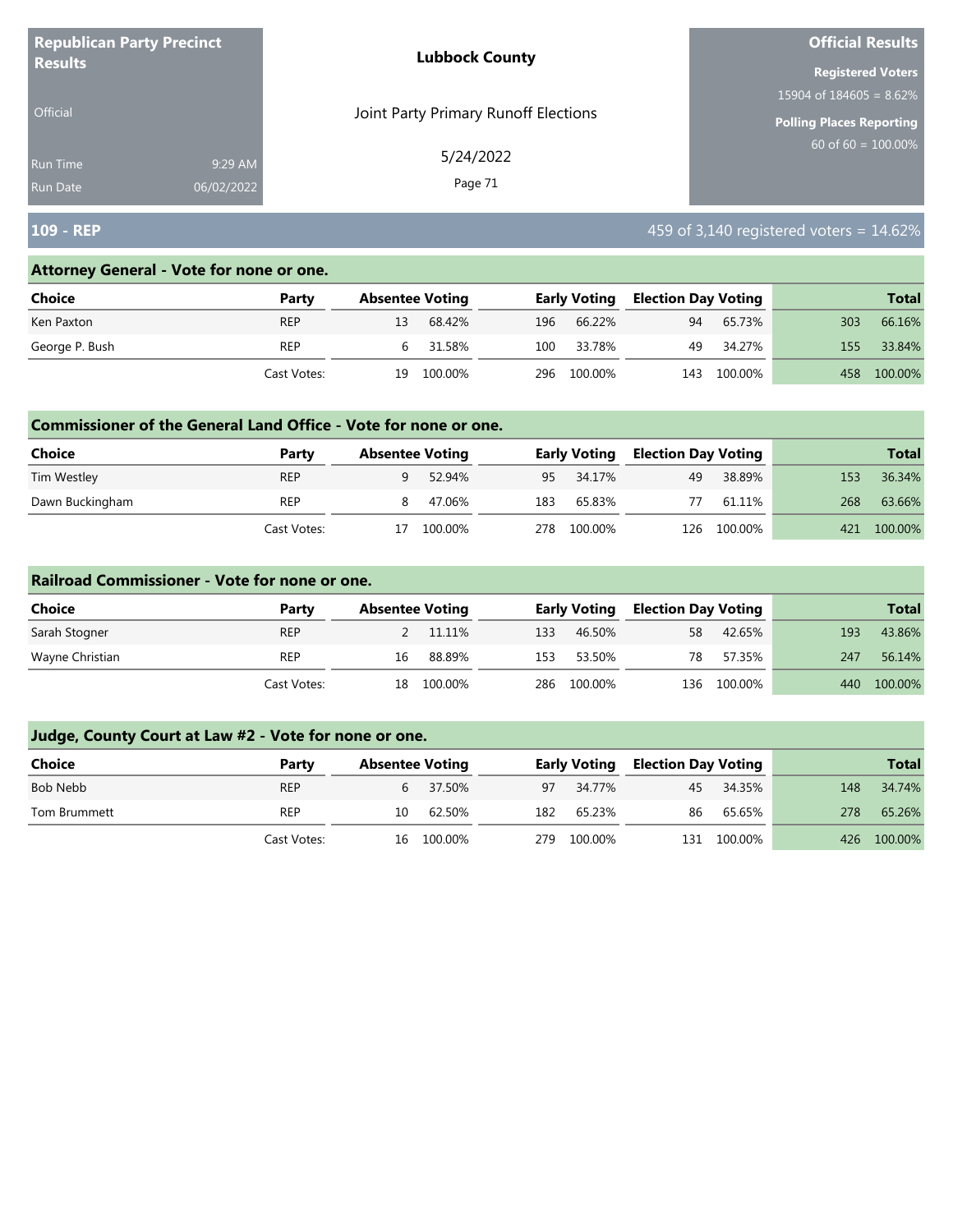| <b>Republican Party Precinct</b><br><b>Results</b> |            | <b>Lubbock County</b>                | <b>Official Results</b>         |
|----------------------------------------------------|------------|--------------------------------------|---------------------------------|
|                                                    |            |                                      | <b>Registered Voters</b>        |
|                                                    |            |                                      | 15904 of $184605 = 8.62\%$      |
| <b>Official</b>                                    |            | Joint Party Primary Runoff Elections | <b>Polling Places Reporting</b> |
| <b>Run Time</b>                                    | 9:29 AM    | 5/24/2022                            | $60$ of 60 = $100.00\%$         |
| <b>Run Date</b>                                    | 06/02/2022 | Page 72                              |                                 |

# **110 - REP** 632 of 3,805 registered voters = 16.61%

### **Attorney General - Vote for none or one.**

| Choice         | Party       | <b>Absentee Voting</b> |         |     | <b>Early Voting</b> | <b>Election Day Voting</b> |         |     | <b>Total</b> |
|----------------|-------------|------------------------|---------|-----|---------------------|----------------------------|---------|-----|--------------|
| Ken Paxton     | <b>REP</b>  | 19                     | 59.38%  | 260 | 63.57%              | 128                        | 67.72%  | 407 | 64.60%       |
| George P. Bush | <b>REP</b>  | 13                     | 40.63%  | 149 | 36.43%              | 61                         | 32.28%  | 223 | 35.40%       |
|                | Cast Votes: | 32                     | 100.00% | 409 | 100.00%             | 189                        | 100.00% | 630 | 100.00%      |

## **Commissioner of the General Land Office - Vote for none or one.**

| Choice          | Party       | <b>Absentee Voting</b> |         |      | <b>Early Voting</b> | <b>Election Day Voting</b> |             |     | <b>Total</b> |
|-----------------|-------------|------------------------|---------|------|---------------------|----------------------------|-------------|-----|--------------|
| Tim Westley     | <b>REP</b>  |                        | 30.00%  |      | 138 36.70%          | 55                         | 32.74%      | 202 | 35.19%       |
| Dawn Buckingham | REP         |                        | 70.00%  | 238. | 63.30%              | 113                        | 67.26%      | 372 | 64.81%       |
|                 | Cast Votes: | 30                     | 100.00% |      | 376 100.00%         |                            | 168 100.00% | 574 | 100.00%      |

### **Railroad Commissioner - Vote for none or one.**

| Choice          | Party       | <b>Absentee Voting</b> |            |     | <b>Early Voting</b> |     | <b>Election Day Voting</b> |     | <b>Total</b> |
|-----------------|-------------|------------------------|------------|-----|---------------------|-----|----------------------------|-----|--------------|
| Sarah Stogner   | <b>REP</b>  |                        | 32.14%     | 163 | 41.37%              | 77  | 41.85%                     | 249 | 41.09%       |
| Wayne Christian | <b>REP</b>  | 19                     | 67.86%     | 231 | 58.63%              | 107 | 58.15%                     | 357 | 58.91%       |
|                 | Cast Votes: |                        | 28 100.00% | 394 | 100.00%             | 184 | 100.00%                    |     | 606 100.00%  |

# **Judge, County Court at Law #2 - Vote for none or one.**

| Choice       | Party       | <b>Absentee Voting</b> |            |     | <b>Early Voting</b> | <b>Election Day Voting</b> |             |     | <b>Total</b> |
|--------------|-------------|------------------------|------------|-----|---------------------|----------------------------|-------------|-----|--------------|
| Bob Nebb     | <b>REP</b>  | 13                     | 46.43%     | 139 | 35.92%              | 78                         | 43.82%      | 230 | 38.79%       |
| Tom Brummett | REP         | 15.                    | 53.57%     | 248 | 64.08%              | 100                        | 56.18%      | 363 | 61.21%       |
|              | Cast Votes: |                        | 28 100.00% | 387 | 100.00%             |                            | 178 100.00% | 593 | 100.00%      |

#### **Precinct Chair, Precinct 110 - Vote for none or one.**

| Choice         | Party       | <b>Absentee Voting</b> |            |     | <b>Early Voting</b> |    | <b>Election Day Voting</b> |     | <b>Total</b> |
|----------------|-------------|------------------------|------------|-----|---------------------|----|----------------------------|-----|--------------|
| Cindy Williams | <b>REP</b>  | Q                      | 45.00%     | 196 | 56.81%              | 80 | 51.28%                     | 285 | 54.70%       |
| Chase Marberry | <b>REP</b>  | 11                     | 55.00%     | 149 | 43.19%              | 76 | 48.72%                     | 236 | 45.30%       |
|                | Cast Votes: |                        | 20 100.00% |     | 345 100.00%         |    | 156 100.00%                |     | 521 100.00%  |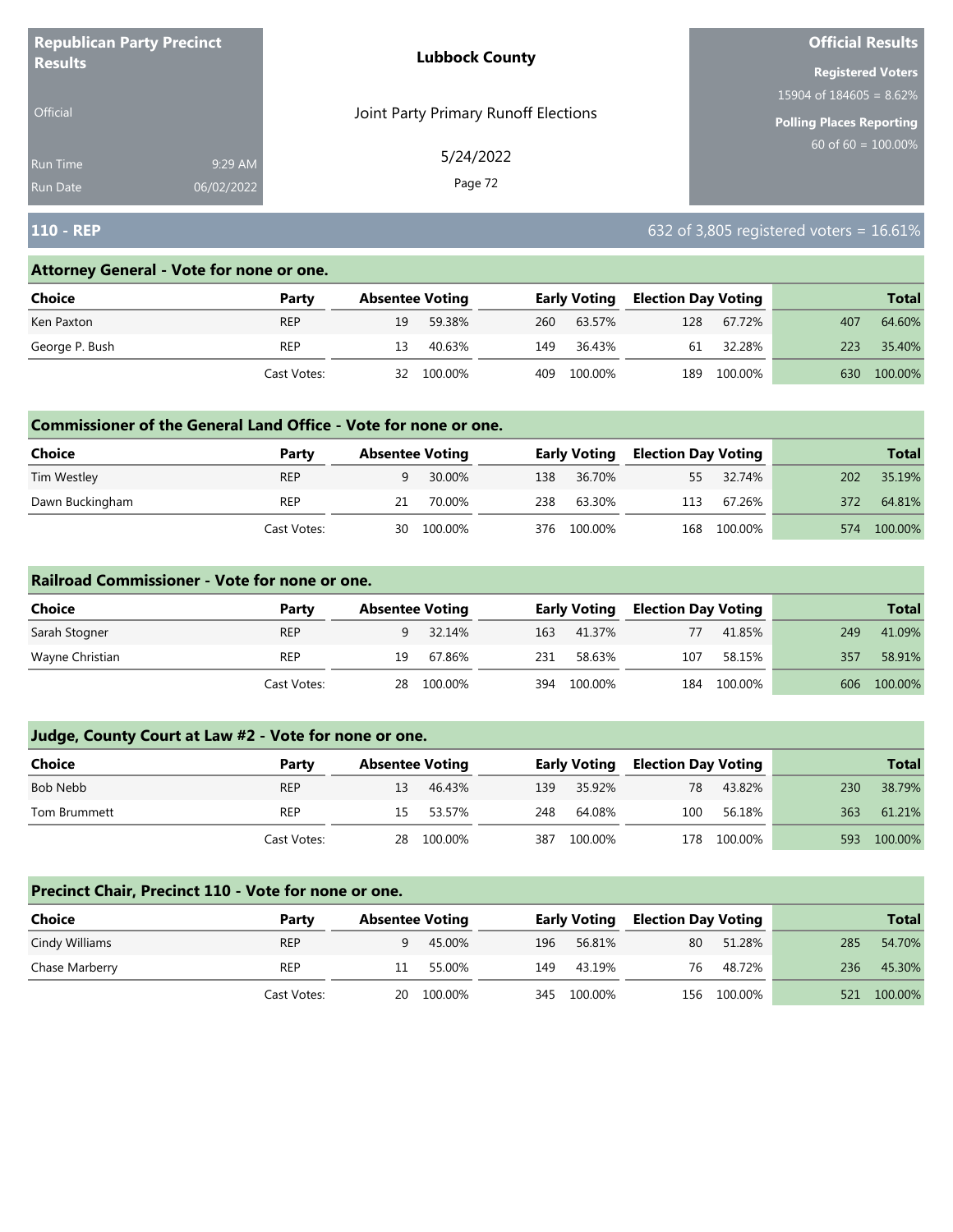| <b>Republican Party Precinct</b><br><b>Results</b> |            | <b>Lubbock County</b>                | <b>Official Results</b>    |  |  |
|----------------------------------------------------|------------|--------------------------------------|----------------------------|--|--|
|                                                    |            |                                      | <b>Registered Voters</b>   |  |  |
|                                                    |            |                                      | 15904 of $184605 = 8.62\%$ |  |  |
| Official                                           |            | Joint Party Primary Runoff Elections | Polling Places Reporting   |  |  |
| <b>Run Time</b>                                    | 9:29 AM    | 5/24/2022                            | 60 of $60 = 100.00\%$      |  |  |
| <b>Run Date</b>                                    | 06/02/2022 | Page 73                              |                            |  |  |

## **111 - REP** 245 of 2,417 registered voters = 10.14%

#### **Attorney General - Vote for none or one.**

| Choice         | Party       | <b>Absentee Voting</b> |         |     | <b>Early Voting</b> |    | <b>Election Day Voting</b> |     | <b>Total</b> |
|----------------|-------------|------------------------|---------|-----|---------------------|----|----------------------------|-----|--------------|
| Ken Paxton     | <b>REP</b>  |                        | 87.50%  | 96  | 63.58%              | 57 | 68.67%                     | 160 | 66.12%       |
| George P. Bush | <b>REP</b>  |                        | 12.50%  | 55  | 36.42%              | 26 | 31.33%                     | 82  | 33.88%       |
|                | Cast Votes: | 8                      | 100.00% | 151 | 100.00%             | 83 | 100.00%                    | 242 | 100.00%      |

#### **Commissioner of the General Land Office - Vote for none or one.**

| <b>Choice</b>   | Party       | <b>Absentee Voting</b> |         |     | <b>Early Voting</b> |    | <b>Election Day Voting</b> |     | <b>Total</b> |
|-----------------|-------------|------------------------|---------|-----|---------------------|----|----------------------------|-----|--------------|
| Tim Westley     | <b>REP</b>  |                        | 62.50%  | 54  | 39.42%              | 28 | 38.89%                     | 87  | 40.09%       |
| Dawn Buckingham | <b>REP</b>  |                        | 37.50%  | 83  | 60.58%              | 44 | 61.11%                     | 130 | 59.91%       |
|                 | Cast Votes: |                        | 100.00% | 37ء | 100.00%             |    | 72 100.00%                 | 217 | 100.00%      |

#### **Railroad Commissioner - Vote for none or one.**

| Choice          | Party       | <b>Absentee Voting</b> |         |     | <b>Early Voting</b> |    | <b>Election Day Voting</b> |     | <b>Total</b> |
|-----------------|-------------|------------------------|---------|-----|---------------------|----|----------------------------|-----|--------------|
| Sarah Stogner   | <b>REP</b>  |                        | 25.00%  | 69  | 47.59%              | 29 | 38.16%                     | 100 | 43.67%       |
| Wayne Christian | <b>REP</b>  | b                      | 75.00%  | 76  | 52.41%              | 47 | 61.84%                     | 129 | 56.33%       |
|                 | Cast Votes: | 8                      | 100.00% | 145 | 100.00%             |    | 76 100.00%                 | 229 | 100.00%      |

## **State Representative, District 84 - Vote for none or one.**

| <b>Choice</b>  | Party       | <b>Absentee Voting</b> |         |     | <b>Early Voting</b> |    | <b>Election Day Voting</b> |     | <b>Total</b> |
|----------------|-------------|------------------------|---------|-----|---------------------|----|----------------------------|-----|--------------|
| David Glasheen | <b>REP</b>  |                        | 50.00%  | 62  | 41.06%              | 26 | 31.33%                     | 92  | 38.02%       |
| Carl Tepper    | <b>REP</b>  |                        | 50.00%  | 89  | 58.94%              | 57 | 68.67%                     | 150 | 61.98%       |
|                | Cast Votes: | 8.                     | 100.00% | 151 | 100.00%             | 83 | 100.00%                    | 242 | 100.00%      |

| <b>Choice</b> | Party       | <b>Absentee Voting</b> |         |    | <b>Early Voting</b> |    | <b>Election Day Voting</b> |     | <b>Total</b> |
|---------------|-------------|------------------------|---------|----|---------------------|----|----------------------------|-----|--------------|
| Bob Nebb      | <b>REP</b>  |                        | 62.50%  | 44 | 31.43%              | 29 | 38.67%                     | 78  | 34.98%       |
| Tom Brummett  | <b>REP</b>  |                        | 37.50%  | 96 | 68.57%              | 46 | 61.33%                     | 145 | 65.02%       |
|               | Cast Votes: | 8                      | 100.00% |    | 140 100.00%         | 75 | 100.00%                    |     | 223 100.00%  |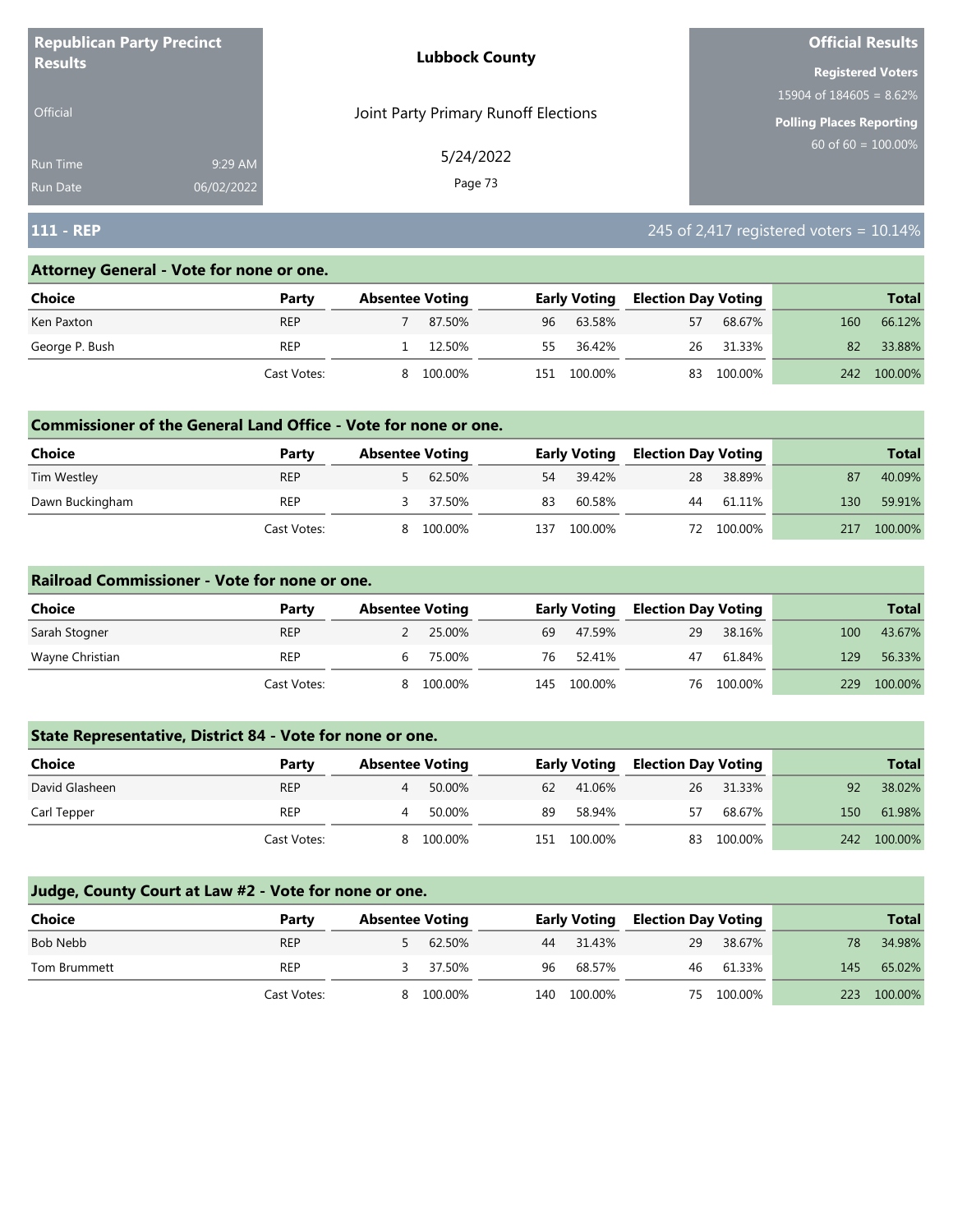| <b>Republican Party Precinct</b><br><b>Results</b> |            | <b>Lubbock County</b>                | <b>Official Results</b>    |
|----------------------------------------------------|------------|--------------------------------------|----------------------------|
|                                                    |            |                                      | <b>Registered Voters</b>   |
|                                                    |            |                                      | 15904 of $184605 = 8.62\%$ |
| <b>Official</b>                                    |            | Joint Party Primary Runoff Elections | Polling Places Reporting   |
| Run Time                                           | 9:29 AM    | 5/24/2022                            | $60$ of 60 = 100.00%       |
| <b>Run Date</b>                                    | 06/02/2022 | Page 74                              |                            |

# **112 - REP** 112 - **REP** 112 - **REP** 112 - **REP** 112 - **PRODUCT 12 - REP** 142 of 1,580 registered voters = 8.99%

#### **Attorney General - Vote for none or one.**

| Choice         | Party       | <b>Absentee Voting</b> |         |    | <b>Early Voting</b> |    | <b>Election Day Voting</b> |     | <b>Total</b> |
|----------------|-------------|------------------------|---------|----|---------------------|----|----------------------------|-----|--------------|
| Ken Paxton     | <b>REP</b>  | 9.                     | 47.37%  |    | 38 55.07%           | 36 | 66.67%                     | 83  | 58.45%       |
| George P. Bush | <b>REP</b>  | 10                     | 52.63%  | 31 | 44.93%              | 18 | 33.33%                     | 59  | 41.55%       |
|                | Cast Votes: | 19                     | 100.00% | 69 | 100.00%             | 54 | 100.00%                    | 142 | 100.00%      |

#### **Commissioner of the General Land Office - Vote for none or one.**

| Choice          | Party       | <b>Absentee Voting</b> |          |    | <b>Early Voting</b> |    | <b>Election Day Voting</b> |     | <b>Total</b> |
|-----------------|-------------|------------------------|----------|----|---------------------|----|----------------------------|-----|--------------|
| Tim Westley     | <b>REP</b>  |                        | 68.75%   |    | 21 35.59%           | 21 | 45.65%                     |     | 43.80%       |
| Dawn Buckingham | REP         |                        | 5 31.25% | 38 | 64.41%              |    | 25 54.35%                  | 68  | 56.20%       |
|                 | Cast Votes: | 16                     | 100.00%  | 59 | 100.00%             |    | 46 100.00%                 | 121 | 100.00%      |

#### **Railroad Commissioner - Vote for none or one.**

| Choice<br>Party |             |                        |         |    |                     |                            |         |     |              |
|-----------------|-------------|------------------------|---------|----|---------------------|----------------------------|---------|-----|--------------|
|                 |             | <b>Absentee Voting</b> |         |    | <b>Early Voting</b> | <b>Election Day Voting</b> |         |     | <b>Total</b> |
| Sarah Stogner   | <b>REP</b>  |                        | 17.65%  | 40 | 63.49%              | 23                         | 47.92%  | 66  | 51.56%       |
| Wayne Christian | <b>REP</b>  | 14                     | 82.35%  | 23 | 36.51%              | 25                         | 52.08%  | 62  | 48.44%       |
|                 | Cast Votes: | 17                     | 100.00% | 63 | 100.00%             | 48                         | 100.00% | 128 | 100.00%      |

## **State Representative, District 84 - Vote for none or one.**

| Choice         | Party       | <b>Absentee Voting</b> |            |    | <b>Early Voting</b> |    | <b>Election Day Voting</b> |    | <b>Total</b> |
|----------------|-------------|------------------------|------------|----|---------------------|----|----------------------------|----|--------------|
| David Glasheen | <b>REP</b>  | 14                     | 77.78%     |    | 22 32.84%           | 19 | 37.25%                     | 55 | 40.44%       |
| Carl Tepper    | <b>REP</b>  |                        | 22.22%     | 45 | 67.16%              | 32 | 62.75%                     | 81 | 59.56%       |
|                | Cast Votes: |                        | 18 100.00% | 67 | 100.00%             |    | 51 100.00%                 |    | 136 100.00%  |

| Choice       | Party       | <b>Absentee Voting</b> |            |     | <b>Early Voting</b> |    | <b>Election Day Voting</b> |     | <b>Total</b> |
|--------------|-------------|------------------------|------------|-----|---------------------|----|----------------------------|-----|--------------|
| Bob Nebb     | <b>REP</b>  | 4                      | 26.67%     | 26  | 42.62%              | 17 | 36.17%                     | 47  | 38.21%       |
| Tom Brummett | REP         |                        | 73.33%     | 35. | 57.38%              | 30 | 63.83%                     | 76  | 61.79%       |
|              | Cast Votes: |                        | 15 100.00% |     | 61 100.00%          | 47 | 100.00%                    | 123 | 100.00%      |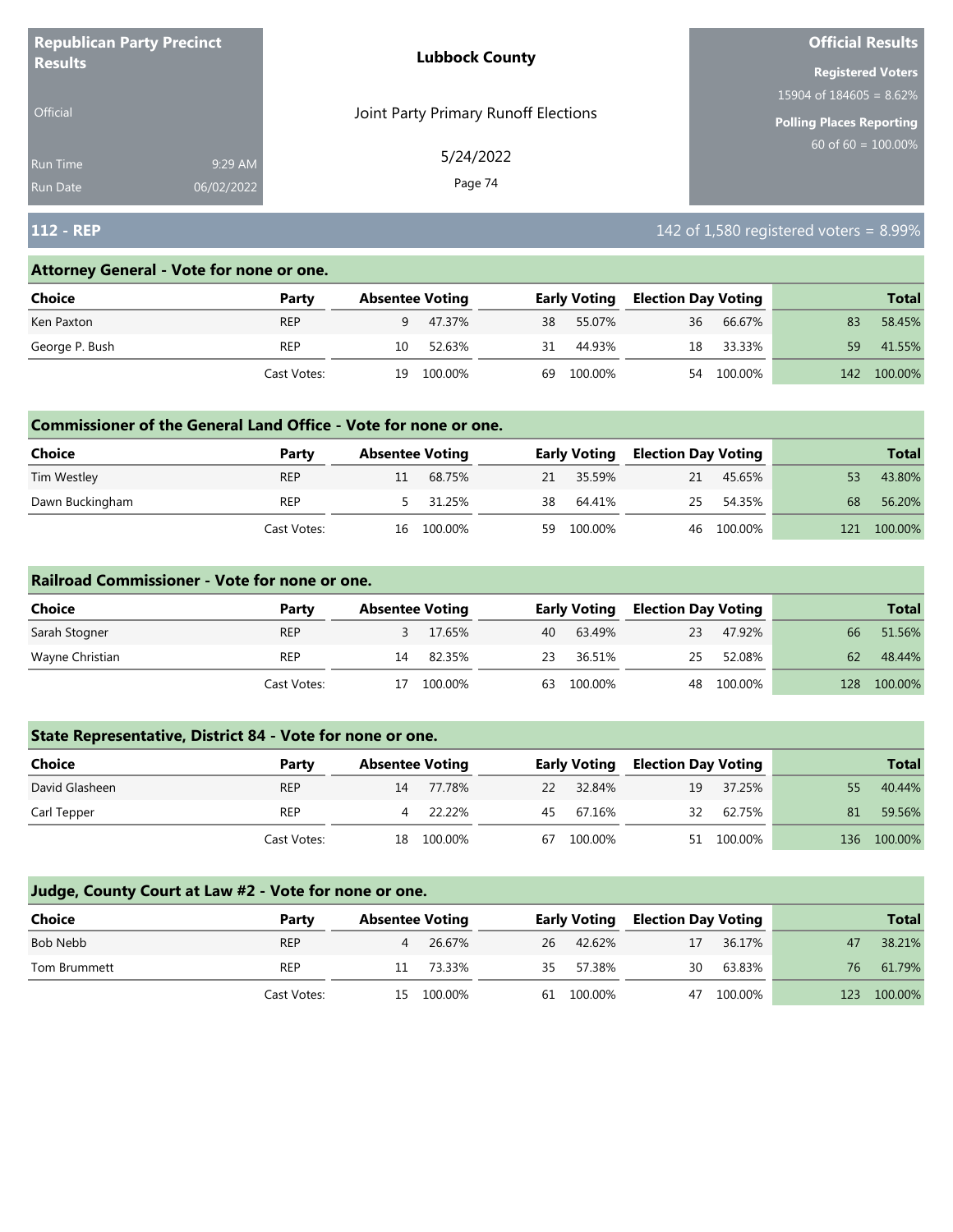| <b>Republican Party Precinct</b> |            | <b>Lubbock County</b>                | <b>Official Results</b>    |
|----------------------------------|------------|--------------------------------------|----------------------------|
| <b>Results</b>                   |            |                                      | <b>Registered Voters</b>   |
|                                  |            |                                      | 15904 of $184605 = 8.62\%$ |
| <b>Official</b>                  |            | Joint Party Primary Runoff Elections | Polling Places Reporting   |
| <b>Run Time</b>                  | 9:29 AM    | 5/24/2022                            | 60 of $60 = 100.00\%$      |
| Run Date                         | 06/02/2022 | Page 75                              |                            |

# **113 - REP** 130 of 2,690 registered voters = 4.83%

#### **Attorney General - Vote for none or one.**

| Choice         | Party       | <b>Absentee Voting</b> |         |    | <b>Early Voting</b> | <b>Election Day Voting</b> |            |     | <b>Total</b> |
|----------------|-------------|------------------------|---------|----|---------------------|----------------------------|------------|-----|--------------|
| Ken Paxton     | <b>REP</b>  |                        | 60.00%  | 53 | 60.92%              | 27                         | 77.14%     | 83  | 65.35%       |
| George P. Bush | REP         |                        | 40.00%  | 34 | 39.08%              | 8.                         | 22.86%     | 44  | 34.65%       |
|                | Cast Votes: | 5                      | 100.00% | 87 | 100.00%             |                            | 35 100.00% | 127 | 100.00%      |

#### **Commissioner of the General Land Office - Vote for none or one.**

| Choice          | Party       | <b>Absentee Voting</b> |           |    | <b>Early Voting</b> | <b>Election Day Voting</b> |         |     | <b>Total</b> |
|-----------------|-------------|------------------------|-----------|----|---------------------|----------------------------|---------|-----|--------------|
| Tim Westley     | <b>REP</b>  |                        | $33.33\%$ | 39 | 46.43%              | 21                         | 61.76%  | 61  | 50.41%       |
| Dawn Buckingham | <b>REP</b>  |                        | 66.67%    | 45 | 53.57%              | 13                         | 38.24%  | 60  | 49.59%       |
|                 | Cast Votes: |                        | 100.00%   | 84 | 100.00%             | 34                         | 100.00% | 121 | 100.00%      |

#### **Railroad Commissioner - Vote for none or one.**

| <b>Choice</b>   | Party       | <b>Absentee Voting</b> |         |    | <b>Early Voting</b> | <b>Election Day Voting</b> |            |     | <b>Total</b> |
|-----------------|-------------|------------------------|---------|----|---------------------|----------------------------|------------|-----|--------------|
| Sarah Stogner   | <b>REP</b>  |                        | 40.00%  | 35 | 41.67%              | 17                         | 48.57%     | 54  | 43.55%       |
| Wayne Christian | <b>REP</b>  |                        | 60.00%  | 49 | 58.33%              | 18                         | 51.43%     | 70  | 56.45%       |
|                 | Cast Votes: | 5                      | 100.00% |    | 84 100.00%          |                            | 35 100.00% | 124 | 100.00%      |

## **State Representative, District 84 - Vote for none or one.**

| Choice         | Party       | <b>Absentee Voting</b> | <b>Early Voting</b> | <b>Election Day Voting</b> | <b>Total</b>   |
|----------------|-------------|------------------------|---------------------|----------------------------|----------------|
| David Glasheen | <b>REP</b>  | 40.00%                 | 42.53%<br>37        | 58.33%<br>21               | 46.88%<br>60   |
| Carl Tepper    | <b>REP</b>  | 60.00%                 | 57.47%<br>50        | 41.67%<br>15               | 53.13%<br>68   |
|                | Cast Votes: | 100.00%                | 100.00%<br>87       | 36 100.00%                 | 100.00%<br>128 |

| Choice       | Party       | <b>Absentee Voting</b> |          |    | <b>Early Voting</b> | <b>Election Day Voting</b> |            |     | <b>Total</b> |
|--------------|-------------|------------------------|----------|----|---------------------|----------------------------|------------|-----|--------------|
| Bob Nebb     | <b>REP</b>  |                        | 1 33.33% | 36 | 41.86%              | 19                         | 57.58%     | 56  | 45.90%       |
| Tom Brummett | <b>REP</b>  |                        | 66.67%   | 50 | 58.14%              | 14                         | 42.42%     | 66  | 54.10%       |
|              | Cast Votes: | $\prec$                | 100.00%  | 86 | 100.00%             |                            | 33 100.00% | 122 | 100.00%      |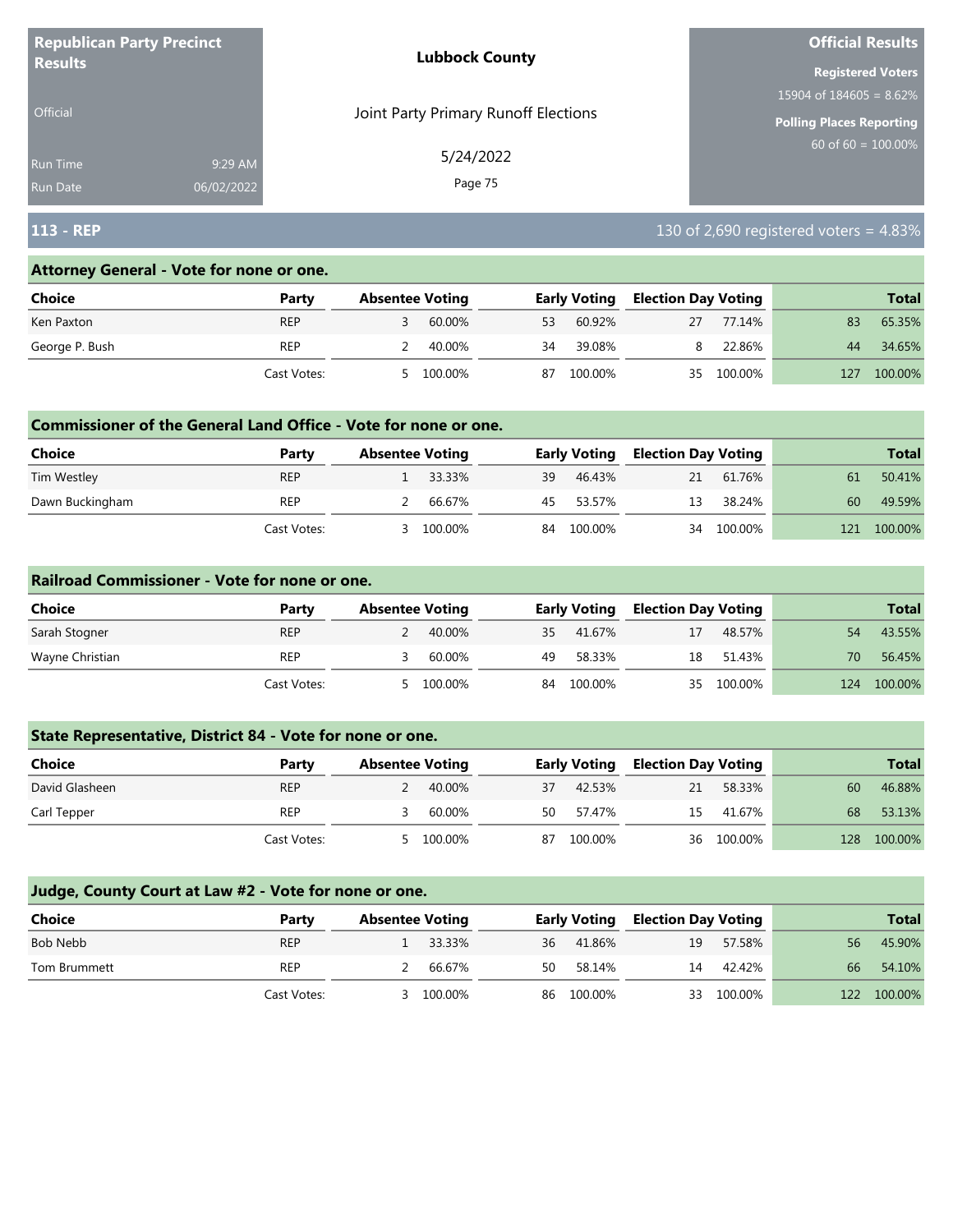| <b>Republican Party Precinct</b> |            | <b>Lubbock County</b>                | <b>Official Results</b>    |
|----------------------------------|------------|--------------------------------------|----------------------------|
| <b>Results</b>                   |            |                                      | <b>Registered Voters</b>   |
|                                  |            |                                      | 15904 of $184605 = 8.62\%$ |
| <b>Official</b>                  |            | Joint Party Primary Runoff Elections | Polling Places Reporting   |
| <b>Run Time</b>                  | 9:29 AM    | 5/24/2022                            | 60 of $60 = 100.00\%$      |
| <b>Run Date</b>                  | 06/02/2022 | Page 76                              |                            |

# **114 - REP** 35 of 791 registered voters = 4.42%

#### **Attorney General - Vote for none or one.**

| Choice         | Party       | <b>Absentee Voting</b> | <b>Early Voting</b> | <b>Election Day Voting</b> | <b>Total</b>  |
|----------------|-------------|------------------------|---------------------|----------------------------|---------------|
| Ken Paxton     | <b>REP</b>  | 1 100.00%              | 60.00%<br>a         | 57.89%<br>11               | 60.00%        |
| George P. Bush | <b>REP</b>  | 0.00%                  | 40.00%<br>h.        | 42.11%                     | 40.00%<br>14  |
|                | Cast Votes: | 100.00%                | 100.00%<br>15.      | 100.00%<br>19              | 100.00%<br>35 |

#### **Commissioner of the General Land Office - Vote for none or one.**

| Choice          | Party       | <b>Absentee Voting</b> |          |    | <b>Early Voting</b> | Election Day Voting |         |    | <b>Total</b> |
|-----------------|-------------|------------------------|----------|----|---------------------|---------------------|---------|----|--------------|
| Tim Westley     | <b>REP</b>  |                        | $0.00\%$ |    | 5 35.71%            |                     | 47.37%  | 14 | 41.18%       |
| Dawn Buckingham | REP         |                        | 100.00%  | Q  | 64.29%              | 10                  | 52.63%  | 20 | 58.82%       |
|                 | Cast Votes: |                        | 100.00%  | 14 | 100.00%             | 19                  | 100.00% | 34 | 100.00%      |

#### **Railroad Commissioner - Vote for none or one.**

| Choice          | Party       | <b>Absentee Voting</b> |       |   | <b>Early Voting</b> | <b>Election Day Voting</b> |         |    | <b>Total</b> |
|-----------------|-------------|------------------------|-------|---|---------------------|----------------------------|---------|----|--------------|
| Sarah Stogner   | <b>REP</b>  |                        | 0.00% |   | 46.67%              | 13                         | 68.42%  | 20 | 57.14%       |
| Wayne Christian | <b>REP</b>  | 100.00%                |       | 8 | 53.33%              |                            | 31.58%  | 15 | 42.86%       |
|                 | Cast Votes: | 100.00%                |       |   | 15 100.00%          | 19                         | 100.00% | 35 | 100.00%      |

## **State Representative, District 84 - Vote for none or one.**

| Choice         | Party       | <b>Absentee Voting</b> |    | <b>Early Voting</b> | <b>Election Day Voting</b> |            |                 | <b>Total</b> |
|----------------|-------------|------------------------|----|---------------------|----------------------------|------------|-----------------|--------------|
| David Glasheen | <b>REP</b>  | 1 100.00%              |    | 46.67%              | 11                         | 57.89%     | 19              | 54.29%       |
| Carl Tepper    | <b>REP</b>  | 0.00%                  |    | 53.33%              |                            | 42.11%     | 16 <sup>1</sup> | 45.71%       |
|                | Cast Votes: | 100.00%                | 15 | 100.00%             |                            | 19 100.00% | 35              | 100.00%      |

| <b>Choice</b> | Party       | <b>Absentee Voting</b> |           |   | <b>Early Voting</b> | <b>Election Day Voting</b> |         |    | <b>Total</b> |
|---------------|-------------|------------------------|-----------|---|---------------------|----------------------------|---------|----|--------------|
| Bob Nebb      | <b>REP</b>  |                        | $0.00\%$  | q | 60.00%              | 11                         | 57.89%  | 20 | 57.14%       |
| Tom Brummett  | <b>REP</b>  |                        | 1 100,00% |   | 40.00%              | 8.                         | 42.11%  | 15 | 42.86%       |
|               | Cast Votes: |                        | 100.00%   |   | 15 100.00%          | 19                         | 100.00% | 35 | 100.00%      |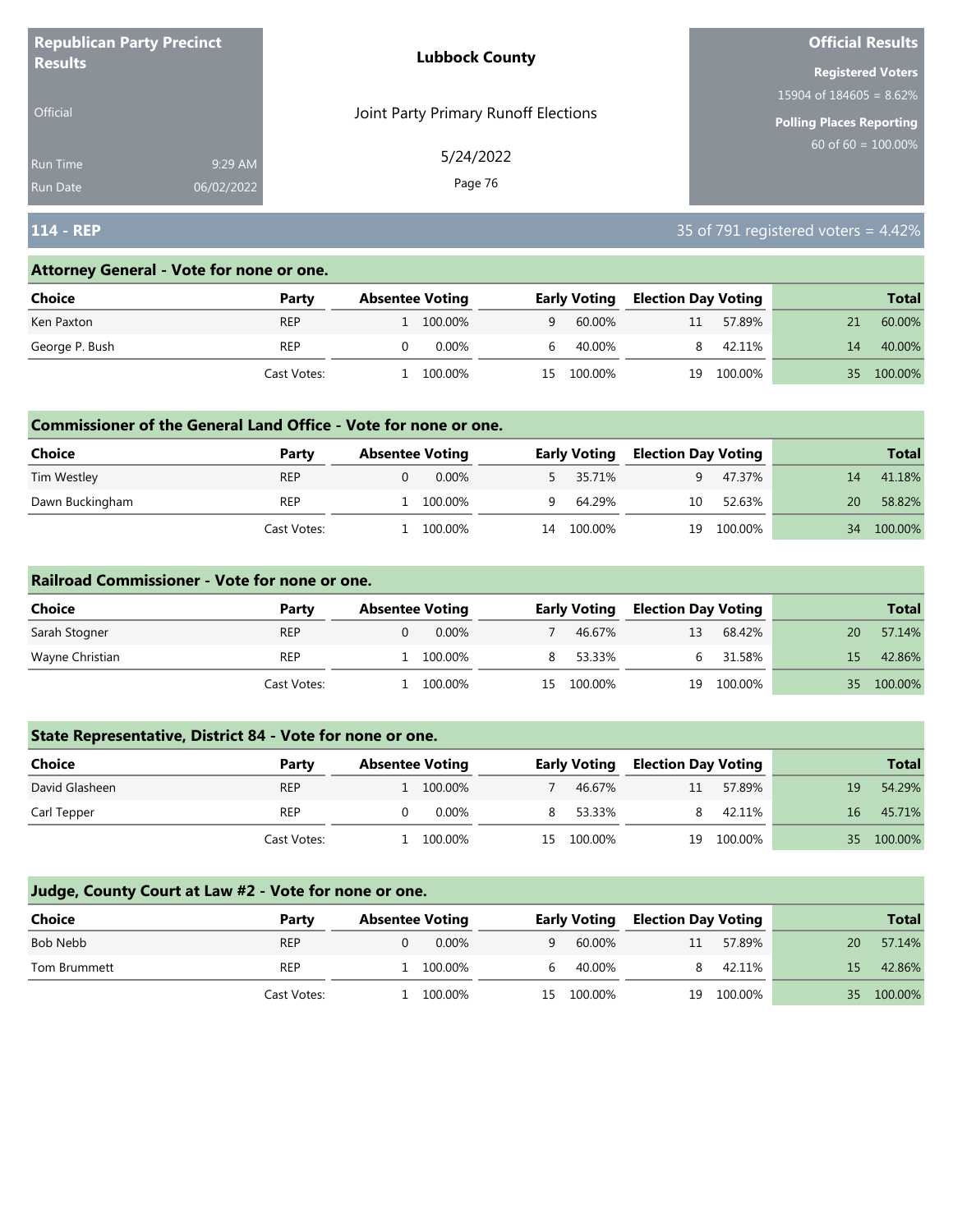| <b>Republican Party Precinct</b><br><b>Results</b> |            | <b>Lubbock County</b>                | <b>Official Results</b>    |  |  |
|----------------------------------------------------|------------|--------------------------------------|----------------------------|--|--|
|                                                    |            |                                      | <b>Registered Voters</b>   |  |  |
|                                                    |            |                                      | 15904 of $184605 = 8.62\%$ |  |  |
| <b>Official</b>                                    |            | Joint Party Primary Runoff Elections | Polling Places Reporting   |  |  |
| Run Time                                           | 9:29 AM    | 5/24/2022                            | $60$ of 60 = 100.00%       |  |  |
| <b>Run Date</b>                                    | 06/02/2022 | Page 77                              |                            |  |  |

# **118 - REP** 165 of 1,709 registered voters = 9.65%

#### **Attorney General - Vote for none or one.**

| Choice         | Party       | <b>Absentee Voting</b> |            |    | <b>Early Voting</b> |    | <b>Election Day Voting</b> |     | <b>Total</b> |
|----------------|-------------|------------------------|------------|----|---------------------|----|----------------------------|-----|--------------|
| Ken Paxton     | <b>REP</b>  | 8                      | 80.00%     | 65 | 67.71%              | 44 | 78.57%                     | 117 | 72.22%       |
| George P. Bush | REP         |                        | 20.00%     | 31 | 32.29%              |    | 12 21.43%                  | 45  | 27.78%       |
|                | Cast Votes: |                        | 10 100.00% |    | 96 100.00%          |    | 56 100.00%                 | 162 | 100.00%      |

#### **Commissioner of the General Land Office - Vote for none or one.**

| <b>Choice</b>   | Party       | <b>Absentee Voting</b> |         |    | <b>Early Voting</b> |           | <b>Election Day Voting</b> |     |         |  | <b>Total</b> |
|-----------------|-------------|------------------------|---------|----|---------------------|-----------|----------------------------|-----|---------|--|--------------|
| Tim Westley     | <b>REP</b>  |                        | 42.86%  | 30 | 32.97%              | <b>14</b> | 26.92%                     |     | 31.33%  |  |              |
| Dawn Buckingham | <b>REP</b>  |                        | 57.14%  | 61 | 67.03%              | 38        | 73.08%                     | 103 | 68.67%  |  |              |
|                 | Cast Votes: |                        | 100.00% | 91 | 100.00%             | 52        | 100.00%                    | 150 | 100.00% |  |              |

#### **Railroad Commissioner - Vote for none or one.**

| Choice          | Party       | <b>Absentee Voting</b> |         |    | <b>Early Voting</b> |    | <b>Election Day Voting</b> |     | <b>Total</b> |
|-----------------|-------------|------------------------|---------|----|---------------------|----|----------------------------|-----|--------------|
| Sarah Stogner   | <b>REP</b>  |                        | 37.50%  | 30 | 32.97%              | 22 | 40.74%                     |     | 35.95%       |
| Wayne Christian | <b>REP</b>  |                        | 62.50%  | 61 | 67.03%              | 32 | 59.26%                     | 98  | 64.05%       |
|                 | Cast Votes: | 8                      | 100.00% | 91 | 100.00%             | 54 | 100.00%                    | 153 | 100.00%      |

## **State Representative, District 84 - Vote for none or one.**

| Choice         | Party       | <b>Absentee Voting</b> |    | <b>Early Voting</b> |    | <b>Election Day Voting</b> |                 | <b>Total</b> |
|----------------|-------------|------------------------|----|---------------------|----|----------------------------|-----------------|--------------|
| David Glasheen | <b>REP</b>  | 5 45.45%               | 47 | 48.45%              | 21 | 38.18%                     |                 | 44.79%       |
| Carl Tepper    | <b>REP</b>  | 54.55%                 | 50 | 51.55%              | 34 | 61.82%                     | 90 <sup>°</sup> | 55.21%       |
|                | Cast Votes: | 11 100.00%             | 97 | 100.00%             |    | 55 100.00%                 | 163             | 100.00%      |

| <b>Choice</b> | Party       | <b>Absentee Voting</b> |           |    | Early Voting |    | <b>Election Day Voting</b> |     | <b>Total</b> |
|---------------|-------------|------------------------|-----------|----|--------------|----|----------------------------|-----|--------------|
| Bob Nebb      | <b>REP</b>  | 2                      | 25.00%    |    | 42 45.65%    | 21 | 39.62%                     | 65  | 42.48%       |
| Tom Brummett  | REP         | h                      | 75.00%    | 50 | 54.35%       | 32 | 60.38%                     | 88  | 57.52%       |
|               | Cast Votes: |                        | 8 100.00% | 92 | 100.00%      |    | 53 100.00%                 | 153 | 100.00%      |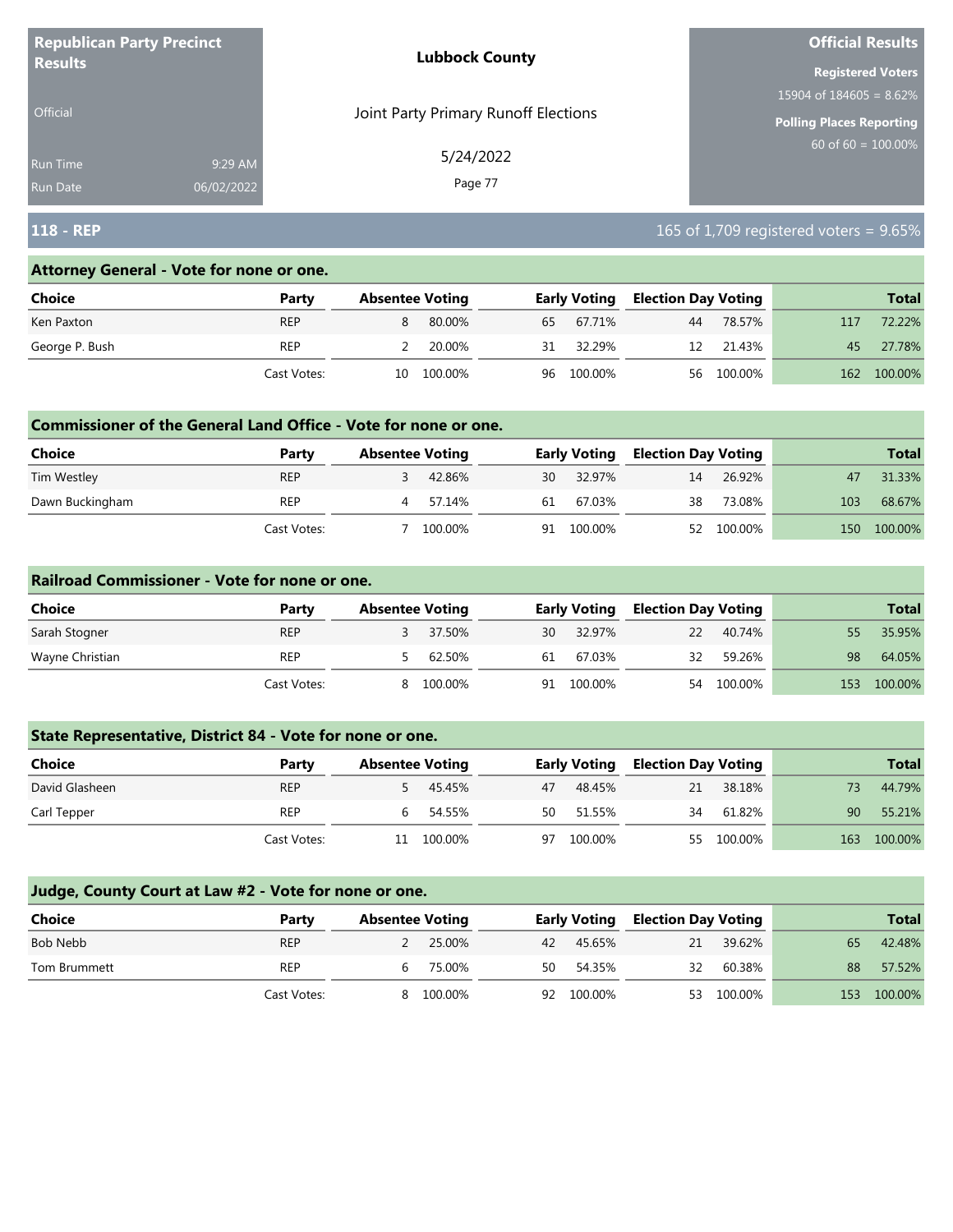| <b>Republican Party Precinct</b><br><b>Results</b> |                       | <b>Lubbock County</b>                | <b>Official Results</b>         |
|----------------------------------------------------|-----------------------|--------------------------------------|---------------------------------|
|                                                    |                       |                                      | <b>Registered Voters</b>        |
|                                                    |                       |                                      | 15904 of $184605 = 8.62\%$      |
| Official                                           |                       | Joint Party Primary Runoff Elections | <b>Polling Places Reporting</b> |
| <b>Run Time</b>                                    | 9:29 AM               | 5/24/2022                            | $60$ of 60 = 100.00%            |
| <b>Run Date</b>                                    | Page 78<br>06/02/2022 |                                      |                                 |

# **119 - REP** 168 of 2,926 registered voters = 5.74%

#### **Attorney General - Vote for none or one.**

| Choice         | Party       | <b>Absentee Voting</b> |          | <b>Early Voting</b> |         | <b>Election Day Voting</b> |         |     | <b>Total</b> |
|----------------|-------------|------------------------|----------|---------------------|---------|----------------------------|---------|-----|--------------|
| Ken Paxton     | <b>REP</b>  | 4                      | 100.00%  | 82                  | 68.91%  | 28                         | 65.12%  | 114 | 68.67%       |
| George P. Bush | REP         |                        | $0.00\%$ | 37                  | 31.09%  | 15.                        | 34.88%  | 52  | 31.33%       |
|                | Cast Votes: | 4                      | 100.00%  | 119.                | 100.00% | 43                         | 100.00% | 166 | 100.00%      |

#### **Commissioner of the General Land Office - Vote for none or one.**

| <b>Choice</b>   | Party       | <b>Absentee Voting</b> |         |     | <b>Early Voting</b> |    | <b>Election Day Voting</b> |     | <b>Total</b> |
|-----------------|-------------|------------------------|---------|-----|---------------------|----|----------------------------|-----|--------------|
| Tim Westley     | <b>REP</b>  |                        | 100.00% | 48  | 40.68%              | 20 | 50.00%                     |     | 44.44%       |
| Dawn Buckingham | <b>REP</b>  |                        | 0.00%   | 70  | 59.32%              | 20 | 50.00%                     | 90  | 55.56%       |
|                 | Cast Votes: |                        | 100.00% | 118 | 100.00%             | 40 | 100.00%                    | 162 | 100.00%      |

#### **Railroad Commissioner - Vote for none or one.**

| Choice          | Party       | <b>Absentee Voting</b> |         |     | <b>Early Voting</b> |    | <b>Election Day Voting</b> |     | <b>Total</b> |
|-----------------|-------------|------------------------|---------|-----|---------------------|----|----------------------------|-----|--------------|
| Sarah Stogner   | <b>REP</b>  |                        | 25.00%  | 55  | 46.61%              | 25 | 62.50%                     | 81  | 50.00%       |
| Wayne Christian | <b>REP</b>  |                        | 75.00%  | 63  | 53.39%              | 15 | 37.50%                     | 81  | 50.00%       |
|                 | Cast Votes: | 4                      | 100.00% | 118 | 100.00%             |    | 40 100.00%                 | 162 | 100.00%      |

## **State Representative, District 84 - Vote for none or one.**

| Choice         | Party       | <b>Absentee Voting</b> |         |     | <b>Early Voting</b> |    | <b>Election Day Voting</b> |     | <b>Total</b> |
|----------------|-------------|------------------------|---------|-----|---------------------|----|----------------------------|-----|--------------|
| David Glasheen | <b>REP</b>  |                        | 25.00%  |     | 42 35.29%           | 21 | 48.84%                     | 64  | 38.55%       |
| Carl Tepper    | <b>REP</b>  |                        | 75.00%  | 77  | 64.71%              | 22 | 51.16%                     | 102 | 61.45%       |
|                | Cast Votes: | 4                      | 100.00% | 119 | $100.00\%$          |    | 43 100.00%                 |     | 166 100.00%  |

| <b>Choice</b> | Party       | <b>Absentee Voting</b> |           | <b>Early Voting</b> |         | <b>Election Day Voting</b> |         |     | <b>Total</b> |
|---------------|-------------|------------------------|-----------|---------------------|---------|----------------------------|---------|-----|--------------|
| Bob Nebb      | <b>REP</b>  |                        | $0.00\%$  | 54                  | 46.55%  | 23                         | 58.97%  |     | 48.43%       |
| Tom Brummett  | <b>REP</b>  |                        | 4 100.00% | 62                  | 53.45%  | 16                         | 41.03%  | 82  | 51.57%       |
|               | Cast Votes: | Δ.                     | 100.00%   | 116                 | 100.00% | 39                         | 100.00% | 159 | 100.00%      |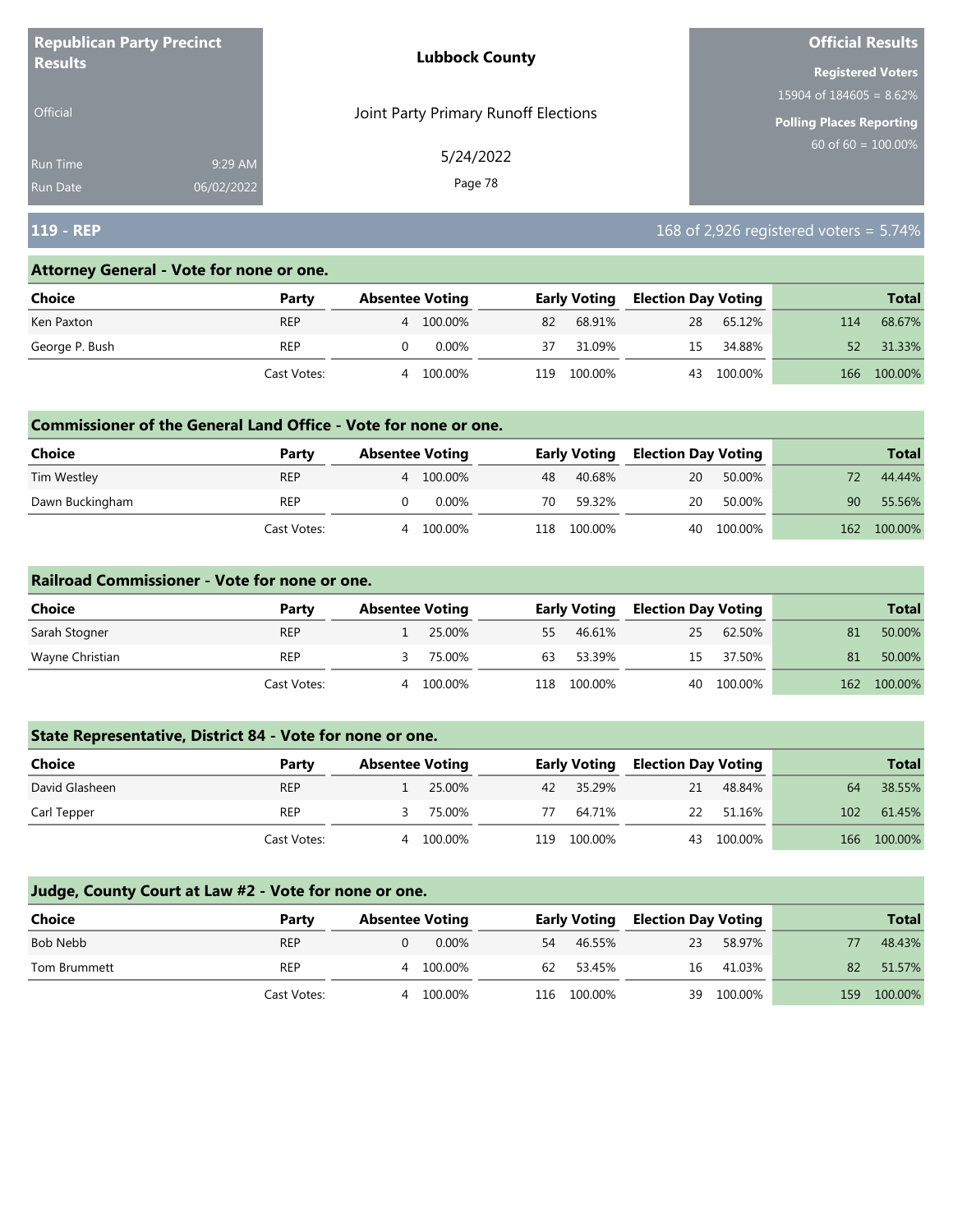| <b>Republican Party Precinct</b> |            | <b>Lubbock County</b>                | <b>Official Results</b>    |
|----------------------------------|------------|--------------------------------------|----------------------------|
| <b>Results</b>                   |            |                                      | <b>Registered Voters</b>   |
|                                  |            |                                      | 15904 of $184605 = 8.62\%$ |
| <b>Official</b>                  |            | Joint Party Primary Runoff Elections | Polling Places Reporting   |
| <b>Run Time</b>                  | 9:29 AM    | 5/24/2022                            | $60$ of 60 = 100.00%       |
| <b>Run Date</b>                  | 06/02/2022 | Page 79                              |                            |

# **120 - REP** 248 of 3,565 registered voters = 6.96%

#### **Attorney General - Vote for none or one.**

| Choice         | Party       | <b>Absentee Voting</b> |     | <b>Early Voting</b> | <b>Election Day Voting</b> |             |       | <b>Total</b> |
|----------------|-------------|------------------------|-----|---------------------|----------------------------|-------------|-------|--------------|
| Ken Paxton     | <b>REP</b>  | 60.00%                 | 95  | 78.51%              | 91                         | 86.67%      | 198   | 80.49%       |
| George P. Bush | <b>REP</b>  | 40.00%                 |     | 26 21.49%           | 14                         | 13.33%      | 48    | 19.51%       |
|                | Cast Votes: | 20 100.00%             | 121 | 100.00%             |                            | 105 100.00% | 246 - | 100.00%      |

#### **Commissioner of the General Land Office - Vote for none or one.**

| Choice          | Party       | <b>Absentee Voting</b> |          |     | <b>Early Voting</b> | <b>Election Day Voting</b> |         |     | <b>Total</b> |
|-----------------|-------------|------------------------|----------|-----|---------------------|----------------------------|---------|-----|--------------|
| Tim Westley     | <b>REP</b>  |                        | 6 31.58% | 44  | 38.60%              | 40                         | 40.82%  | 90  | 38.96%       |
| Dawn Buckingham | REP         | 13                     | 68.42%   | 70  | 61.40%              | 58                         | 59.18%  | 141 | 61.04%       |
|                 | Cast Votes: | 19                     | 100.00%  | 114 | 100.00%             | 98                         | 100.00% | 231 | 100.00%      |

#### **Railroad Commissioner - Vote for none or one.**

| Choice          | Party       |    | <b>Absentee Voting</b> |      | <b>Early Voting</b> |    | <b>Election Day Voting</b> |     | <b>Total</b> |
|-----------------|-------------|----|------------------------|------|---------------------|----|----------------------------|-----|--------------|
| Sarah Stogner   | <b>REP</b>  |    | 15.79%                 |      | 48 41.74%           | 31 | 30.10%                     | 82  | 34.60%       |
| Wayne Christian | REP         | 16 | 84.21%                 | 67   | 58.26%              | 72 | 69.90%                     | 155 | 65.40%       |
|                 | Cast Votes: | 19 | 100.00%                | 115. | 100.00%             |    | 103 100.00%                | 237 | 100.00%      |

| <b>Choice</b> | Party       |     | <b>Absentee Voting</b> |     | <b>Early Voting</b> | <b>Election Day Voting</b> |            |     | <b>Total</b> |
|---------------|-------------|-----|------------------------|-----|---------------------|----------------------------|------------|-----|--------------|
| Bob Nebb      | <b>REP</b>  | 4   | 21.05%                 |     | 52 45.22%           | 39                         | 40.63%     | 95  | 41.30%       |
| Tom Brummett  | <b>REP</b>  | 15. | 78.95%                 | 63  | 54.78%              | 57                         | 59.38%     | 135 | 58.70%       |
|               | Cast Votes: |     | 19 100.00%             | 115 | 100.00%             |                            | 96 100.00% | 230 | 100.00%      |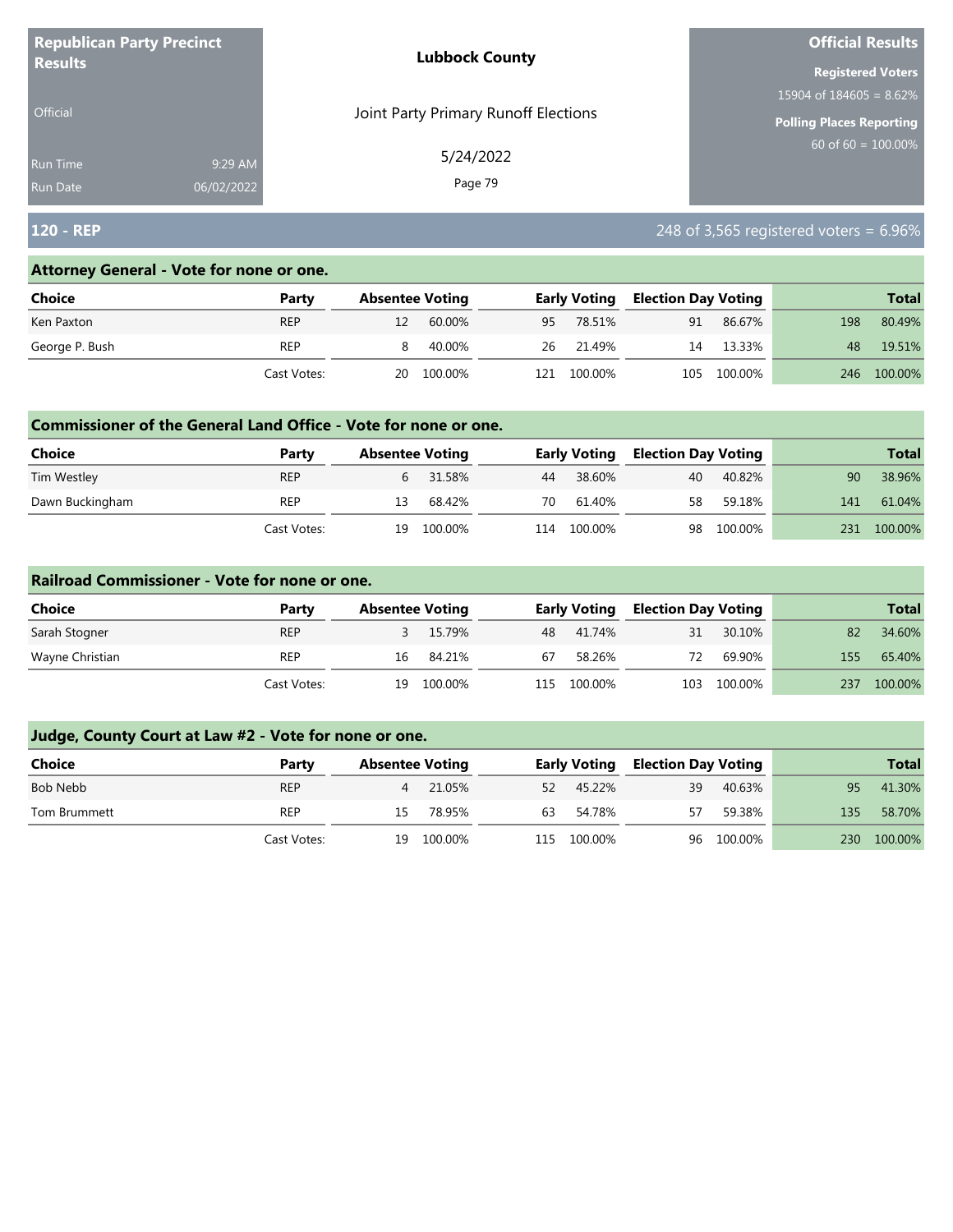| <b>Republican Party Precinct</b> |            | <b>Lubbock County</b>                | <b>Official Results</b>    |
|----------------------------------|------------|--------------------------------------|----------------------------|
| <b>Results</b>                   |            |                                      | <b>Registered Voters</b>   |
|                                  |            |                                      | 15904 of $184605 = 8.62\%$ |
| <b>Official</b>                  |            | Joint Party Primary Runoff Elections | Polling Places Reporting   |
| <b>Run Time</b>                  | 9:29 AM    | 5/24/2022                            | $60$ of 60 = 100.00%       |
| <b>Run Date</b>                  | 06/02/2022 | Page 80                              |                            |

# **121 - REP** 251 of 3,454 registered voters = 7.27%

#### **Attorney General - Vote for none or one.**

| Choice         | Party       |    | <b>Absentee Voting</b> |     | <b>Early Voting</b> | <b>Election Day Voting</b> |         |     | <b>Total</b> |
|----------------|-------------|----|------------------------|-----|---------------------|----------------------------|---------|-----|--------------|
| Ken Paxton     | <b>REP</b>  | 10 | 90.91%                 | 105 | 73.94%              | 75                         | 77.32%  | 190 | 76.00%       |
| George P. Bush | <b>REP</b>  |    | 9.09%                  | 37  | 26.06%              | 22                         | 22.68%  | 60  | 24.00%       |
|                | Cast Votes: |    | 100.00%                | 142 | 100.00%             | 97                         | 100.00% | 250 | 100.00%      |

#### **Commissioner of the General Land Office - Vote for none or one.**

| <b>Choice</b>   | Party       | <b>Absentee Voting</b> |          |    | <b>Early Voting</b> | <b>Election Day Voting</b> |         |     | <b>Total</b> |
|-----------------|-------------|------------------------|----------|----|---------------------|----------------------------|---------|-----|--------------|
| Tim Westley     | <b>REP</b>  |                        | 6 54.55% | 49 | 36.30%              | 34                         | 38.20%  | 89  | 37.87%       |
| Dawn Buckingham | REP         |                        | 5 45.45% | 86 | 63.70%              | 55                         | 61.80%  | 146 | 62.13%       |
|                 | Cast Votes: |                        | 100.00%  |    | 135 100.00%         | 89                         | 100.00% | 235 | 100.00%      |

#### **Railroad Commissioner - Vote for none or one.**

| Choice          | Party       |    | <b>Absentee Voting</b> |     | <b>Early Voting</b> | <b>Election Day Voting</b> |            |     | <b>Total</b> |
|-----------------|-------------|----|------------------------|-----|---------------------|----------------------------|------------|-----|--------------|
| Sarah Stogner   | <b>REP</b>  |    | 27.27%                 | 47  | 34.06%              | 34                         | 35.79%     | 84  | 34.43%       |
| Wayne Christian | <b>REP</b>  |    | 72.73%                 | 91  | 65.94%              | 61                         | 64.21%     | 160 | 65.57%       |
|                 | Cast Votes: | 11 | 100.00%                | 138 | 100.00%             |                            | 95 100.00% | 244 | 100.00%      |

| Choice       | Party       | <b>Absentee Voting</b> |     | <b>Early Voting</b> | <b>Election Day Voting</b> |            |     | <b>Total</b> |
|--------------|-------------|------------------------|-----|---------------------|----------------------------|------------|-----|--------------|
| Bob Nebb     | <b>REP</b>  | 20.00%                 | 56  | 41.48%              | 34                         | 38.64%     | 92  | 39.48%       |
| Tom Brummett | <b>REP</b>  | 80.00%                 | 79  | 58.52%              | 54                         | 61.36%     | 141 | 60.52%       |
|              | Cast Votes: | 10 100.00%             | 135 | 100.00%             |                            | 88 100.00% | 233 | 100.00%      |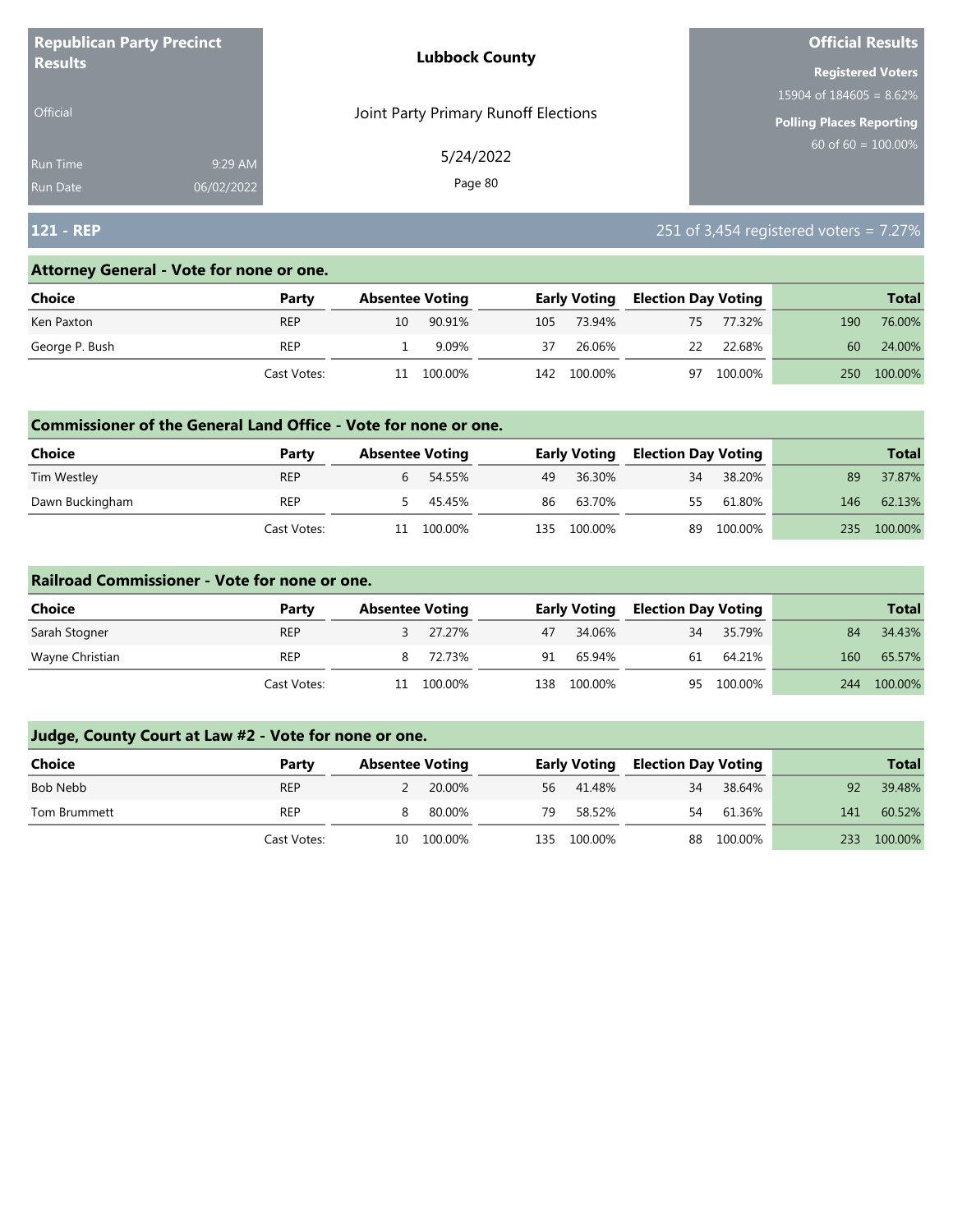| <b>Republican Party Precinct</b><br><b>Results</b> |            | <b>Lubbock County</b>                | <b>Official Results</b>         |
|----------------------------------------------------|------------|--------------------------------------|---------------------------------|
|                                                    |            |                                      | <b>Registered Voters</b>        |
|                                                    |            |                                      | 15904 of $184605 = 8.62\%$      |
| <b>Official</b>                                    |            | Joint Party Primary Runoff Elections | <b>Polling Places Reporting</b> |
| <b>Run Time</b>                                    | 9:29 AM    | 5/24/2022                            | $60$ of 60 = $100.00\%$         |
| <b>Run Date</b>                                    | 06/02/2022 | Page 81                              |                                 |

# **122 - REP** 122 - **REP** 122 - **REP** 122 - **REP** 122 - **REP** 140 of 1,844 registered voters = 7.59%

## **Attorney General - Vote for none or one.**

| Choice         | Party       |   | <b>Absentee Voting</b> |    | <b>Early Voting</b> |    | <b>Election Day Voting</b> |     | <b>Total</b> |
|----------------|-------------|---|------------------------|----|---------------------|----|----------------------------|-----|--------------|
| Ken Paxton     | <b>REP</b>  |   | 87.50%                 | 54 | 68.35%              | 41 | 77.36%                     | 102 | 72.86%       |
| George P. Bush | <b>REP</b>  |   | 12.50%                 | 25 | 31.65%              | 12 | 22.64%                     | 38  | 27.14%       |
|                | Cast Votes: | 8 | 100.00%                | 79 | 100.00%             | 53 | 100.00%                    | 140 | 100.00%      |

#### **Commissioner of the General Land Office - Vote for none or one.**

| Choice          | Party       | <b>Absentee Voting</b> |         |    | <b>Early Voting</b> | <b>Election Day Voting</b> |         |     | <b>Total</b> |
|-----------------|-------------|------------------------|---------|----|---------------------|----------------------------|---------|-----|--------------|
| Tim Westley     | <b>REP</b>  |                        | 60.00%  | 31 | 43.06%              | 18                         | 34.62%  |     | 40.31%       |
| Dawn Buckingham | REP         |                        | 40.00%  | 41 | 56.94%              | 34                         | 65.38%  |     | 59.69%       |
|                 | Cast Votes: |                        | 100.00% | 72 | 100.00%             | 52                         | 100.00% | 129 | 100.00%      |

#### **Railroad Commissioner - Vote for none or one.**

| Choice          | Party       | <b>Absentee Voting</b> |         | <b>Early Voting</b> |         | <b>Election Day Voting</b> |            |     | <b>Total</b> |
|-----------------|-------------|------------------------|---------|---------------------|---------|----------------------------|------------|-----|--------------|
| Sarah Stogner   | <b>REP</b>  |                        | 14.29%  | 40                  | 51.28%  | 21                         | 40.38%     | 62  | 45.26%       |
| Wayne Christian | <b>REP</b>  |                        | 85.71%  | 38                  | 48.72%  | 31                         | 59.62%     | 75. | 54.74%       |
|                 | Cast Votes: |                        | 100.00% | 78                  | 100.00% |                            | 52 100.00% | 137 | 100.00%      |

| <b>Choice</b> | Party       | <b>Absentee Voting</b> |         |    | <b>Early Voting</b> | <b>Election Day Voting</b> |            |      | <b>Total</b> |
|---------------|-------------|------------------------|---------|----|---------------------|----------------------------|------------|------|--------------|
| Bob Nebb      | <b>REP</b>  |                        | 42.86%  | 31 | 40.26%              |                            | 21 41.18%  | 55   | 40.74%       |
| Tom Brummett  | <b>REP</b>  | 4                      | 57.14%  |    | 46 59.74%           | 30                         | 58.82%     | 80   | 59.26%       |
|               | Cast Votes: |                        | 100.00% | 77 | 100.00%             |                            | 51 100.00% | 135. | 100.00%      |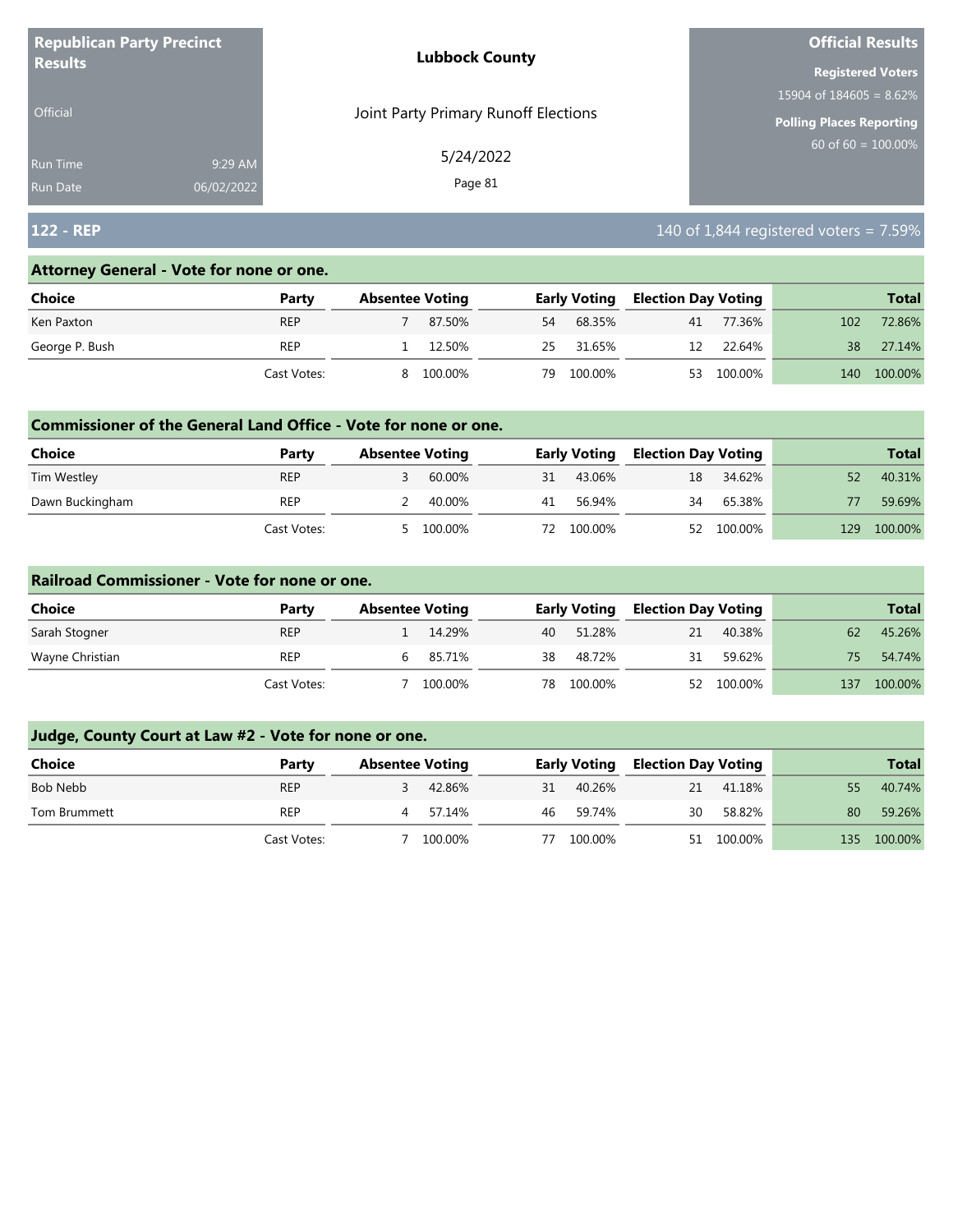| <b>Republican Party Precinct</b> |            | <b>Lubbock County</b>                | <b>Official Results</b>    |
|----------------------------------|------------|--------------------------------------|----------------------------|
| <b>Results</b>                   |            |                                      | <b>Registered Voters</b>   |
|                                  |            |                                      | 15904 of $184605 = 8.62\%$ |
| <b>Official</b>                  |            | Joint Party Primary Runoff Elections | Polling Places Reporting   |
| <b>Run Time</b>                  | 9:29 AM    | 5/24/2022                            | $60$ of 60 = 100.00%       |
| <b>Run Date</b>                  | 06/02/2022 | Page 82                              |                            |

# **123 - REP** 208 of 1,803 registered voters = 11.54%

#### **Attorney General - Vote for none or one.**

| Choice         | Party       |    | <b>Absentee Voting</b> |     | <b>Early Voting</b> | <b>Election Day Voting</b> |            |     | <b>Total</b> |
|----------------|-------------|----|------------------------|-----|---------------------|----------------------------|------------|-----|--------------|
| Ken Paxton     | <b>REP</b>  | 18 | 90.00%                 | 96  | 68.57%              | 28                         | 58.33%     | 142 | 68.27%       |
| George P. Bush | <b>REP</b>  |    | 10.00%                 | 44  | 31.43%              | <b>20</b>                  | 41.67%     | 66  | 31.73%       |
|                | Cast Votes: |    | 20 100.00%             | 140 | 100.00%             |                            | 48 100.00% | 208 | 100.00%      |

#### **Commissioner of the General Land Office - Vote for none or one.**

| <b>Choice</b>   | Party       | <b>Absentee Voting</b> |         |     | <b>Early Voting</b> | <b>Election Day Voting</b> |         |     | Total   |
|-----------------|-------------|------------------------|---------|-----|---------------------|----------------------------|---------|-----|---------|
| Tim Westley     | <b>REP</b>  | Q                      | 50.00%  |     | 43 33.59%           | 14                         | 31.82%  | 66  | 34.74%  |
| Dawn Buckingham | <b>REP</b>  |                        | 50.00%  | 85  | 66.41%              | 30                         | 68.18%  | 124 | 65.26%  |
|                 | Cast Votes: | 18                     | 100.00% | 128 | 100.00%             | 44                         | 100.00% | 190 | 100.00% |

#### **Railroad Commissioner - Vote for none or one.**

| Choice          | Party       | <b>Absentee Voting</b> |          |     | <b>Early Voting</b> | <b>Election Day Voting</b> |         |     | <b>Total</b> |
|-----------------|-------------|------------------------|----------|-----|---------------------|----------------------------|---------|-----|--------------|
| Sarah Stogner   | <b>REP</b>  |                        | 6 31.58% | 50  | 37.31%              | 20                         | 42.55%  | 76  | 38.00%       |
| Wayne Christian | <b>REP</b>  | 13                     | 68.42%   | 84  | 62.69%              | 27                         | 57.45%  | 124 | 62.00%       |
|                 | Cast Votes: | 19                     | 100.00%  | 134 | 100.00%             | 47                         | 100.00% | 200 | 100.00%      |

| Choice       | Party       |    | <b>Absentee Voting</b> |     | <b>Early Voting</b> |    | <b>Election Day Voting</b> |     | <b>Total</b> |
|--------------|-------------|----|------------------------|-----|---------------------|----|----------------------------|-----|--------------|
| Bob Nebb     | <b>REP</b>  |    | 6 37.50%               | 55  | 42.97%              | 20 | 46.51%                     | 81  | 43.32%       |
| Tom Brummett | <b>REP</b>  | 10 | 62.50%                 | 73  | 57.03%              | 23 | 53.49%                     | 106 | 56.68%       |
|              | Cast Votes: |    | 16 100.00%             | 128 | 100.00%             |    | 43 100.00%                 | 187 | 100.00%      |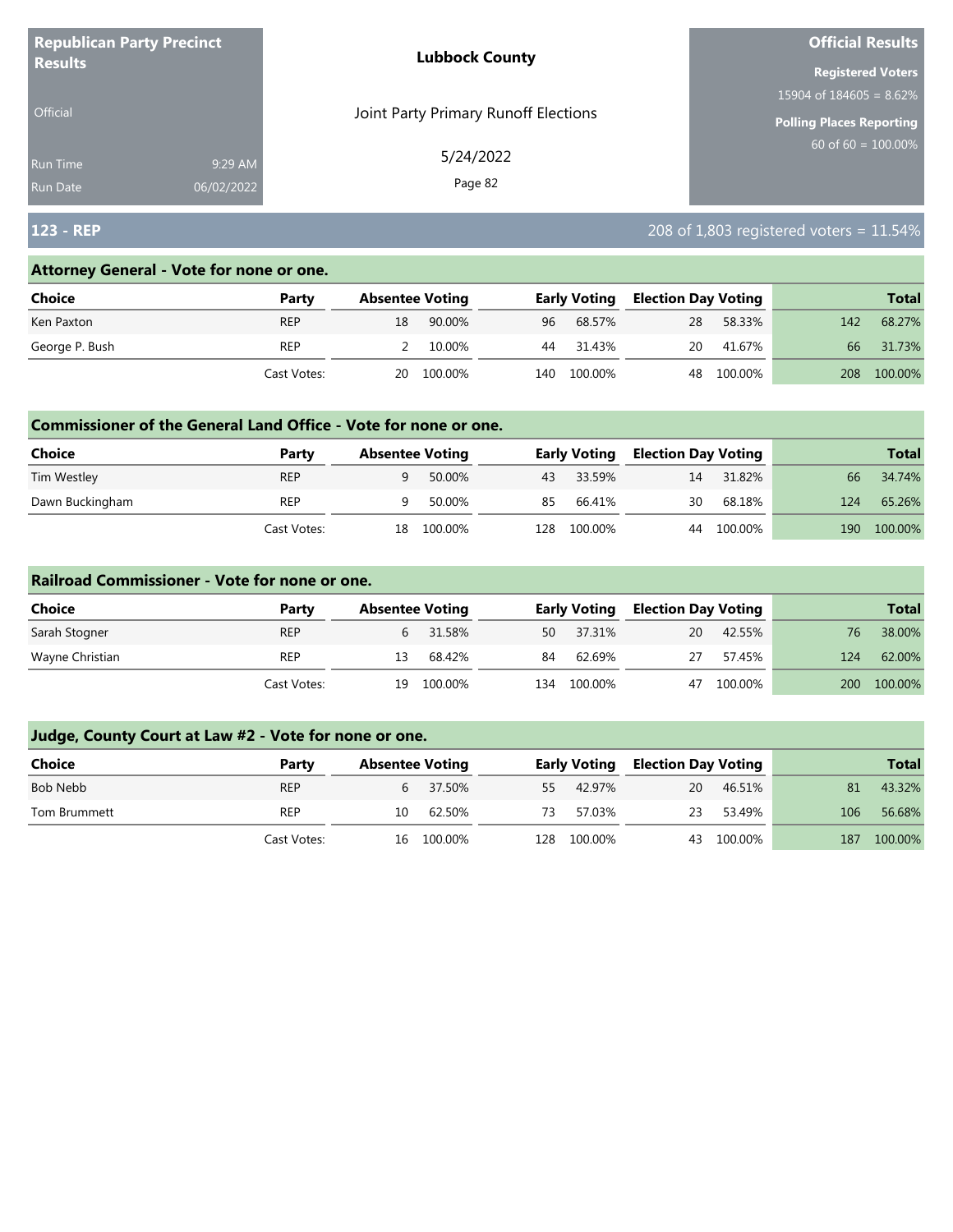| <b>Republican Party Precinct</b><br><b>Results</b> |            | <b>Lubbock County</b>                | <b>Official Results</b>   |
|----------------------------------------------------|------------|--------------------------------------|---------------------------|
|                                                    |            |                                      | <b>Registered Voters</b>  |
|                                                    |            |                                      | $15904$ of 184605 = 8.62% |
| <b>Official</b>                                    |            | Joint Party Primary Runoff Elections | Polling Places Reporting  |
| <b>Run Time</b>                                    | 9:29 AM    | 5/24/2022                            | $60$ of 60 = 100.00%      |
| <b>Run Date</b>                                    | 06/02/2022 | Page 83                              |                           |

# **124 - REP** 249 of 1,849 registered voters = 13.47%

#### **Attorney General - Vote for none or one.**

| Choice         | Party       |    | <b>Absentee Voting</b> |     | <b>Early Voting</b> | <b>Election Day Voting</b> |            |     | <b>Total</b> |
|----------------|-------------|----|------------------------|-----|---------------------|----------------------------|------------|-----|--------------|
| Ken Paxton     | <b>REP</b>  | 10 | 62.50%                 | 104 | 71.23%              | 60                         | 69.77%     | 174 | 70.16%       |
| George P. Bush | <b>REP</b>  |    | 6 37.50%               |     | 42 28.77%           |                            | 26 30.23%  | 74  | 29.84%       |
|                | Cast Votes: |    | 16 100.00%             |     | 146 100.00%         |                            | 86 100.00% | 248 | 100.00%      |

#### **Commissioner of the General Land Office - Vote for none or one.**

| <b>Choice</b>   | Party       | <b>Absentee Voting</b> |         |      | <b>Early Voting</b> | <b>Election Day Voting</b> |         |     | <b>Total</b> |
|-----------------|-------------|------------------------|---------|------|---------------------|----------------------------|---------|-----|--------------|
| Tim Westley     | <b>REP</b>  |                        | 50.00%  | 41   | 29.71%              | 25                         | 30.12%  |     | 31.06%       |
| Dawn Buckingham | <b>REP</b>  |                        | 50.00%  | 97   | 70.29%              | 58                         | 69.88%  | 162 | 68.94%       |
|                 | Cast Votes: | 14                     | 100.00% | L38. | 100.00%             | 83                         | 100.00% | 235 | 100.00%      |

#### **Railroad Commissioner - Vote for none or one.**

| Choice          | Party       | <b>Absentee Voting</b> |         |    | <b>Early Voting</b> |    | <b>Election Day Voting</b> |     | <b>Total</b> |
|-----------------|-------------|------------------------|---------|----|---------------------|----|----------------------------|-----|--------------|
| Sarah Stogner   | <b>REP</b>  |                        | 13.33%  | 56 | 39.44%              | 37 | 44.58%                     | 95  | 39.58%       |
| Wayne Christian | REP         | 13                     | 86.67%  | 86 | 60.56%              | 46 | 55.42%                     | 145 | 60.42%       |
|                 | Cast Votes: | 15                     | 100.00% |    | 142 100.00%         | 83 | 100.00%                    | 240 | 100.00%      |

| <b>Choice</b> | Party       | <b>Absentee Voting</b> |            |     | <b>Early Voting</b> | <b>Election Day Voting</b> |            |     | <b>Total</b> |
|---------------|-------------|------------------------|------------|-----|---------------------|----------------------------|------------|-----|--------------|
| Bob Nebb      | <b>REP</b>  |                        | 20.00%     | 53  | 38.41%              | 36                         | 43.90%     | 92  | 39.15%       |
| Tom Brummett  | <b>REP</b>  | 12                     | 80.00%     | 85  | 61.59%              | 46                         | 56.10%     | 143 | 60.85%       |
|               | Cast Votes: |                        | 15 100.00% | 138 | 100.00%             |                            | 82 100.00% | 235 | 100.00%      |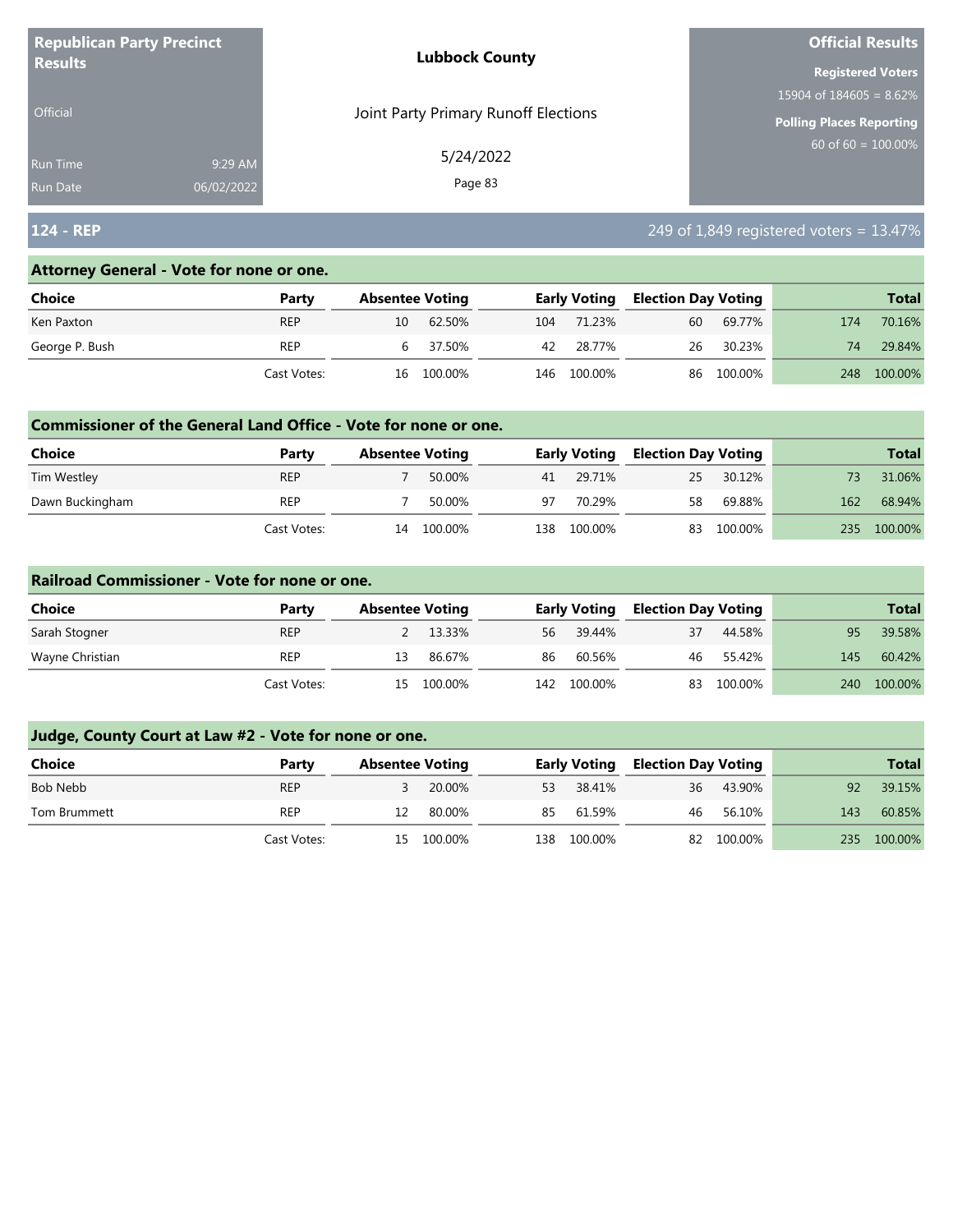| <b>Republican Party Precinct</b><br><b>Results</b> |            | <b>Lubbock County</b>                | <b>Official Results</b>    |
|----------------------------------------------------|------------|--------------------------------------|----------------------------|
|                                                    |            |                                      | <b>Registered Voters</b>   |
|                                                    |            |                                      | 15904 of $184605 = 8.62\%$ |
| <b>Official</b>                                    |            | Joint Party Primary Runoff Elections | Polling Places Reporting   |
| <b>Run Time</b>                                    | 9:29 AM    | 5/24/2022                            | $60$ of 60 = 100.00%       |
| <b>Run Date</b>                                    | 06/02/2022 | Page 84                              |                            |

# **125 - REP** 252 of 2,046 registered voters = 12.32%

#### **Attorney General - Vote for none or one.**

| Choice         | Party       |    | <b>Absentee Voting</b> |     | <b>Early Voting</b> | <b>Election Day Voting</b> |         |     | <b>Total</b> |
|----------------|-------------|----|------------------------|-----|---------------------|----------------------------|---------|-----|--------------|
| Ken Paxton     | <b>REP</b>  |    | 57.89%                 | 108 | 66.26%              | 47                         | 70.15%  | 166 | 66.67%       |
| George P. Bush | <b>REP</b>  |    | 42.11%                 |     | 55 33.74%           | 20                         | 29.85%  | 83  | 33.33%       |
|                | Cast Votes: | 19 | 100.00%                | 163 | 100.00%             | 67                         | 100.00% | 249 | 100.00%      |

#### **Commissioner of the General Land Office - Vote for none or one.**

| Choice          | Party       | <b>Absentee Voting</b> |           |     | <b>Early Voting</b> | <b>Election Day Voting</b> |         |     | <b>Total</b> |
|-----------------|-------------|------------------------|-----------|-----|---------------------|----------------------------|---------|-----|--------------|
| Tim Westley     | <b>REP</b>  |                        | 38.89%    | 58  | 40.28%              | <b>22</b>                  | 34.92%  | 87  | 38.67%       |
| Dawn Buckingham | REP         |                        | 11 61.11% | 86  | 59.72%              | 41                         | 65.08%  | 138 | 61.33%       |
|                 | Cast Votes: | 18                     | 100.00%   | 144 | 100.00%             | 63                         | 100.00% | 225 | 100.00%      |

#### **Railroad Commissioner - Vote for none or one.**

| Choice          | Party       | <b>Absentee Voting</b> |         |     | <b>Early Voting</b> | <b>Election Day Voting</b> |            |     | Total   |
|-----------------|-------------|------------------------|---------|-----|---------------------|----------------------------|------------|-----|---------|
| Sarah Stogner   | <b>REP</b>  |                        | 11.76%  | 58  | 36.48%              | 30                         | 45.45%     | 90  | 37.19%  |
| Wayne Christian | <b>REP</b>  | 15.                    | 88.24%  | 101 | 63.52%              | 36                         | 54.55%     | 152 | 62.81%  |
|                 | Cast Votes: | 17                     | 100.00% | 159 | 100.00%             |                            | 66 100.00% | 242 | 100.00% |

| Choice       | Party       |    | <b>Absentee Voting</b> |     | <b>Early Voting</b> | Election Day Voting |         |     | <b>Total</b> |
|--------------|-------------|----|------------------------|-----|---------------------|---------------------|---------|-----|--------------|
| Bob Nebb     | <b>REP</b>  | b  | 37.50%                 | 65  | 44.52%              | 32                  | 47.76%  | 103 | 44.98%       |
| Tom Brummett | REP         | 10 | 62.50%                 | 81  | 55.48%              | 35                  | 52.24%  | 126 | 55.02%       |
|              | Cast Votes: | 16 | 100.00%                | 146 | 100.00%             | 67                  | 100.00% | 229 | 100.00%      |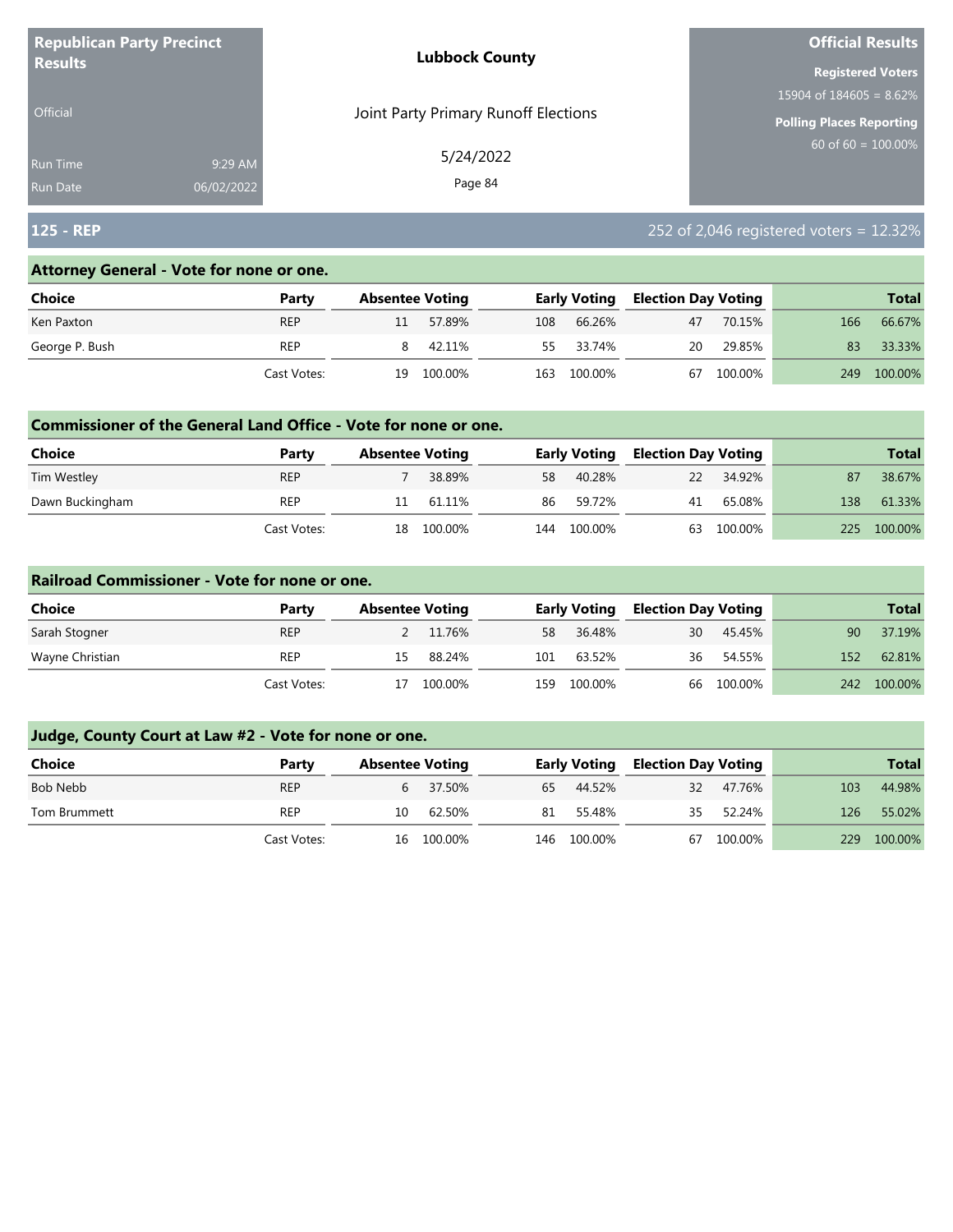| <b>Republican Party Precinct</b><br><b>Results</b> |            | <b>Lubbock County</b>                | <b>Official Results</b>    |
|----------------------------------------------------|------------|--------------------------------------|----------------------------|
|                                                    |            |                                      | <b>Registered Voters</b>   |
|                                                    |            |                                      | 15904 of $184605 = 8.62\%$ |
| <b>Official</b>                                    |            | Joint Party Primary Runoff Elections | Polling Places Reporting   |
| <b>Run Time</b>                                    | 9:29 AM    | 5/24/2022                            | $60$ of 60 = 100.00%       |
| <b>Run Date</b>                                    | 06/02/2022 | Page 85                              |                            |

## **126 - REP** 134 of 1,295 registered voters = 10.35%

#### **Attorney General - Vote for none or one.**

| Choice         | Party       |   | <b>Absentee Voting</b> |    | <b>Early Voting</b> | <b>Election Day Voting</b> |            |     | <b>Total</b> |
|----------------|-------------|---|------------------------|----|---------------------|----------------------------|------------|-----|--------------|
| Ken Paxton     | <b>REP</b>  |   | 2 22.22%               |    | 55 72.37%           | 38                         | 77.55%     | 95  | 70.90%       |
| George P. Bush | REP         |   | 77.78%                 | 21 | 27.63%              | 11                         | 22.45%     | 39  | 29.10%       |
|                | Cast Votes: | q | 100.00%                |    | 76 100.00%          |                            | 49 100.00% | 134 | 100.00%      |

#### **Commissioner of the General Land Office - Vote for none or one.**

| <b>Choice</b>   | Party       | <b>Absentee Voting</b> |         |     | <b>Early Voting</b> | <b>Election Day Voting</b> |           |     | <b>Total</b> |
|-----------------|-------------|------------------------|---------|-----|---------------------|----------------------------|-----------|-----|--------------|
| Tim Westley     | <b>REP</b>  |                        | 37.50%  | 30  | 40.00%              |                            | 16 33.33% | 49  | 37.40%       |
| Dawn Buckingham | REP         |                        | 62.50%  | 45. | 60.00%              | 32                         | 66.67%    | 82  | 62.60%       |
|                 | Cast Votes: |                        | 100.00% | 75  | 100.00%             | 48                         | 100.00%   | 131 | 100.00%      |

#### **Railroad Commissioner - Vote for none or one.**

| Choice          | Party       | <b>Absentee Voting</b> |         |     | <b>Early Voting</b> | <b>Election Day Voting</b> |            |     | <b>Total</b> |
|-----------------|-------------|------------------------|---------|-----|---------------------|----------------------------|------------|-----|--------------|
| Sarah Stogner   | <b>REP</b>  |                        | 25.00%  | 38  | 50.67%              | 34                         | 70.83%     | 74  | 56.49%       |
| Wayne Christian | <b>REP</b>  | b                      | 75.00%  | 37  | 49.33%              | 14                         | 29.17%     | 57  | 43.51%       |
|                 | Cast Votes: | 8                      | 100.00% | 75. | 100.00%             |                            | 48 100.00% | 131 | 100.00%      |

## **State Representative, District 84 - Vote for none or one.**

| Choice         | Party       | <b>Absentee Voting</b> |    | <b>Early Voting</b> | <b>Election Day Voting</b> |            |     | <b>Total</b> |
|----------------|-------------|------------------------|----|---------------------|----------------------------|------------|-----|--------------|
| David Glasheen | <b>REP</b>  | 66.67%                 | 30 | 40.00%              | 22                         | 46.81%     | 58  | 44.27%       |
| Carl Tepper    | <b>REP</b>  | 33.33%                 | 45 | 60.00%              | 25                         | 53.19%     | 73. | 55.73%       |
|                | Cast Votes: | 100.00%                |    | 75 100.00%          |                            | 47 100.00% | 131 | 100.00%      |

| <b>Choice</b> | Party       | <b>Absentee Voting</b> |         |     | <b>Early Voting</b> | <b>Election Day Voting</b> |            |    | <b>Total</b> |
|---------------|-------------|------------------------|---------|-----|---------------------|----------------------------|------------|----|--------------|
| Bob Nebb      | <b>REP</b>  | $\mathcal{L}$          | 22.22%  | 24  | 32.43%              | 13                         | 27.08%     | 39 | 29.77%       |
| Tom Brummett  | <b>REP</b>  |                        | 77.78%  | 50. | 67.57%              | 35                         | 72.92%     | 92 | 70.23%       |
|               | Cast Votes: | Q                      | 100.00% | 74  | 100.00%             |                            | 48 100.00% |    | 131 100.00%  |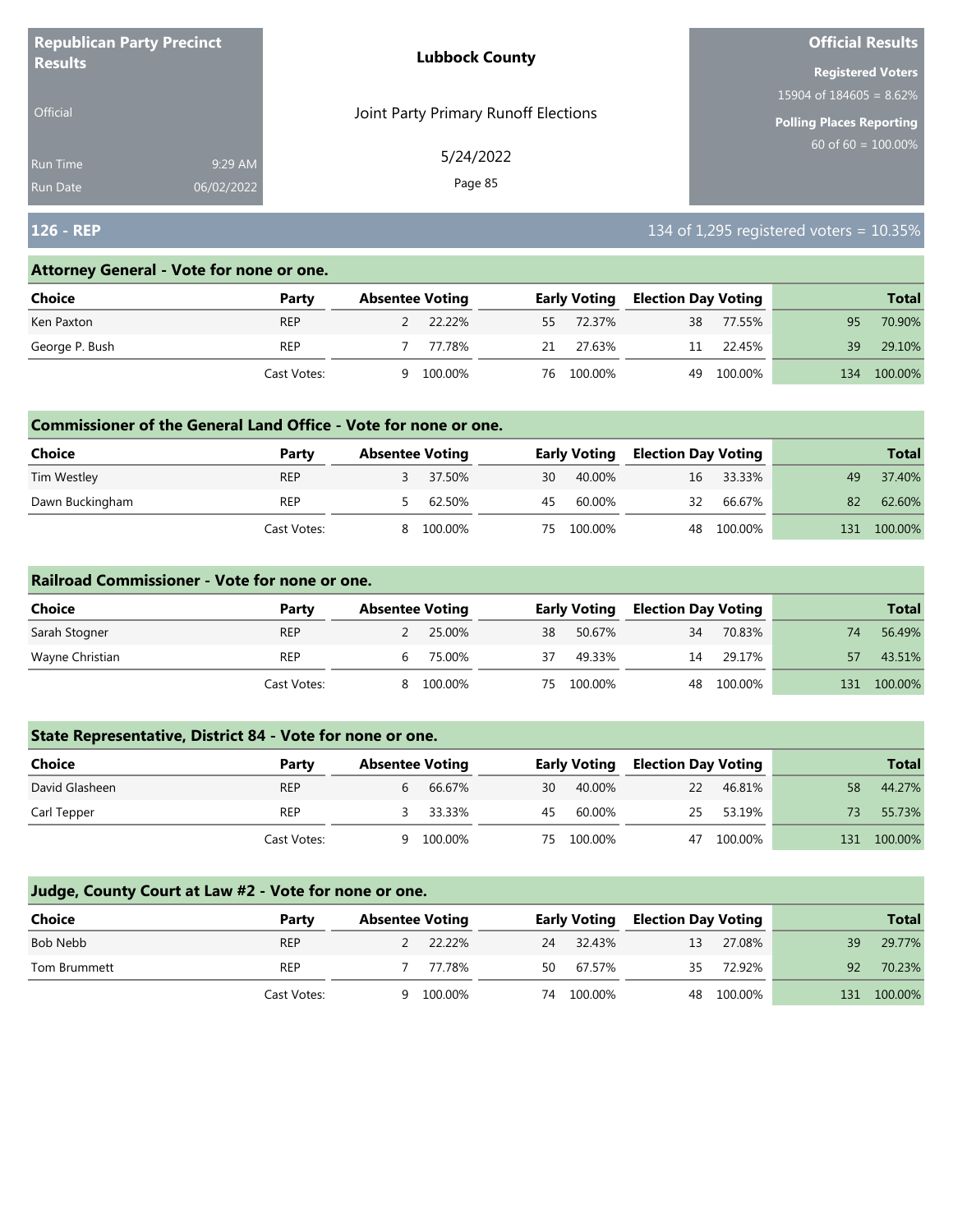| <b>Republican Party Precinct</b> |            | <b>Lubbock County</b>                | <b>Official Results</b>    |
|----------------------------------|------------|--------------------------------------|----------------------------|
| <b>Results</b>                   |            |                                      | <b>Registered Voters</b>   |
|                                  |            |                                      | 15904 of $184605 = 8.62\%$ |
| <b>Official</b>                  |            | Joint Party Primary Runoff Elections | Polling Places Reporting   |
| <b>Run Time</b>                  | 9:29 AM    | 5/24/2022                            | 60 of $60 = 100.00\%$      |
| <b>Run Date</b>                  | 06/02/2022 | Page 86                              |                            |

# **127 - REP** 304 of 2,592 registered voters = 11.73%

#### **Attorney General - Vote for none or one.**

| Choice         | Party       |    | <b>Absentee Voting</b> |     | <b>Early Voting</b> |    | <b>Election Day Voting</b> |     | <b>Total</b> |
|----------------|-------------|----|------------------------|-----|---------------------|----|----------------------------|-----|--------------|
| Ken Paxton     | <b>REP</b>  | 22 | 88.00%                 | 136 | 72.34%              | 75 | 84.27%                     | 233 | 77.15%       |
| George P. Bush | <b>REP</b>  |    | 12.00%                 | 52  | 27.66%              | 14 | 15.73%                     | 69  | 22.85%       |
|                | Cast Votes: | 25 | 100.00%                | 188 | 100.00%             | 89 | 100.00%                    | 302 | 100.00%      |

#### **Commissioner of the General Land Office - Vote for none or one.**

| <b>Choice</b>   | Party       | <b>Absentee Voting</b> |         |      | <b>Early Voting</b> | <b>Election Day Voting</b> |         |     | <b>Total</b> |
|-----------------|-------------|------------------------|---------|------|---------------------|----------------------------|---------|-----|--------------|
| Tim Westley     | <b>REP</b>  | 13                     | 54.17%  | 78   | 45.35%              | 29                         | 34.94%  | 120 | 43.01%       |
| Dawn Buckingham | REP         | 11                     | 45.83%  | 94   | 54.65%              | 54                         | 65.06%  | 159 | 56.99%       |
|                 | Cast Votes: | 24                     | 100.00% | 172. | 100.00%             | 83                         | 100.00% | 279 | 100.00%      |

#### **Railroad Commissioner - Vote for none or one.**

| Choice          | Party       |    | <b>Absentee Voting</b> |     | <b>Early Voting</b> |    | <b>Election Day Voting</b> |     | Total   |
|-----------------|-------------|----|------------------------|-----|---------------------|----|----------------------------|-----|---------|
| Sarah Stogner   | <b>REP</b>  |    | 20.00%                 | 73  | 39.46%              | 26 | 29.55%                     | 104 | 34.90%  |
| Wayne Christian | REP         | 20 | 80.00%                 | 112 | 60.54%              | 62 | 70.45%                     | 194 | 65.10%  |
|                 | Cast Votes: |    | 25 100.00%             | 185 | 100.00%             |    | 88 100.00%                 | 298 | 100.00% |

| Choice       | Party       |    | <b>Absentee Voting</b> |      | <b>Early Voting</b> | Election Day Voting |         |     | <b>Total</b> |
|--------------|-------------|----|------------------------|------|---------------------|---------------------|---------|-----|--------------|
| Bob Nebb     | <b>REP</b>  |    | 29.17%                 | 72   | 40.22%              | 45                  | 53.57%  | 124 | 43.21%       |
| Tom Brummett | REP         |    | 70.83%                 | 107  | 59.78%              | 39                  | 46.43%  | 163 | 56.79%       |
|              | Cast Votes: | 24 | 100.00%                | 179. | 100.00%             | 84                  | 100.00% | 287 | 100.00%      |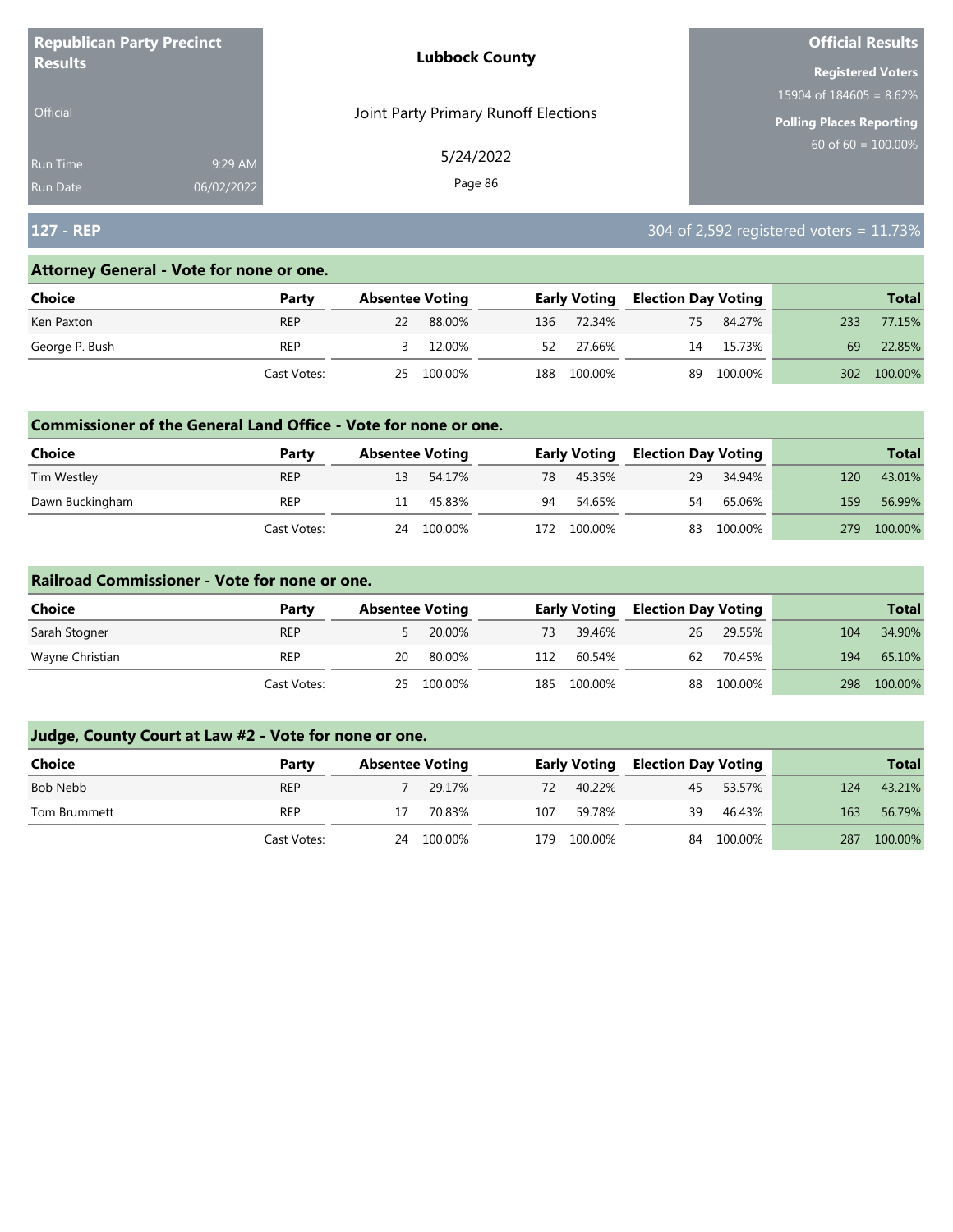| <b>Republican Party Precinct</b> |            | <b>Lubbock County</b>                | <b>Official Results</b>    |
|----------------------------------|------------|--------------------------------------|----------------------------|
| <b>Results</b>                   |            |                                      | <b>Registered Voters</b>   |
|                                  |            |                                      | 15904 of $184605 = 8.62\%$ |
| <b>Official</b>                  |            | Joint Party Primary Runoff Elections | Polling Places Reporting   |
| <b>Run Time</b>                  | 9:29 AM    | 5/24/2022                            | $60$ of 60 = 100.00%       |
| <b>Run Date</b>                  | 06/02/2022 | Page 87                              |                            |

# **128 - REP** 305 of 1,793 registered voters = 17.01%

#### **Attorney General - Vote for none or one.**

| Choice         | Party       | <b>Absentee Voting</b> |     | Early Voting | <b>Election Day Voting</b> |             |     | <b>Total</b> |
|----------------|-------------|------------------------|-----|--------------|----------------------------|-------------|-----|--------------|
| Ken Paxton     | <b>REP</b>  | 68.00%                 | 134 | 74.44%       | 73                         | 73.00%      | 224 | 73.44%       |
| George P. Bush | <b>REP</b>  | 32.00%                 |     | 46 25.56%    | 27                         | 27.00%      | 81  | 26.56%       |
|                | Cast Votes: | 25 100.00%             | 180 | 100.00%      |                            | 100 100.00% | 305 | 100.00%      |

#### **Commissioner of the General Land Office - Vote for none or one.**

| <b>Choice</b>   | Party       | <b>Absentee Voting</b> |            |     | <b>Early Voting</b> | <b>Election Day Voting</b> |            |     | <b>Total</b> |
|-----------------|-------------|------------------------|------------|-----|---------------------|----------------------------|------------|-----|--------------|
| Tim Westley     | <b>REP</b>  |                        | 31.82%     | 49  | 29.70%              | 23                         | 25.00%     | 79. | 28.32%       |
| Dawn Buckingham | REP         | 15                     | 68.18%     | 116 | 70.30%              | 69                         | 75.00%     | 200 | 71.68%       |
|                 | Cast Votes: |                        | 22 100.00% | 165 | 100.00%             |                            | 92 100.00% | 279 | 100.00%      |

#### **Railroad Commissioner - Vote for none or one.**

| Choice          | Party       | <b>Absentee Voting</b> |         |     | <b>Early Voting</b> |    | <b>Election Day Voting</b> |     | <b>Total</b> |
|-----------------|-------------|------------------------|---------|-----|---------------------|----|----------------------------|-----|--------------|
| Sarah Stogner   | <b>REP</b>  | 10                     | 41.67%  | 67  | 38.51%              | 42 | 43.30%                     | 119 | 40.34%       |
| Wayne Christian | <b>REP</b>  | 14                     | 58.33%  | 107 | 61.49%              | 55 | 56.70%                     | 176 | 59.66%       |
|                 | Cast Votes: | 24                     | 100.00% | 174 | 100.00%             | 97 | 100.00%                    | 295 | 100.00%      |

| <b>Choice</b> | Party       | <b>Absentee Voting</b> |     | <b>Early Voting</b> |    | <b>Election Day Voting</b> |     | <b>Total</b> |
|---------------|-------------|------------------------|-----|---------------------|----|----------------------------|-----|--------------|
| Bob Nebb      | <b>REP</b>  | 14.29%                 | 71  | 42.51%              | 34 | 36.96%                     | 108 | 38.57%       |
| Tom Brummett  | <b>REP</b>  | 18 85.71%              | 96  | 57.49%              | 58 | 63.04%                     | 172 | 61.43%       |
|               | Cast Votes: | 21 100.00%             | 167 | 100.00%             |    | 92 100.00%                 | 280 | 100.00%      |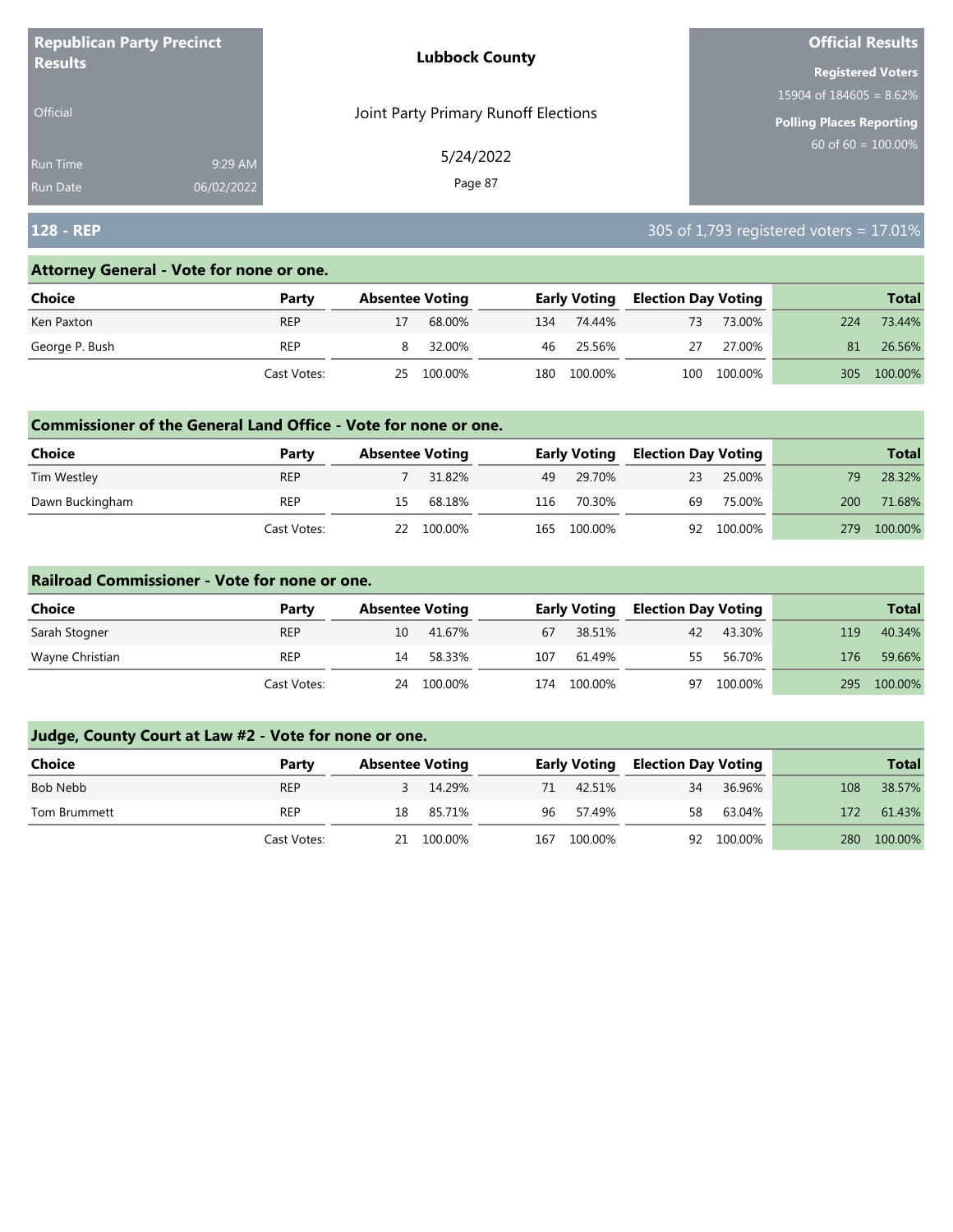| <b>Republican Party Precinct</b> |            | <b>Lubbock County</b>                | <b>Official Results</b>    |
|----------------------------------|------------|--------------------------------------|----------------------------|
| <b>Results</b>                   |            |                                      | <b>Registered Voters</b>   |
|                                  |            |                                      | 15904 of $184605 = 8.62\%$ |
| <b>Official</b>                  |            | Joint Party Primary Runoff Elections | Polling Places Reporting   |
| <b>Run Time</b>                  | 9:29 AM    | 5/24/2022                            | 60 of $60 = 100.00\%$      |
| <b>Run Date</b>                  | 06/02/2022 | Page 88                              |                            |

# **129 - REP** 345 of 3,295 registered voters = 10.47%

#### **Attorney General - Vote for none or one.**

| Choice         | Party       |    | <b>Absentee Voting</b> |     | <b>Early Voting</b> | <b>Election Day Voting</b> |             |     | <b>Total</b> |
|----------------|-------------|----|------------------------|-----|---------------------|----------------------------|-------------|-----|--------------|
| Ken Paxton     | <b>REP</b>  | 10 | 71.43%                 | 161 | 74.19%              | 85                         | 75.89%      | 256 | 74.64%       |
| George P. Bush | <b>REP</b>  | 4  | 28.57%                 | 56. | 25.81%              | 27                         | 24.11%      | 87  | 25.36%       |
|                | Cast Votes: | 14 | 100.00%                | 217 | 100.00%             |                            | 112 100.00% | 343 | 100.00%      |

#### **Commissioner of the General Land Office - Vote for none or one.**

| Choice          | Party       | <b>Absentee Voting</b> |         |     | <b>Early Voting</b> | <b>Election Day Voting</b> |         |     | <b>Total</b> |
|-----------------|-------------|------------------------|---------|-----|---------------------|----------------------------|---------|-----|--------------|
| Tim Westley     | <b>REP</b>  |                        | 70.00%  | 110 | 53.92%              | 30                         | 28.85%  | 147 | 46.23%       |
| Dawn Buckingham | REP         |                        | 30.00%  | 94  | 46.08%              | 74                         | 71.15%  | 171 | 53.77%       |
|                 | Cast Votes: | 10                     | 100.00% |     | 204 100.00%         | 104                        | 100.00% | 318 | 100.00%      |

#### **Railroad Commissioner - Vote for none or one.**

| Choice          | Party       | <b>Absentee Voting</b> |         |     | <b>Early Voting</b> | <b>Election Day Voting</b> |             |     | <b>Total</b> |
|-----------------|-------------|------------------------|---------|-----|---------------------|----------------------------|-------------|-----|--------------|
| Sarah Stogner   | <b>REP</b>  |                        | 20.00%  | 79  | 37.44%              | 47                         | 42.73%      | 128 | 38.67%       |
| Wayne Christian | <b>REP</b>  |                        | 80.00%  | 132 | 62.56%              | 63                         | 57.27%      | 203 | 61.33%       |
|                 | Cast Votes: | 10                     | 100.00% | 211 | 100.00%             |                            | 110 100.00% | 331 | 100.00%      |

## **Judge, County Court at Law #2 - Vote for none or one.**

| <b>Choice</b> | Party       | <b>Absentee Voting</b> |      | <b>Early Voting</b> | <b>Election Day Voting</b> |             |     | <b>Total</b> |
|---------------|-------------|------------------------|------|---------------------|----------------------------|-------------|-----|--------------|
| Bob Nebb      | <b>REP</b>  | 40.00%<br>4            | 56   | 27.59%              | 36                         | 36.00%      | 96  | 30.67%       |
| Tom Brummett  | <b>REP</b>  | 60.00%                 | 147  | 72.41%              | 64                         | 64.00%      | 217 | 69.33%       |
|               | Cast Votes: | 100.00%<br>10          | 203. | 100.00%             |                            | 100 100.00% | 313 | 100.00%      |

#### **Precinct Chair, Precinct 129 - Vote for none or one.**

| <b>Choice</b>  | Party       | <b>Absentee Voting</b> |            |     | <b>Early Voting</b> |    | <b>Election Day Voting</b> |     | <b>Total</b> |
|----------------|-------------|------------------------|------------|-----|---------------------|----|----------------------------|-----|--------------|
| Rob Snyder     | <b>REP</b>  | b                      | 60.00%     | 93  | 47.94%              | 52 | 55.32%                     | 151 | 50.67%       |
| Karen Pelphrey | <b>REP</b>  | 4                      | 40.00%     | 101 | 52.06%              | 42 | 44.68%                     | 147 | 49.33%       |
|                | Cast Votes: |                        | 10 100.00% | 194 | 100.00%             |    | 94 100.00%                 |     | 298 100.00%  |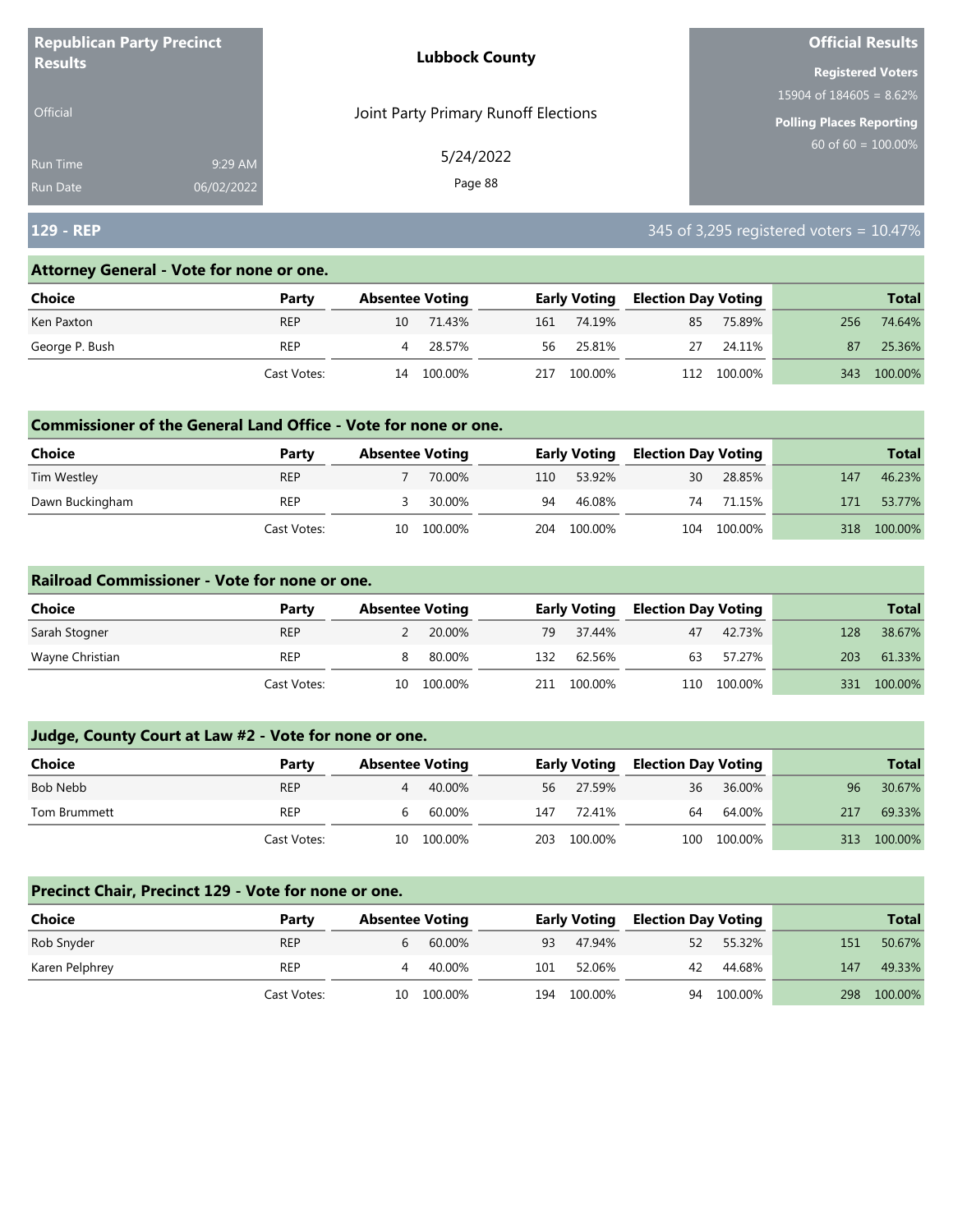| <b>Republican Party Precinct</b><br><b>Results</b> |            | <b>Lubbock County</b>                | <b>Official Results</b>   |  |  |
|----------------------------------------------------|------------|--------------------------------------|---------------------------|--|--|
|                                                    |            |                                      | <b>Registered Voters</b>  |  |  |
|                                                    |            |                                      | $15904$ of 184605 = 8.62% |  |  |
| <b>Official</b>                                    |            | Joint Party Primary Runoff Elections | Polling Places Reporting  |  |  |
| <b>Run Time</b>                                    | 9:29 AM    | 5/24/2022                            | $60$ of 60 = 100.00%      |  |  |
| <b>Run Date</b>                                    | 06/02/2022 | Page 89                              |                           |  |  |

## **135 - REP** 90 of 528 registered voters = 17.05%

#### **Attorney General - Vote for none or one.**

| Choice         | Party       | <b>Absentee Voting</b> |         |    | <b>Early Voting</b> | <b>Election Day Voting</b> |         |    | <b>Total</b> |
|----------------|-------------|------------------------|---------|----|---------------------|----------------------------|---------|----|--------------|
| Ken Paxton     | <b>REP</b>  |                        | 33.33%  | 31 | 67.39%              | 27                         | 81.82%  | 61 | 69.32%       |
| George P. Bush | REP         | b                      | 66.67%  | 15 | 32.61%              |                            | 18.18%  |    | 30.68%       |
|                | Cast Votes: | Q                      | 100.00% |    | 46 100.00%          | 33                         | 100.00% | 88 | 100.00%      |

#### **Commissioner of the General Land Office - Vote for none or one.**

| <b>Choice</b>   | Party       | <b>Absentee Voting</b> |          |    | <b>Early Voting</b> | <b>Election Day Voting</b> |            |    | <b>Total</b> |
|-----------------|-------------|------------------------|----------|----|---------------------|----------------------------|------------|----|--------------|
| Tim Westley     | <b>REP</b>  |                        | 6 75.00% | 11 | 25.58%              | 12                         | 37.50%     | 29 | 34.94%       |
| Dawn Buckingham | <b>REP</b>  |                        | 25.00%   | 32 | 74.42%              | 20                         | 62.50%     | 54 | 65.06%       |
|                 | Cast Votes: | 8                      | 100.00%  | 43 | 100.00%             |                            | 32 100.00% | 83 | 100.00%      |

#### **Railroad Commissioner - Vote for none or one.**

| Choice          | Party       | <b>Absentee Voting</b> |         |    | <b>Early Voting</b> |    | <b>Election Day Voting</b> |    | <b>Total</b> |
|-----------------|-------------|------------------------|---------|----|---------------------|----|----------------------------|----|--------------|
| Sarah Stogner   | <b>REP</b>  |                        | 12.50%  | 24 | 55.81%              | 15 | 48.39%                     | 40 | 48.78%       |
| Wayne Christian | REP         |                        | 87.50%  | 19 | 44.19%              | 16 | 51.61%                     | 42 | 51.22%       |
|                 | Cast Votes: | 8.                     | 100.00% | 43 | 100.00%             |    | 31 100.00%                 | 82 | 100.00%      |

## **State Representative, District 84 - Vote for none or one.**

| Choice         | Party       | <b>Absentee Voting</b> |         |    | <b>Early Voting</b> |    | <b>Election Day Voting</b> |    | <b>Total</b> |
|----------------|-------------|------------------------|---------|----|---------------------|----|----------------------------|----|--------------|
| David Glasheen | <b>REP</b>  |                        | 55.56%  | 19 | 40.43%              | 11 | 33.33%                     | 35 | 39.33%       |
| Carl Tepper    | <b>REP</b>  | 4                      | 44.44%  | 28 | 59.57%              | 22 | 66.67%                     | 54 | 60.67%       |
|                | Cast Votes: |                        | 100.00% | 47 | 100.00%             |    | 33 100.00%                 | 89 | 100.00%      |

| <b>Choice</b> | Party       | <b>Absentee Voting</b> |         |    | <b>Early Voting</b> |    | <b>Election Day Voting</b> |    | <b>Total</b> |
|---------------|-------------|------------------------|---------|----|---------------------|----|----------------------------|----|--------------|
| Bob Nebb      | <b>REP</b>  |                        | 37.50%  | 11 | 24.44%              | 18 | 56.25%                     | 32 | 37.65%       |
| Tom Brummett  | <b>REP</b>  |                        | 62.50%  | 34 | 75.56%              | 14 | 43.75%                     | 53 | 62.35%       |
|               | Cast Votes: | 8                      | 100.00% | 45 | 100.00%             |    | 32 100.00%                 |    | 85 100.00%   |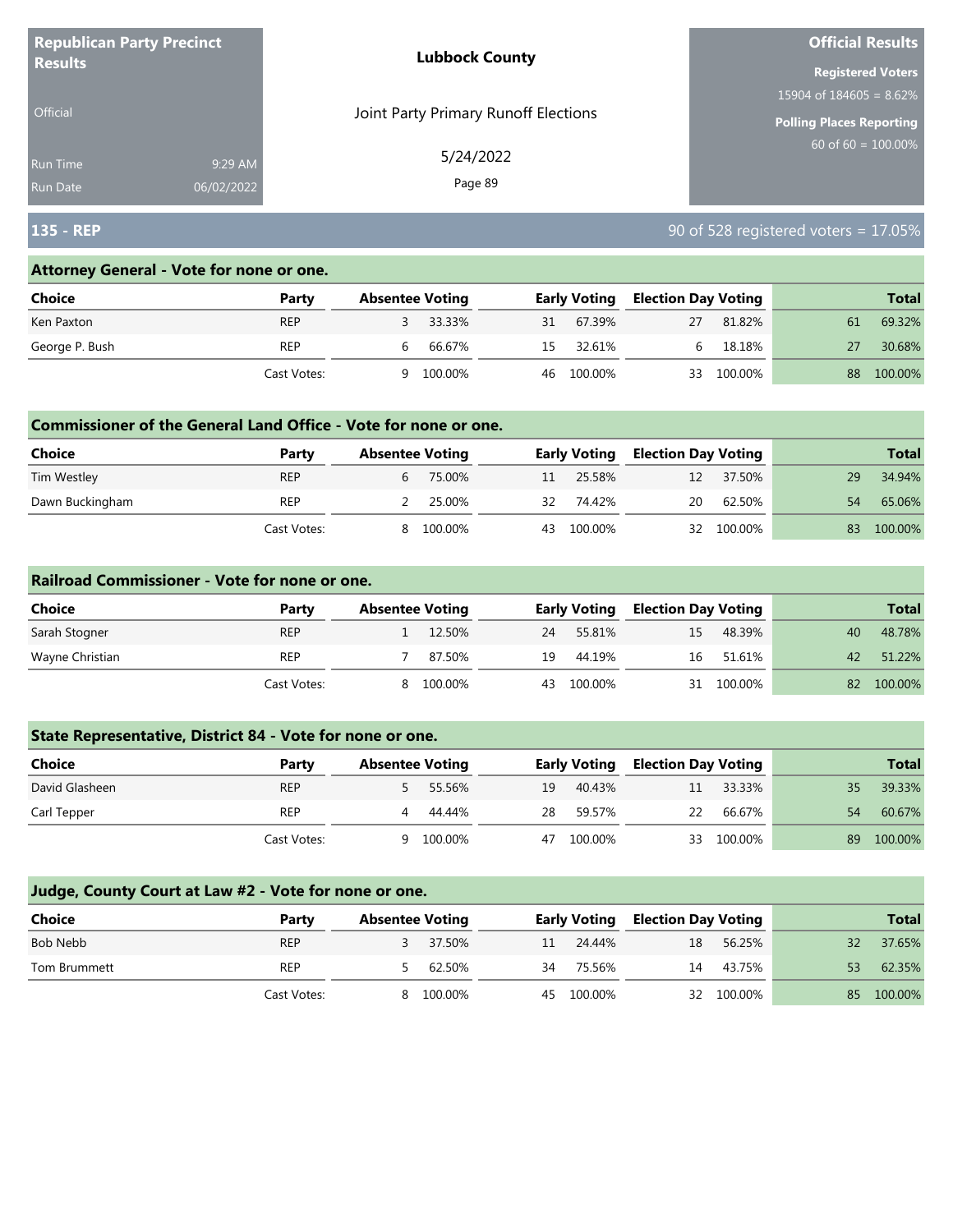| <b>Republican Party Precinct</b><br><b>Results</b> |            | <b>Lubbock County</b>                | <b>Official Results</b>         |  |  |
|----------------------------------------------------|------------|--------------------------------------|---------------------------------|--|--|
|                                                    |            |                                      | <b>Registered Voters</b>        |  |  |
|                                                    |            |                                      | 15904 of $184605 = 8.62\%$      |  |  |
| <b>Official</b>                                    |            | Joint Party Primary Runoff Elections | <b>Polling Places Reporting</b> |  |  |
| <b>Run Time</b>                                    | 9:29 AM    | 5/24/2022                            | 60 of 60 = $100.00\%$           |  |  |
| <b>Run Date</b>                                    | 06/02/2022 | Page 90                              |                                 |  |  |

# **138 - REP** 56 of 436 registered voters = 12.84%

#### **Attorney General - Vote for none or one.**

| Choice         | Party       | <b>Absentee Voting</b> |           |    | <b>Early Voting</b> |    | <b>Election Day Voting</b> |     | <b>Total</b> |
|----------------|-------------|------------------------|-----------|----|---------------------|----|----------------------------|-----|--------------|
| Ken Paxton     | <b>REP</b>  |                        | 2 100.00% | 19 | 55.88%              | 17 | 85.00%                     | 38  | 67.86%       |
| George P. Bush | REP         |                        | 0.00%     | 15 | 44.12%              |    | 15.00%                     | 18  | 32.14%       |
|                | Cast Votes: |                        | 100.00%   | 34 | 100.00%             | 20 | 100.00%                    | 56. | 100.00%      |

#### **Commissioner of the General Land Office - Vote for none or one.**

| <b>Choice</b>   | Party       | <b>Absentee Voting</b> |          |    | <b>Early Voting</b> | <b>Election Day Voting</b> |         |    | <b>Total</b> |
|-----------------|-------------|------------------------|----------|----|---------------------|----------------------------|---------|----|--------------|
| Tim Westley     | <b>REP</b>  |                        | $0.00\%$ | 11 | 35.48%              | q                          | 50.00%  | 20 | 40.82%       |
| Dawn Buckingham | <b>REP</b>  |                        | 0.00%    | 20 | 64.52%              |                            | 50.00%  | 29 | 59.18%       |
|                 | Cast Votes: |                        | 0.00%    | 31 | 100.00%             | 18                         | 100.00% | 49 | 100.00%      |

#### **Railroad Commissioner - Vote for none or one.**

| Choice          | Party       | <b>Absentee Voting</b> |          |    | <b>Early Voting</b> |    | <b>Election Day Voting</b> |                 | <b>Total</b> |
|-----------------|-------------|------------------------|----------|----|---------------------|----|----------------------------|-----------------|--------------|
| Sarah Stogner   | <b>REP</b>  |                        | 0.00%    | 18 | 58.06%              |    | 15.79%                     |                 | 42.00%       |
| Wayne Christian | <b>REP</b>  |                        | $0.00\%$ | 13 | 41.94%              | 16 | 84.21%                     | 29              | 58.00%       |
|                 | Cast Votes: |                        | 0.00%    | 31 | 100.00%             | 19 | 100.00%                    | 50 <sup>°</sup> | 100.00%      |

## **State Representative, District 84 - Vote for none or one.**

| <b>Choice</b>  | Party       | <b>Absentee Voting</b> |    | <b>Early Voting</b> |    | <b>Election Day Voting</b> |    | <b>Total</b> |
|----------------|-------------|------------------------|----|---------------------|----|----------------------------|----|--------------|
| David Glasheen | <b>REP</b>  | $0.00\%$               | 11 | 33.33%              |    | 10.00%                     |    | 23.64%       |
| Carl Tepper    | <b>REP</b>  | 100.00%                | 22 | 66.67%              | 18 | 90.00%                     | 42 | 76.36%       |
|                | Cast Votes: | 100.00%                | 33 | 100.00%             | 20 | 100.00%                    | 55 | 100.00%      |

| Choice       | Party       | <b>Absentee Voting</b> |           |    | <b>Early Voting</b> |    | <b>Election Day Voting</b> |                   | <b>Total</b> |
|--------------|-------------|------------------------|-----------|----|---------------------|----|----------------------------|-------------------|--------------|
| Bob Nebb     | <b>REP</b>  |                        | $0.00\%$  | 9  | 27.27%              |    | 18.75%                     | $12 \overline{ }$ | 23.53%       |
| Tom Brummett | <b>REP</b>  |                        | 2 100,00% | 24 | 72.73%              | 13 | 81.25%                     | 39                | 76.47%       |
|              | Cast Votes: |                        | 100.00%   | 33 | 100.00%             |    | 16 100.00%                 | 51                | 100.00%      |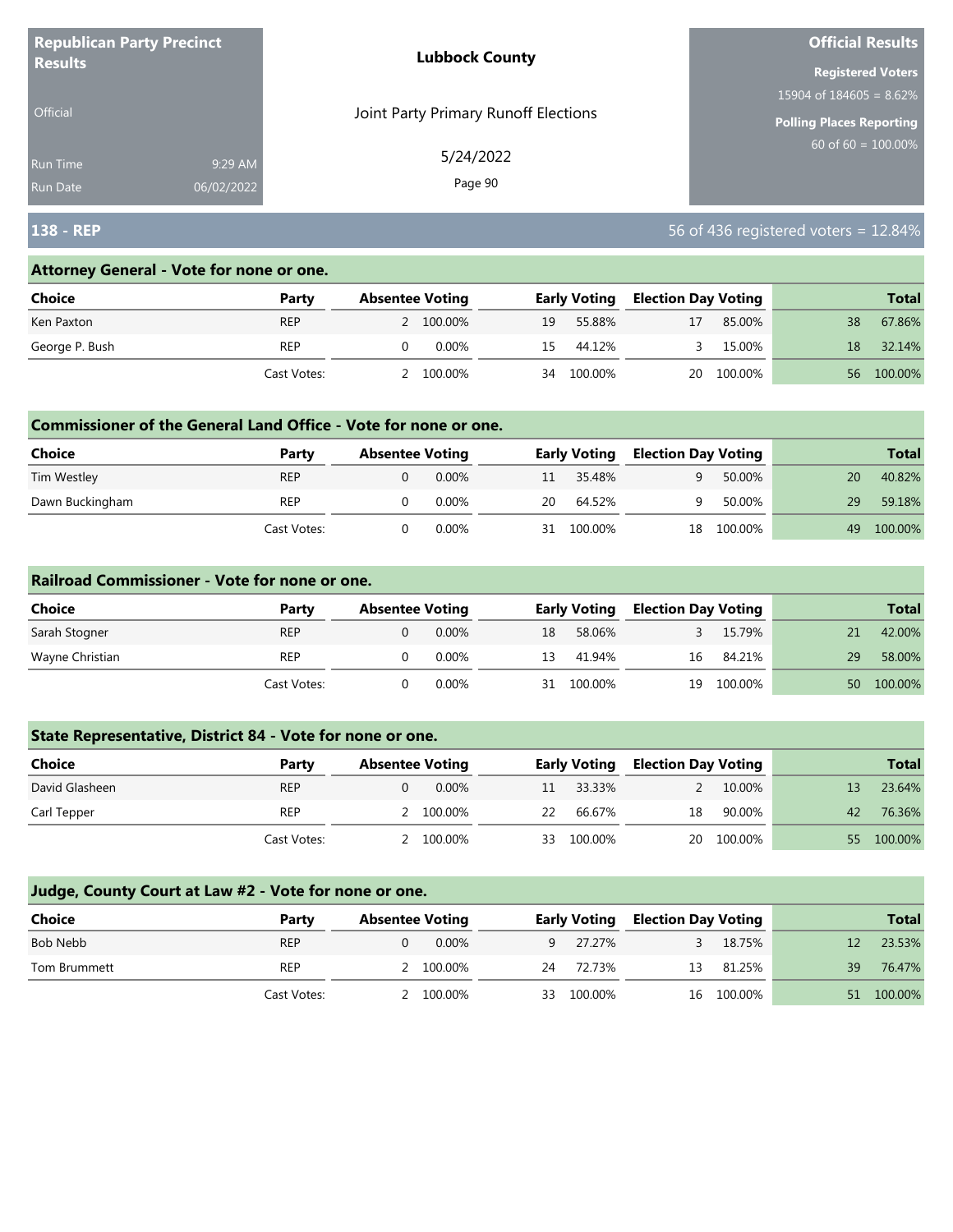| <b>Republican Party Precinct</b><br><b>Results</b> |            | <b>Lubbock County</b>                | <b>Official Results</b>    |  |  |
|----------------------------------------------------|------------|--------------------------------------|----------------------------|--|--|
|                                                    |            |                                      | <b>Registered Voters</b>   |  |  |
|                                                    |            |                                      | 15904 of $184605 = 8.62\%$ |  |  |
| <b>Official</b>                                    |            | Joint Party Primary Runoff Elections | Polling Places Reporting   |  |  |
| <b>Run Time</b>                                    | 9:29 AM    | 5/24/2022                            | $60$ of 60 = 100.00%       |  |  |
| <b>Run Date</b>                                    | 06/02/2022 | Page 91                              |                            |  |  |

# **139 - REP** 195 of 1,891 registered voters = 10.31%

#### **Attorney General - Vote for none or one.**

| Choice         | Party       | <b>Absentee Voting</b> |         |      | <b>Early Voting</b> |    | <b>Election Day Voting</b> |     | <b>Total</b> |  |
|----------------|-------------|------------------------|---------|------|---------------------|----|----------------------------|-----|--------------|--|
| Ken Paxton     | <b>REP</b>  |                        | 45.45%  | 83   | 64.34%              | 44 | 86.27%                     | 132 | 69.11%       |  |
| George P. Bush | <b>REP</b>  |                        | 54.55%  | 46   | 35.66%              |    | 13.73%                     | 59  | 30.89%       |  |
|                | Cast Votes: | 11                     | 100.00% | 129. | 100.00%             | 51 | 100.00%                    | 191 | 100.00%      |  |

#### **Commissioner of the General Land Office - Vote for none or one.**

| Choice          | Party       | <b>Absentee Voting</b> |     | <b>Early Voting</b> | <b>Election Day Voting</b> |         |     | <b>Total</b> |
|-----------------|-------------|------------------------|-----|---------------------|----------------------------|---------|-----|--------------|
| Tim Westley     | <b>REP</b>  | 45.45%                 | 39  | 31.97%              | 18                         | 37.50%  | 62  | 34.25%       |
| Dawn Buckingham | REP         | 6 54.55%               | 83  | 68.03%              | 30                         | 62.50%  | 119 | 65.75%       |
|                 | Cast Votes: | 100.00%                | L22 | 100.00%             | 48                         | 100.00% | 181 | 100.00%      |

#### **Railroad Commissioner - Vote for none or one.**

| Choice          | Party       | <b>Absentee Voting</b> |         |     | <b>Early Voting</b> |    | <b>Election Day Voting</b> |     | <b>Total</b> |
|-----------------|-------------|------------------------|---------|-----|---------------------|----|----------------------------|-----|--------------|
| Sarah Stogner   | <b>REP</b>  |                        | 9.09%   | 55  | 43.65%              | 12 | 24.49%                     | 68  | 36.56%       |
| Wayne Christian | <b>REP</b>  | 10                     | 90.91%  | 71  | 56.35%              | 37 | 75.51%                     | 118 | 63.44%       |
|                 | Cast Votes: | 11                     | 100.00% | 126 | 100.00%             | 49 | 100.00%                    | 186 | 100.00%      |

| <b>Choice</b> | Party       | <b>Absentee Voting</b> |      | <b>Early Voting</b> | <b>Election Day Voting</b> |            |     | <b>Total</b> |
|---------------|-------------|------------------------|------|---------------------|----------------------------|------------|-----|--------------|
| Bob Nebb      | <b>REP</b>  | 27.27%                 | 49   | 39.84%              | 17                         | 35.42%     | 69  | 37.91%       |
| Tom Brummett  | <b>REP</b>  | 8 72.73%               | 74   | 60.16%              | 31                         | 64.58%     | 113 | 62.09%       |
|               | Cast Votes: | 11 100.00%             | 123. | 100.00%             |                            | 48 100.00% | 182 | 100.00%      |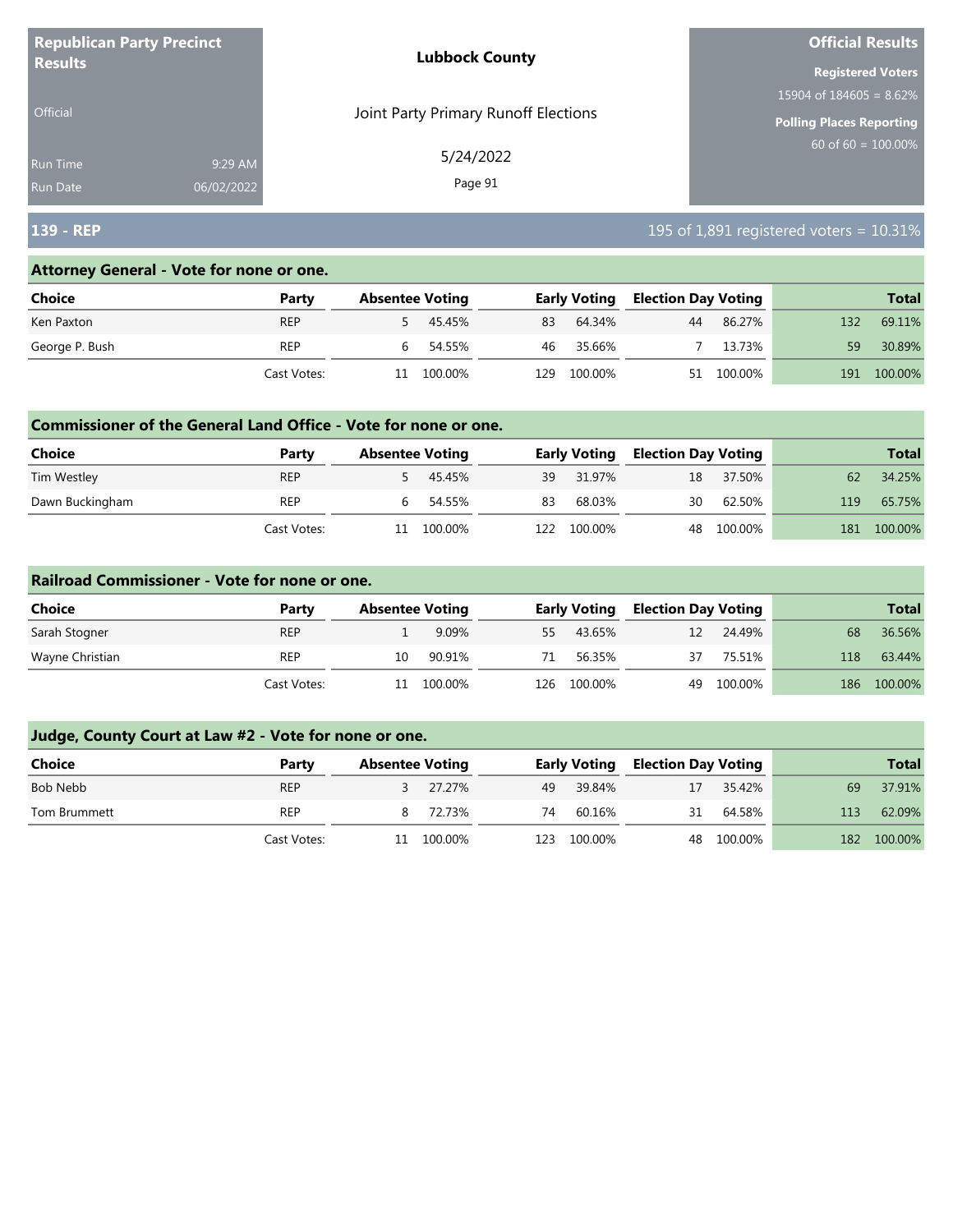| <b>Republican Party Precinct</b><br><b>Results</b> |            | <b>Lubbock County</b>                | <b>Official Results</b>    |  |  |
|----------------------------------------------------|------------|--------------------------------------|----------------------------|--|--|
|                                                    |            |                                      | <b>Registered Voters</b>   |  |  |
|                                                    |            |                                      | 15904 of $184605 = 8.62\%$ |  |  |
| <b>Official</b>                                    |            | Joint Party Primary Runoff Elections | Polling Places Reporting   |  |  |
| <b>Run Time</b>                                    | 9:29 AM    | 5/24/2022                            | $60$ of 60 = 100.00%       |  |  |
| <b>Run Date</b>                                    | 06/02/2022 | Page 92                              |                            |  |  |

# **140 - REP** 208 of 2,564 registered voters = 8.11%

#### **Attorney General - Vote for none or one.**

| Choice         | Party       |    | <b>Absentee Voting</b> |     | <b>Early Voting</b> | <b>Election Day Voting</b> |         |     | <b>Total</b> |
|----------------|-------------|----|------------------------|-----|---------------------|----------------------------|---------|-----|--------------|
| Ken Paxton     | <b>REP</b>  |    | 77.27%                 | 85  | 67.46%              | 42                         | 73.68%  | 144 | 70.24%       |
| George P. Bush | <b>REP</b>  |    | 5 22.73%               | 41  | 32.54%              | 15                         | 26.32%  | 61  | 29.76%       |
|                | Cast Votes: | 22 | 100.00%                | 126 | 100.00%             | 57                         | 100.00% | 205 | 100.00%      |

#### **Commissioner of the General Land Office - Vote for none or one.**

| <b>Choice</b>   | Party       | <b>Absentee Voting</b> |         |    | <b>Early Voting</b> | <b>Election Day Voting</b> |            |     | <b>Total</b> |
|-----------------|-------------|------------------------|---------|----|---------------------|----------------------------|------------|-----|--------------|
| Tim Westley     | <b>REP</b>  | a                      | 52.94%  |    | 48 41.74%           | 21                         | 37.50%     | 78  | 41.49%       |
| Dawn Buckingham | REP         |                        | 47.06%  | 67 | 58.26%              | 35                         | 62.50%     | 110 | 58.51%       |
|                 | Cast Votes: |                        | 100.00% |    | 115 100.00%         |                            | 56 100.00% | 188 | 100.00%      |

#### **Railroad Commissioner - Vote for none or one.**

| Choice          | Party       | <b>Absentee Voting</b> |         | <b>Election Day Voting</b><br><b>Early Voting</b> |         |    |         | <b>Total</b> |         |
|-----------------|-------------|------------------------|---------|---------------------------------------------------|---------|----|---------|--------------|---------|
| Sarah Stogner   | <b>REP</b>  |                        | 11.11%  | 53                                                | 43.44%  | 24 | 42.11%  | 79           | 40.10%  |
| Wayne Christian | REP         | 16                     | 88.89%  | 69                                                | 56.56%  | 33 | 57.89%  | 118          | 59.90%  |
|                 | Cast Votes: | 18                     | 100.00% | 122.                                              | 100.00% | 57 | 100.00% | 197          | 100.00% |

| <b>Choice</b> | Party       | <b>Absentee Voting</b> |            | <b>Early Voting</b> |             | <b>Election Day Voting</b> |            |     | <b>Total</b> |
|---------------|-------------|------------------------|------------|---------------------|-------------|----------------------------|------------|-----|--------------|
| Bob Nebb      | <b>REP</b>  | 10                     | 52.63%     |                     | 40 33.90%   | 20                         | 35.71%     | 70  | 36.27%       |
| Tom Brummett  | <b>REP</b>  |                        | 47.37%     | 78                  | 66.10%      | 36                         | 64.29%     | 123 | 63.73%       |
|               | Cast Votes: |                        | 19 100.00% |                     | 118 100.00% |                            | 56 100.00% | 193 | 100.00%      |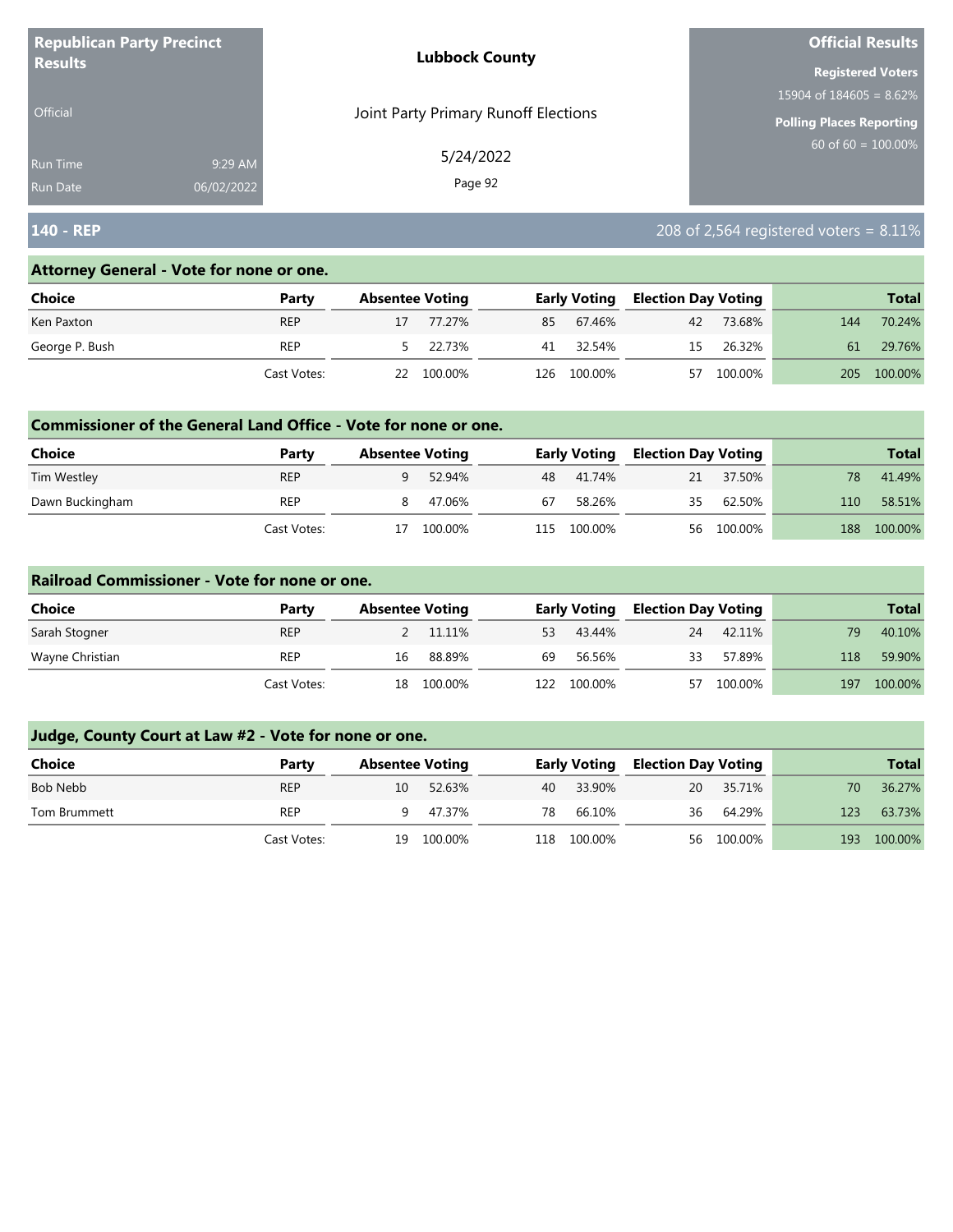| <b>Republican Party Precinct</b><br><b>Results</b> |            | <b>Lubbock County</b>                | <b>Official Results</b>         |
|----------------------------------------------------|------------|--------------------------------------|---------------------------------|
|                                                    |            |                                      | <b>Registered Voters</b>        |
|                                                    |            |                                      | 15904 of $184605 = 8.62\%$      |
| <b>Official</b>                                    |            | Joint Party Primary Runoff Elections | <b>Polling Places Reporting</b> |
| Run Time                                           | 9:29 AM    | 5/24/2022                            | $60$ of 60 = 100.00%            |
| <b>Run Date</b>                                    | 06/02/2022 | Page 93                              |                                 |

# **141 - REP** 190 of 2,740 registered voters = 6.93%

#### **Attorney General - Vote for none or one.**

| Choice         | Party       | <b>Absentee Voting</b> |         |      | <b>Early Voting</b> | <b>Election Day Voting</b> |         |     | <b>Total</b> |
|----------------|-------------|------------------------|---------|------|---------------------|----------------------------|---------|-----|--------------|
| Ken Paxton     | <b>REP</b>  |                        | 80.00%  | 89   | 68.46%              | 31                         | 70.45%  | 132 | 69.84%       |
| George P. Bush | REP         |                        | 20.00%  | 41   | 31.54%              | 13                         | 29.55%  |     | 30.16%       |
|                | Cast Votes: | 15.                    | 100.00% | L30. | 100.00%             | 44                         | 100.00% | 189 | 100.00%      |

#### **Commissioner of the General Land Office - Vote for none or one.**

| <b>Choice</b>   | Party       | <b>Absentee Voting</b> |         |      | <b>Early Voting</b> | <b>Election Day Voting</b> |         |     | <b>Total</b> |
|-----------------|-------------|------------------------|---------|------|---------------------|----------------------------|---------|-----|--------------|
| Tim Westley     | REP         |                        | 23.08%  | 49   | 39.20%              | 23                         | 53.49%  |     | 41.44%       |
| Dawn Buckingham | <b>REP</b>  | 10                     | 76.92%  | 76   | 60.80%              | 20                         | 46.51%  | 106 | 58.56%       |
|                 | Cast Votes: | 13                     | 100.00% | 125. | 100.00%             | 43                         | 100.00% | 181 | 100.00%      |

#### **Railroad Commissioner - Vote for none or one.**

| Choice          | Party       | <b>Absentee Voting</b> |         |      | <b>Early Voting</b> | <b>Election Day Voting</b> |         |     | <b>Total</b> |
|-----------------|-------------|------------------------|---------|------|---------------------|----------------------------|---------|-----|--------------|
| Sarah Stogner   | <b>REP</b>  |                        | 7.14%   | 60   | 46.51%              | 23                         | 52.27%  | 84  | 44.92%       |
| Wayne Christian | <b>REP</b>  | 13.                    | 92.86%  | 69   | 53.49%              | 21                         | 47.73%  | 103 | 55.08%       |
|                 | Cast Votes: | 14                     | 100.00% | 129. | 100.00%             | 44                         | 100.00% | 187 | 100.00%      |

## **Judge, County Court at Law #2 - Vote for none or one.**

| <b>Choice</b> | Party       | <b>Absentee Voting</b> |            |     | <b>Early Voting</b> | <b>Election Day Voting</b> |            |     | <b>Total</b> |
|---------------|-------------|------------------------|------------|-----|---------------------|----------------------------|------------|-----|--------------|
| Bob Nebb      | <b>REP</b>  |                        | 46.15%     | 52  | 41.94%              | 15                         | 34.88%     |     | 40.56%       |
| Tom Brummett  | <b>REP</b>  |                        | 53.85%     | 72  | 58.06%              | 28                         | 65.12%     | 107 | 59.44%       |
|               | Cast Votes: |                        | 13 100.00% | 124 | 100.00%             |                            | 43 100.00% | 180 | 100.00%      |

#### **Precinct Chair, Precinct 141 - Vote for none or one.**

| Choice             | Party       | <b>Absentee Voting</b> |         |     | <b>Early Voting</b> |    | <b>Election Day Voting</b> |      | <b>Total</b> |
|--------------------|-------------|------------------------|---------|-----|---------------------|----|----------------------------|------|--------------|
| Amber Sanders      | <b>REP</b>  | 4                      | 40.00%  | 41  | 37.27%              | 17 | 43.59%                     | 62   | 38.99%       |
| <b>Bill Curnow</b> | <b>REP</b>  |                        | 50.00%  | 41  | 37.27%              | 14 | 35.90%                     | 60   | 37.74%       |
| Shirley A. Sumrall | <b>REP</b>  |                        | 10.00%  | 28  | 25.45%              | 8  | 20.51%                     | 37   | 23.27%       |
|                    | Cast Votes: | 10-                    | 100.00% | 110 | 100.00%             | 39 | 100.00%                    | 159. | 100.00%      |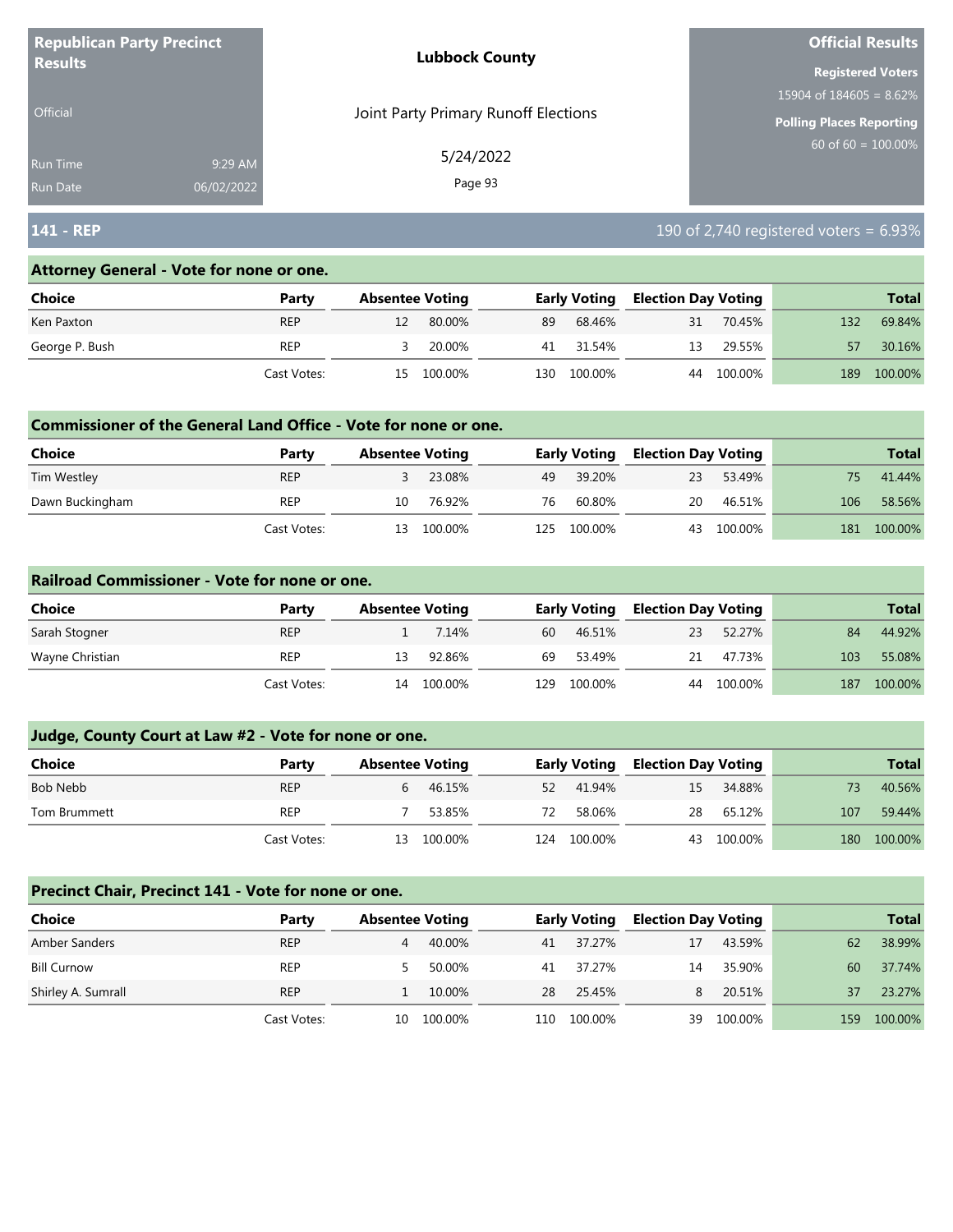| <b>Republican Party Precinct</b><br><b>Results</b> |            | <b>Lubbock County</b>                | <b>Official Results</b>         |  |  |
|----------------------------------------------------|------------|--------------------------------------|---------------------------------|--|--|
|                                                    |            |                                      | <b>Registered Voters</b>        |  |  |
|                                                    |            |                                      | 15904 of $184605 = 8.62\%$      |  |  |
| <b>Official</b>                                    |            | Joint Party Primary Runoff Elections | <b>Polling Places Reporting</b> |  |  |
| <b>Run Time</b>                                    | 9:29 AM    | 5/24/2022                            | $60$ of 60 = $100.00\%$         |  |  |
| <b>Run Date</b>                                    | 06/02/2022 | Page 94                              |                                 |  |  |

# **142 - REP** 7 of 165 registered voters = 4.24%

#### **Attorney General - Vote for none or one.**

| Choice         | Party       | <b>Absentee Voting</b> |          | <b>Early Voting</b> | <b>Election Day Voting</b> |          | <b>Total</b> |
|----------------|-------------|------------------------|----------|---------------------|----------------------------|----------|--------------|
| Ken Paxton     | <b>REP</b>  |                        | $0.00\%$ | 80.00%              |                            | 100.00%  | 85.71%       |
| George P. Bush | <b>REP</b>  |                        | 0.00%    | 20.00%              |                            | $0.00\%$ | 14.29%       |
|                | Cast Votes: |                        | 0.00%    | 5 100.00%           |                            | 100.00%  | 100.00%      |

#### **Commissioner of the General Land Office - Vote for none or one.**

| Choice          | Party       | <b>Absentee Voting</b> |          | <b>Early Voting</b> |  | <b>Election Day Voting</b> | <b>Total</b> |
|-----------------|-------------|------------------------|----------|---------------------|--|----------------------------|--------------|
| Tim Westley     | <b>REP</b>  |                        | $0.00\%$ | 60.00%              |  | 0.00%                      | 42.86%       |
| Dawn Buckingham | <b>REP</b>  |                        | $0.00\%$ | 40.00%              |  | 2 100.00%                  | 57.14%       |
|                 | Cast Votes: |                        | 0.00%    | 100.00%             |  | 100.00%                    | 100.00%      |

#### **Railroad Commissioner - Vote for none or one.**

| Choice          | Party       | <b>Absentee Voting</b> |          | <b>Early Voting</b> | <b>Election Day Voting</b> |           |  | <b>Total</b> |
|-----------------|-------------|------------------------|----------|---------------------|----------------------------|-----------|--|--------------|
| Sarah Stogner   | <b>REP</b>  |                        | 0.00%    | 40.00%              |                            | $0.00\%$  |  | 28.57%       |
| Wayne Christian | <b>REP</b>  |                        | $0.00\%$ | 60.00%              |                            | 2 100.00% |  | 71.43%       |
|                 | Cast Votes: |                        | $0.00\%$ | 5 100.00%           |                            | 2 100,00% |  | 100.00%      |

| <b>Choice</b> | Party       | <b>Absentee Voting</b> |          | <b>Early Voting</b> |  | <b>Election Day Voting</b> | <b>Total</b> |
|---------------|-------------|------------------------|----------|---------------------|--|----------------------------|--------------|
| Bob Nebb      | <b>REP</b>  |                        | $0.00\%$ | 20.00%              |  | $0.00\%$                   | 14.29%       |
| Tom Brummett  | <b>REP</b>  |                        | $0.00\%$ | 80.00%              |  | 2 100.00%                  | 85.71%       |
|               | Cast Votes: |                        | $0.00\%$ | 5 100.00%           |  | 2 100.00%                  | 100.00%      |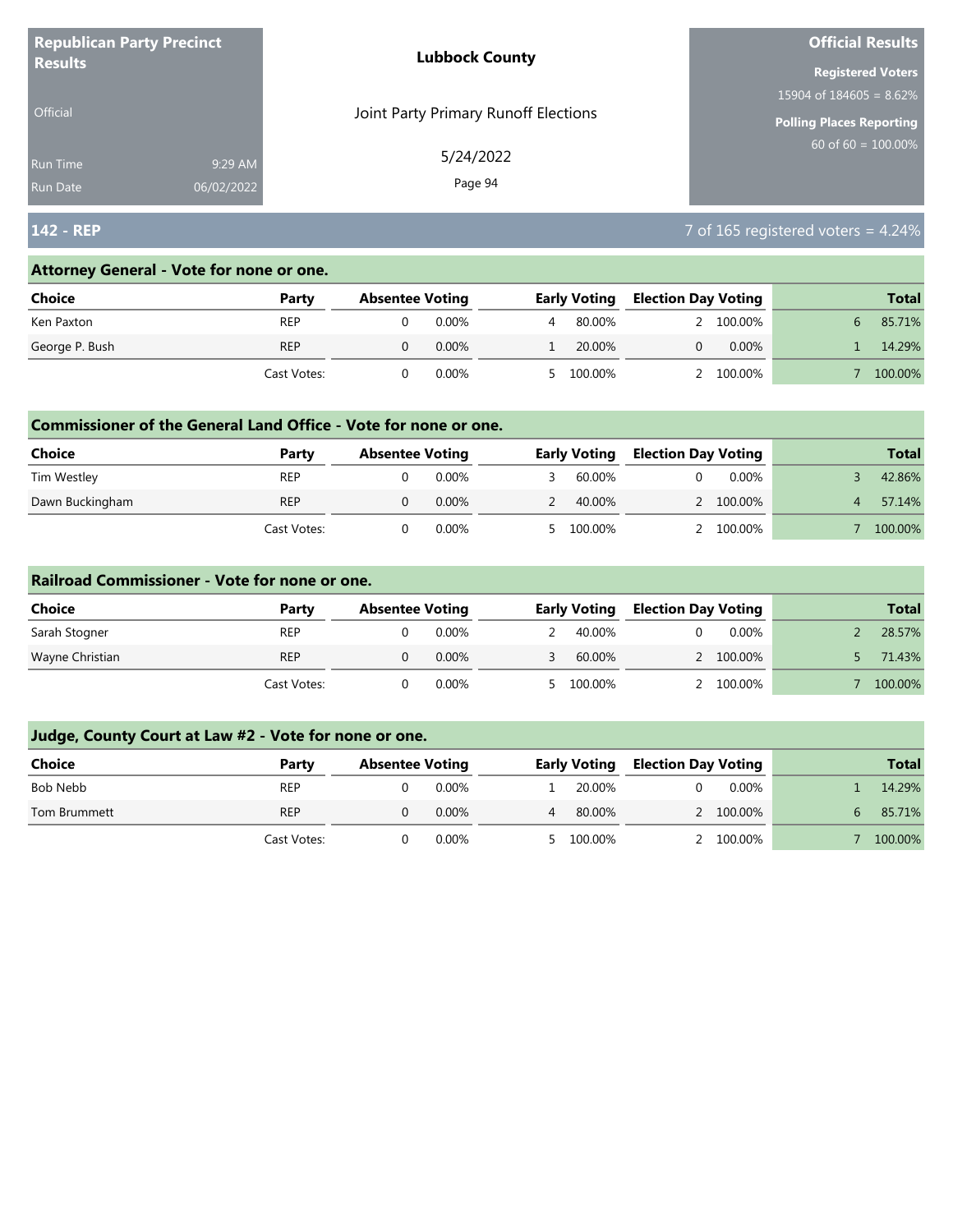| <b>Republican Party Precinct</b><br><b>Results</b> |            | <b>Lubbock County</b>                | <b>Official Results</b>         |  |  |
|----------------------------------------------------|------------|--------------------------------------|---------------------------------|--|--|
|                                                    |            |                                      | <b>Registered Voters</b>        |  |  |
|                                                    |            |                                      | 15904 of $184605 = 8.62\%$      |  |  |
| Official                                           |            | Joint Party Primary Runoff Elections | <b>Polling Places Reporting</b> |  |  |
| <b>Run Time</b>                                    | 9:29 AM    | 5/24/2022                            | $60$ of 60 = 100.00%            |  |  |
| <b>Run Date</b>                                    | 06/02/2022 | Page 95                              |                                 |  |  |

## **151 - REP** 95 of 963 registered voters = 9.87%

#### **Attorney General - Vote for none or one.**

| Choice         | Party       | <b>Absentee Voting</b> |         |     | <b>Early Voting</b> |    | Election Day Voting |    | <b>Total</b> |  |
|----------------|-------------|------------------------|---------|-----|---------------------|----|---------------------|----|--------------|--|
| Ken Paxton     | <b>REP</b>  |                        | 0.00%   | 48. | 84.21%              | 28 | 75.68%              | 76 | 80.00%       |  |
| George P. Bush | <b>REP</b>  |                        | 100.00% | Q   | 15.79%              |    | 24.32%              | 19 | 20.00%       |  |
|                | Cast Votes: |                        | 100.00% | 57  | 100.00%             | 37 | 100.00%             | 95 | 100.00%      |  |

#### **Commissioner of the General Land Office - Vote for none or one.**

| <b>Choice</b>   | Party       | <b>Absentee Voting</b> |          |    | <b>Early Voting</b> | <b>Election Day Voting</b> |         |    | <b>Total</b> |
|-----------------|-------------|------------------------|----------|----|---------------------|----------------------------|---------|----|--------------|
| Tim Westley     | REP         |                        | 100.00%  | 23 | 43.40%              |                            | 28.13%  |    | 38.37%       |
| Dawn Buckingham | <b>REP</b>  |                        | $0.00\%$ | 30 | 56.60%              | 23                         | 71.88%  | 53 | 61.63%       |
|                 | Cast Votes: |                        | 100.00%  | 53 | 100.00%             | 32                         | 100.00% | 86 | 100.00%      |

#### **Railroad Commissioner - Vote for none or one.**

| Choice          | Party       | <b>Absentee Voting</b> |          |    | <b>Early Voting</b> |    | <b>Election Day Voting</b> |    | <b>Total</b> |
|-----------------|-------------|------------------------|----------|----|---------------------|----|----------------------------|----|--------------|
| Sarah Stogner   | <b>REP</b>  |                        | 100.00%  | 18 | 33.33%              | 15 | 42.86%                     | 34 | 37.78%       |
| Wayne Christian | <b>REP</b>  |                        | $0.00\%$ | 36 | 66.67%              | 20 | 57.14%                     | 56 | 62.22%       |
|                 | Cast Votes: |                        | 100.00%  | 54 | 100.00%             | 35 | 100.00%                    | 90 | 100.00%      |

## **State Representative, District 84 - Vote for none or one.**

| Choice         | Party       | <b>Absentee Voting</b> |    | <b>Early Voting</b> |    | <b>Election Day Voting</b> |    | <b>Total</b> |
|----------------|-------------|------------------------|----|---------------------|----|----------------------------|----|--------------|
| David Glasheen | <b>REP</b>  | 1 100.00%              | 15 | 26.32%              | 15 | 42.86%                     | 31 | 33.33%       |
| Carl Tepper    | <b>REP</b>  | $0.00\%$               | 42 | 73.68%              | 20 | 57.14%                     | 62 | 66.67%       |
|                | Cast Votes: | 100.00%                | 57 | 100.00%             |    | 35 100.00%                 | 93 | 100.00%      |

| <b>Choice</b> | Party       | <b>Absentee Voting</b> |           |    | <b>Early Voting</b> |    | <b>Election Day Voting</b> |    | <b>Total</b> |
|---------------|-------------|------------------------|-----------|----|---------------------|----|----------------------------|----|--------------|
| Bob Nebb      | <b>REP</b>  |                        | 1 100.00% | 21 | 38.18%              | 14 | 41.18%                     | 36 | 40.00%       |
| Tom Brummett  | <b>REP</b>  |                        | $0.00\%$  | 34 | 61.82%              | 20 | 58.82%                     | 54 | 60.00%       |
|               | Cast Votes: |                        | 100.00%   |    | 55 100.00%          | 34 | 100.00%                    | 90 | 100.00%      |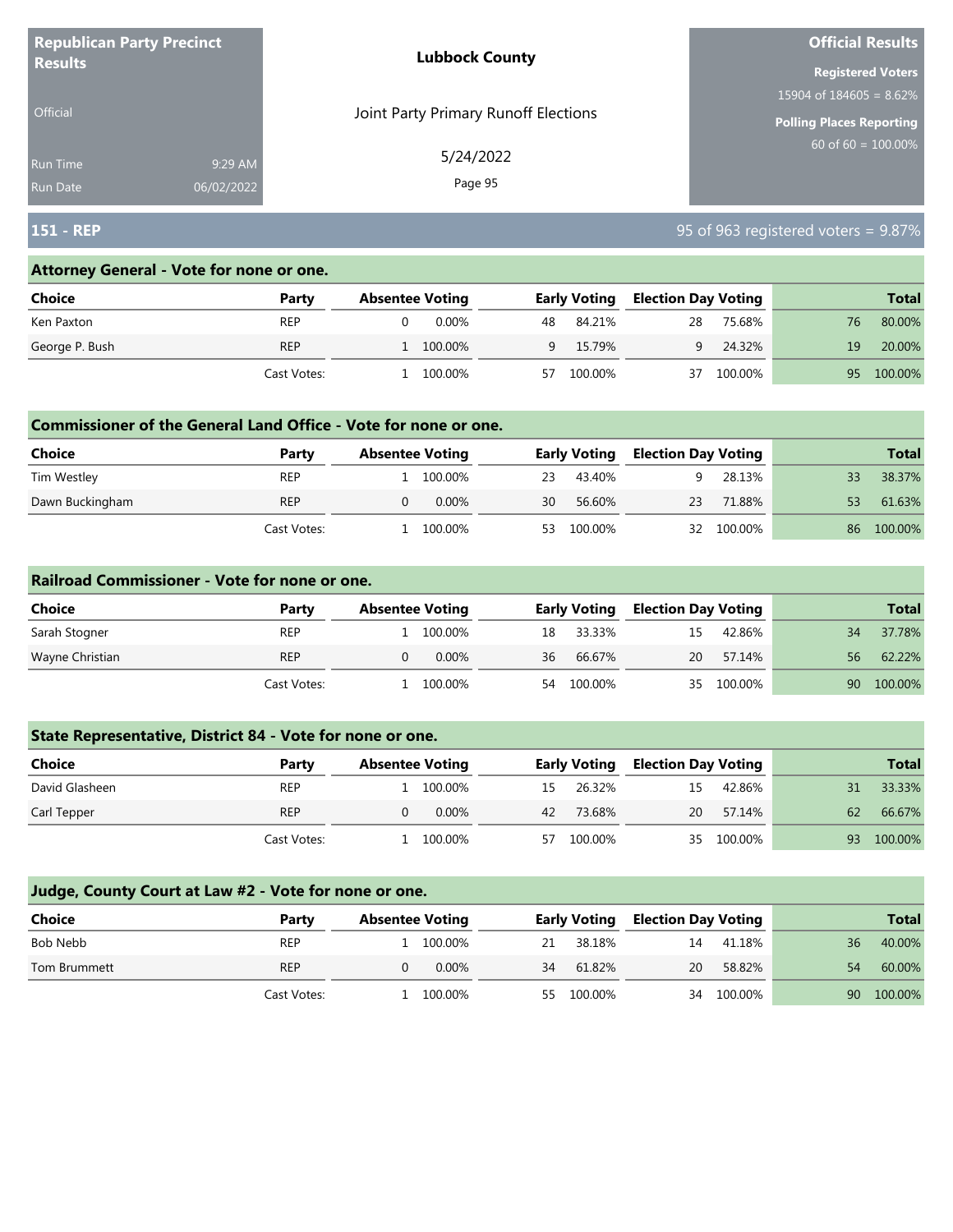| <b>Republican Party Precinct</b><br><b>Results</b> |            | <b>Lubbock County</b>                | <b>Official Results</b>    |  |  |
|----------------------------------------------------|------------|--------------------------------------|----------------------------|--|--|
|                                                    |            |                                      | <b>Registered Voters</b>   |  |  |
|                                                    |            |                                      | 15904 of $184605 = 8.62\%$ |  |  |
| <b>Official</b>                                    |            | Joint Party Primary Runoff Elections | Polling Places Reporting   |  |  |
| <b>Run Time</b>                                    | 9:29 AM    | 5/24/2022                            | 60 of $60 = 100.00\%$      |  |  |
| <b>Run Date</b>                                    | 06/02/2022 | Page 96                              |                            |  |  |

## **152 - REP** 141 of 1,379 registered voters = 10.22%

#### **Attorney General - Vote for none or one.**

| Choice         | Party       | <b>Absentee Voting</b> |         |     | <b>Early Voting</b> |    | Election Day Voting |     | <b>Total</b> |
|----------------|-------------|------------------------|---------|-----|---------------------|----|---------------------|-----|--------------|
| Ken Paxton     | <b>REP</b>  |                        | 60.00%  | 65  | 63.11%              | 19 | 57.58%              | 87  | 61.70%       |
| George P. Bush | <b>REP</b>  |                        | 40.00%  | 38  | 36.89%              | 14 | 42.42%              | 54  | 38.30%       |
|                | Cast Votes: | 5                      | 100.00% | 103 | 100.00%             | 33 | 100.00%             | 141 | 100.00%      |

#### **Commissioner of the General Land Office - Vote for none or one.**

| <b>Choice</b>   | Party       | <b>Absentee Voting</b> |         |    | <b>Early Voting</b> | <b>Election Day Voting</b> |         |     | <b>Total</b> |
|-----------------|-------------|------------------------|---------|----|---------------------|----------------------------|---------|-----|--------------|
| Tim Westley     | <b>REP</b>  |                        | 25.00%  | 30 | 31.91%              | 10                         | 37.04%  | 41  | 32.80%       |
| Dawn Buckingham | <b>REP</b>  |                        | 75.00%  | 64 | 68.09%              | 17                         | 62.96%  | 84  | 67.20%       |
|                 | Cast Votes: | Δ                      | 100.00% | 94 | 100.00%             | 27                         | 100.00% | 125 | 100.00%      |

#### **Railroad Commissioner - Vote for none or one.**

| Choice          | Party       | <b>Absentee Voting</b> |         |    | <b>Early Voting</b> |    | <b>Election Day Voting</b> |     | <b>Total</b> |
|-----------------|-------------|------------------------|---------|----|---------------------|----|----------------------------|-----|--------------|
| Sarah Stogner   | <b>REP</b>  |                        | 20.00%  | 41 | 42.27%              | 15 | 48.39%                     |     | 42.86%       |
| Wayne Christian | <b>REP</b>  | 4                      | 80.00%  | 56 | 57.73%              | 16 | 51.61%                     | 76  | 57.14%       |
|                 | Cast Votes: |                        | 100.00% | 97 | 100.00%             |    | 31 100.00%                 | 133 | 100.00%      |

## **State Representative, District 84 - Vote for none or one.**

| Choice         | Party       | <b>Absentee Voting</b> |         |    | <b>Early Voting</b> |    | <b>Election Day Voting</b> |     | <b>Total</b> |
|----------------|-------------|------------------------|---------|----|---------------------|----|----------------------------|-----|--------------|
| David Glasheen | <b>REP</b>  |                        | 40.00%  | 34 | 34.34%              | 12 | 36.36%                     | 48  | 35.04%       |
| Carl Tepper    | <b>REP</b>  |                        | 60.00%  | 65 | 65.66%              | 21 | 63.64%                     | 89  | 64.96%       |
|                | Cast Votes: |                        | 100.00% | 99 | 100.00%             | 33 | 100.00%                    | 137 | 100.00%      |

| <b>Choice</b> | Party       | <b>Absentee Voting</b> |         |     | <b>Early Voting</b> |    | <b>Election Day Voting</b> |     | <b>Total</b> |
|---------------|-------------|------------------------|---------|-----|---------------------|----|----------------------------|-----|--------------|
| Bob Nebb      | <b>REP</b>  |                        | 40.00%  | -39 | 41.94%              | 11 | 39.29%                     | 52  | 41.27%       |
| Tom Brummett  | <b>REP</b>  |                        | 60.00%  | 54  | 58.06%              | 17 | 60.71%                     | 74  | 58.73%       |
|               | Cast Votes: | ь.                     | 100.00% | 93  | 100.00%             |    | 28 100.00%                 | 126 | $100.00\%$   |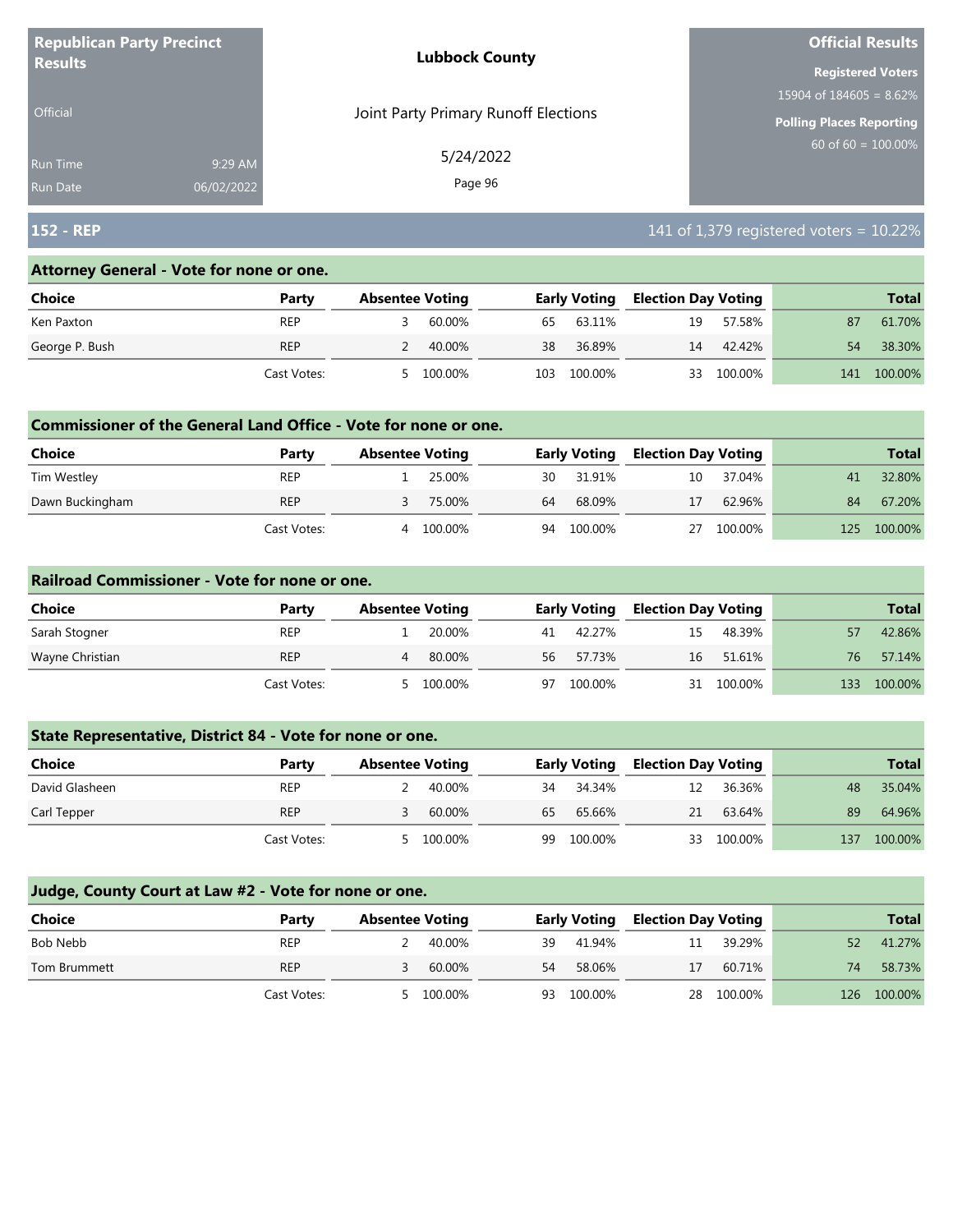| <b>Republican Party Precinct</b><br><b>Lubbock County</b><br><b>Results</b> |            |                                      | <b>Official Results</b>         |
|-----------------------------------------------------------------------------|------------|--------------------------------------|---------------------------------|
|                                                                             |            |                                      | <b>Registered Voters</b>        |
|                                                                             |            |                                      | 15904 of $184605 = 8.62\%$      |
| <b>Official</b>                                                             |            | Joint Party Primary Runoff Elections | <b>Polling Places Reporting</b> |
| <b>Run Time</b>                                                             | 9:29 AM    | 5/24/2022                            | $60$ of 60 = $100.00\%$         |
| <b>Run Date</b>                                                             | 06/02/2022 | Page 97                              |                                 |

# **153 - REP** 11 of 1,537 registered voters = 0.72%

#### **Attorney General - Vote for none or one.**

| Choice         | Party       | <b>Absentee Voting</b> | <b>Early Voting</b> | <b>Election Day Voting</b> | <b>Total</b> |
|----------------|-------------|------------------------|---------------------|----------------------------|--------------|
| Ken Paxton     | <b>REP</b>  | 100.00%                | 25.00%              | 60.00%                     | 54.55%       |
| George P. Bush | <b>REP</b>  | $0.00\%$               | 75.00%              | 40.00%                     | 45.45%       |
|                | Cast Votes: | 100.00%                | 100.00%<br>4        | 100.00%                    | 100.00%      |

#### **Commissioner of the General Land Office - Vote for none or one.**

| <b>Choice</b>   | Party       | <b>Absentee Voting</b> |          |   | <b>Early Voting</b> | <b>Election Day Voting</b> |         | <b>Total</b> |
|-----------------|-------------|------------------------|----------|---|---------------------|----------------------------|---------|--------------|
| Tim Westley     | <b>REP</b>  | 100.00%                |          |   | 50.00%              |                            | 20.00%  | 45.45%       |
| Dawn Buckingham | <b>REP</b>  |                        | $0.00\%$ |   | 50.00%              |                            | 80.00%  | 54.55%       |
|                 | Cast Votes: | 100.00%                |          | 4 | 100.00%             |                            | 100.00% | 100.00%      |

#### **Railroad Commissioner - Vote for none or one.**

| Choice          | Party       | <b>Absentee Voting</b> |         |   | <b>Early Voting</b> |  | <b>Election Day Voting</b> | <b>Total</b> |
|-----------------|-------------|------------------------|---------|---|---------------------|--|----------------------------|--------------|
| Sarah Stogner   | <b>REP</b>  |                        | 50.00%  |   | 75.00%              |  | 80.00%                     | 72.73%       |
| Wayne Christian | <b>REP</b>  |                        | 50.00%  |   | 25.00%              |  | 20.00%                     | 27.27%       |
|                 | Cast Votes: |                        | 100.00% | 4 | 100.00%             |  | 100.00%                    | 100.00%      |

## **State Representative, District 84 - Vote for none or one.**

| <b>Choice</b>  | Party       | <b>Absentee Voting</b> |           |   | <b>Early Voting</b> |  | <b>Election Day Voting</b> |    | <b>Total</b> |
|----------------|-------------|------------------------|-----------|---|---------------------|--|----------------------------|----|--------------|
| David Glasheen | REP         |                        | 2 100.00% | 4 | 100.00%             |  | 40.00%                     |    | 72.73%       |
| Carl Tepper    | <b>REP</b>  |                        | $0.00\%$  |   | $0.00\%$            |  | 60.00%                     |    | 27.27%       |
|                | Cast Votes: |                        | 100.00%   | Д | 100.00%             |  | 5 100.00%                  | 11 | 100.00%      |

| Choice       | Party       | <b>Absentee Voting</b> |           |   | <b>Early Voting</b> |  | <b>Election Day Voting</b> |    | <b>Total</b> |
|--------------|-------------|------------------------|-----------|---|---------------------|--|----------------------------|----|--------------|
| Bob Nebb     | <b>REP</b>  |                        | 0.00%     |   | 0.00%               |  | 25.00%                     |    | 10.00%       |
| Tom Brummett | <b>REP</b>  |                        | 2 100.00% | 4 | 100.00%             |  | 75.00%                     |    | 90.00%       |
|              | Cast Votes: |                        | 100.00%   | 4 | 100.00%             |  | 4 100.00%                  | 10 | 100.00%      |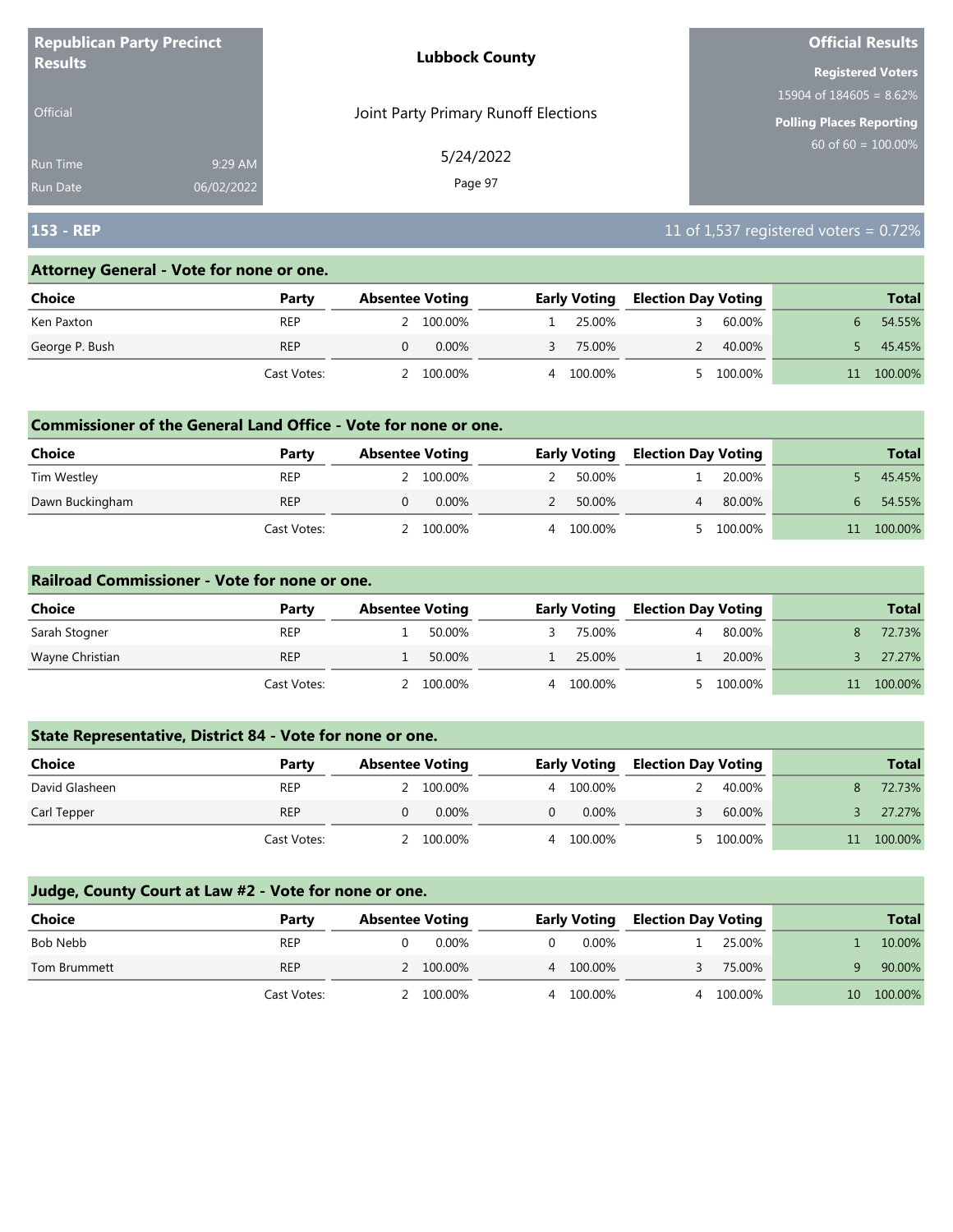|                 | <b>Republican Party Precinct</b><br><b>Lubbock County</b> |                                      | <b>Official Results</b>         |
|-----------------|-----------------------------------------------------------|--------------------------------------|---------------------------------|
| <b>Results</b>  |                                                           |                                      | <b>Registered Voters</b>        |
|                 |                                                           |                                      | 15904 of $184605 = 8.62\%$      |
| <b>Official</b> |                                                           | Joint Party Primary Runoff Elections | <b>Polling Places Reporting</b> |
| Run Time        | 9:29 AM                                                   | 5/24/2022                            | 60 of $60 = 100.00\%$           |
| <b>Run Date</b> | 06/02/2022                                                | Page 98                              |                                 |

## **154 - REP** 349 of 3,658 registered voters = 9.54%

#### **Attorney General - Vote for none or one.**

| Choice         | Party       | <b>Absentee Voting</b> |            |     | <b>Early Voting</b> |     | <b>Election Day Voting</b> |     | <b>Total</b> |
|----------------|-------------|------------------------|------------|-----|---------------------|-----|----------------------------|-----|--------------|
| Ken Paxton     | <b>REP</b>  | 14                     | 93.33%     | 146 | 72.28%              | 85  | 65.38%                     | 245 | 70.61%       |
| George P. Bush | <b>REP</b>  |                        | 6.67%      |     | 56 27.72%           |     | 45 34.62%                  | 102 | 29.39%       |
|                | Cast Votes: |                        | 15 100.00% |     | 202 100.00%         | 130 | 100.00%                    | 347 | 100.00%      |

#### **Commissioner of the General Land Office - Vote for none or one.**

| <b>Choice</b>   | Party       | <b>Absentee Voting</b> |         |      | <b>Early Voting</b> |     | <b>Election Day Voting</b> |     | <b>Total</b> |
|-----------------|-------------|------------------------|---------|------|---------------------|-----|----------------------------|-----|--------------|
| Tim Westley     | <b>REP</b>  |                        | 50.00%  | 84   | 44.44%              | 53  | 43.80%                     | 144 | 44.44%       |
| Dawn Buckingham | <b>REP</b>  |                        | 50.00%  | 105  | 55.56%              | 68  | 56.20%                     | 180 | 55.56%       |
|                 | Cast Votes: | 14                     | 100.00% | 189. | 100.00%             | 121 | 100.00%                    | 324 | 100.00%      |

#### **Railroad Commissioner - Vote for none or one.**

| Choice          | Party       | <b>Absentee Voting</b> |         |     | <b>Early Voting</b> |    | <b>Election Day Voting</b> |     | <b>Total</b> |
|-----------------|-------------|------------------------|---------|-----|---------------------|----|----------------------------|-----|--------------|
| Sarah Stogner   | <b>REP</b>  |                        | 14.29%  | 69  | 35.94%              | 58 | 47.54%                     | 129 | 39.33%       |
| Wayne Christian | <b>REP</b>  | 12                     | 85.71%  | 123 | 64.06%              | 64 | 52.46%                     | 199 | 60.67%       |
|                 | Cast Votes: | 14                     | 100.00% | 192 | 100.00%             |    | 122 100.00%                | 328 | 100.00%      |

#### **State Representative, District 84 - Vote for none or one.**

| Choice         | Party       | <b>Absentee Voting</b> |            |     | <b>Early Voting</b> |     | <b>Election Day Voting</b> |     | <b>Total</b> |
|----------------|-------------|------------------------|------------|-----|---------------------|-----|----------------------------|-----|--------------|
| David Glasheen | <b>REP</b>  |                        | 46.67%     | 83  | 41.09%              | 56  | 43.75%                     | 146 | 42.32%       |
| Carl Tepper    | <b>REP</b>  |                        | 53.33%     | 119 | 58.91%              | 72  | 56.25%                     | 199 | 57.68%       |
|                | Cast Votes: |                        | 15 100.00% | 202 | 100.00%             | 128 | 100.00%                    |     | 345 100.00%  |

#### **Judge, County Court at Law #2 - Vote for none or one.**

| Choice       | Party       | <b>Absentee Voting</b> |          |     | <b>Early Voting</b> |     | <b>Election Day Voting</b> |     | <b>Total</b> |
|--------------|-------------|------------------------|----------|-----|---------------------|-----|----------------------------|-----|--------------|
| Bob Nebb     | <b>REP</b>  |                        | 64.29%   | 68  | 35.42%              | 49  | 41.53%                     | 126 | 38.89%       |
| Tom Brummett | <b>REP</b>  |                        | 5 35.71% | 124 | 64.58%              | 69  | 58.47%                     | 198 | 61.11%       |
|              | Cast Votes: | 14                     | 100.00%  | 192 | 100.00%             | 118 | 100.00%                    | 324 | 100.00%      |

# **Precinct Chair, Precinct 154 - Vote for none or one. Choice Party Absentee Voting Early Voting Election Day Voting Total** Mike Garrett REP 5 41.67% 110 65.09% 68 64.15% 183 63.76% Deborah Zinnecker REP 7 58.33% 59 34.91% 38 35.85% 104 36.24% Cast Votes: 12 100.00% 169 100.00% 106 100.00% 287 100.00%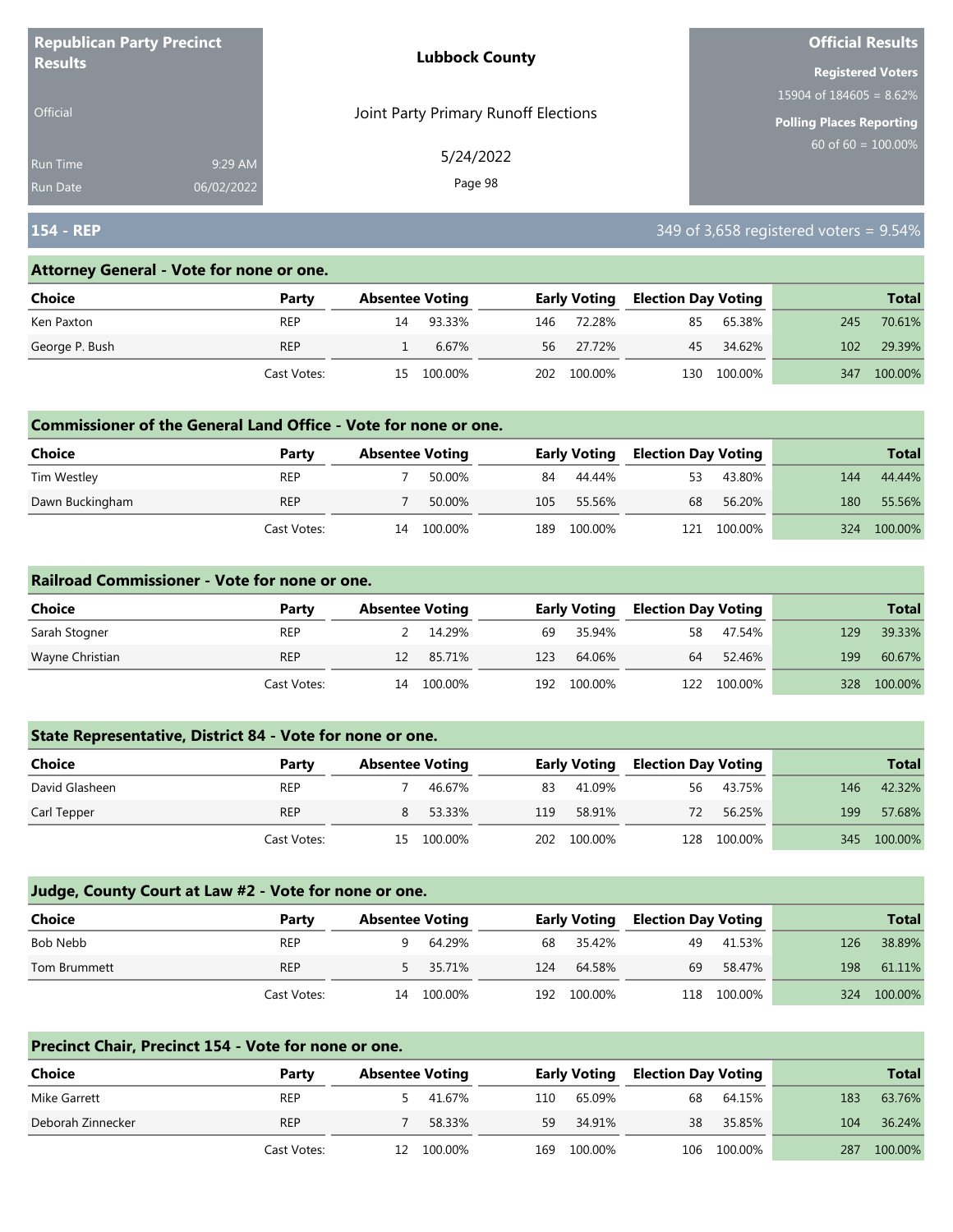| <b>Republican Party Precinct</b> |            | <b>Lubbock County</b>                | <b>Official Results</b>    |  |  |
|----------------------------------|------------|--------------------------------------|----------------------------|--|--|
| <b>Results</b>                   |            |                                      | <b>Registered Voters</b>   |  |  |
|                                  |            |                                      | 15904 of $184605 = 8.62\%$ |  |  |
| <b>Official</b>                  |            | Joint Party Primary Runoff Elections | Polling Places Reporting   |  |  |
| <b>Run Time</b>                  | 9:29 AM    | 5/24/2022                            | 60 of $60 = 100.00\%$      |  |  |
| <b>Run Date</b>                  | 06/02/2022 | Page 99                              |                            |  |  |

# **155 - REP** 238 of 2,298 registered voters = 10.36%

## **Attorney General - Vote for none or one.**

| Choice         | Party       | <b>Absentee Voting</b> |         |     | <b>Early Voting</b> |    | <b>Election Day Voting</b> |     | <b>Total</b> |
|----------------|-------------|------------------------|---------|-----|---------------------|----|----------------------------|-----|--------------|
| Ken Paxton     | REP         |                        | 62.50%  | 91  | 69.47%              | 74 | 76.29%                     | 170 | 72.03%       |
| George P. Bush | <b>REP</b>  |                        | 37.50%  | 40  | 30.53%              | 23 | 23.71%                     | 66  | 27.97%       |
|                | Cast Votes: | 8.                     | 100.00% | 131 | 100.00%             | 97 | 100.00%                    | 236 | 100.00%      |

#### **Commissioner of the General Land Office - Vote for none or one.**

| Choice          | Party       | <b>Absentee Voting</b> |         |      | <b>Early Voting</b> |    | <b>Election Day Voting</b> |     | Total   |
|-----------------|-------------|------------------------|---------|------|---------------------|----|----------------------------|-----|---------|
| Tim Westley     | <b>REP</b>  |                        | 50.00%  | 52   | 42.28%              | 27 | 29.35%                     | 82  | 37.10%  |
| Dawn Buckingham | <b>REP</b>  |                        | 50.00%  | 71   | 57.72%              | 65 | 70.65%                     | 139 | 62.90%  |
|                 | Cast Votes: | h                      | 100.00% | 123. | 100.00%             |    | 92 100.00%                 | 221 | 100.00% |

#### **Railroad Commissioner - Vote for none or one.**

| Choice          | Party       | <b>Absentee Voting</b> |          |     | <b>Early Voting</b> |    | <b>Election Day Voting</b> |     | <b>Total</b> |
|-----------------|-------------|------------------------|----------|-----|---------------------|----|----------------------------|-----|--------------|
| Sarah Stogner   | <b>REP</b>  |                        | 25.00%   | 57  | 44.53%              | 30 | 31.91%                     | 89  | 38.70%       |
| Wayne Christian | <b>REP</b>  |                        | 6 75.00% | 71  | 55.47%              | 64 | 68.09%                     | 141 | 61.30%       |
|                 | Cast Votes: | 8                      | 100.00%  | 128 | 100.00%             | 94 | 100.00%                    | 230 | 100.00%      |

| <b>Choice</b> | Party       | <b>Absentee Voting</b> |          |    | <b>Early Voting</b> |    | <b>Election Day Voting</b> |     | <b>Total</b> |
|---------------|-------------|------------------------|----------|----|---------------------|----|----------------------------|-----|--------------|
| Bob Nebb      | <b>REP</b>  |                        | 5 71.43% | 51 | 40.48%              | 33 | 37.50%                     | 89  | 40.27%       |
| Tom Brummett  | <b>REP</b>  |                        | 2 28.57% | 75 | 59.52%              |    | 55 62.50%                  | 132 | 59.73%       |
|               | Cast Votes: |                        | 100.00%  |    | 126 100.00%         |    | 88 100.00%                 | 221 | 100.00%      |